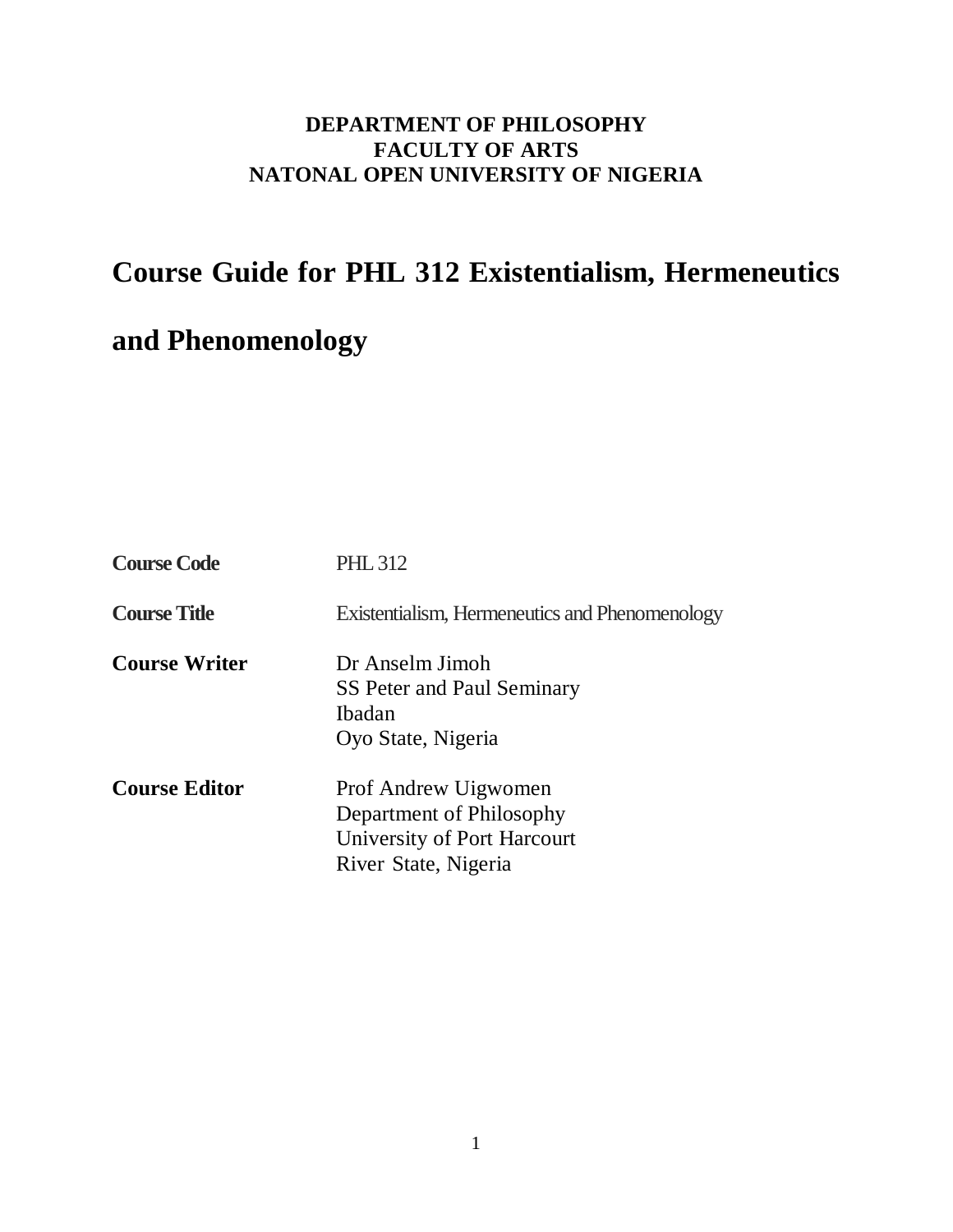## **Course Guide for PHL 312: Existentialism, Hermeneutics and Phenomenology**

## **Introduction**

Welcome to PHL 312: Existentialism, hermeneutics and phenomenology. PHL 312 is a three-credit unit course that introduces students to the salient discourses in existentialism, phenomenology and hermeneutics. It is meant to help students understand the meaning, nature and fundamental themes that characterise the discourses in these three traditions in philosophy. To achieve this, the study will first present an explanation of the meaning of existentialism, phenomenology and hermeneutics, and establish the relationship among them. Thereafter, students will be guided through the basic teachings of each of the philosophical traditions and methods. This will consist of the main themes and major figures in these traditions.

## **Course Objectives**

The objectives of this course are:

- To help students understand the meaning, origin and basic teachings of existentialism, hermeneutics and phenomenology as philosophical movements and disciplines.
- To help students understand the historical development of existentialism, hermeneutics and phenomenology.
- To guide students through an understanding of the basic themes and issues in existentialism, hermeneutics and phenomenology.
- To familiarise students with the major authors/figures associated with existentialism, hermeneutics and phenomenology.

#### **Working through this Course**

To effectively achieve the objectives of this course, students are required to have a copy of the course guide, get and read the recommended course materials—bibliography, participate in online facilitation and consciously participate in the assessment process.

#### **Study Units**

This course has 21 study units that are structured into 5 modules. Each module consists of 4-5 study units as indicated below.

#### **Module 1: Conceptual Clarifications**

- Unit 1: Existentialism
- Unit 2: Phenomenology
- Unit 3: Hermeneutics
- Unit 4: Existentialism, Phenomenology and Hermeneutics: A Synthesis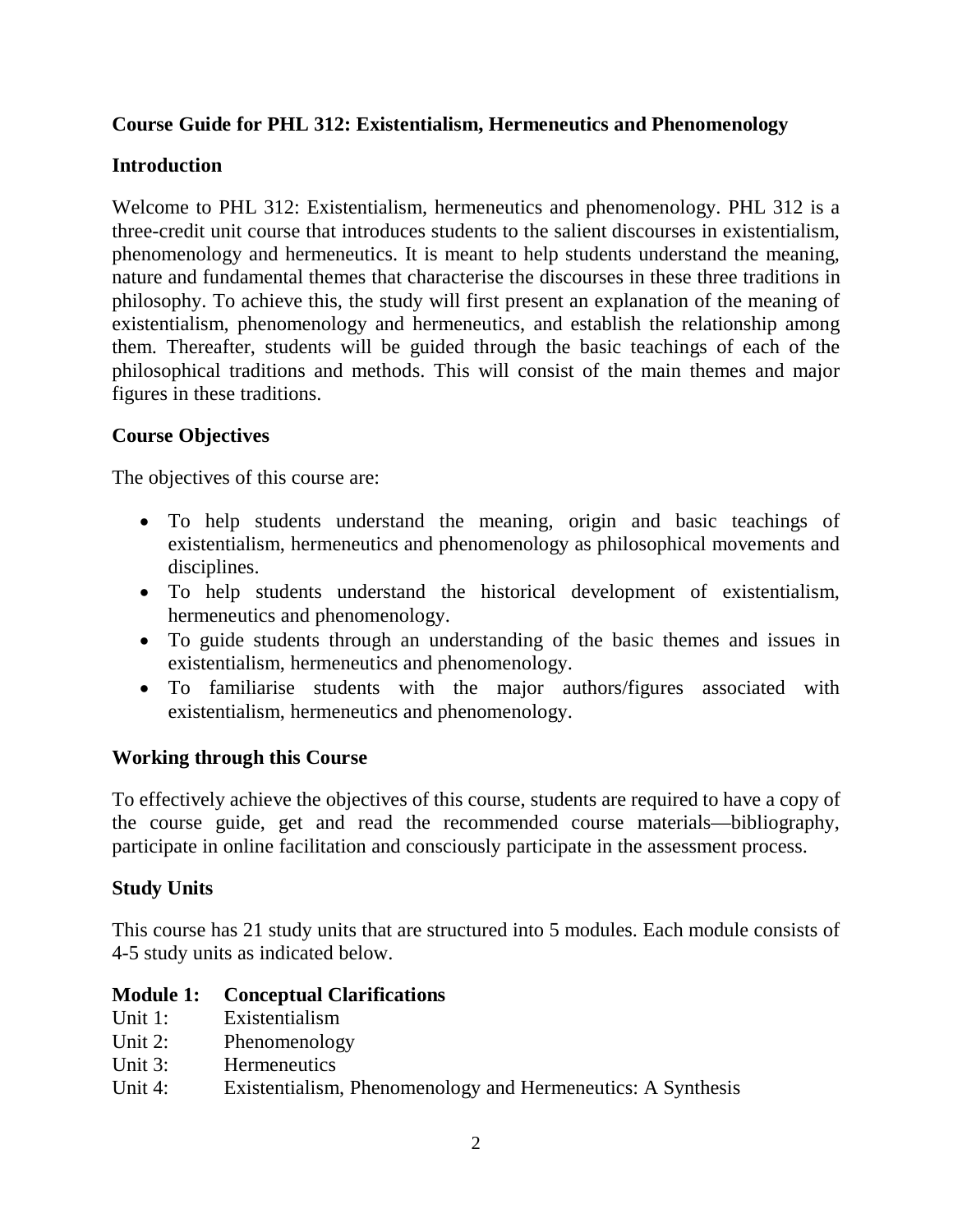#### **Module 2: Some Major Themes in Existentialism**

- Unit 1: Freedom, Choice and Responsibility
- Unit 2: Meaning of Life
- Unit 3: Man and Society
- Unit 4: Existence vs non-existence of God

#### **Module 3: Key Figures in Existentialism**

- Unit 1: Sören Kierkegaard
- Unit 2: Friedrich Nietzsche
- Unit 3: Jean-Paul Sartre
- Unit 4: Martin Heidegger
- Unit 5: Martin Buber

#### **Module 4: Understanding Phenomenology**

- Unit 1: Edmund Husserl and the Method of Phenomenology
- Unit 2: The Phenomenological Method
- Unit 3: *Epoche* as a Key Theme in Phenomenology
- Unit 4: Intentionality as a Key Theme in Phenomenology

#### **Module 5: Philosophical hermeneutics**

- Unit 1: The Concept and Development of Philosophical Hermeneutics
- Unit 2: Modern Hermeneutics: Schleiermarcher and Dilthey
- Unit 3: Contemporary Hermeneutics: Heidegger, Gadamer and Habermas

#### **References for Further Reading**

- Agacinski, S. 1988. *Aparté: Conceptions and Deaths of Sören Kierkegaard*. Trans. by K. Newmark. Tallahassee: Florida State University.
- Agidigbi, B. 2006. *Issues and Themes in Existentialist Philosophy*. Benin City: Skylight Prints.
- Anderson, R. L. 2017. "Friedrich Nietzsche." *The Stanford Encyclopedia of Philosophy* (Summer 2017 Edition), Edward N. Zalta (ed.). https://plato.stanford.edu/archives/sum2017/entries/nietzsche/.
- Anderson, R. L. 2005. "Nietzsche on Truth, Illusion and Redemption." *The European Journal of Philosophy* 13, no. 2. 185-225. Doi: 10.1111/j.0966-8373.2005.00227.x

Ansell-Pearson, K. 2005. *How to Read Nietzsche*. New York: W. W. Norton.

Ansell-Pearson, K. (ed.). 2006. *A Companion to Nietzsche*. Oxford: Blackwell.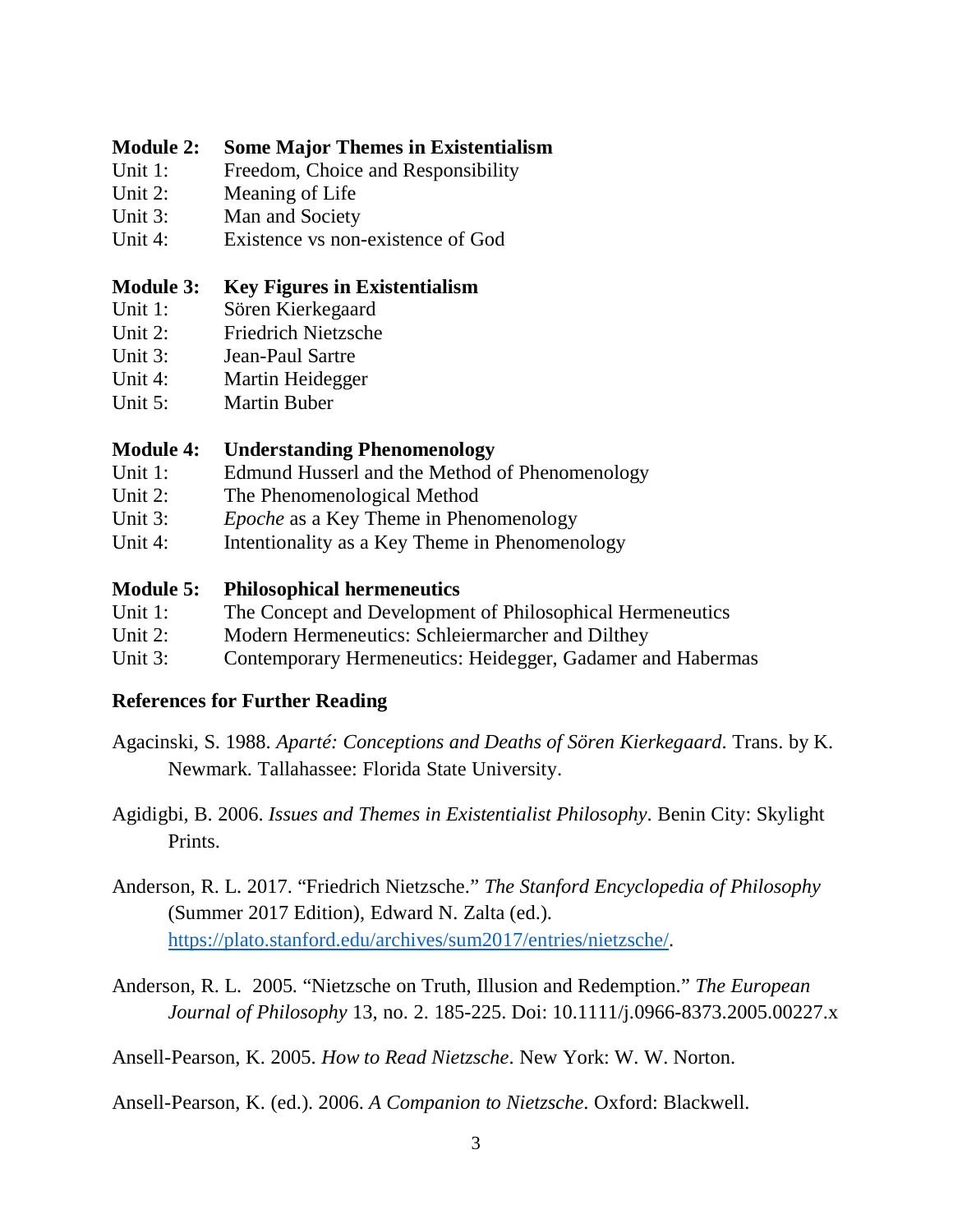- Bambach, C R. 1995. *Heidegger, Dilthey, and the Crisis of Historicism*. Ithica: Cornell University Press.
- Barret, W. 1962. *Philosophy in the 20th Century,* Vol. 3. New York: Random House.
- Bastaman, H. D. 1994. "Di mensi Spiritual dalam Teori Psikologi Kontemporer, Logoterapi Victor E. Frankl." *Ulumul Ourlan, Jurnal Ilmu dan Kebudayaan* 5, no. 4. 14-21.
- Behler, E. 1993. *German Romantic Literary Theory*. Cambridge: Cambridge University Press.
- Beiser, F. C. 2011. *The German Historicist Tradition*. Oxford: Oxford University Press.
- Bernstein, R. J. 1986. *Philosophical Profiles: Essays in a Pragmatic Mode*. Cambridge: Polity Press.
- Berry, J. 2011. *Nietzsche and the Ancient Sceptical Tradition*. Oxford: Oxford University Press.
- Blackburn, S. 1996. *Oxford Dictionary of Philosophy*. Oxford: Oxford University Press.
- Bloom, H. (ed.). 1989. *Sören Kierkegaard*. New York: Chelsea House Publishers.
- Bruns, G. 1992. *Hermeneutics: Ancient and Modern*. New Haven: Yale University Press.
- Burnham, D. and G. Papandreopoulos. "Existentialism." In *Internet Encyclopedia of Philosophy*. www.iep.utm.edu/existent/ Retrieved 01/05/2021
- Caputo, J. D. 1987. *Radical Hermeneutics: Repetition, Deconstruction, and the Hermeneutic Project*. Bloomington: Indiana University Press.
- Carlisle, C. 2005. *Kierkegaard's Philosophy of Becoming: Movements and Positions*. Albany: State University of New York Press.
- Cate, C. 2002. *Friedrich Nietzsche*. London: Hutchinson.
- Copper, D. 1990. *Existentialism*. Oxford: Blackwell Publishers.
- Copleston, F. 1956. *Contemporary Philosophy: Studies of Logical Positivism and Existentialism*. London: Burns and Oats.

Copleston, F. *Contemporary Philosophy*. London: Burns and Oates Limited, 1963.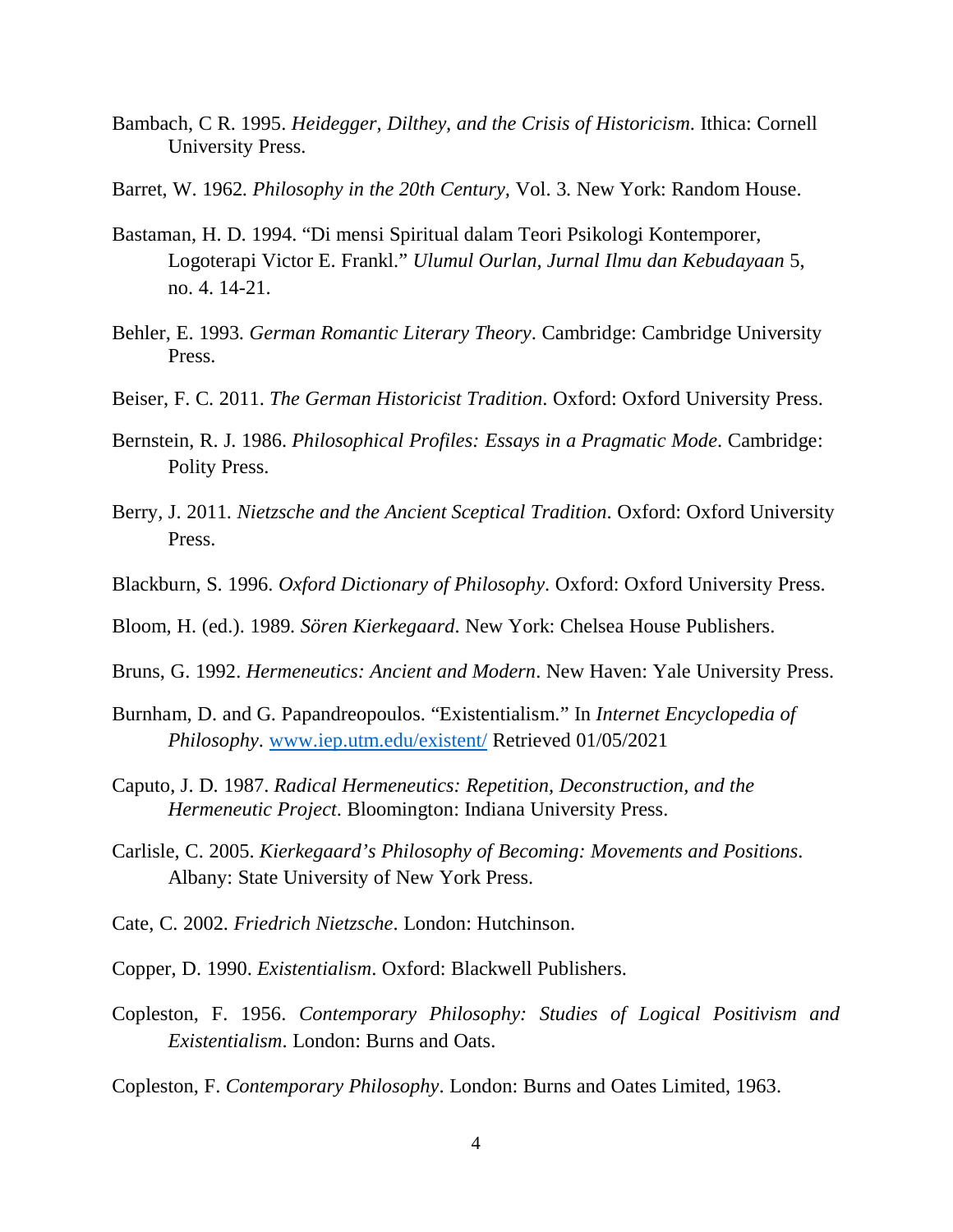- Davidson, D. 2001. *Inquiries into Truth and Interpretation* 2nd edition. Oxford: Claredon Press.
- Desan, W. 1954. *The Tragic Final*. Cambridge: University Press.
- De Beauvoir, S. 1948. *The Ethics of Ambiguity*. New York: Citadel Press.
- Dilthey, W. 1996. *Hermeneutics and the Study of History*. Edited by R. A. Makkreel and F. Rodi. New Jersey: Princeton University Press.
- Dilthey, W. 2002. *The Formation of the Historical World in the Human Sciences*. Edited by A. R. Makkreel and F. Rodi. New Jersey: Princeton University Press.
- Donceel, J. F. 1967. *Philosophical Anthropology*. New York: Kansas.
- Edie, J. M. 1962. "Introduction." In *What is Phenomenology? 4 Basic Essays by Pierre Thévenaz*, edited by J. M. Edie. Chicago: Quadrangle Books.
- Farber, M. 1943. *The Foundation of Phenomenology*. Albany: State University of New York Press.
- Ferguson, S., D. F. Wright and J. I. Packer. 1988. *New Dictionary of Theology*. Illinois: Intervarsity Press.
- Fuller, B. A. G. 1966. *A History of Philosophy* 3rd edition. New York: Holt, Rinehart and Winston.
- Gadamer, G. 1976. *Philosophical Hermeneutics*. Trans. by J. Weinsheimer and D. G. Marshall. New York: Continuum.
- Garff, J. 2005. *Sören Kierkegaard: A Biography*. Trans. by B. H. Kirmmse. Princeton: Princeton University Press.
- George, T. "Hermeneutics." *The Stanford Encyclopedia of Philosophy* (Winter 2020 Edition), Edward N. Zalta (ed.). https://plato.stanford.edu/archives/win2020/entries/hermeneutics/.
- Grondin, J. 1994. *Introduction to Philosophical Hermeneutics*. New Haven: Yale University Press.
- Grondin, J. 2016. "The Hermeneutic Circle." In *The Blackwell Companion to Hermeneutics*, edited by N. Kean and C. Lawn, pp. 299-305. Chichester: Wiley Blackwell.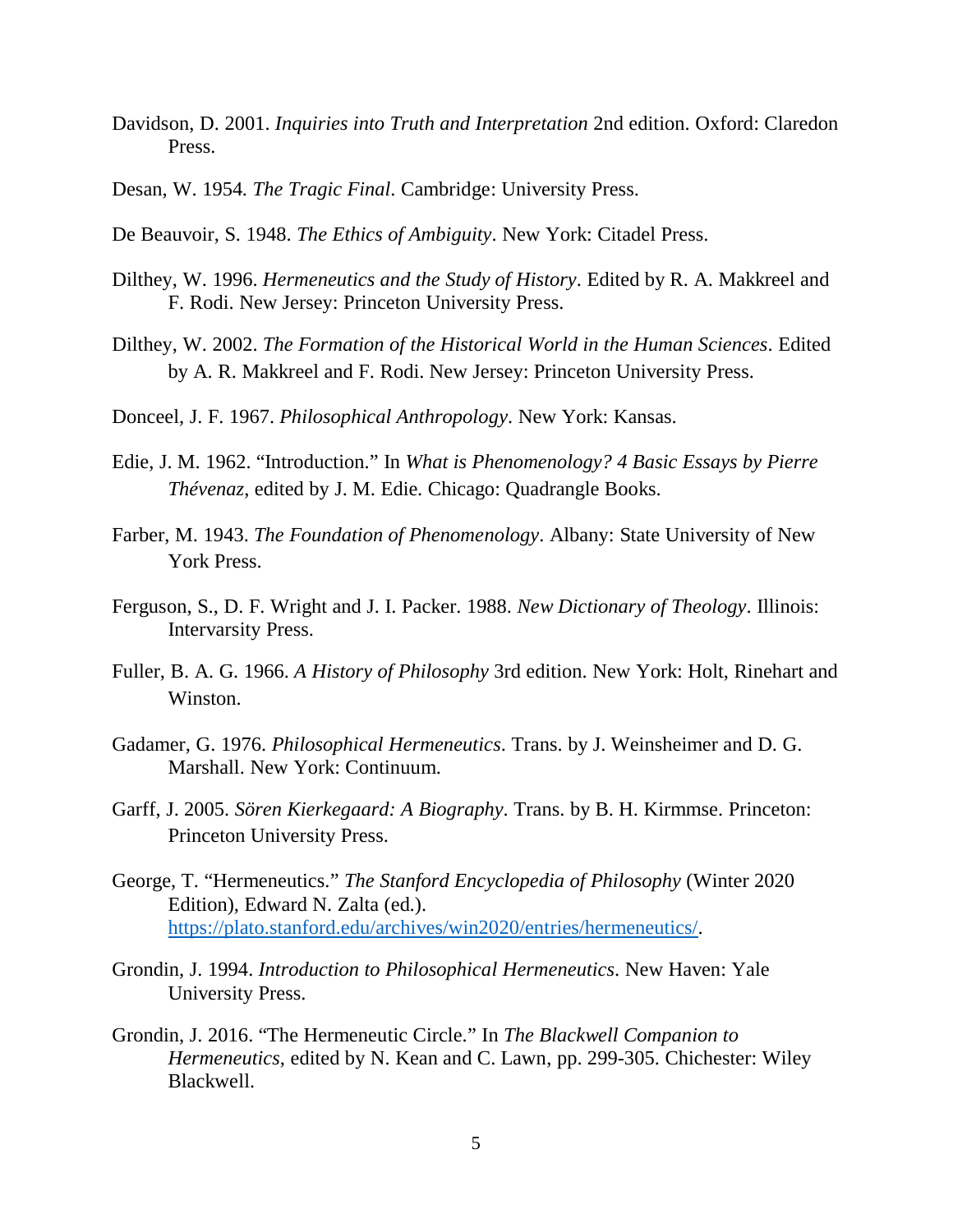- Guignon, C. B. 1999. "Heidegger, Martin." In *The Cambridge Dictionary of Philosophy* 2nd edition, edited by R. Audi. Cambridge: Cambridge University Press.
- Hannay, A and G. Marino. (eds.). 1997. *The Cambridge Companion to Kierkegaard*. Cambridge: Cambridge University Press.
- Haring, B. 1969. *The Christian Existentialists: The Philosophy and Theology of Self- Fulfillment in Modern Society*. London: University of London Press.
- Hasbiansyah, O. 2002. "The Search for Meaning of Life: Existentialism, Communication, and Islam." *Mediator* 3, no. 2. 249-258.
- Heidegger, M. 1962. *Being and Time*. Oxford: Blackwell Publishers.
- Heidegger, H. 1956. "The Way Back into the Ground of Metaphysics." In *Existentialism from Dostoevski to Sartre* edited by W. Kaufmaun. New York: Meridian Books
- Husserl, E. 1969. *Ideas: General Introduction to Pure Phenomenology*. Trans. by W. R. Boyce Gibson. London: Allen and Unwin Ltd.
- Husserl, E. 1970. *The Idea of Phenomenology*. Trans. by W. Alston and G. Naknikian. The Hague: Martinus Nijhoff
- Jaspers, K. 1969. *Philosophy* Vol. 2. Chicago: University of Chicago Press.
- Kierkegaard, S. 1974. *Concluding Unscientific Postscript*. Princeton: Princeton University Press.
- Kramer, K. and M. Gawlick. 2003. *Martin Buber's I and Thou: Practicing Living Dialogue*. Paulist Press.
- Languilli, N. 1971. *The Existentialist Tradition: Selected Readings*. New Jersey: Humanities Press.
- Lippitt, J and G. Pattison (eds.). 2013. *The Oxford Handbook of Kierkegaard*. Oxford: Oxford University Press.
- Maclntyre, A. A. 1967. "Existence and Essence." In *The Encyclopedia of Philosophy*, vol. 3 and 4, London: Macmillan and Free Press
- Macquarrie, J. 1983. *Existentialism*. New York: World Publishing Company.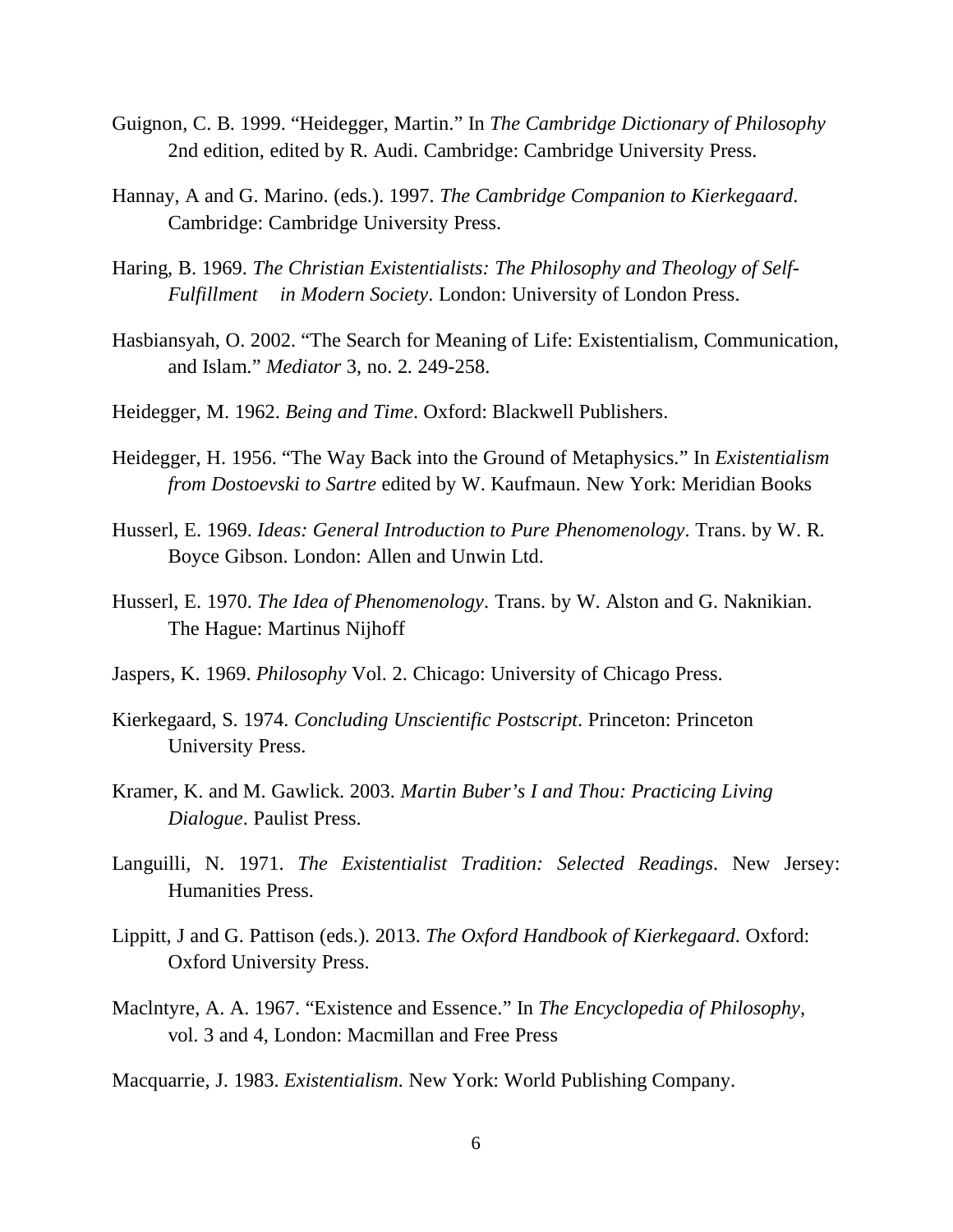- Macquarrie, J. 1963. *20th Century Religious Thought,* Study Edition. London: SCM Press Ltd.
- Mautner, T. 2000. "Existentialism." In *The Penguin Dictionary of Philosophy*. London: Penguin Books.
- McDonald, W. 2017. "Soren Kierkegaard." *The Stanford Encyclopedia of Philosophy* (Winter2017 Edition), Edward N. Zalta (ed.), https://plato.stanford.edu/archives/win2017/entries/kierkegaard/.
- Merleau-Ponty, M. 1962. *The Phenomenology of Perception*. Trans. by C. Smith. New York: The Humanities Press.
- Natanson, M. 1968. *Literature, Philosophy and the Social Sciences: Existentialism and Phenomenology*. Hague: MartinusNijhoff.
- Nwachukwu, A. 1994. "Existentialist Themes in African Novel." *Ufahamu: Journal of African Activist Association* XIV, no.1.
- Nyong, D. 1996. *Rudiments of Philosophy and Logic*. Lagos: Obaroh and Ogbinaka Publishers Limited.
- Okeregbe, A. O. 1996. "Phenomenology as Metaphysics." In *Metaphysics, Phenomenology and African Philosophy*, edited by J. I. Unah. Ibadan: Hope Publications.
- Olajide, W. 2000. "Existentialism." In *Issues and Problems in Philosophy* edited by K. A. Owolabi. Ibadan: Grovacs Network.
- Omoregbe, J. I. 1991. *A Simplified History of Western Philosophy: Contemporary Philosophy* Vol. 3. Lagos: Joja Educational Research and Publishers.
- Omoregbe, J. 1990. "Husserlian Phenomenology and Existential Phenomenology." *The Nigerian Journal of Philosophy* 10, nos. 1 & 2.
- Omoregbe, J. 2001. *Philosophy of Mind: An Introduction to Philosophical Psychology*. Lagos: Joja Educational Research and Publishers Limited.
- Oyeshile, O. 2006. "An Existentialist Critique of Husserlian Phenomenological Approach to Knowledge." In *Footprints in Philosophy*, edited by R. A. Akanmidu. Ibadan: Hope Publications.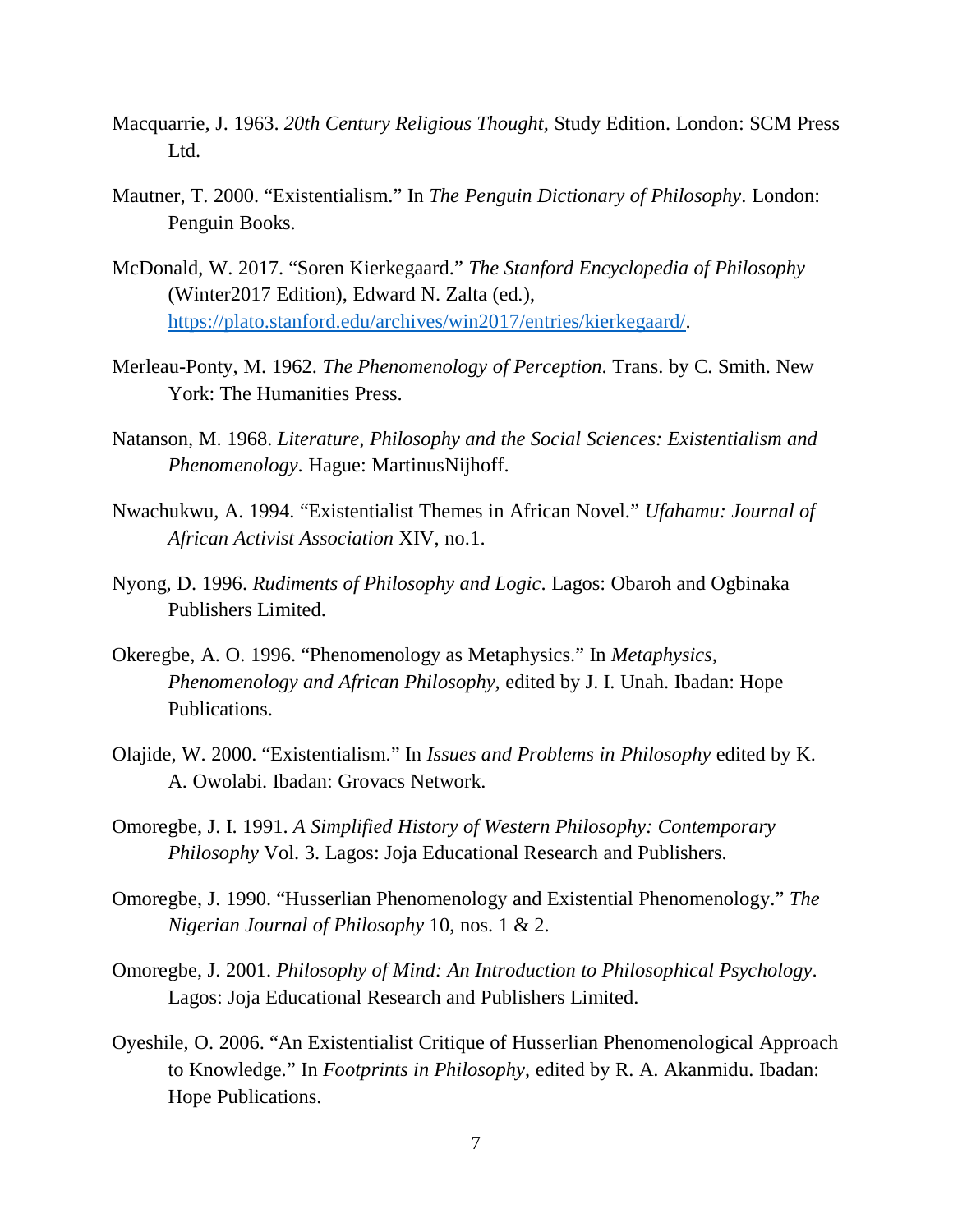- Owolabi, K. A. 1992. "The Dichotomy between the Natural Attitude and Phenomenological Attitude in the Philosophy of Edmund Husserl." *The Nigerian Journal of Philosophy* 12, nos.1 & 2: 50-64.
- Pattison, G. 1992. *Kierkegaard: The Aesthetic and the Religious*. London: Macmillan.
- Pence, G. 2000. *A Dictionary of Common Philosophical Terms*. New York: McGraw Hill Companies Ltd.
- Roberts, J. M. 1977. *Europe 1880-1945*. London: Longman.
- Ronbczek, P. 1964. *Existentialism: For and Against*. Cambridge: University Press.
- Sartre, J. P. 1947. *Existentialism*. Trans. by Bernard Reidman. New York: Philosophical Library.
- Sartre, J. P. 1970., *L'Existentialism est un Humanisnism*. Paris: Nagel
- Sartre, J. P. 1977. "The Existential Person." In *Philosophy for a New Generation* 3rd edition, edited by A. K. Bierman and J. A. Gould. New York: Macmillan Publishing Co. Inc.
- Sartre, J. P. 2007. *Existentialism and Humanism*. Trans. by C. Macomber. New Haven: Yale University Press.
- Schleiermacher, F. 1998. *Hermeneutics and Criticism*. Edited and trans. by A. Bowie. Cambridge: Cambridge University Press.
- Scott, S. "Martin Buber." *Internet Encyclopedia of Philosophy*. www.iep.utm.edu/buber/.
- Solomon, R. 2000. "Existentialism." In *The Penguin Dictionary of Philosophy*, edited by T. Mautner. London: Penguin Books
- Stokes, P. 2012. *Philosophy: 100 Essential Thinkers*. London: Arcturus Publishing Ltd.
- Stumpf, S. E. 1989. *Philosophy: History and Problems*. New York: McGraw Hill Inc.
- Tafsir, A. 1990. *Filsafat Umum, Akal dan Hati sejak Thales sampi James*. Bandung: Remaja Rosdakarya
- Thevenaz, P. *What is Phenomenology? And Other Essays*, edited by J. M. Edie. Chicago: Quadrangle Books.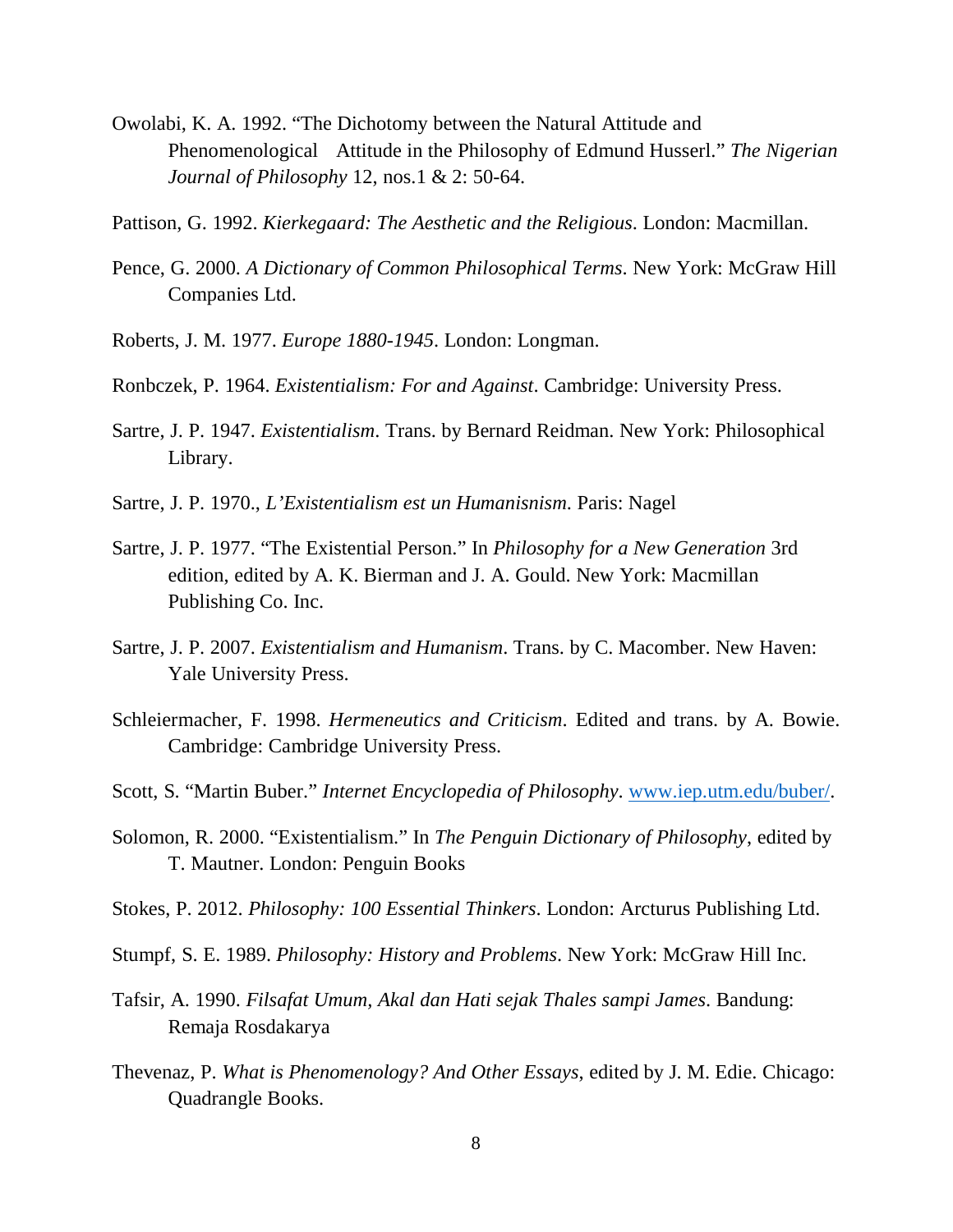- Treanor, B and B, Sweetman. 2021. "Gabriel (-Honoré) Marcel." *The Stanford Encyclopedia of Philosophy* (Summer 2021 Edition), Edward N. Zalta (ed.). Forthcoming. https://plato.stanford.edu/archives/sum2021/entries/marcel/.
- Unah, Jim and Chris Osegenwune. 2010. *Phenomenology and Existentialism*. Lagos: Fadec Publishers.
- Unah, J. I. 1996. "Phenomenology." In *Metaphysics, Phenomenology and African Philosophy*, edited by J. I. Unah. Ibadan: Hope Publications.
- Weate, J. (Ed.). 1998. *A Young Person's Guide to Philosophy*, London: Dorling Kindersley.
- Wheeler, M. 2020. "Martin Heidegger." *The Stanford Encyclopedia of Philosophy* (Fall 2020 Edition), Edward N. Zalta (ed.). https://plato.stanford.edu/archives/fall2020/entries/heidegger/.
- Zank, M. and Z. Braiterman. 2020. "Martin Buber." *The Stanford Encyclopedia of Philosophy* (Winter 2020 Edition). Edward N. Zalta (ed.). https://plato.stanford.edu/archives/win2020/entries/buber/.
- Zimmerman, J. 2015. *Hermeneutics: A Very Short Introduction*. Oxford: Oxford University Press.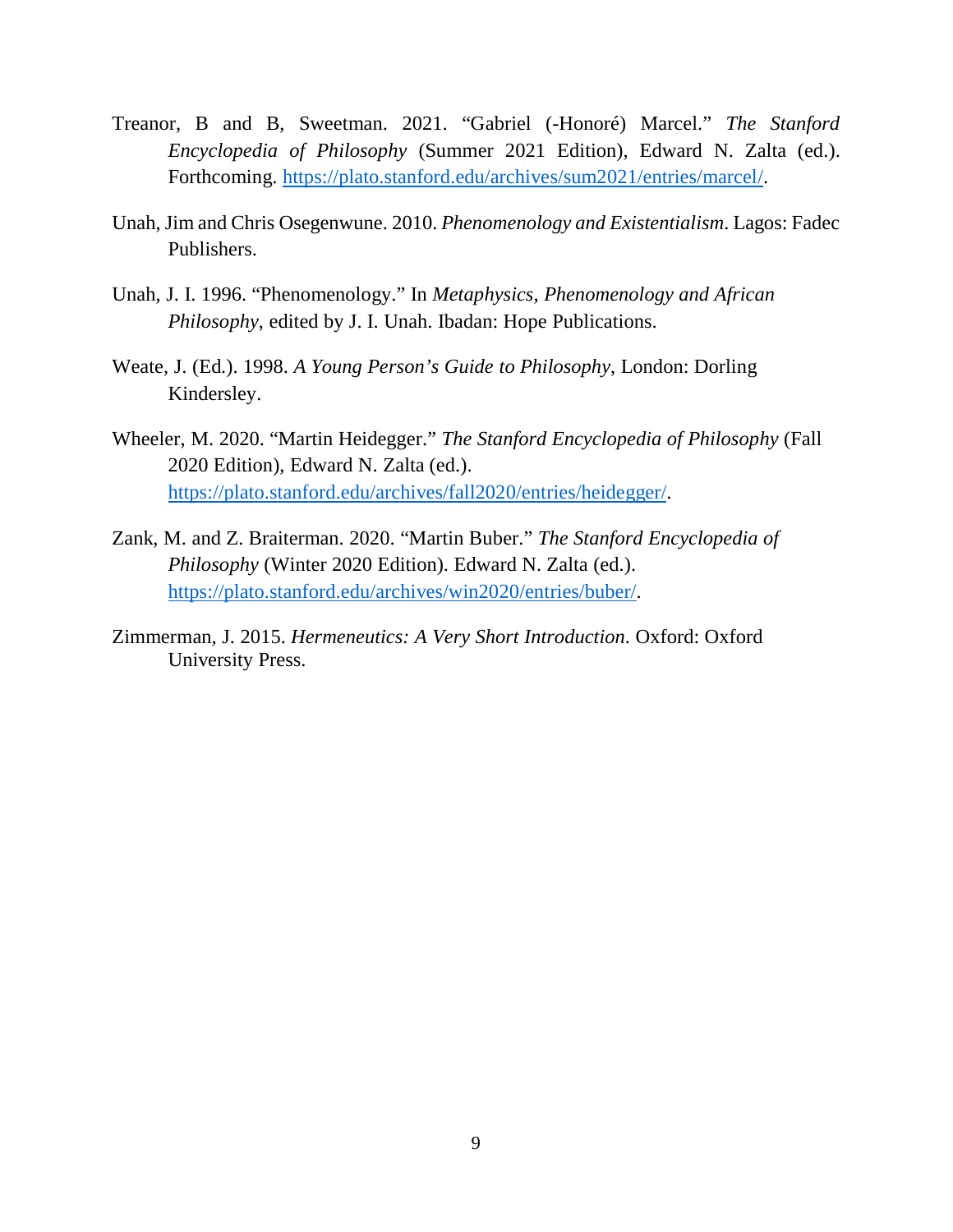#### **Module 1: Conceptual Clarifications**

- Unit 1: Existentialism
- Unit 2: Phenomenology
- Unit 3: Hermeneutics
- Unit 4: Existentialism, Phenomenology and Hermeneutics: A Synthesis

# **UNIT 1: EXISTENTIALISM**

## **Contents**

- 1.0 Introduction
- 2.0 Intended Learning Outcomes (ILOs)
- 3.0 Main Content
	- 3.1 What is existentialism?
		- 3.1.1 Some Definitions of Existentialism.
	- 3.2 Historical Development of Existentialism
	- 3.3 The Central Theme of Existentialism
- 4.0 Conclusion
- 5.0 Summary
- 6.0 Self-Assessment Exercises
- 7.0 References/Further Reading

# **1.0 Introduction**

This unit clarifies the meaning of existentialism as a philosophical movement that emphasises the freedom of the human person who controls his own choices and actions and therefore, determines what he becomes and what happens to him. It explains the belief of existentialists that society should not inhibit the life and actions of the individual because such inhibitions strip the individual of his freedom and impede the development of his potentials. It attempts to define existentialism and clarifies the misconceptions about existentialism. Thereafter, it traces the historical development of existentialism and concludes with the central theme of existentialism which is the notion that existence precedes essence.

## **2.0 Intended Learning Outcomes**

At the end of this unit, the student will understand the following:

1. The general idea of existentialism as a philosophical movement.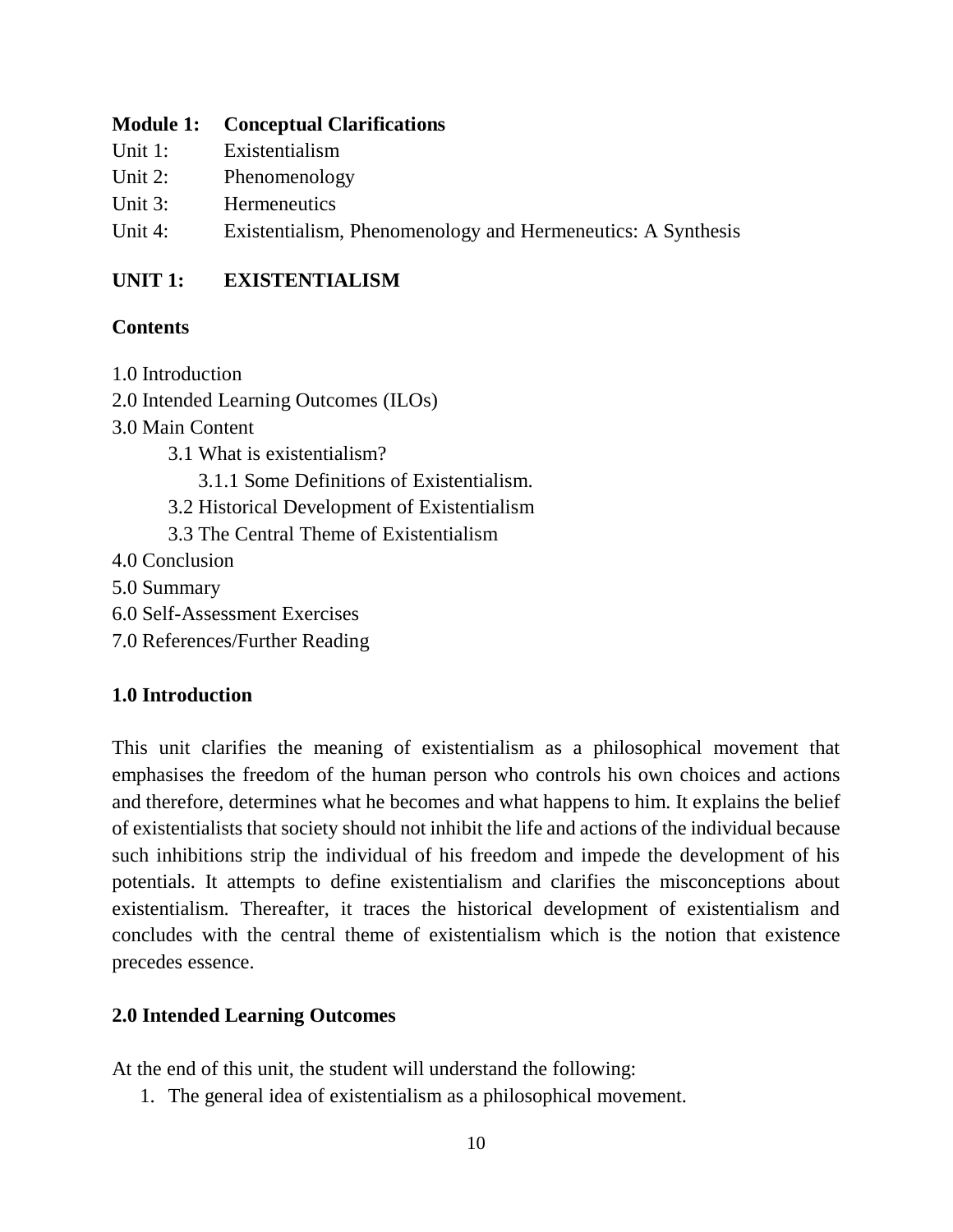- 2. How existentialism as a movement metamorphosed into a philosophy.
- 3. The central theme of epistemology.

#### **3.0 Main Contents**

The content of this unit is the exposition of the general idea of existentialism which will include an analysis of its nature as a philosophical movement and/or method. It shall first discuss the general idea of existentialism and explain the misconceptions about existentialism. Thereafter, it shall expose the historical development of existentialism and critically analyse the central theme of existentialism.

## **3.1 What is Existentialism?**

The concept, "existentialism" is derived from the verb to 'exist.' It connotes the idea of relating to, or affirming that which exists. To exist simply points to that fact that something is; "the concreteness and particularity of a thing" (Abwire, 2005: 128). Etymologically, it is traceable to the Latin word *exsistere* which means to stand out or to emerge. In this sense therefore, 'to exist' means "to stand out from the background as something that is there in reality" (Abwire, 2005: 128). In its philosophical sense, to exist implies standing out from nothing; it particularly denotes the human being as a distinct being different from other things. While other things are considered as mere physical objects, the human being is conceived as a being-in-existence. Therefore, the idea of existence which is derived from the verb 'to exist', as it is used here, connotes human existence different from mere physical objects because the human being has concern for itself. Sören Kierkegaard, for instance, argues that the individual does not just exist but he is "infinitely interested in existence" (1974:268). By this Kierkegaard means that the individual can reflect on his own existence, makes his own decision and shape his own existence in line with his reflections.

As a term, existentialism was coined by Jean-Paul Sartre even though the expression, 'existence philosophy' was already in use by philosophers like Karl Jaspers and Martin Heidegger in the same sense in which we use existentialism today. Jaspers, however, credited Kierkegaard as the one who provided the historically binding meaning of the term (see Copper 1990:2). As a philosophy, existentialism emphasises human existence as a revolt against the systems of thought that characterised the early part of the 19th century. According to J. Macquarrie;

The movement is not a school of philosophy but rather it should be seen as a style of philosophising. They do not believe in abstract speculation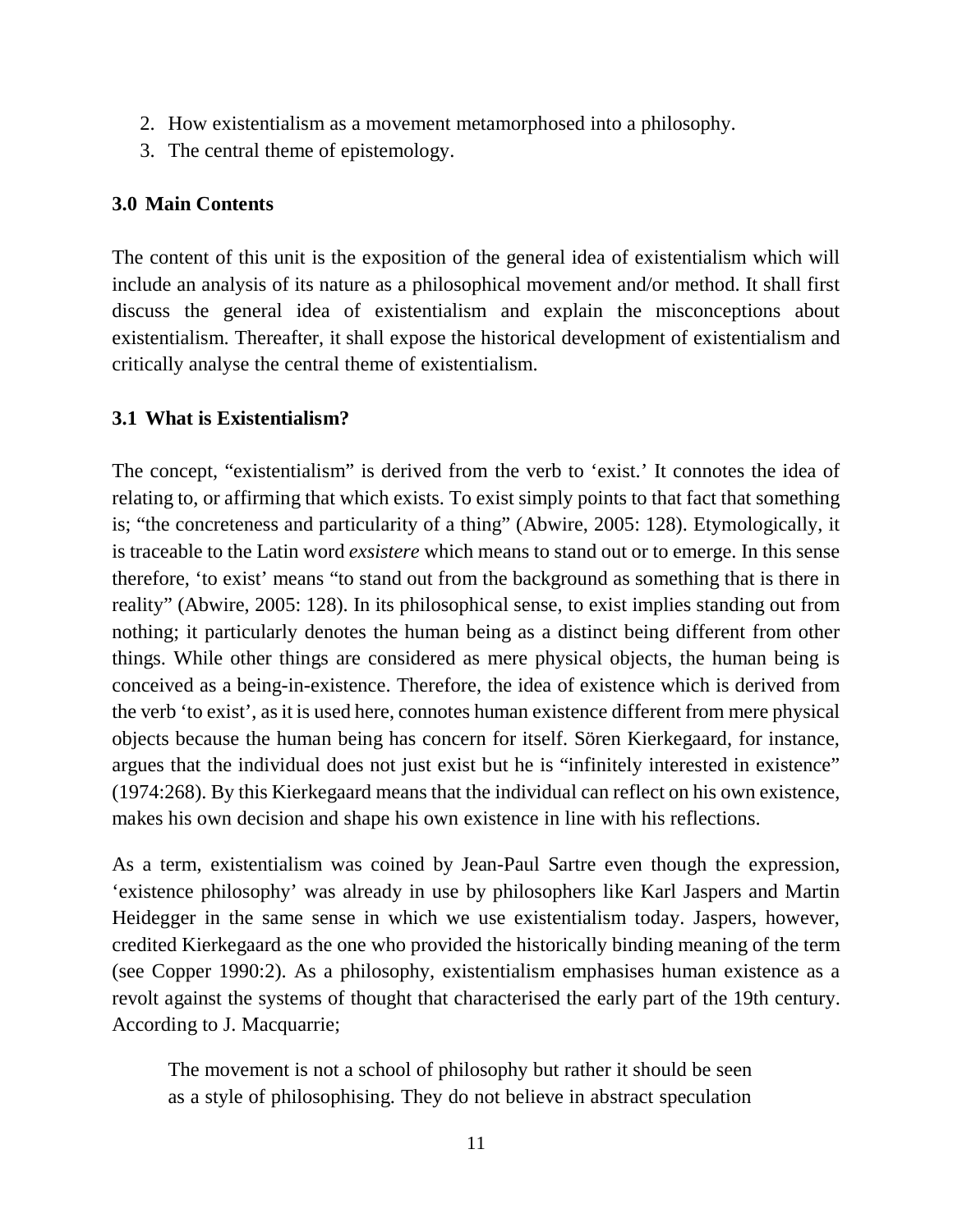but rather they are interested in concrete human existence. Their philosophising begins from man rather than from nature (1983:14).

As a philosophical movement, existentialism is traced back to Kierkegaard. He was the first to articulate the general themes of the movement. As a movement, it does not have a figure head or particular idea to which it is associated like other movements in the history of humankind. Existentialists—those who subscribe to the tenets of existentialism, are united by the common situation of existence.

Existentialism evolved as a reaction to a trend in contemporary Western philosophy that stressed the essence of things over their existence. For instance, the idea that the essences of things are what makes their instantiation possible. Essence refers to the primary element in the being of a thing. Contrary to this idea, existentialism emphasises existence as taking precedence over essence; insisting that the fact of human existence comes before his essence. Existence refers to the that which is in being. To argue that existence comes before the essence of a being—human being, implies that we exist first before we become whatever we want to become. In this regard, Sartre stresses that;

It means, first of all, that man exist, turns up, appears on the scene, and only afterwards defines himself. If man as the existentialist sees him, is indefinable, it is because at first he is nothing. Only afterwards will he be something and he himself will have made what he will be (1947:18).

As a philosophical movement, existentialism takes human existence as the point of departure for philosophy. For existentialist—advocates of existentialism, human existence encompasses the totality of the individual such that what the individual does, feels, his basic inclinations, associations, etc., are all part and parcel of his existence.

Existentialism is the most influential philosophical movement in contemporary Western philosophy. It is definitely not homogenous; neither is it a coherent system of philosophy because the existentialists differ in opinion from one another. They had their individual emphasis and did not belong to the same movements in society. For instance, Kierkegaard was a devout Christian, Friedrich Nietzsche was an atheist, Sartre was briefly a Marxist, just as Heidegger was briefly a Nazist. While Sartre insisted on the freedom of the will, Nietzsche denied it, and Heidegger would hardly mention it. Yet, they were philosophers whose commitment to improve man's fate in a world characterised with misery shared certain common ancestry, interests and presuppositions (Olajide 2000:128). This does not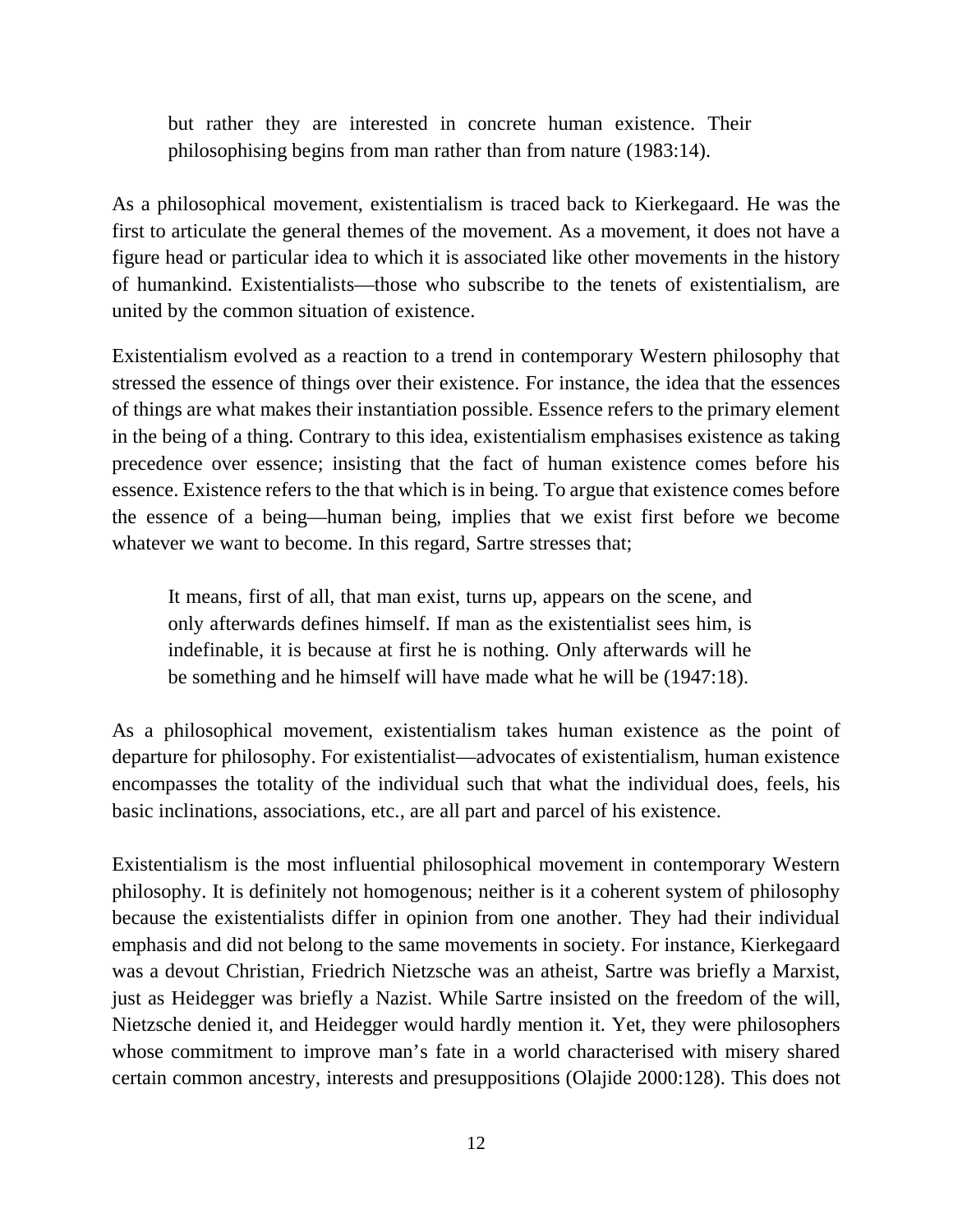eliminate the fundamental fact that existentialism represents a certain attitude in which the existentialists share a common concern for the individual and for personal responsibility.

Existentialism is suspicious of any attempt to submerse the individual in larger groups or forces (Mautner 2000). It vigorously questions and challenges the overly abstract and speculative philosophical culture of the pre-20th century era that relies heavily on logical systems. Thus, Paul Roubiczek describes it as:

A rejection of all purely abstract thinking, of a purely logical or scientific philosophy: in short, a rejection of the absoluteness of reason. Instead, it insists that philosophy should be connected with the historical situation in which it find itself and that it should be, not interested in abstract speculation; but a way of life. It should be a philosophy capable of being lived (1964:10).

Existentialists are identified as members of the same movement that emphasise he centrality of human existence philosophical enquiry. Together they oppose rational philosophy because they consider philosophy as the positive analysis of the human person within the context of his existence and the forces that inform how he shapes himself. Consequently, they criticise the notion or characterisation of philosophy presented by the analytic movements of rational modern Western philosophy. For existentialists, "philosophy … must be brought down from the high heavens where abstract speculations have placed it" (Nyong 1996:40). They consider the human person as the matrix on which philosophising revolves and therefore, he should be separated from philosophy as the speculator. For philosophy to be a serious investigation into truth and reality, it must focus on the existence of man.

Existentialism criticises rationalism because the latter emphasises only the intellect in the understanding of reality. It criticises realism because realism talks about reality as that which is 'given' far away from the reality of man who perceives it. It also criticises the human situation in the industrial society because the industrial society dehumanise and depersonalises the human person by treating him like a machine. It queries the fact that the industrialised society does not accord man his humanity and the dignity due to him as the inventor machine. And argues that man must be given his due place, hence its emphasis on the primacy of the existing individual.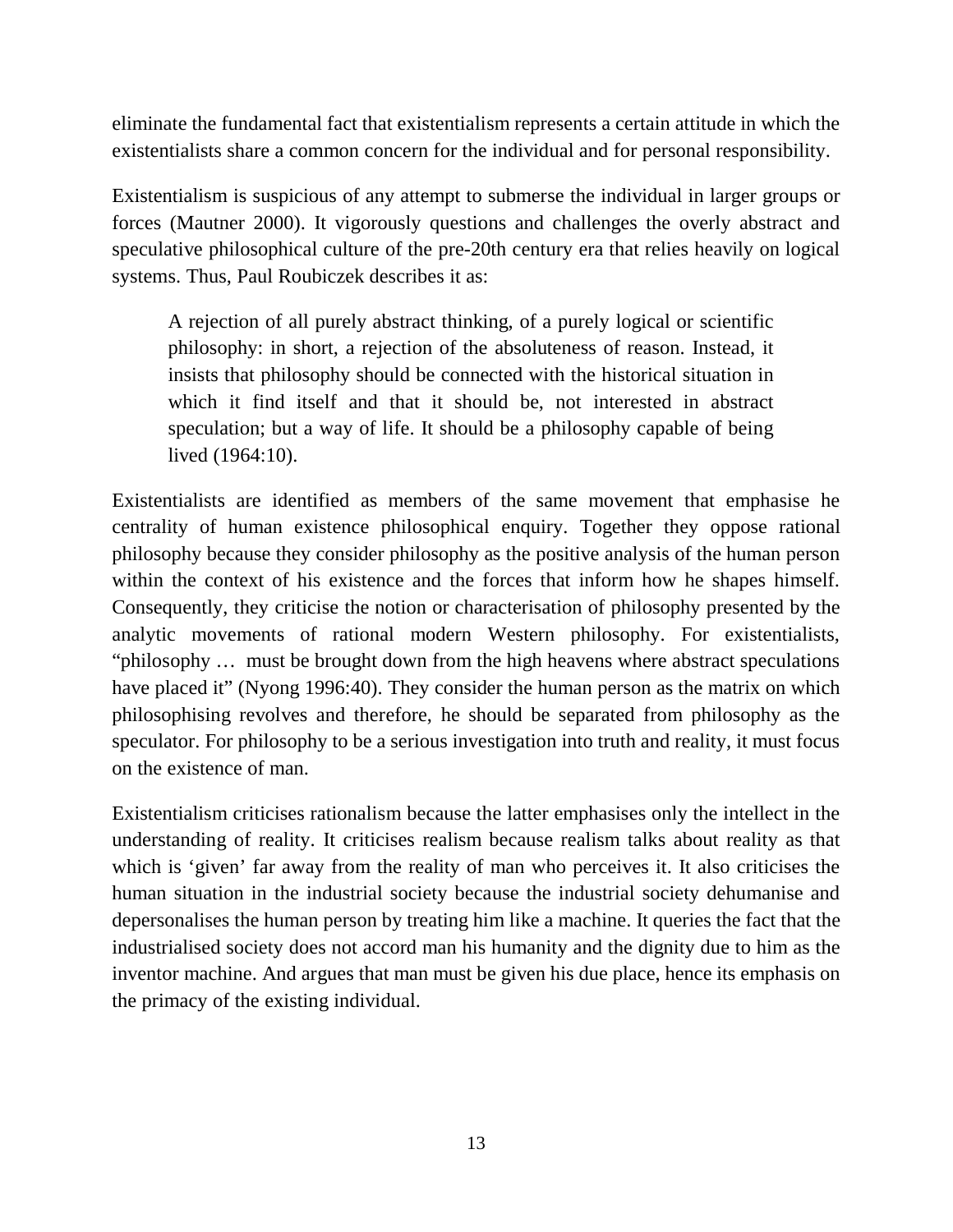#### **3.1.1 Some Definitions of Existentialism**

Given the foregoing analysis, *Webster's New World Dictionary* defines existentialism as, "the doctrine that existence takes precedence over essence and holding that man is totally free and responsible for his acts. The responsibility is the source of dread and anguish that encompass mankind." In the same vein, the *American Heritage Dictionary of English Language* defines it as, "a philosophy that emphasises the uniqueness and isolation of the individual experience in a hostile indifferent universe, regards human existence as unexplainable and stresses freedom of choice and responsibility for the consequences of one's acts." These definitions are in contrast to the behaviourist notion that human beings live under the control of their environment and are governed by laws (Nwachukwu 1994).

We can also define existentialism as "a philosophy of subjectivity or selfhood" (Agidigbi 2006:4). Implicit in this definition is the individuality of the subject matter—man, and his conditions of existence. Existentialism sees man as an isolated individual who exists in an indifferent or hostile universe, but yet he is responsible for his actions because he makes free choices that shape his destiny. In this context too, Joseph Omoregbe defines existentialism as "the philosophy of human existence, a philosophy preoccupied with what it means for a human being to exist" (1991:38). Omoregbe's definition emphasises the concern of existentialist with human existence over and above inanimate objects that are – like stones and trees, or even lower animals. Thus, he points to the fact 'existence' is not used in existentialism in its classical meaning as referring all that is being, but specifically, it is used to refer to the human mode of existence or being.

For the existentialists, only human beings exist while other beings are. They simply are but not exist. To exist is "to be personally committed to a freely chosen way of life; it means being conscious of the problems of human life with all the choices open to man and opting for a certain way of life while assuming responsibility for it" (Agidigbi 2006:4). It is only human beings that can exist in this sense of the term 'existence'. This is why Martin Heidegger asserts that "the being that exits is man. Man alone exists. Trees are but they do not exist. Angels are but they do not exist…" (1956:215).

The aim of existentialism is to enable man find solutions to the problems of his existence. To achieve this aim, it must and it does involve many aspects of the existence of man. In this wise, William Barret defines existentialism as "a philosophy that confronts human situation in its totality, to ask what the basic conditions of human existence are and how man can establish his own meaning out of these conditions" (1962:143). Barret's definition simply implies that existentialism helps man to deal with his personal experiences as it stresses individuality, authenticity, anxiety and freedom. Yet another definition can be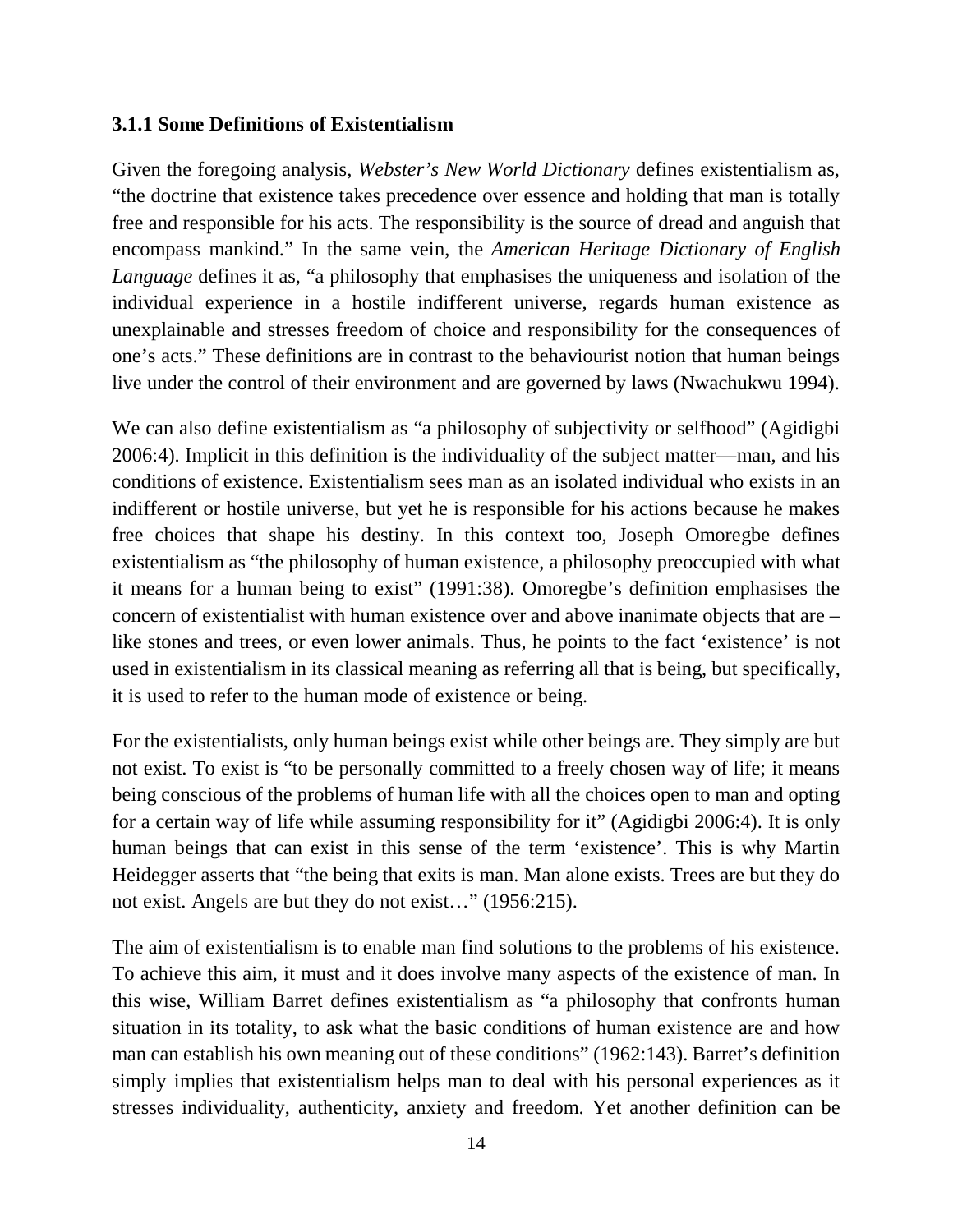found in Samuel Stumpf who describes existentialism as "a mode of philosophy which focuses upon the existing individual person; instead of searching for truth in distant universal concepts, existentialism is concerned with the authentic concerns of concrete existing individuals as they face choices and decisions in daily life" (1989:920).

Given the analysis above and the various specific definitions of existentialism, we can understand that the following questions as the primary interest to existentialism: (i) What is life? (ii) What is the world? (iii) What is man? (iv) Who am I? (v) What is being? Also, we can assert that the cardinal tenet of existentialism is situated in its popular maxim that 'existence precedes essence.' It indicates the belief of existentialist that subjectivity is the actual starting point of philosophy and that the focus of philosophy should be the individual instead of engaging in endless debates and arguments on the nature of reality.

## **3.2 Some Misconceptions about existentialism conclusion**

It is good that we clarify the fact that the popular image of existentialism seems to convey some misconceptions of what it is. In other words, there are some conceptions or understandings of existentialism that do not correctly represent what it stands for. These misconceptions can be traced to misleading popular histories and ideas, incorrect dictionary definitions and encyclopaedia summaries.

Some of these erroneous descriptions of existentialism include: *The Oxford Companion to French Literature* first edition description of existentialism as "the metaphysical expression of the spiritual dishevelment of a post-war age." It is true that existentialism is a post-war movement (as we shall discuss in unit 3.3 below) that was inspired by the human conditions of the time. It is certainly not true that it is a post-war dishevelment, despair or malaise. If we conceive existentialism in terms of the latter, we shall be mixing up existentialism as a philosophy and existentialism as a vogue. If existentialism is mere a vogue—an expression of an age, it means its claims are temporary and only valid locally to the places where the second world war had caused much destruction. This will deprive it of its universality in terms of the distinctiveness of human existence, the interdependence of mind and world, and the human existential freedom. In other words, it means the phenomena that existentialism espouse do not apply to all peoples, at all times and in all places. This is certainly not true because the nature of human existence that existentialism espouses is common to all humans everywhere.

Also is the J. M. Roberts' description of existentialism as "the assertion that life is more than logic … that the subjective and personal must be more highly valued and the objective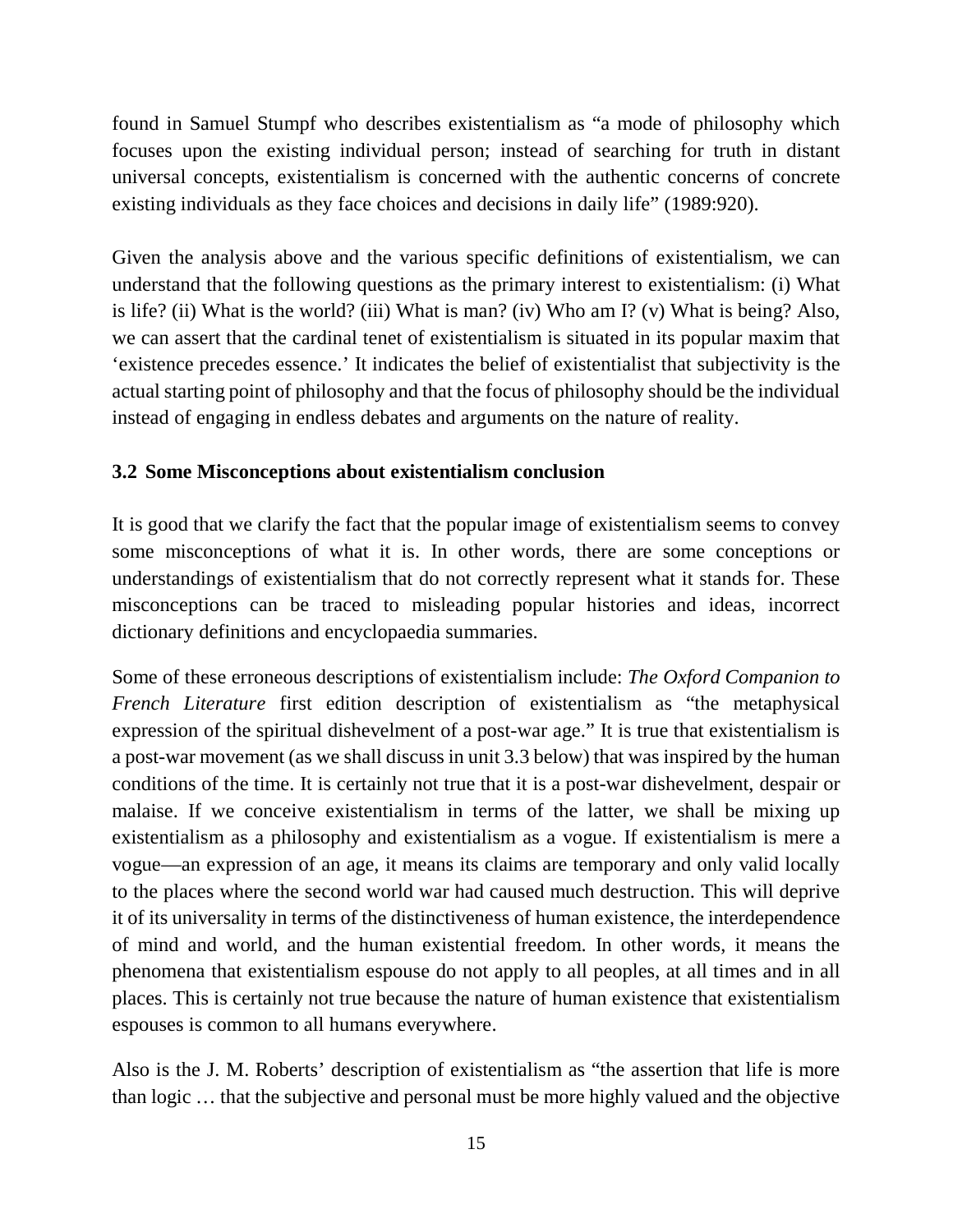and intellectualised must be depreciated" (1977:467). Again, we have the misleading definition of *The Concise Oxford English Dictionary* fifth edition that describes existentialism as "an anti-intellectual philosophy of life, holding that man is free and responsible, based on the assumption that reality as existence can only be lived, but can never become the object of thought." The error of conceiving existentialism as 'antiintellectualist' can be traced to the existentialist use of everyday life experiences to describe and conceptualise human nature. Since the existentialist is not esoteric in his investigation and claims, he is misconceived to be non-rigorous and uncritical. Although existentialism does not subscribe to the rationalist theorisations, it is certainly not irrational. It is also not uncritical, rather, it emphasises the existential situation of our being, the humanness of the world. This emphasis leads to the misconception that existentialism denies objectivity of the world and suggests that it is subjectivist philosophy. While it is true that existentialism pays particular attention to the individual as a subject, it does not mean it is a subjectivist philosophy because it applies its findings to the generality of human nature irrespective of location and other particular differentiations.

## **3.3 Historical Development of Existentialism**

Existentialism originated in Paris after the second World War. It began like a philosophical fad, with practitioners expressing their views and opinions in cafes and not within the fourwalls of universities where you have professional philosophers. Like most fads, existentialism did not pass into oblivion, rather, it persisted and gained momentum and found its way into virtually every form of human thought and expressions, including the novel, theatre, poetry, art and theology. It has since achieved a far wider response than any other mode of philosophy (Stumpf 1989: 474).

Under the Weimar Republic in Germany, existentialism was one of the major currents of thought with Heidegger and Jaspers among its leaders. By the middle of the 19th century, Kierkegaard worked out its main themes, with variations in the works of Fredrich Schelling and Karl Marx. So many writers with different philosophical orientations became identified with existentialism and this is responsible for the many forms of existentialism we have. It is said that we probably have more differences than similarities among existentialists' philosophers. What however, all existentialists' philosophers have in common is their concern about human existence; the conditions and quality of the existing human individual (Stumpf 1989:475).

Over the centuries, the individual had been pushed to the background by different systems of thought, historical events, and technological forces. Philosophy, before existentialism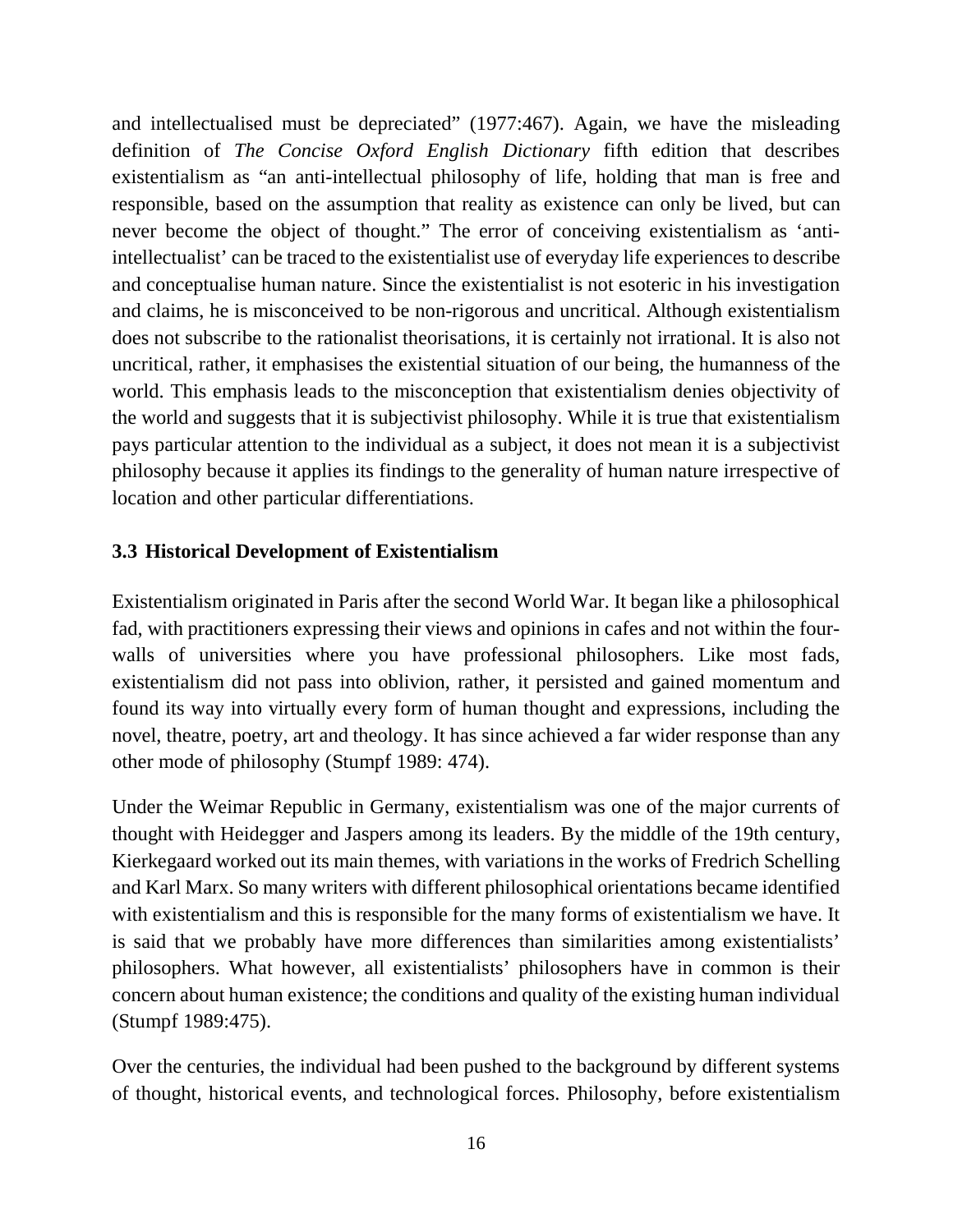did not pay much attention to the uniquely personal concerns of individuals. Instead, it had been more concerned with the technical issues of metaphysics, ethics, and epistemology in general and objective manner. The same story of disregard for the feelings and aspirations of individuals was observed in historical events, especially wars. Technology which initial was supposed to aid man gathered its own momentum and forced individuals to fit their lives into its own rhythm of machines rather than the other way round. Thus, the peculiarly human qualities of the individual were fading out. As Stumpf puts it "they [individuals] were being converted from 'persons' into 'pronouns,' from 'subjects' into 'objects,' from an 'I' into an 'it" (1989:475).

#### **3.4 Some of the Central Themes of Existentialism**

Module 2 shall deal with, in details some of the major themes in existentialism. However, it is good that we familiarise ourselves with the main ideas that these themes promote. The fundamental theme of existentialism is the idea that existence precedes essence. By this, it means that the most important consideration for the individual is the fact that he or she is an individual. He exists first before he becomes what he shapes himself into based on his free choices. Therefore, we cannot talk about his essence without his actual life.

Another important theme of existentialism is man. Man is understood as a self-transcending being who consciously projects into the future; he goes beyond his present and looks into the future. For existentialists, man should be the central focus of philosophy. Man is a selfcreating being who first exists, and then makes himself what he is because existence precedes essence. Man is a self-conscious irreplaceable unique individual who has his own irreversible history. Existentialists demonstrate an antipathy towards the anonymous featureless standards which prevail in society therefore, they emphasise the importance of man. Hence, they feel the need for a philosophy that is directed towards the internal edification of the individual self. This will be a kind of personalist philosophy.

Freedom, choice and responsibility constitute another main theme in existentialism. Freedom refers to the individual's possibility of choice (Maclntyre :149). Freedom is part of the structure of the being of man; therefore, it is a basic condition of his existence. By virtue of his very existence, man is condemned to be free. This implies that freedom is identical with human existence; it is not something that we acquire. Freedom and choice go together because freedom implies the freedom to choose. By choice, existentialists mean the concrete actualisation of freedom. Since freedom and choice are inherently connected, they both imply responsibility. Freedom compels man to assume responsibility for his life; that is to take his destiny in his hands. Human freedom is freedom to choose and not freedom not to choose.

The relationship between man and the world is another theme in existentialism. For existentialists, the existence of the world is a matter of course and man and the world are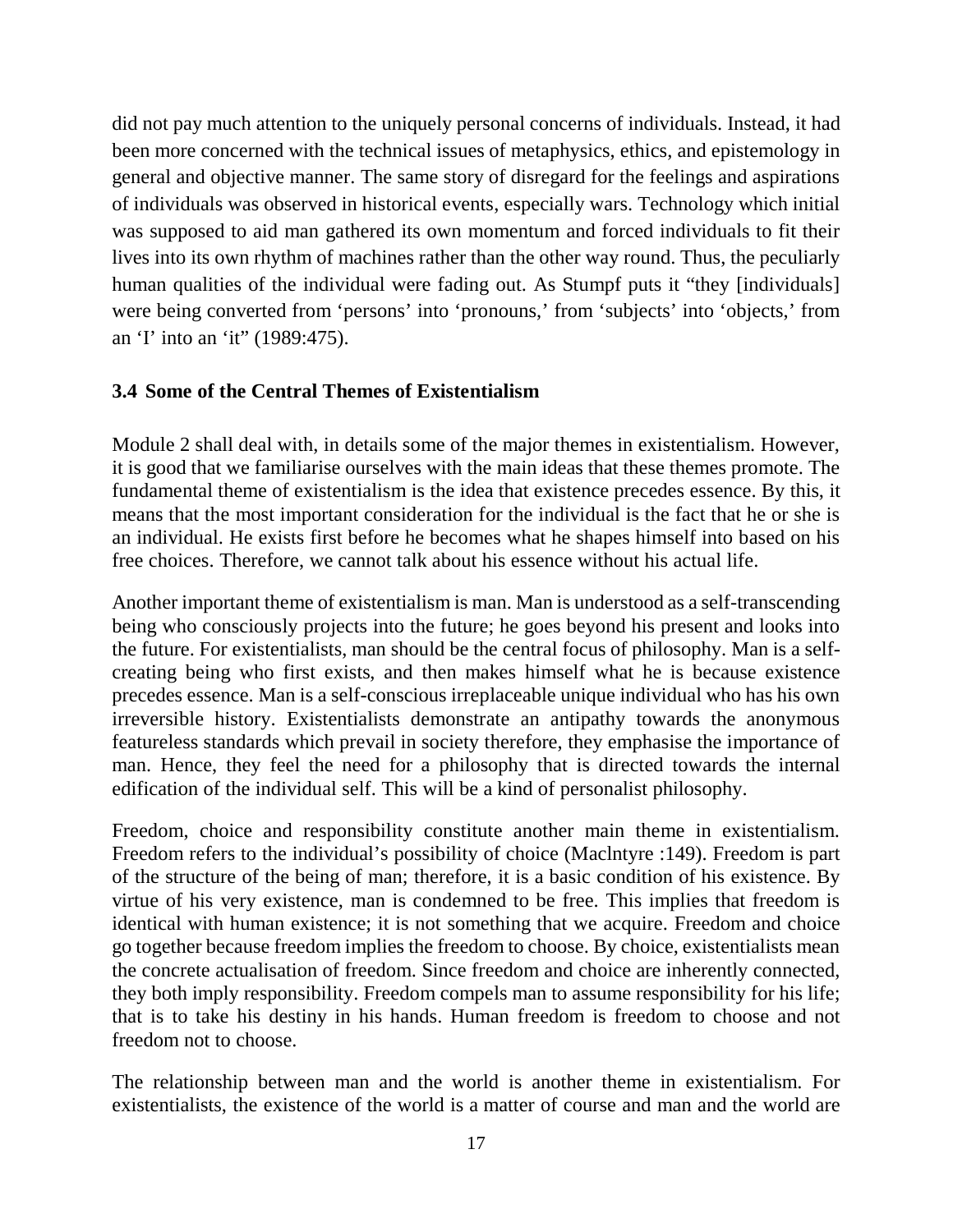inseparable. This is because man being a conscious being does not exist in a vacuum; he is a part of the world and cannot exist without the world. The reality of the world is attached to the existence of man, who perceives the world as the existence of man is attached to the world in which he lives. Man is just not a thing in the world; he is an inseparable part of the world. Heidegger describes man as a 'being-in-the-world.' And Sartre (1956:104) argues that there is no world without selfhood and without the world there is no selfhood.

Yet another important theme in existentialism is the individual (self) versus society or man and the others. Existentialism maintains that the existence of the individual necessarily implies the existence of others, for the individual cannot exist without the others. This means that man is not only a being-in-the-world but also a being-with-others. Existentialists denote the social nature of man as a being-with-others. Even though man maintains his individuality, singularity and uniqueness, he is a being who is constantly in touch with others. However, as existentialist asset, the individual should not allow himself to be lost in the world. In this regard, they make a distinction between authentic and inauthentic existence.

Facticity which describes man's awareness of his finitude is another theme in existentialism. Facticity is about man inability to know beyond what he can know; it is about the factors that limit human existence. Even though man is not the author of his life he has to take responsibility for his mode of being. As a being-in-the-world, he has to deal with the reality of death, decay, sickness, disappointments, sorrow and incapacitations. All these are limitations to man's freedom; they constitute the facticity of human existence. While it is the case that facticity explains the limits and boundaries that we cannot go beyond, it does not imply that we cannot make the efforts to overcome our shortcomings; to surmount them and take charge over them.

These and some other themes in existentialism shall be more critically analysed in module 2.

#### **4.0 Conclusion**

In this unit, we have considered the meaning and nature of existentialism as a philosophical movement. Herein, we presented and analysed some definitions of existentialism, as well as exposed some of the misconceptions that popular notions and ideas convey about existentialism. We also considered briefly the historical development of existentialism from a fad in cafes to a full blown philosophical movement and indicated some of the major themes that existentialists concern themselves. A keen reader would, at this point, understand that existentialism is an interesting philosophical tradition that focuses on the nature of man as a being-in-the-world, assailed by many forces but has the freedom to make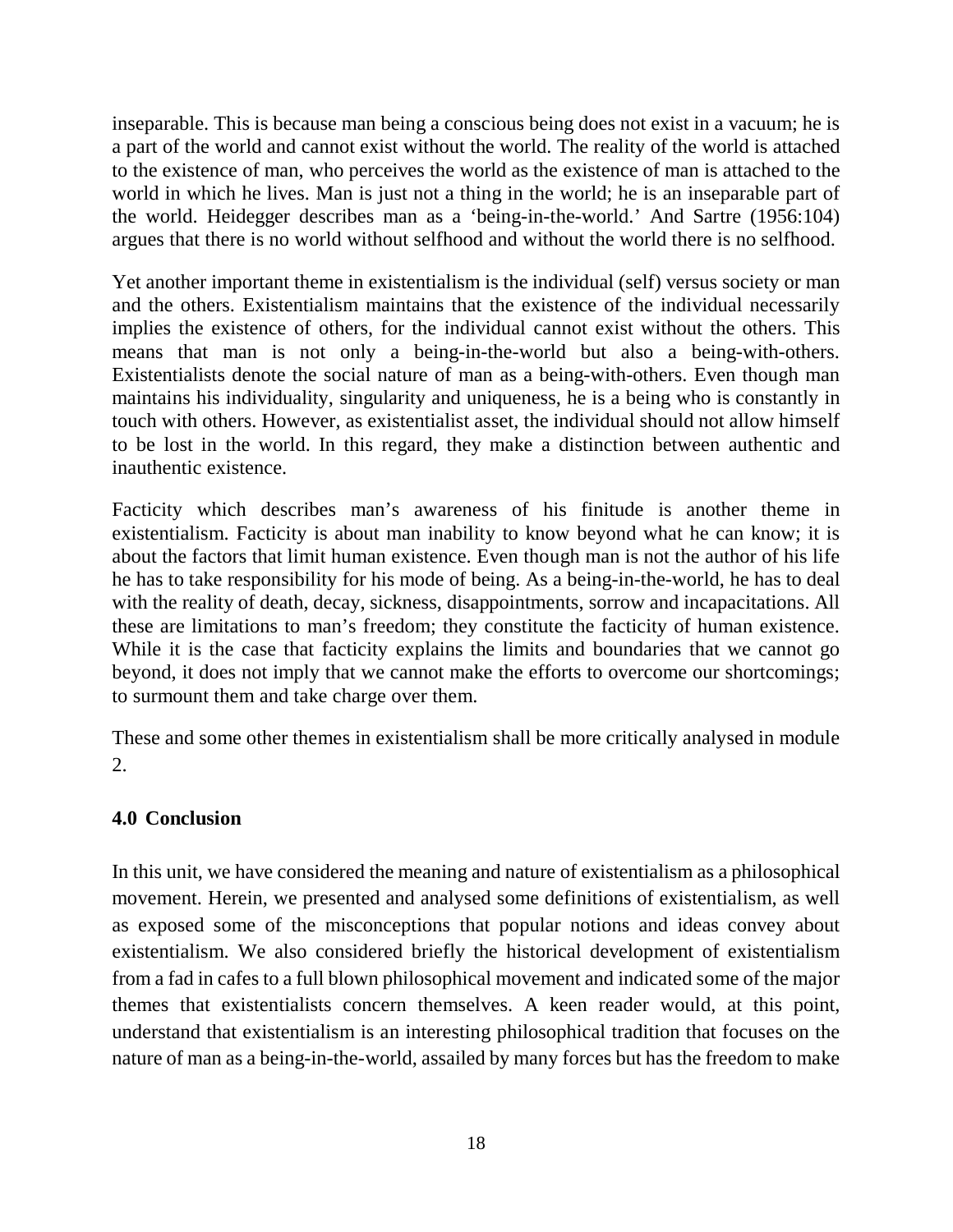choices and take responsibility for what he becomes. Unlike most other abstract discourses in philosophy, it tends to be more contingent and concrete.

#### **5.0Summary**

- Existentialism is a philosophical movement that emphasises human existence as the starting point of philosophy.
- Existentialism is the philosophy of human existence; preoccupied with what it means for a human being to exist.
- Existentialism originated in Paris as a philosophical fad that gained current and spread over the philosophical world as a critical reflection on human existence and the forces that assail him.
- There are a number themes within existentialism. Central among them is the notion that existence precedes essence.

#### **6.0Self-Assessment Exercise**

- What is the central concern of existentialism?
- Briefly trace the origin of existentialism.
- Briefly identify and characterise some of the major themes in existentialism.

#### **7.0 References/Further Reading**

- Agidigbi, B. 2006. *Issues and Themes in Existentialist Philosophy*. Benin City: Skylight Prints.
- Barret, W. 1962. *Philosophy in the 20th Century,* Vol. 3. New York: Random House.
- Burnham, D. and G. Papandreopoulos. "Existentialism." In *Internet Encyclopedia of Philosophy*. www.iep.utm.edu/existent/ Retrieved 01/05/2021
- Copper, D. 1990. *Existentialism*. Oxford: Blackwell Publishers.
- Heidegger, H. 1956. "The Way Back into the Ground of Metaphysics." In *Existentialism from Dostoevski to Sartre* edited by W. Kaufmaun. New York: Meridian Books
- Kierkegaard, S. 1974. *Concluding Unscientific Postscript*. Princeton: Princeton University Press.

Macquarrie, J. 1983. *Existentialism*. New York: World Publishing Company.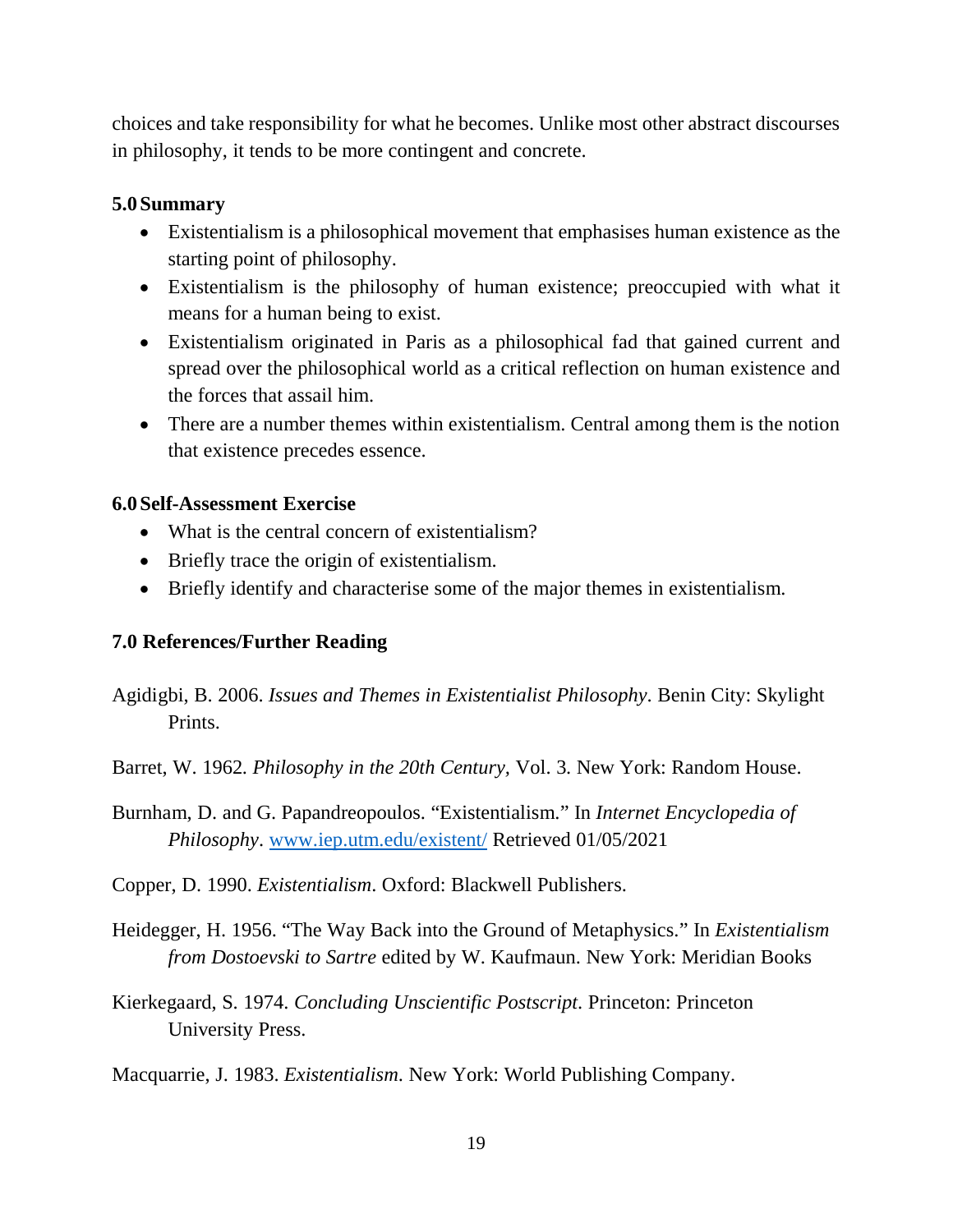- Mautner, T. 2000. "Existentialism." In *The Penguin Dictionary of Philosophy*. London: Penguin Books.
- Nwachukwu, A. 1994. "Existentialist Themes in African Novel." *Ufahamu: Journal of African Activist Association* XIV, no.1.
- Nyong, D. 1996. *Rudiments of Philosophy and Logic*. Lagos: Obaroh and Ogbinaka Publishers Limited.
- Olajide, W. 2000. "Existentialism." In *Issues and Problems in Philosophy* edited by K. A. Owolabi. Ibadan: Grovacs Network.
- Omoregbe, J. I. 1991. *A Simplified History of Western Philosophy: Contemporary Philosophy* Vol. 3. Lagos: Joja Educational Research and Publishers.
- Roberts, J. M. 1977. *Europe 1880-1945*. London: Longman.
- Ronbczek, P. 1964. *Existentialism: For and Against*. Cambridge: University Press.
- Sartre, J. P. 1947. *Existentialism*. Trans. by Bernard Reidman. New York: Philosophical Library.
- Stumpf, S. E. 1989. *Philosophy: History and Problems*. New York: McGraw Hill Inc.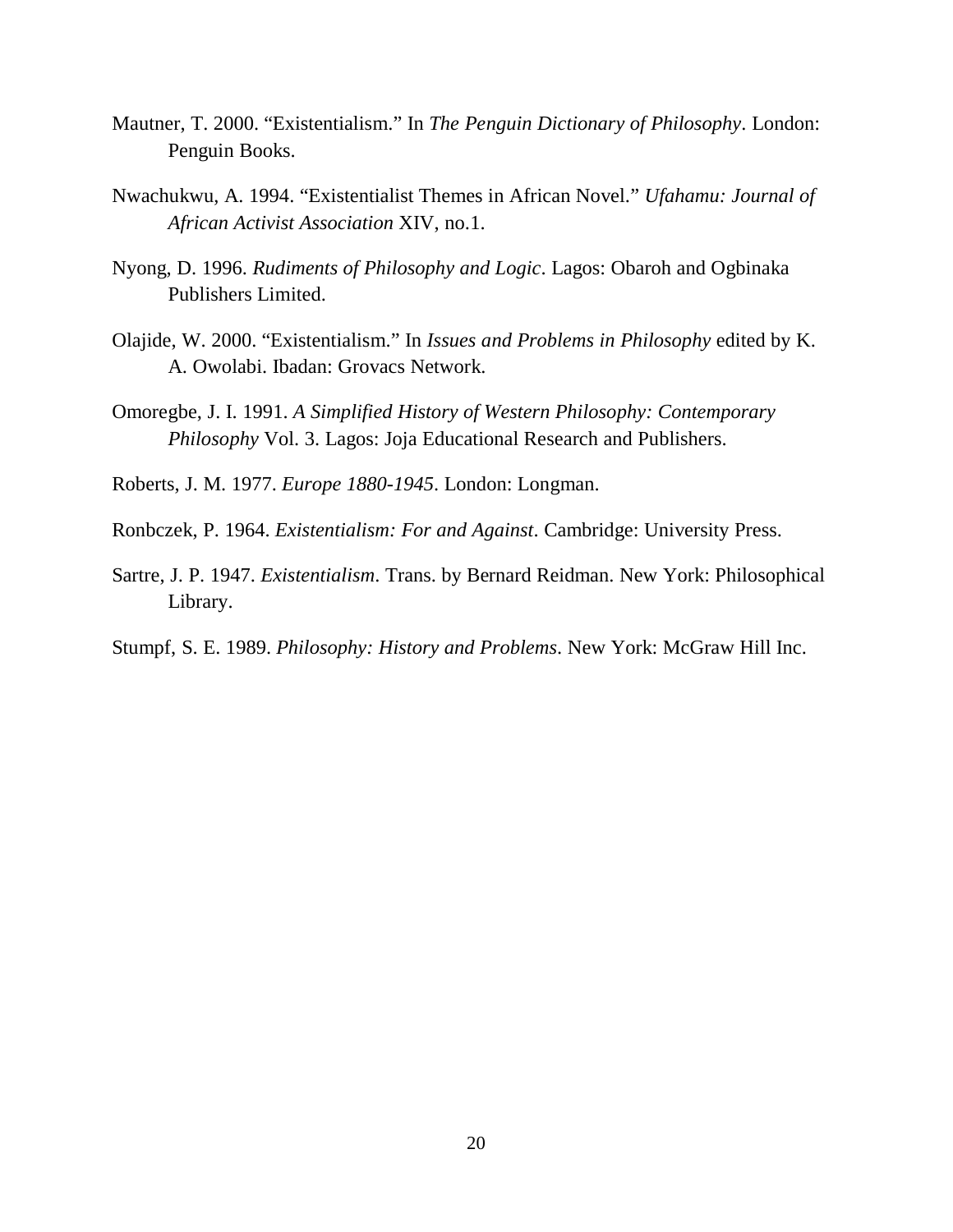## **UNIT 2: PHENOMENOLOGY**

## **Contents**

1.0 Introduction 2.0 Intended Learning Outcomes (ILOs) 3.0 Main Content 3.1 What is phenomenology? 3.2 Some Definitions of Phenomenology 3.3 The Goals of Phenomenology 4.0 Conclusion 5.0 Summary 6.0 Self-Assessment Exercises 7.0 References/Further Reading

## **1.0 Introduction**

In this unit, we shall clarify the concept of phenomenology by discussing its meaning and analysing some definitions of phenomenology. We shall also discuss the goals of phenomenology. This unit is meant to introduce you to the philosophical method of phenomenology by which we study the structure of the various types of experiences we have. This unit will explain and help you to understand phenomenology as a descriptive way to study phenomenon in its pure state. By pure state, we simply mean not allowing our preconceptions to interfere in the process of interpretation of what is.

#### **2.0 Intended Learning Outcomes**

At the end of this unit, the student will understand the following:

- 1. The meaning and method of phenomenology.
- 2. Some of the definitions of phenomenology.
- 3. The goals of phenomenology.

## **3.0Main Contents**

The main content of this unit is an exposition of the general idea of phenomenology which will include an analysis of its nature as a philosophical method. First we shall discuss the meaning of phenomenology and consider some definitions of phenomenology. Thereafter, we shall analyse the goals of phenomenology.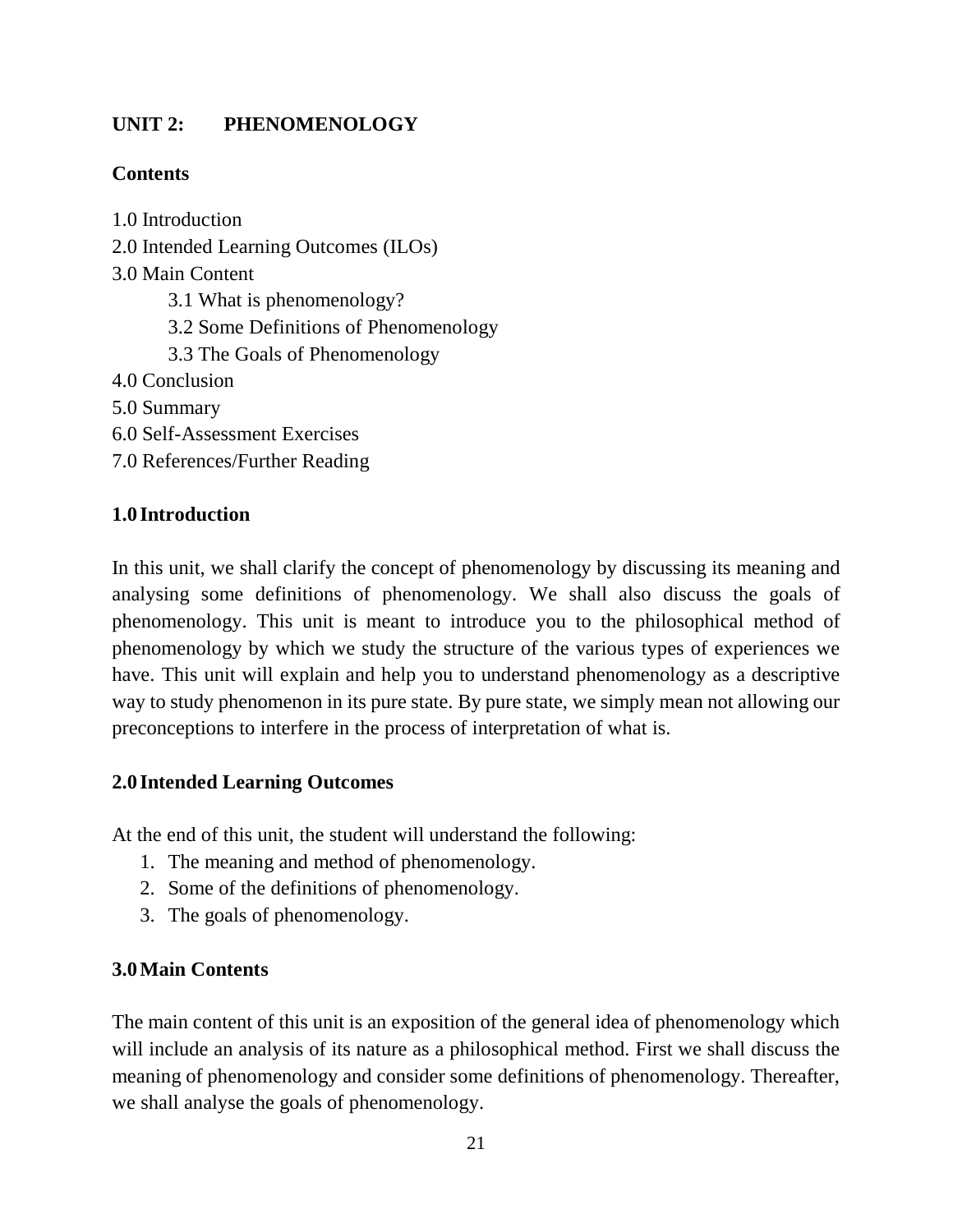#### **3.1 What is Phenomenology?**

Phenomenology is a philosophical method often used to designate the method and movement that originated in the work of Edmund Husserl (1859 – 1938). Other prominent figures associated with this method and movement include, Martin Heidegger, Maurice Merleau-Ponty and Jean-Paul Sartre. The work of Husserl attempts to provide a direct description of our experiences just as we have them. in other words, he tries to separate our experiences from their origins and development; from the causal explanations that historians, sociologists or psychologists give them (Mautner 2000). Husserl rejected the Kantian distinction between the phenomenon—what appears and the noumenon—what is true or real. He agreed with Kant on the noumenon by arguing that on the phenomenon exists. According to him, philosophers should concern themselves with what appears immediately to our consciousness; they should try to give an exact and careful description of what appears immediately to consciousness since the truth lies in what appears and not in what is behind what appears (Agidigbi 2006:10). After Husserl, the likes of Heidegger, Sartre and Merleau-Ponty refined the phenomenological method. Their reformation did not necessarily agree with the conclusions of Husserl.

Prior to Husserl, phenomenology as a term was used by Franz Brentano, Mach and Pfander to describe or analyse phenomena. They used it to describe inquiries that look beyond what is directly given to us in our experiences. Hegel too, in his *Phenomenology of Spirit* (1807) had used the term to describe how the spirit gradually makes its appearance. It is a process that begins with initial oppositions between itself; that is, the spirit and something else; between different forms of consciousness, and finally ending when all the separation is overcome with self-knowledge. This is what Hegel called the absolute knowledge (Mautner 2000). As a term, phenomenology was first used by Johann H. Lambert's in his *New Organon* (1764). In its usage here, it describes the inquiry into our sensory experience, it presents a theory of how things appear to us (Mautner 2000).

According to Jim Unah, "phenomenology derives from the word 'phenomena' or 'phenomenon' which has crystallised into a technical philosophical concept of diverse usage since the inception of Western scholarship" (1996:205). The word 'phenomena' refers to things, events or occurrences and philosophers have used in different and various ways. Some of such usages include; Heidegger's use of 'phenomena' to describe the totality of what is open to us for inspection or that which can be brought to light. Lambert uses it also to describe the features of human experience that are illusory, thus, for him, phenomenology will be the theory of illusion. Kant uses the term to describe things as they appear to us as distinct from things as they are in themselves. So Kant will understand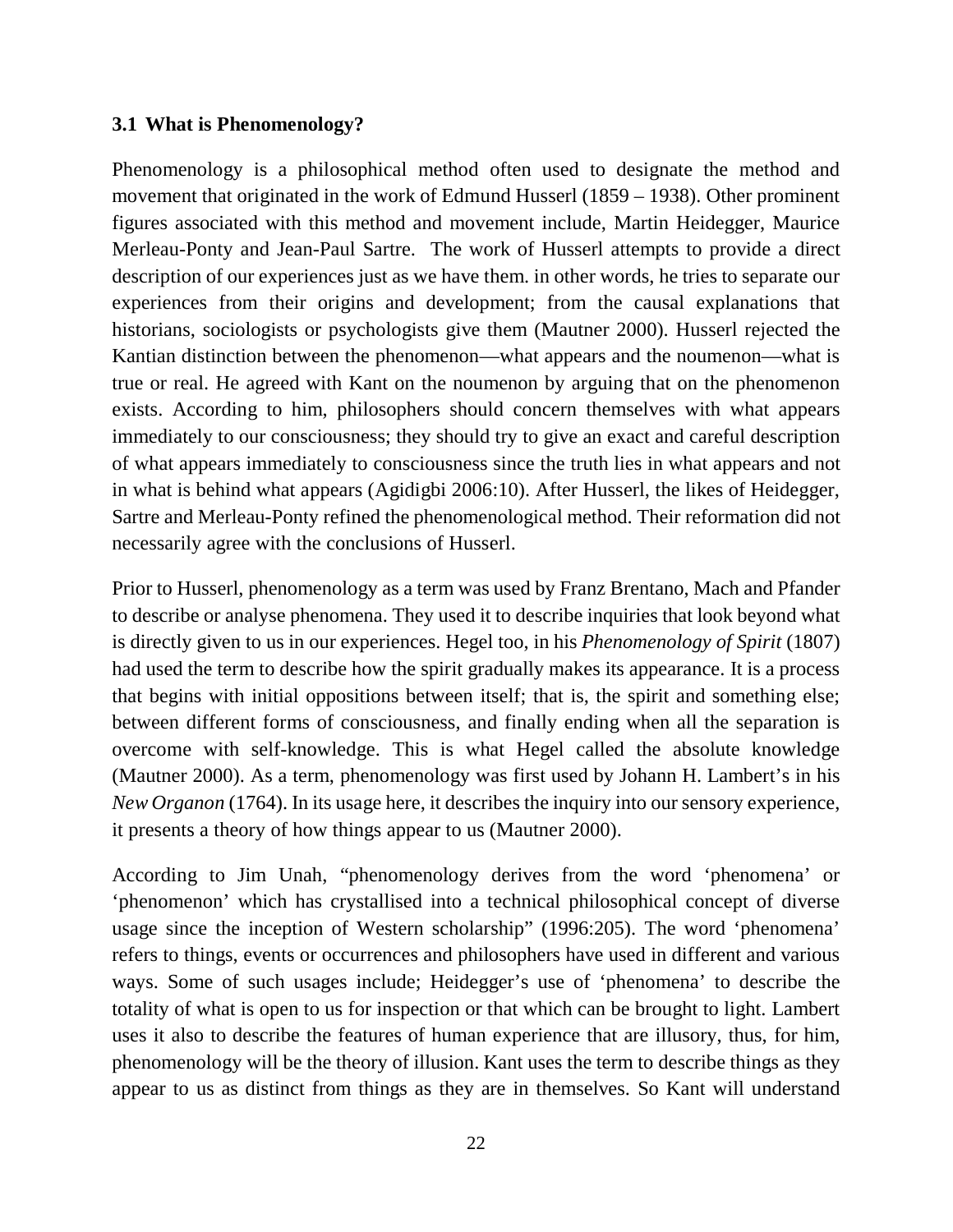phenomenology as the theory of things as they appear to us. For Hegel, phenomenon is the self-manifestation of universal reason; therefore, phenomenology will be, for him, the science of the self-actualisation of the spirit as it moves from self-rejection to selfreconciliation. Charles Peirce understood phenomena as including all observable entities and everything that can be constructed by the mind. Thus, phenomenology, for him, is the study of perceptions of objects or things; real or imagined (Unah 1996:205-206).

Husserl, who is regarded as the father of phenomenology, uses the term 'phenomena' to describe objects as they are experienced by the transcendental self. According to him, objects manifest themselves—appear to us as they are. This implies that the way we perceive them is not determined by the way they appear or manifest themselves but by the way and manner we position ourselves in relation to them. If, there is a distortion of reality, it is not in the manifestation or appearance of the object of perception but in the way and manner we are positioned in perceiving them. In Unah's words,

If we approach objects and events from a position of bias, prejudice, preconception or predisposition we end up with a grotesque and distorted picture of such objects and events. But if we approach things from a predispositionless, unbiased, unprejudiced position we easily understand things as they are for we are thus enabled to grasp their essences (1996:207).

The implication of this is that in the opinion of phenomenologists, phenomena as things and events are capable of being known just as they are. It means that things and events do not appear to us different from what they truly are; neither do they hide aspects of themselves when they manifest themselves. Therefore, they are capable of being known as they are. If we do not know them as they are, it is because of our predispositions and preconceptions that we cannot grasp their essences. According Phenomenologists, things and events can be known exactly as they are since objects of experience show themselves as they are. This notwithstanding, perceiving things as they are, is not the right of every subject, but rather the exclusive preserve of a purified and detached ego. The purified and detached ego is the presuppositionless mind.

#### **3.2 Some Definitions of Phenomenology**

The foregoing discussion shows some of the various understandings of phenomena and the corresponding understandings of phenomenology that could be inferred from them. The analysis indicates that there is a dichotomy between 'what appears to us' and what truly is. We can further infer for the above that things have a double which are not immediately apprehended by our normal ordinary perceptual abilities. Consequently, Unah defines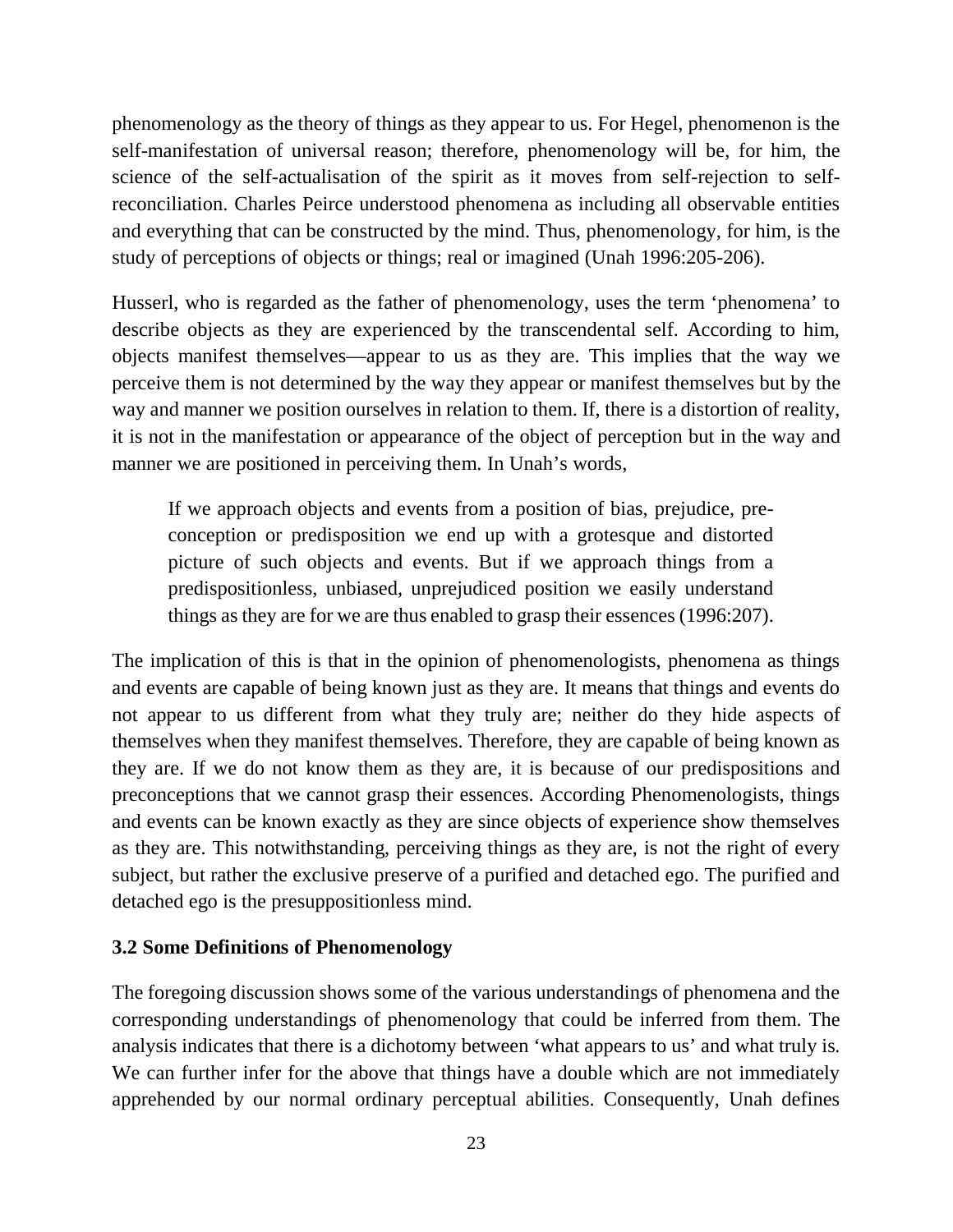phenomenology as "the study of the transient, ephemeral, outward features of human experience" (1996:206).

Maurice Natanson defines phenomenology as "a mysticism whose central concern is a dark realm of essences, as an intuitionism of a Bergsonian order, as an anti-scientific doctrine, or as a philosophy that denies the reality of the world by bracketing out existence" (1968:5). This definition implies that phenomenology as a concept describes the philosophical movement whose primary objective is to directly investigate and describe phenomenon as it is consciously experienced. Implicitly therefore, we cannot talk about theories of causal explanation about things. Neither can we claim that things are trapped in unexamined preconceptions and presuppositions.

Joseph Omoregbe defines phenomenology as "a method of philosophising, a philosophical method which aims at an unprejudiced, description of the objects of experience" (2001:21). In line with Omoregbe's definition, Olatunji Oyeshile defines phenomenology as "the descriptive study of phenomena, of thought, in their pure and unadulterated form without our prejudices influencing our description" (2006:45). Both Omoregbe and Oyeshile consider the phenomenological method as one in which we put ourselves in a position to intuit and describe things as they appear to us directly or immediately before we begin to reflect on or interpret what we have experienced.

From the definitions above, we can claim that the aim of phenomenology is to perceive the object of inquiry with a completely open mind; without any presuppositions, bias or prior assumptions. We do this when we bracket or suspend all our prior assumptions, suppositions and conceptions of the object of inquiry so that our minds become free and open to receive the object of experience just the way it appears to our consciousness in experience (Omoregbe 2001:21). Hence, it is a presuppositionless description of the given facts of experience. It operates on the basis that if we approach the object of inquiry from a position of bias, prejudice, preconception or predisposition, we end up with a distorted view of the object. If, on the contrary, we approach the object of inquiry without bias, prejudice, preconceptions or predispositions, then we can easily understand the object as it is, because we will grasp the essence of the object. Phenomenology can therefore, be said to be the view that what leads to distortion of reality is not the way things appear but the way and manner we position ourselves in relation to them.

The phenomenological way perceiving the object is referred to as an 'eidetic reduction.' It means the perceiver removes from the object of perception "all existential traits, all its peculiar characteristics and all its accidental qualities so that only its essence is left" (Omoregbe 2001:22). What the phenomenologist is looking for is the essence of things. He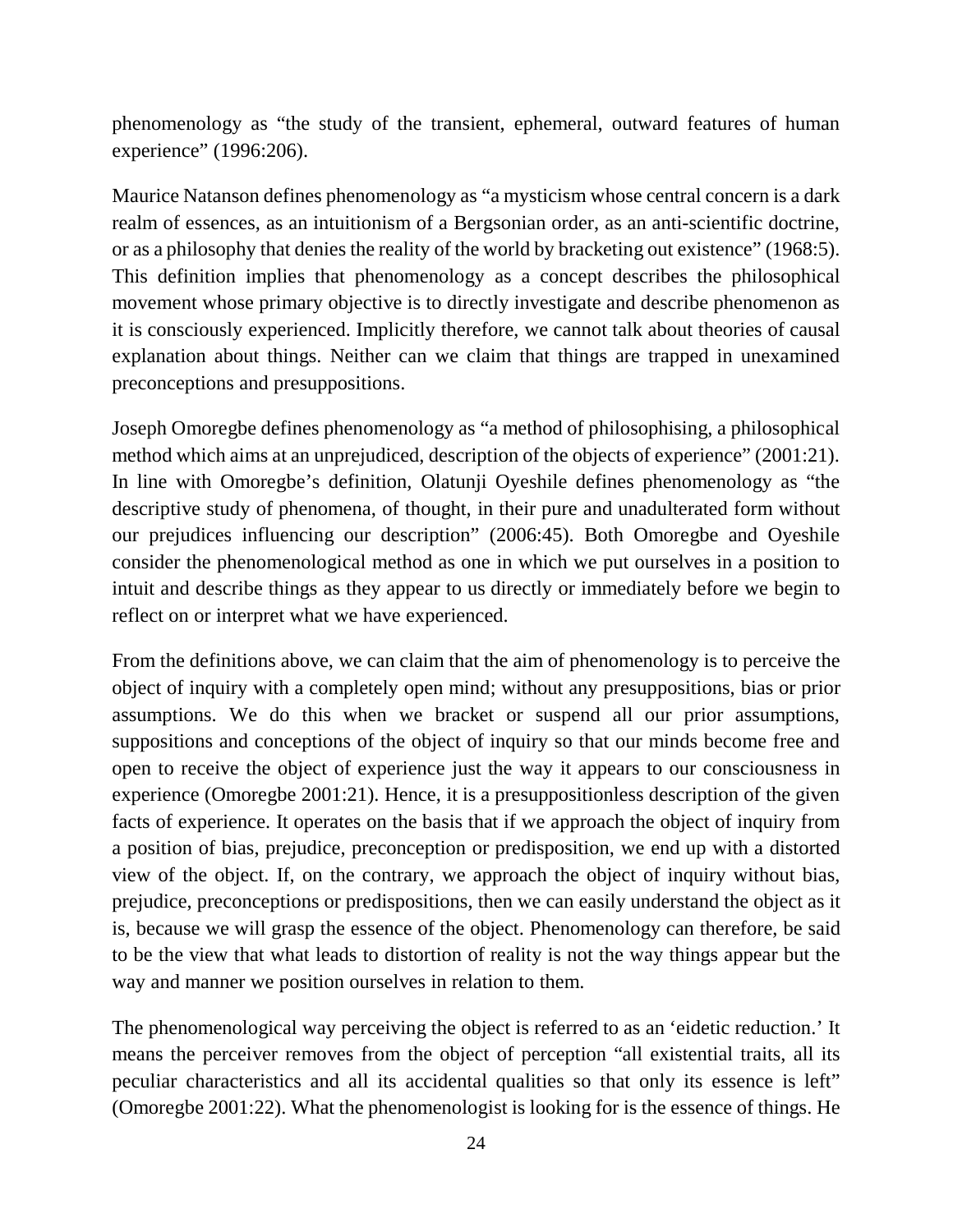is not interested in the particular qualities or existential traits of things. In this context, Husserl defines phenomenology as an 'eidetic science', that is, the science of essences.

According to D. Stewart and A. Mickunas, phenomenology is "a return to the traditional tasks of philosophy without presuppositions, the intentionality of consciousness and the refusal of the subject-object dichotomy" (1974:4). It means then that the basic objective of phenomenology is to analyse human experience such that the subject of inquiry is able to grasp the object of inquiry in its pure state. Therefore, we can say that phenomenology is the philosophy of creative intuition (Oyeshile 2006:45).

According to Anthony Okeregbe, any attempt to define phenomenology finds one intellectually entrapped in a web of lexical and conceptual confusion (1996:243). This implies that it is unlikely for us to articulate a precise definition of phenomenology. Therefore, it would suffice to know that phenomenology can simply be said to be the *logos*  of the phenomenon. By *logos*, we mean "an utterance, an account, a discourse, a thought, a reason why, the faculty of reason, etc." (Mautner 2000). And by 'phenomenon' we mean "a thing (a quality, a relation, a state of affairs, an event, etc.) as it appears to us, as it is perceived" Mautner 2000). Given this understanding of phenomenon, we can describe it as that which manifests itself directly through the acts of consciousness. This description implies that phenomenon is not the empirical manifestation of things as Kant understands it in his distinction between phenomenon as things the way they appear to us different from things as they are—noumenon. Phenomenology deals with the descriptive explanation of what presents itself to our consciousness, as it presents itself to our consciousness, in so far as it presents itself to our consciousness. In logical language, this will be the equivalent of the "if and only if" situation. The operative theme here is 'consciousness' hence Natanson argues that to truly understand the meaning of phenomenology, we need to make an enquiry into the intentionality of consciousness. There, we can take as our working definition that phenomenology is "an epistemologically neutral instrument for the inspection of the presentation of consciousness" (Natanson 1968:10).

#### **3.3 The Goals of Phenomenology**

According to Oyeshile, "the diversity of points of view held by philosophers working within the phenomenological tradition not only makes the summary of the phenomenological tenets difficult, it also points up the fact that other descriptions of phenomenology with regards to different areas are possible" (2006:44). Notwithstanding what Oyeshile claims, Okeregbe illustrates the goals of phenomenology when he outlined the following as the goals of phenomenology: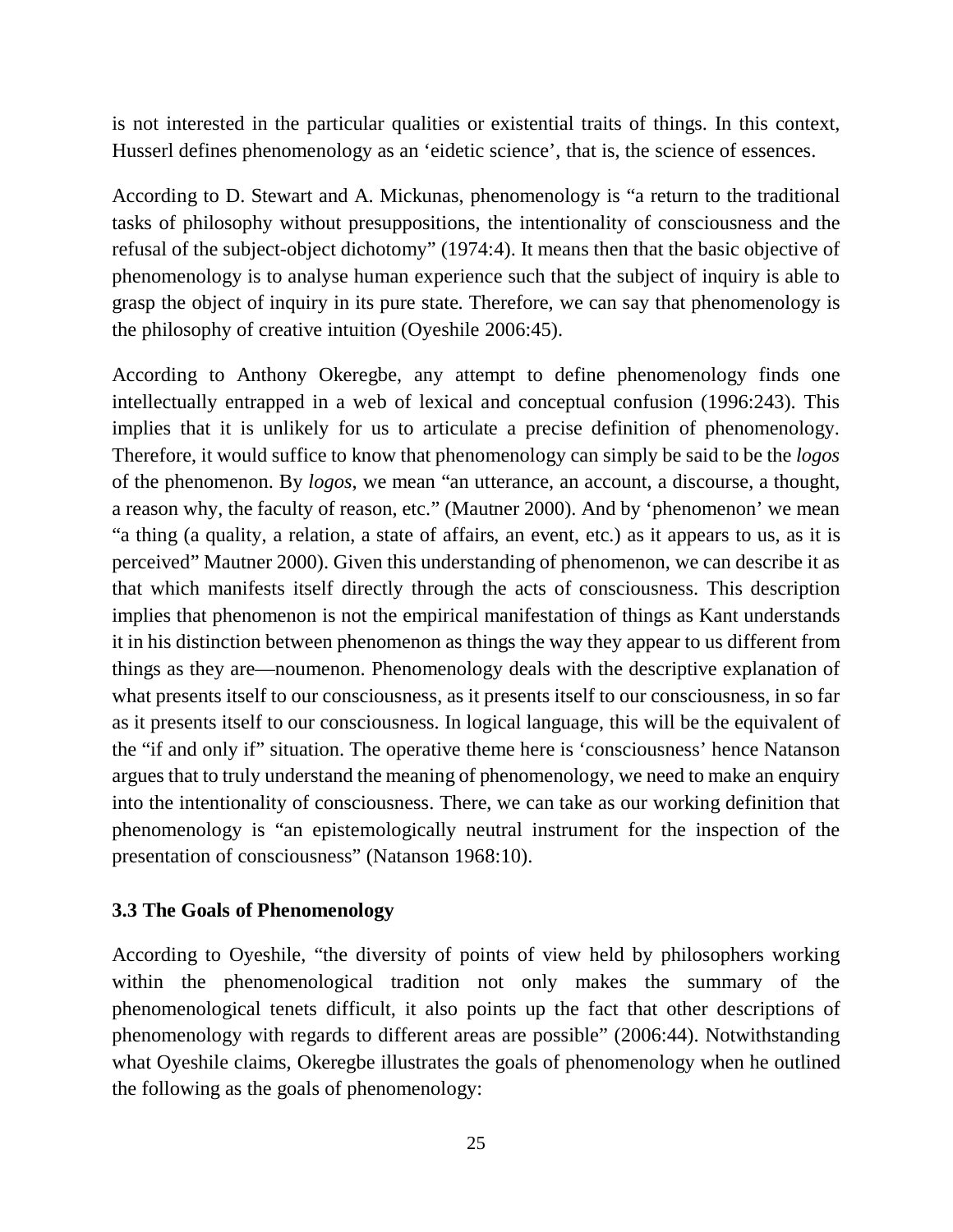- i. It seeks to find and develop itself as a presuppositionless philosophy.
- ii. It seeks a 'return to the things themselves' of immediate experience.
- iii. It seeks to clarify the meanings of the fundamental terms, basic concepts and essential categories of all special or higher level disciplines, including the natural sciences.
- iv. It seeks to locate and clarify the *a priori* structure of all so-called regional ontologies.
- v. It seeks to return to the Cartesian and Leibnizian ideal of a *mathesisuniversalis* while at the same time it tries to reconstruct its character with regard to a point of departure and an ultimate goal for a fully realized science of man.
- vi. It seeks to continue the essential style of transcendental philosophy involved in Kant's *Critique of Pure Reason* while at the same time critique's Kant's transcendental philosophy as a further development of Kantianism.
- vii. It seeks to reconstruct the total range of the life of consciousness in terms of its underlying eidetic structure from the standpoint of transcendental subjectivity.
- viii. It seeks to understanding the genesis of meaning in nature and in history and endeavours to describe the sedimentation of meaning that lie within the evolution of our experience.
- ix. It seeks to reconstruct the life-world within which each one is formed, exists and dies (Okeregbe 1996:245).

These goals are mutually related and together give an insight into the overall theses of phenomenology. They therefore, expose the grounding principles of Husserlian thought, namely;

- i. Phenomenology presents a unique method of pursuing its special ends by developing a theory of *epoche* and of reductions.
- ii. Phenomenology presents a radical theory of consciousness and that of intentionality.
- iii. Phenomenology expresses a new theory of meaning that is intimately bound with the Husserlian theory of essence.
- iv. Phenomenology requires and presents a special theory of evidence developed in terms of 'self-evidence.'
- v. Phenomenology articulates a theory of transcendental consciousness in which the constitutive activity of the transcendental ego emerges as the sovereign theme (Okeregbe 1996:246).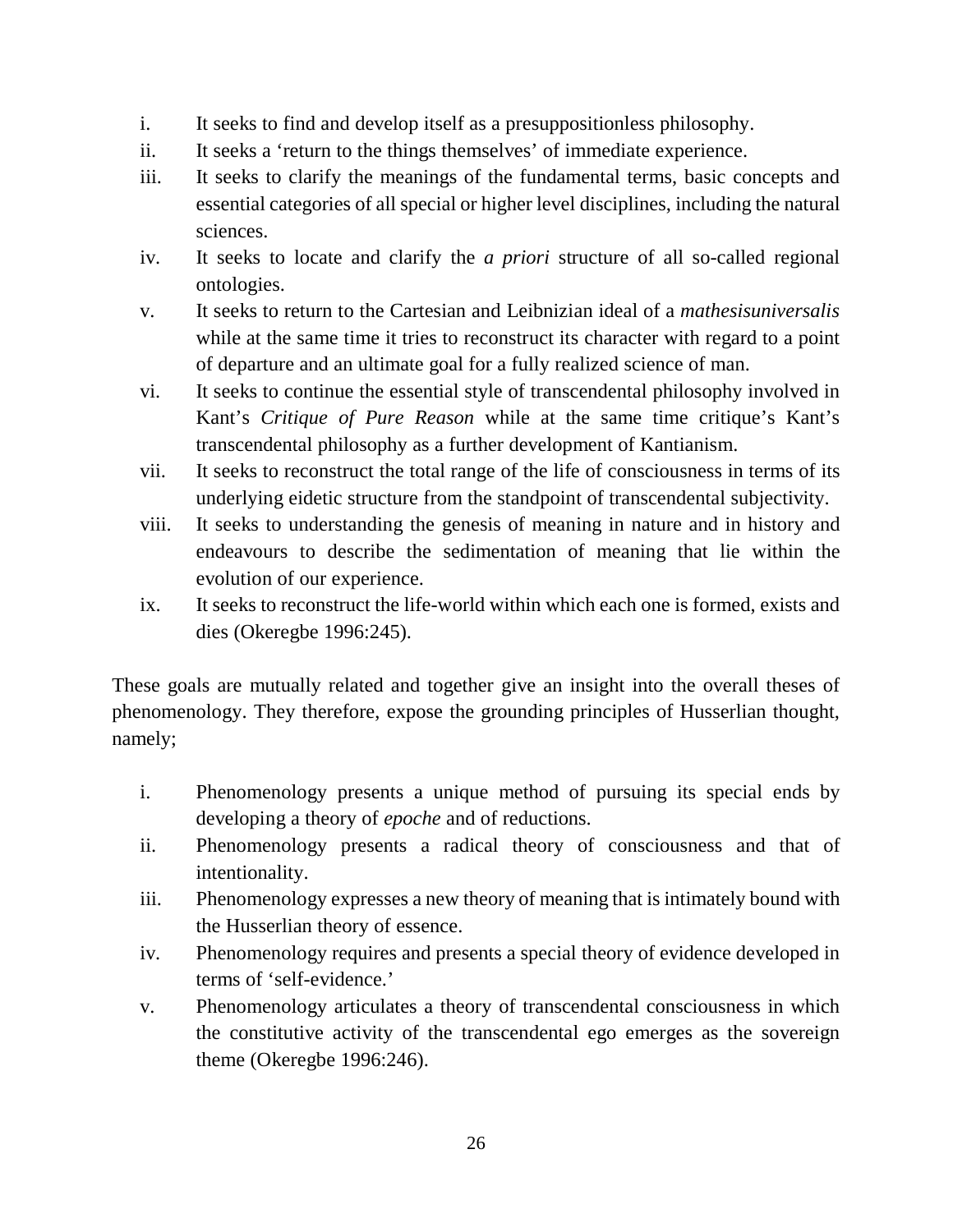#### **7.0 Conclusion**

Phenomenology is a philosophical method that aims to understand reality as it is, devoid of the agent's presuppositions and biases. It is difficult to provide a precise definition of the concept. Nevertheless, its articulation in the works of Husserl, who is closely associated with the method and often referred to as the father of the phenomenological method, indicate that phenomenology is an eidetic science—science of the essences of things. This implies that phenomenology is a method that enables us to perceive and understand things as they present themselves to us. It seeks to understand the meaning of things as we experience them.

#### **8.0Summary**

- Phenomenology is a method of inquiry by which we grasp the essences of things as we experience them.
- Phenomenology is a descriptive explanation of what is presented to our consciousness.
- The goals of phenomenology can be articulated in several ways; primarily, it is an attempt to develop presuppositionless philosophy.

#### **9.0Self-Assessment Exercise**

- Briefly explain the idea of phenomenology.
- Provide two definitions of phenomenology and analyse them.
- Itemise the goals of phenomenology.

#### **7.0 References/Further Reading**

- Agidigbi, B. 2006. *Issues and Themes in Existentialist Philosophy*. Benin-City: Skylight Prints.
- Mautner, Thomas. Ed. 2000. "Phenomenology." In *The Penguin Dictionary of Philosophy*. London: Penguin Books.
- Merleau-Ponty, M. 1962. *The Phenomenology of Perception*. Trans. by C. Smith. New York: The Humanities Press.
- Natanson, M. 1968. *Literature, Philosophy and the Social Sciences: Existentialism and Phenomenology*. Hague: MartinusNijhoff.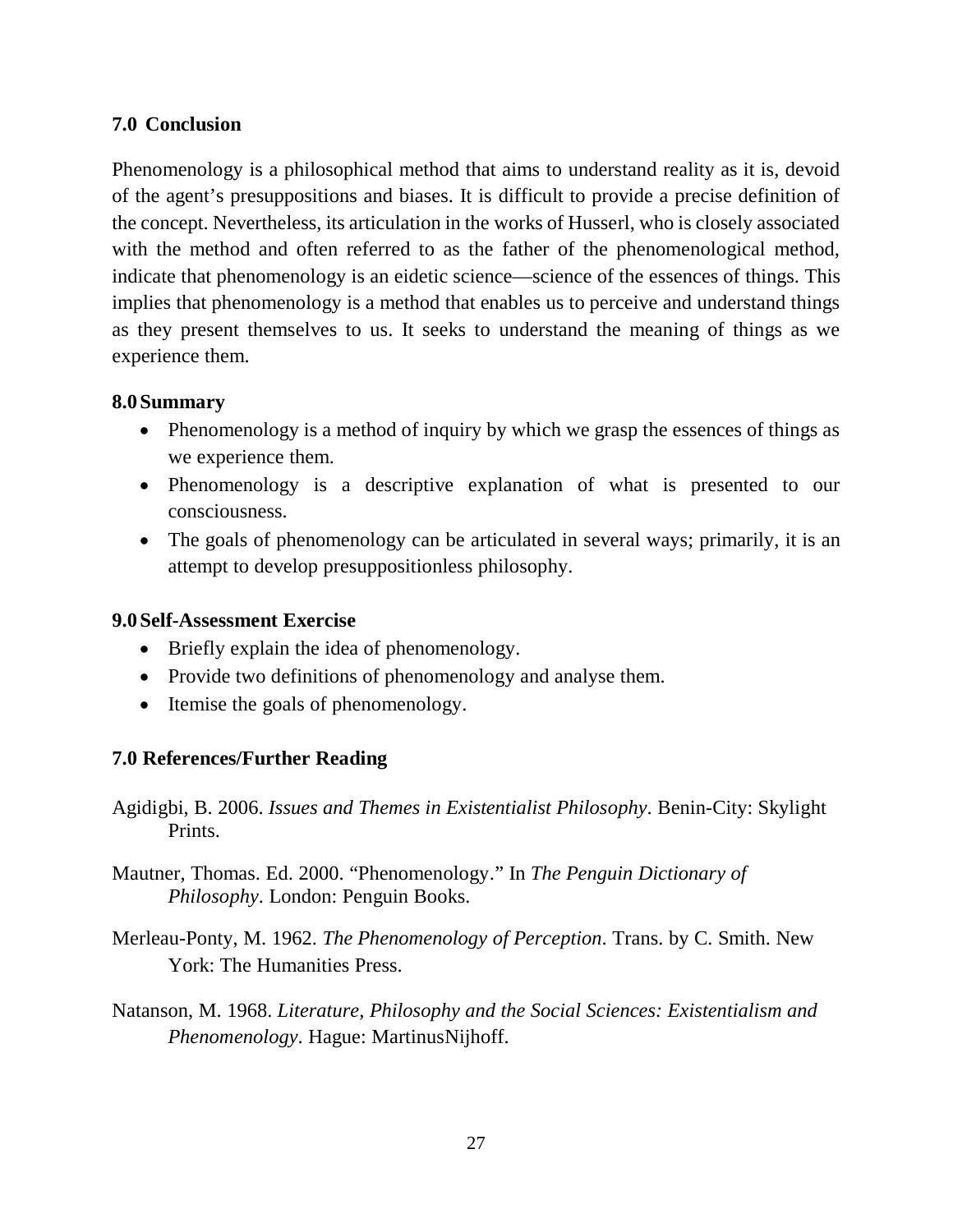- Okeregbe, A. O. 1996. "Phenomenology as Metaphysics." In *Metaphysics, Phenomenology and African Philosophy*, edited by J. I. Unah. Ibadan: Hope Publications.
- Omoregbe, J. 2001. *Philosophy of Mind: An Introduction to Philosophical Psychology*. Lagos: Joja Educational Research and Publishers Limited.
- Oyeshile, O. 2006. "An Existentialist Critique of Husserlian Phenomenological Approach to Knowledge." In *Footprints in Philosophy*, edited by R. A. Akanmidu. Ibadan: Hope Publications.
- Pence, G. 2000. *A Dictionary of Common Philosophical Terms*. New York: McGraw Hill Companies Ltd.
- Thevenaz, P. *What is Phenomenology? And Other Essays*, edited by J. M. Edie. Chicago: Quadrangle Books.
- Unah, J. I. 1996. "Phenomenology." In *Metaphysics, Phenomenology and African Philosophy*, edited by J. I. Unah. Ibadan: Hope Publications.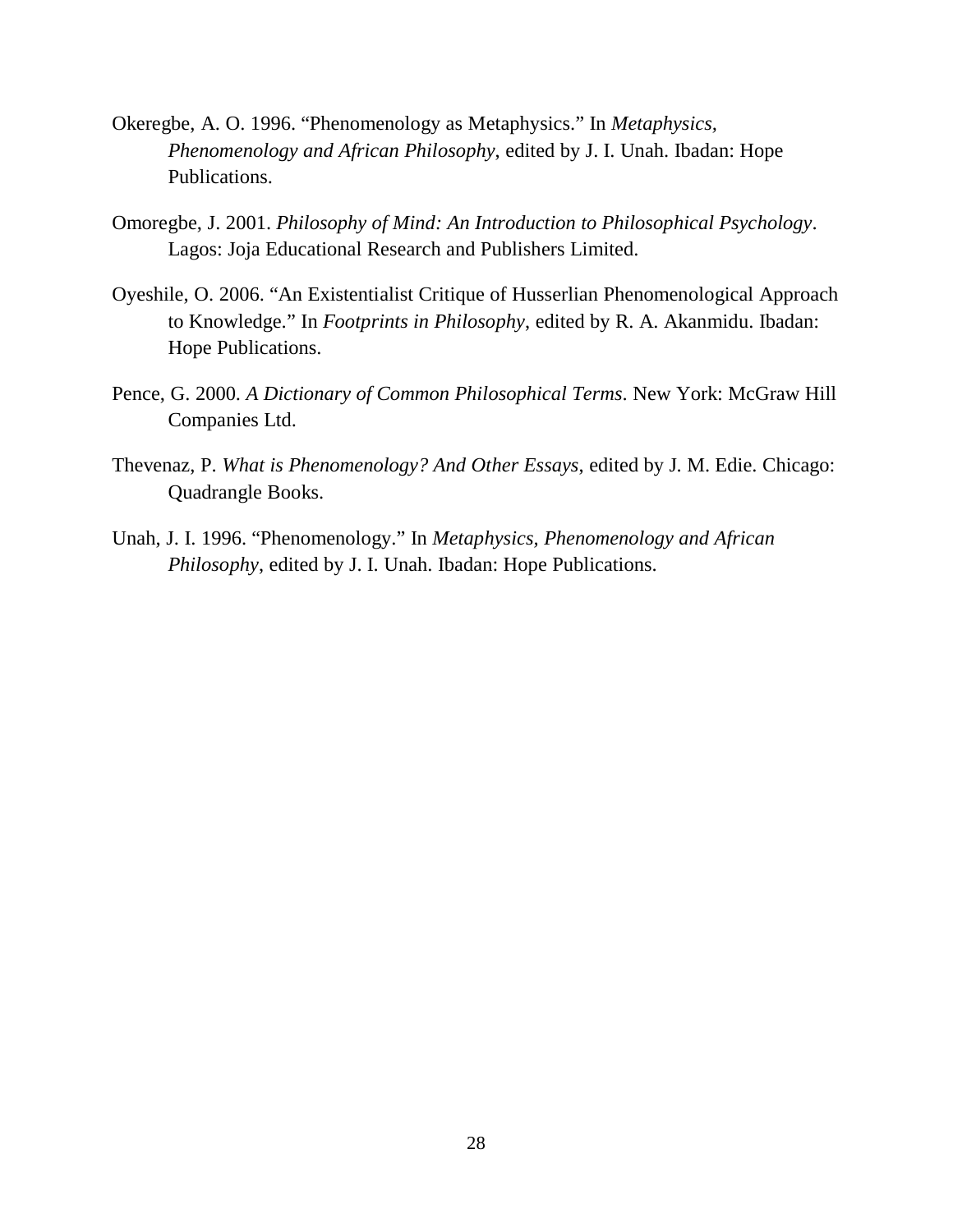## **Unit 3: HERMENEUTICS**

## **Contents**

1.0 Introduction 2.0 Intended Learning Outcomes (ILOs) 3.0Main Content 3.1What is Hermeneutics? 3.2The Development of Philosophical Hermeneutics 3.3Some Important Figures in Philosophical Hermeneutics 4.0Conclusion 5.0Summary 6.0Self-Assessment Exercises 7.0References/Further Reading

## **1.0 Introduction**

Broadly, hermeneutics is the art of interpreting text; it traditionally denotes the study of the interpretation of written texts; especially in the areas of literature, religion, and law. It studies the theory and practice of interpretation. It is both a first order and second order theory of understanding and interpretation of linguistic and non-linguistic expressions. Historically, it dates back to ancient Greek philosophy as a theory of interpretation and etymologically it is traced back to the Greek mythological god, Hermes—the messenger between the gods and between the deities and humans. He said to have invented language and speech and reputed for interpretation, lying, stealing and a trickster. From being a branch of biblical studies, it developed into the study of ancient and classic cultures and became a philosophical theory with the German Romanticism and idealism. As a philosophical theory, it is concerned with 'how to read' and 'how we communicate.' Thus, it is a theory of the interpretative process; the meaning and philosophy of language and semantics.

#### **2.0 Intended Learning Outcomes**

At the end of this unit, the student will understand the following:

- 1. The meaning and notion hermeneutics.
- 2. How philosophical hermeneutics developed.
- 3. Identify some of the important figures in philosophical hermeneutics.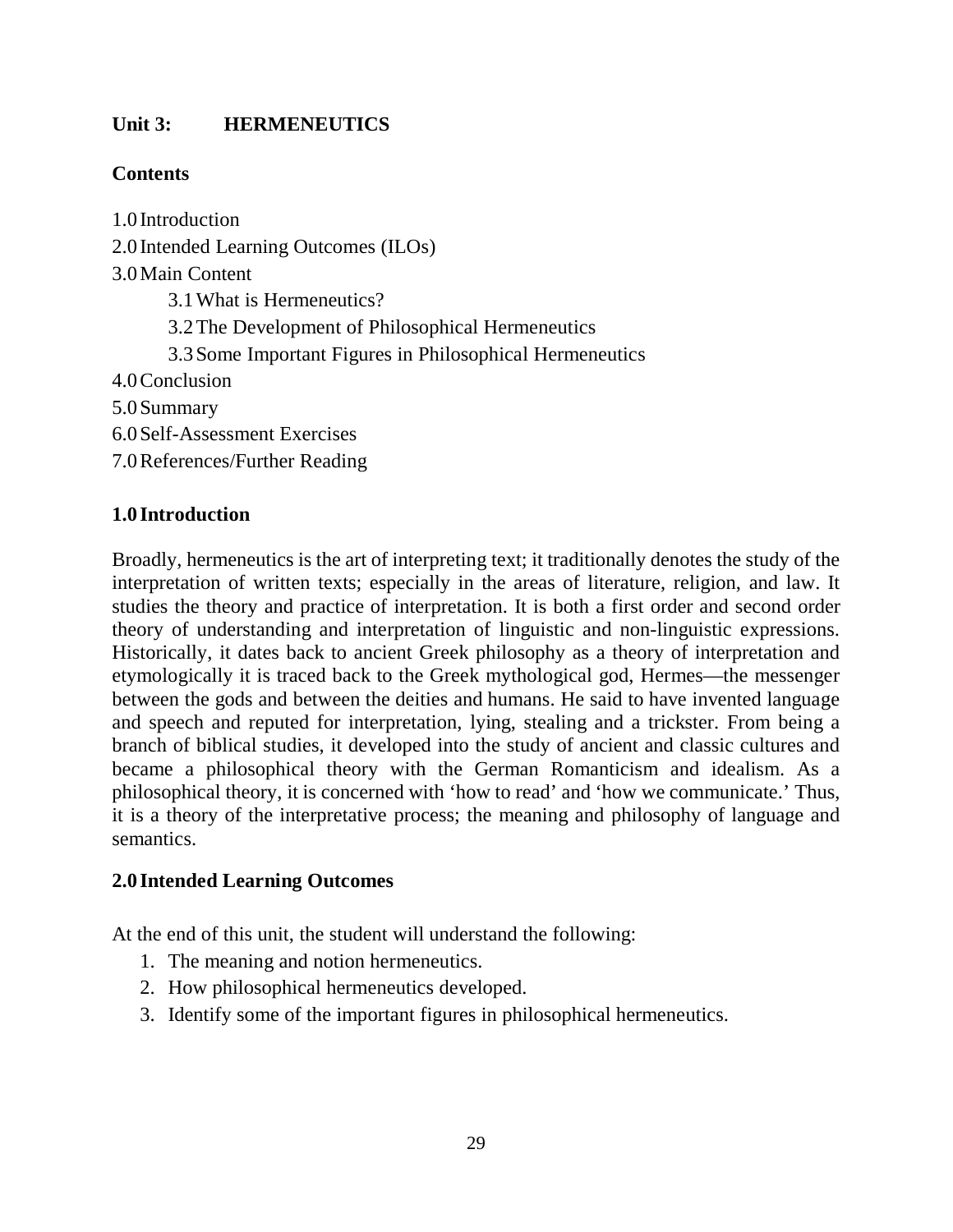## **3.0Main Contents**

This unit is an exposé of the meaning of philosophical hermeneutics. It introduces the students to the concept of hermeneutics and the development of the philosophical notion of hermeneutics. It also helps the students to be familiar with some of the major figures in the development of philosophical hermeneutics.

#### **3.1 What is Philosophical Hermeneutics?**

Philosophical hermeneutics is the art of interpreting text which traditionally refers to the study of the interpretation of written texts in the areas of literature, religion and law. As a first and second order theory of understanding and interpretation of linguistic and nonlinguistic expressions it dates back to ancient Greek philosophy. Its etymology is traced to the Greek mythological god—Hermes.

In the middle ages and the Renaissance, hermeneutics was an important branch of Biblical studies. In this sense, it is understood as the study of ancient and classic cultures. It acquired the status of a philosophical theory with the German Romanticism and idealism where it is understood as the conditions of possibility for symbolic communication and no merely just a methodological or didactic aid for other disciplines. Thus, its interest now goes beyond 'how to read' to 'how do we communicate at all.' In this wise, it brings within its purview the verbal or non-verbal forms of communication and all aspects of communications like presuppositions, pre-understandings, the meaning and philosophy of language, and semantics (Fergusion, Wright and Packer 1988).

Martin Heidegger shifted the focus of philosophical hermeneutics from interpretation to existential understanding. For him, hermeneutics is a direct, non-mediated and a more authentic way of being in the world, than simply a way of knowing (Heidegger 1927:125). Thus, Heidegger went beyond symbolic communication to something more fundamental, namely, the issues of human existence. Within this context, hermeneutics is an interrogation into the deepest conditions for symbolic interaction and culture in general (George 2020).

#### **3.2 The Development of Philosophical Hermeneutics**

Hermeneutics is the Latinised version of the Greek word *hermeneutice* which has been part of the everyday language since the 17th century. As a practice, it predates the 17th century because Plato used it in a number of his dialogues. He compared hermeneutical knowledge to *Sophia*. For Plato, hermeneutical knowledge was revealed and it was religious, while *Sophia* was knowledge of the truth-value of utterance. Aristotle moved it a step further when he titled his work on logic and semantics *Peri Hermeneias*. With the advent of the Stoics, hermeneutics gradually took on the idea of a methodological awareness of the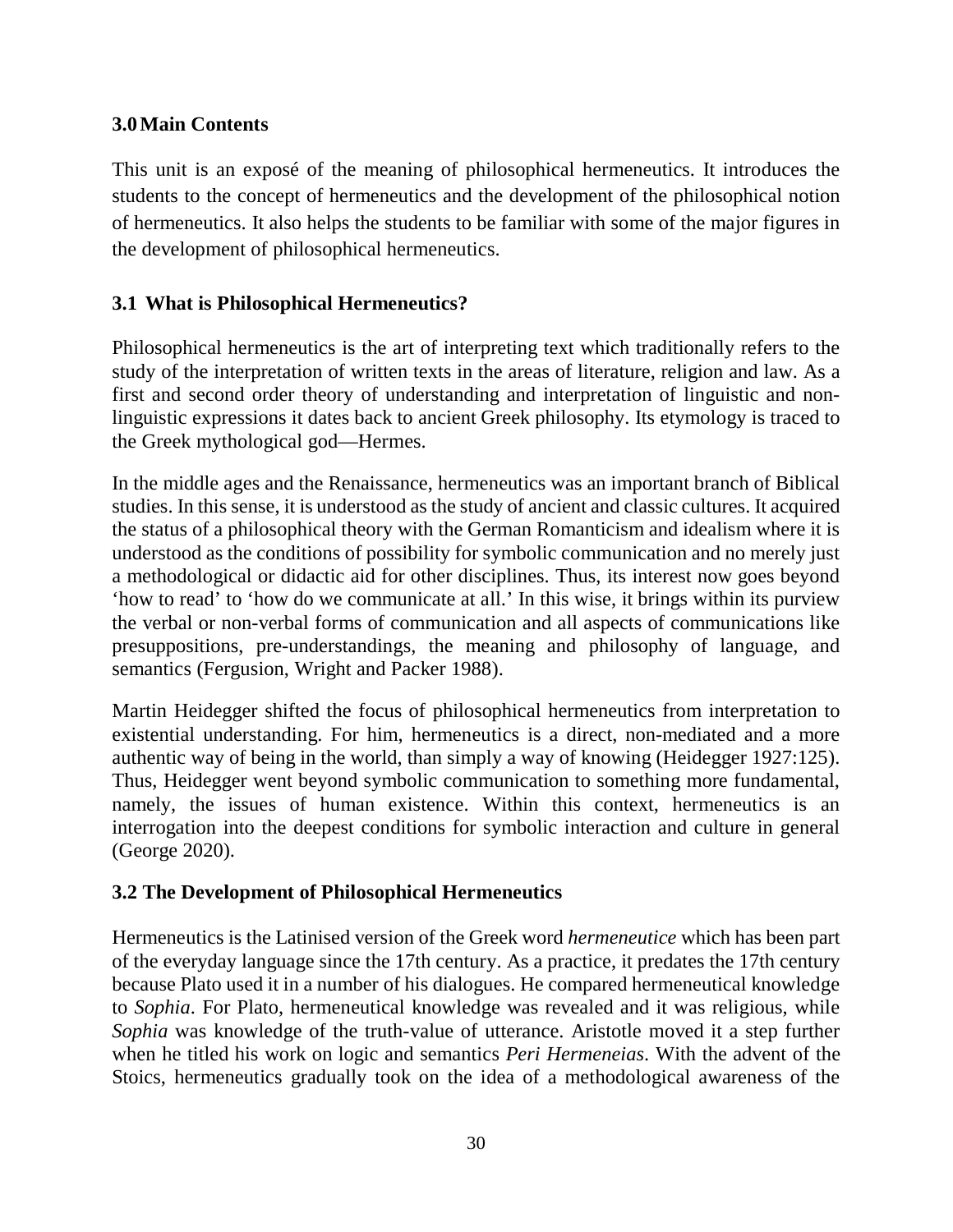problems of textual understanding, though the Stoics did not develop a systematic theory of interpretation, Philo of Alexandria however did.

The two prominent names whose thoughts indicated reference to hermeneutics in medieval philosophy are Augustine and Aquinas. Augustine had a profound influence in the understanding of modern hermeneutics. He introduced the universality-claim of hermeneutics through the connection he established between language and interpretation and from his claim that the interpretation of scripture consists in a deeper, existential level of self-understanding. Aquinas also had an impact on the development of modern hermeneutics. He questioned the authenticity of certain pseudo-Aristotelian texts by comparing them to the existing Aristotelian corpus. By doing so, he anticipated a criticalphilological procedure. This became a crucial aspect of Friedrich Schleiermacher's notion of grammatical interpretation. This shift in the meaning occasioned by Schleiermacher and the likes of Wilhelm Dilthey and others triggered the ontological turn that Heidegger's *Being and Time* brought into the understanding of hermeneutics in the 1920s and later promoted by Hans-Georg Gadamar in his *Truth and Method*.

The development of early modern hermeneutics is found in Marin Luther's *Sola Scriptura*. Based on his emphasis on faith and inwardness, the authority of the traditional interpretations of the Bible was questioned. Luther wanted to emphasise that each reader of the Bible had to face the challenge of making the truths of the Bible her own. The reader is not bound to understand the text on the basis of being faithful to the predominant or authorised readings of the time. For him, each reader must make out her own path to the potential meaning and truth of the text. This made reading a problem in a new way (George 2020).

GiambattistoVico built of Luther's position to argue against the Cartesianism of his time. According to Vico, thinking is rooted in a given context and the given context is historically developed and intrinsically related to ordinary language as it has evolved from the myths and poetry of the people to the theoretical abstraction and modern vocabulary. This implies that to understand oneself is to understand the origin of one's own intellectual horizon. Therefore, self-understanding and understanding cannot be separated. Self-understanding provides us knowledge of who we are, living, as we do, in a given historical context of practice and understanding.

Along with Luther and Vico, Baruch Spinoza also contributed to the development of the early stages of modern hermeneutics. In his *Tractatus Theologico-Politicus* (1670), he argued that we have to keep in view the historical horizon in which the texts were written and the mind of the authors for us to understand the most dense and difficult sections of scriptures. According to him, to understand the parts we need to understand the whole and the whole can only be understood on the basis of the parts. This is what is referred to as the hermeneutic circle; the movement between the parts and the whole of the text. It is an important theme in hermeneutics.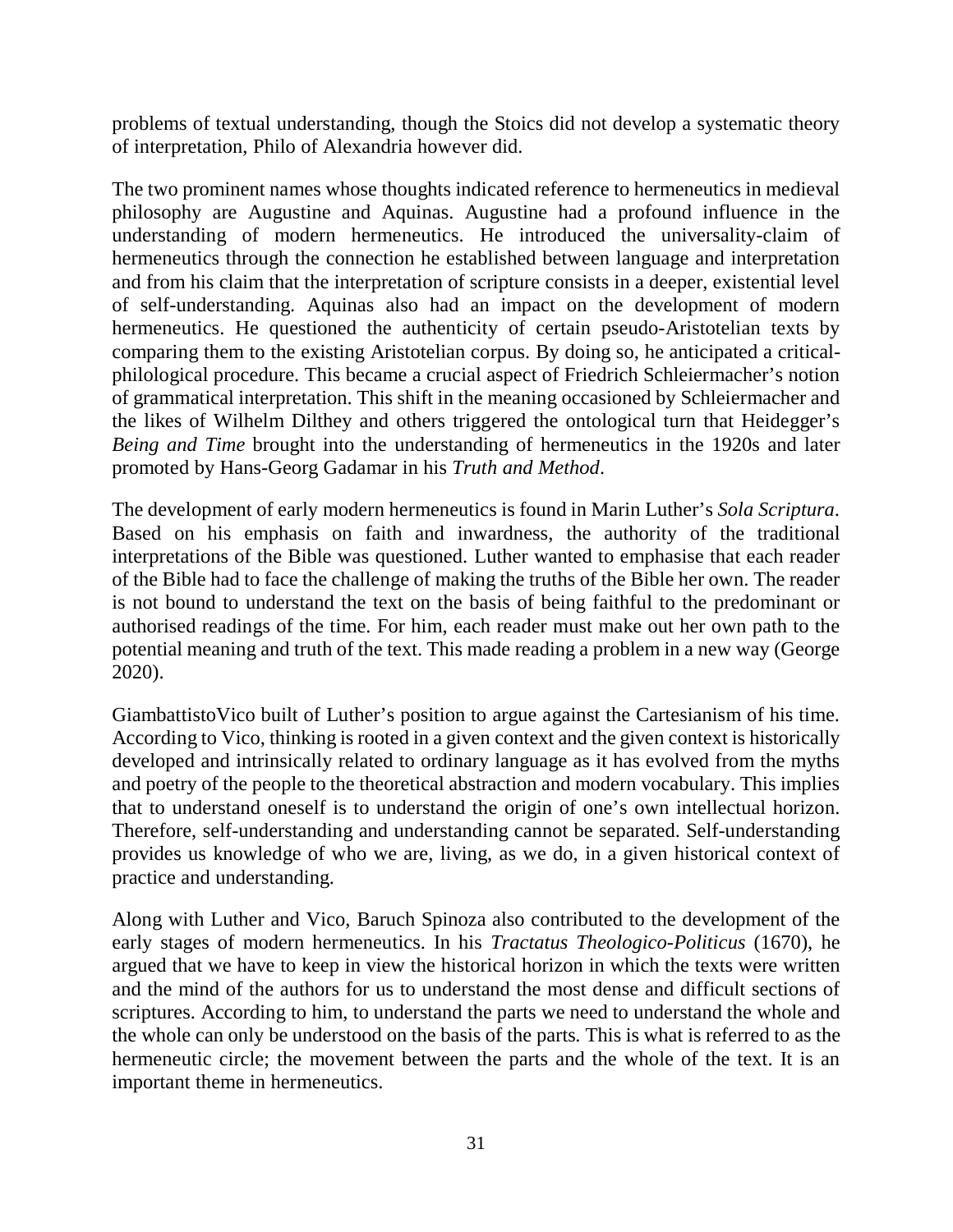Luther, Vico and Spinoza shaped and gave direction to modern hermeneutics. They did not develop any explicit philosophical theory of understanding; neither did they outline a method or a set of normatively binding rules to guide the process of interpretation. Johann Martin Chladenius was the first to do this when he distinguished between hermeneutics and logic. According to him, variations in our perception of phenomena and problems bring about difficulties in our understanding of other people's texts and statements. He united hermeneutics and epistemology as he joined the search for truth and the search for understanding. This anticipated an important orientation in 20th century hermeneutics.

Modern hermeneutics is built on the two pillars of:

- i. The interest in the human sciences and willingness to defend the integrity of the human sciences as distinct from the natural sciences.
- ii. The deep concern with the problem of making sense of the texts handed over to us from the past. The first attempt to articulate a genuinely philosophical hermeneutics starts at the point where these two orientations meet and mutually inform one another. And this was the period of the German romanticism and idealism.

#### **3.3 Some Important Figures in Philosophical Hermeneutics**

Three very prominent names in modern hermeneutics are Friedrich Schleiermacher, Wilhelm Dilthey, and Martin Heidegger. The outline of philosophical hermeneutics laid down by these thinkers was further developed in the works of more contemporary thinkers like Hans-Georg Gadamer and Jurgen Habermas.

Schleiermacher pulled together the intellectual currents of the time so as to articulate a coherent conception of a universal hermeneutics—linguistic meaning in general. He advocated the openness to understanding others which makes it possible for us to realise that what looks natural, true, or coherent may cover something deeply unfamiliar. According to him, if we are to understand the meaning of another person's speech or text, we have to focus on two aspects of the person's language-use; namely, (i) the shared resources or grammar and syntax, and (ii) the individual application.

Dilthey and others carried hermeneutics forward by returning to Vico's old problem of how to philosophically justify and account for the particular kind of objectivity in relation to the study of man. Although, Vico was interested in culture and history at large, Dilthey was specifically focused on we can justify the humanities within a university system. He expanded the search for philosophical legitimation of the human sciences.

Heidegger transformed philosophical hermeneutics by arguing that hermeneutics, above all else is ontology. By ontology, he meant the most fundamental conditions of man's being in the world. Though we refer to Heidegger's position as a complete transformation, it was not completely severed from earlier hermeneutical philosophies. He talks about the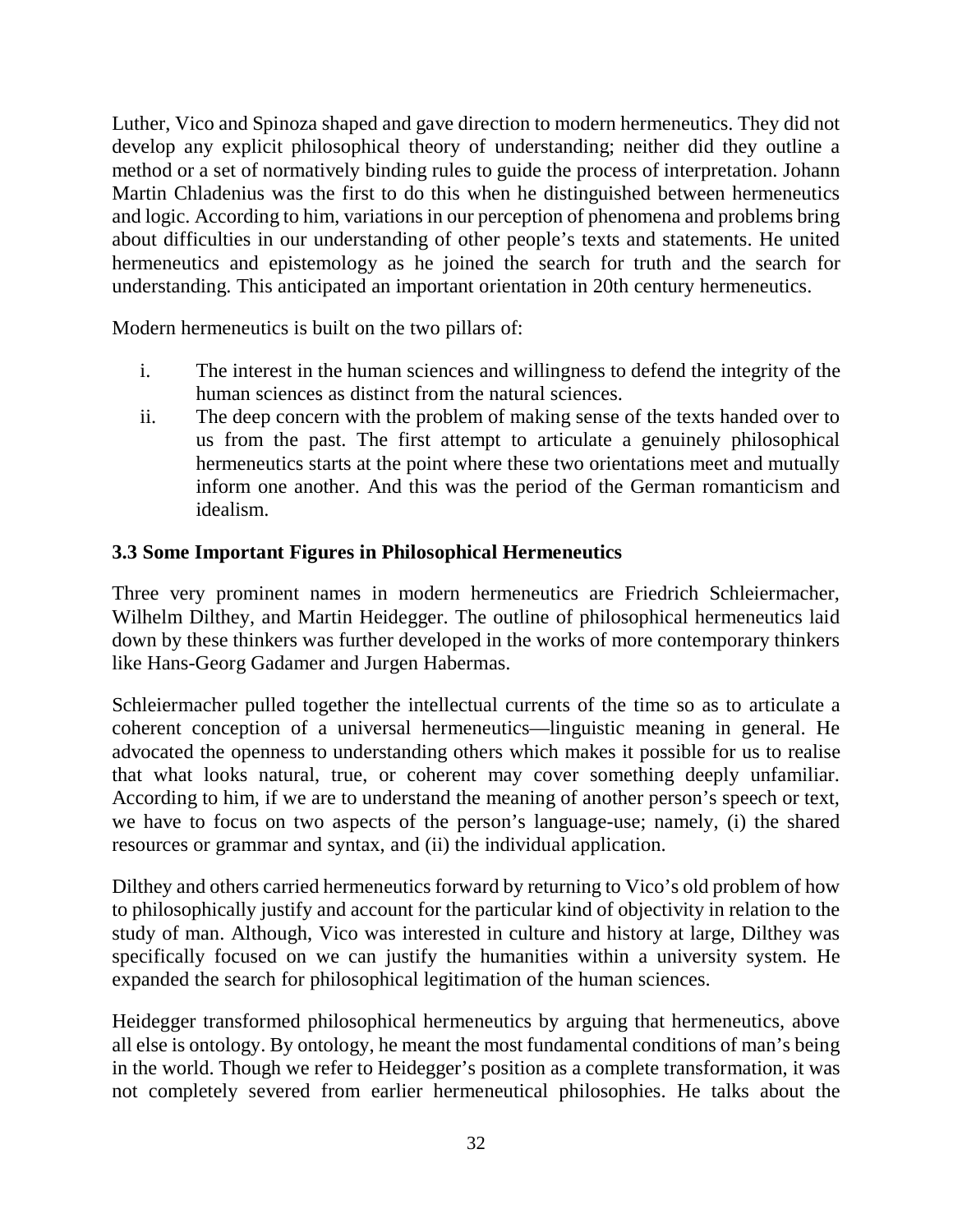hermeneutics of facticity, and theorises on the concepts of understanding, interpretation, and assertion from new points of view and meaning.

Gadamer was a student of Heidegger and he took over from Heidegger left off. He accepted the ontological turn in hermeneutics and further investigated its consequences and impart on our understanding of the human sciences. He relied on Vico and the neo-Aristotelian strands of early modern humanism in his investigations. Thus, his work was considered as 'hermeneutics humanism.'

## **4.0Conclusion**

Hermeneutics is the theory of understanding, interpretation and application. It is traced to the Greek mythological god – Hermes, who is known as the messenger between the gods and between the deities and humans. It developed through the middle ages and the renaissance into a fundamental branch of biblical studies and took a philosophical dimension with German romanticism and idealism. Through the works of Schleiermarcher, Dilthey, Heidegger, Luther, Gadamer and others, it developed into a full blown philosophical theory about how to transform society through accurate understanding and interpretation.

## **5.0Summary**

- Philosophical hermeneutics is a theory of understanding and interpretation.
- It took a philosophical turn in German romanticism and idealism.
- Some of its major figures are inlude: Martin Heidegger and Hans Gadamer.

## **6.0 Self-Assessment Exercise**

- What is philosophical hermeneutics?
- Trace the historical development of philosophical hermeneutics.
- Identify and outline the views of some of the major figures in philosophical hermeneutics.

## **7.0 References/Further Reading**

Bruns, G. 1992. *Hermeneutics: Ancient and Modern*. New Haven: Yale University Press.

- Davidson, D. 2001. *Inquiries into Truth and Interpretation* 2nd edition. Oxford: Claredon Press.
- Dilthey, W. 1996. *Hermeneutics and the Study of History*. Edited by R. A. Makkreel and F. Rodi. New Jersey: Princeton University Press.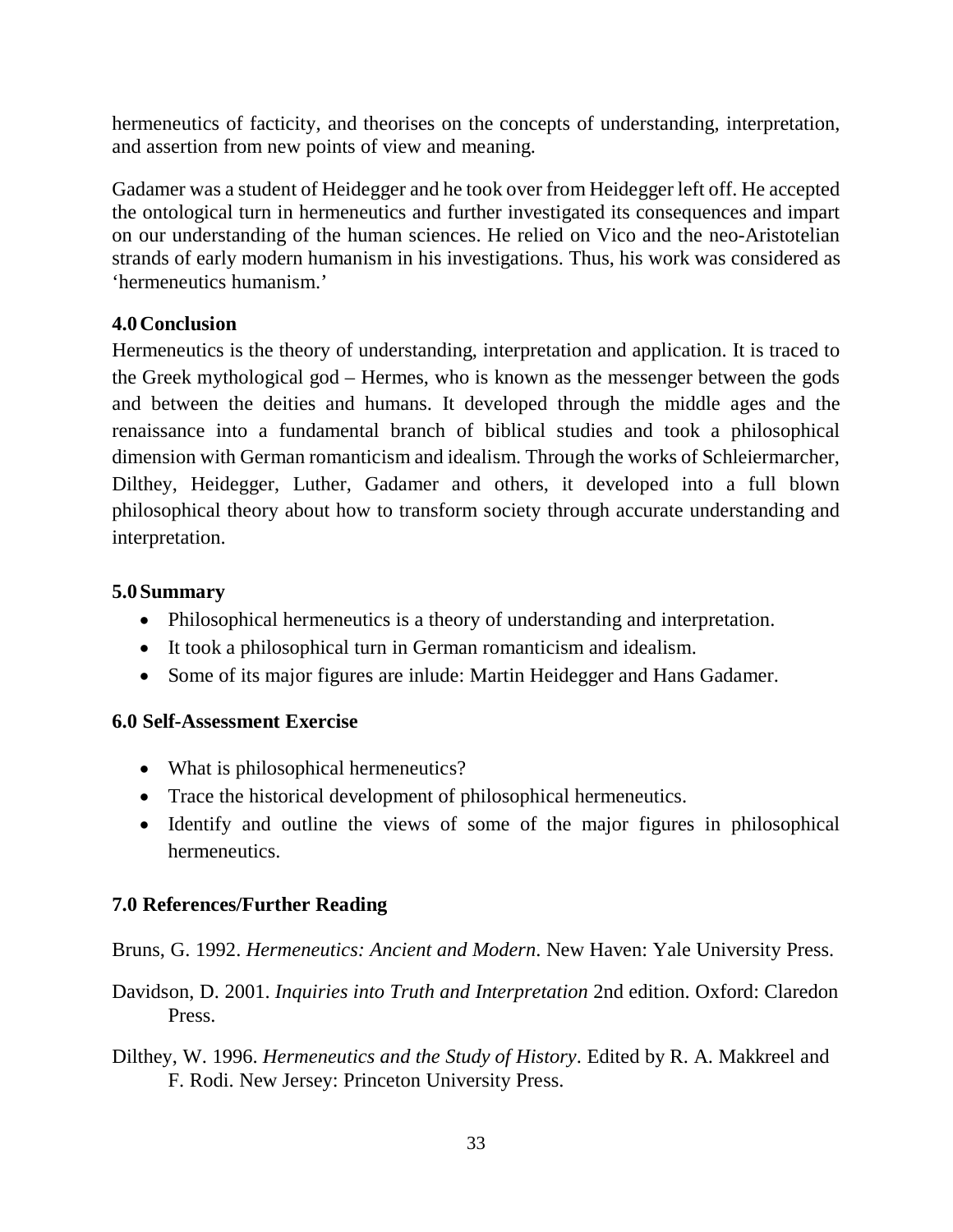- Ferguson, S., D. F. Wright and J. I. Packer. 1988. *New Dictionary of Theology*. Illinois: Intervarsity Press.
- Gadamer, G. 1976. *Philosophical Hermeneutics*. Trans. by J. Weinsheimer and D. G. Marshall. New York: Continuum.
- George, T. 2020. "Hermeneutics." In *Stanford Encyclopedia of Philosophy*, www.plato.stanford.edu/entries/hermeneutics/ Retrieved on 19/5/202.
- Grondin, J. 1994. *Introduction to Philosophical Hermeneutics*. New Haven: Yale University Press.
- Heidegger, M. 1927. *Being and Time*. New York: Harper and Row.
- Schleiermarcher, F. 1998. *Hermeneutics and Criticism*. Edited and trans. by A. Bowie. Cambridge: Cambridge University Press.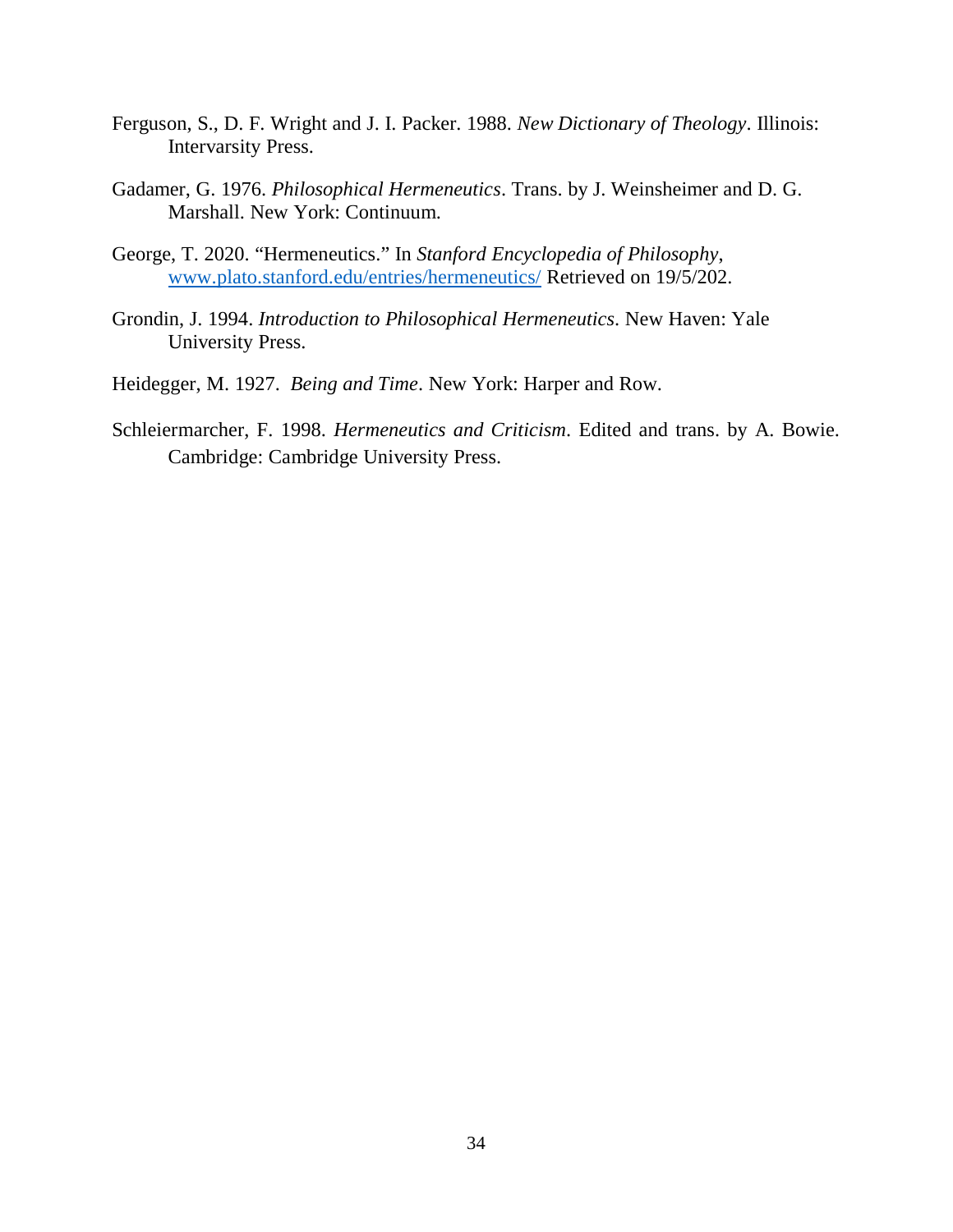# **Unit 4: EXISTENTIALISM, PHENOMENOLOGY AND HERMENEUTICS: A SYNTHESIS**

#### **Contents**

1.0 Introduction 2.0 Intended Learning Outcomes (ILOs) 3.0Main Content 3.1Existentialism. Phenomenology and Hermeneutics: A Synthesis. 4.0Conclusion 5.0Summary 6.0Self-Assessment Exercises 7.0References/Further Reading

## **1.0 Introduction**

This unit simply analyses the relationship among existentialism, phenomenology and hermeneutics. It tries to explain to the students the interconnectedness between the three philosophical methods and why they are often grouped and studied together. Existentialism focuses attention on human existence and tries to unravel and understand the condition of the human person in the world. To achieve this, existentialists employ the phenomenological method which is a theory about understanding the essence of phenomenon. That is, acquiring the knowledge of things as they are in themselves. Philosophical hermeneutics is vital in the accurate understanding of things as it is the theory of understanding and interpretation.

## **2.0 Intended Learning Outcomes**

At the end of this unit, the student will understand that:

1. Existentialism, phenomenology and hermeneutics are closely related as philosophical methods and theories.

## **3.0Main Contents**

The primary content of this unit is to analyse and espouse the connection between existentialism, phenomenology and hermeneutics as philosophical methods and theories. Therefore, it focuses on the synthesis of the three philosophical methods.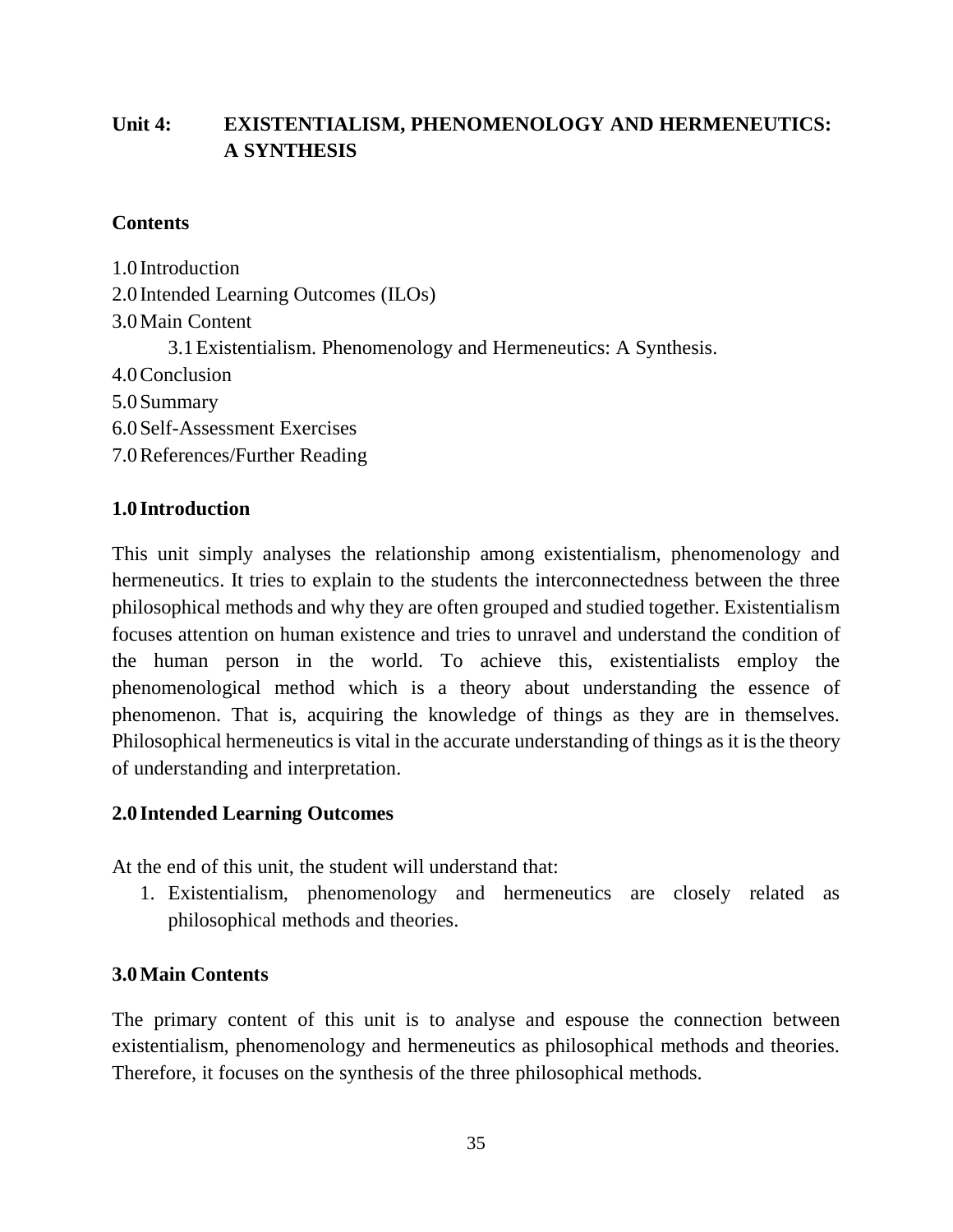## **3.1 Existentialism, Phenomenology and Hermeneutics: A Synthesis**

According to Richard Bernstein, the central claim in Gadamer's philosophical hermeneutics is that understanding, interpretation and application go together. In other words, philosophical hermeneutics does not separate these three aspects in the knowledge of things because they not independent and therefore, should not be considered as different sub-discipline.

The understanding of the human condition in the world—existence, is the central theme of existentialism. Existentialism directs attention to the fact of human existence and makes postulations on how to confront the various issues and problems related to the human person and the fulfilment of his being. To achieve this, existentialists adopt the phenomenological method. The phenomenological method is about evolving an appropriate methodology to study and attain knowledge of the essences of phenomena. The goal is to arrive at the knowledge of things as they are in themselves which the likes of Kant had earlier dismissed as impossible.

It is common to see some great names like Heidegger's cutting across the theories of existentialism, phenomenology and hermeneutics. This is so because of the interconnectedness between these movements and thoughts. Bernstein's submission above, in a subtle way, points to this interconnection. Thoughts in these movements intersect because they are all about understanding, interpretation and application.

According to Robert Solomon, "twentieth century existentialism has been greatly influenced by the method known as phenomenology, originated by Edmund Husserl and pursed into existential realm by his student Martin Heidegger" (2000:187). Husserl's phenomenological method is about finding and examining the essential structure of experience with the aim of establishing universal truths that are necessary for basic consciousness. Heidegger tapped into this method and applied it to questions about the nature of human life. These questions range from the meaning of life to the nature and implication of death.

For instance, Heidegger replaced the Cartesian idea of the *cogito ergo sum*—I think, therefore, I am, with the notion of *Dasein*. *Dasein* is Heidegger's notion of man as a beingin-the-world which translates as 'being there' and therefore, equivalent to existentialists' conception of 'existence.' *Dasein* is very fundamental to Heidegger's existentialist philosophy. It implies the rejection of consciousness as separate from the world in which we find ourselves. Thus, Heidegger's preoccupation was to deal with the ontological problem of *Dasein*; namely, to find out who we are and what we are to do with ourselves.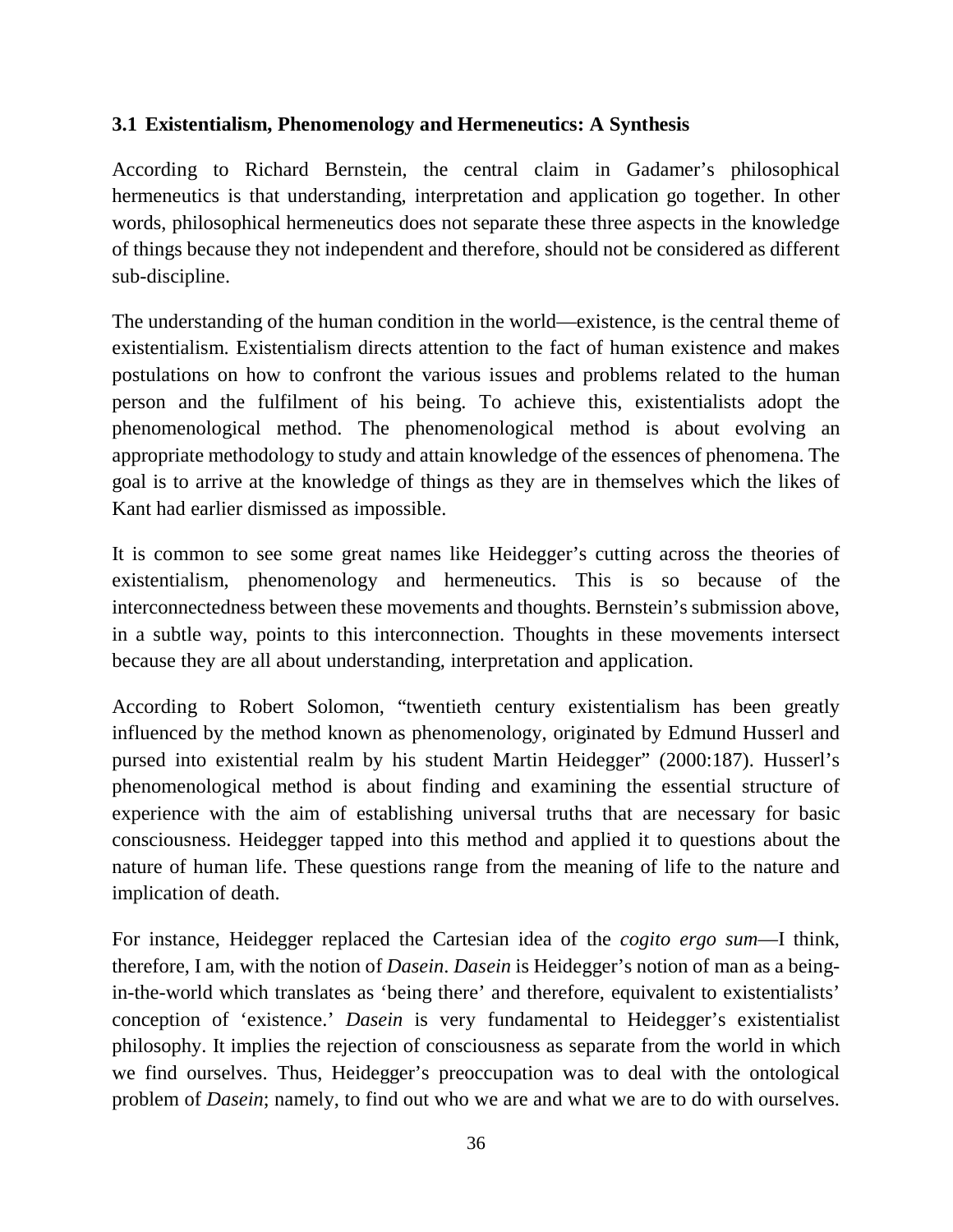Nietzsche describes this as 'how to become what we are.' Within the foregoing context, phenomenology is for Heidegger, a method that helps us to disclose our being which he describes as the world-disclosive.

Sartre equally adopts the phenomenological method to expound his existentialist idea. He uses phenomenology to defend the thesis that human beings are essentially free. Although he did not quite agree with Heidegger on the rejection of the Cartesian *cogitio* as it relates to consciousness, he, instead, argues that consciousness is 'being-for-itself,' free to choose and free to negate the given features of the world. By this, Sartre means that whether we are cowardly or shy, or whether we are courageous and bold depends on how we choose to behave; and we can always also choose to change our cowardly/shy or courageous/bold behaviour.

Concerning situations that are beyond our control, for instance, whether we are Nigerian or Ghanaian, white or coloured, crippled or blind, Sartre insists that the question is always open to what we make of the situation. For instance, whether we resign to the situation or make the best out of it positively are alternatives open to us and the choice depends on us. There is always a room for a choice between these alternatives.

The application of the phenomenological method to existentialism found its way into hermeneutics in the works of Gadamer. Gadamer was a student of Heidegger, and like Heidegger took off from where Husserl, his maters stopped, so too Gadamer took after Heidegger his master. Gadamer uses the ontological paradigm of Heidegger and evolved what he described as 'hermeneutic humanism.' Herein, he explores the consequences of the ontological turn in hermeneutics in the understanding of the human sciences; he elaborates Heidegger's idea that everything about knowing involves understanding and interpretation.

According to Gadamer, the theory of understanding and interpretation is not just about procedures and methods that are governed by rules in other to achieve objectivity in the human sciences. It also involves fundamental skills that are manifest in the actions of human beings who are self-conscious linguistic animals. These skills and how they are exercised provide the essential historical character for human existence. The implication of Gadamer's theorisation is that we gain understanding of others by drawing a relating their words to the world around them. this is what Donald Davdison described later as the 'radical interpretation.' In Davidson's words, "the contents of our thoughts, and so of our very recognition of the words of others and events to which they refer, themselves depend on our sharing with others a pattern of interaction with the world" (George 2020).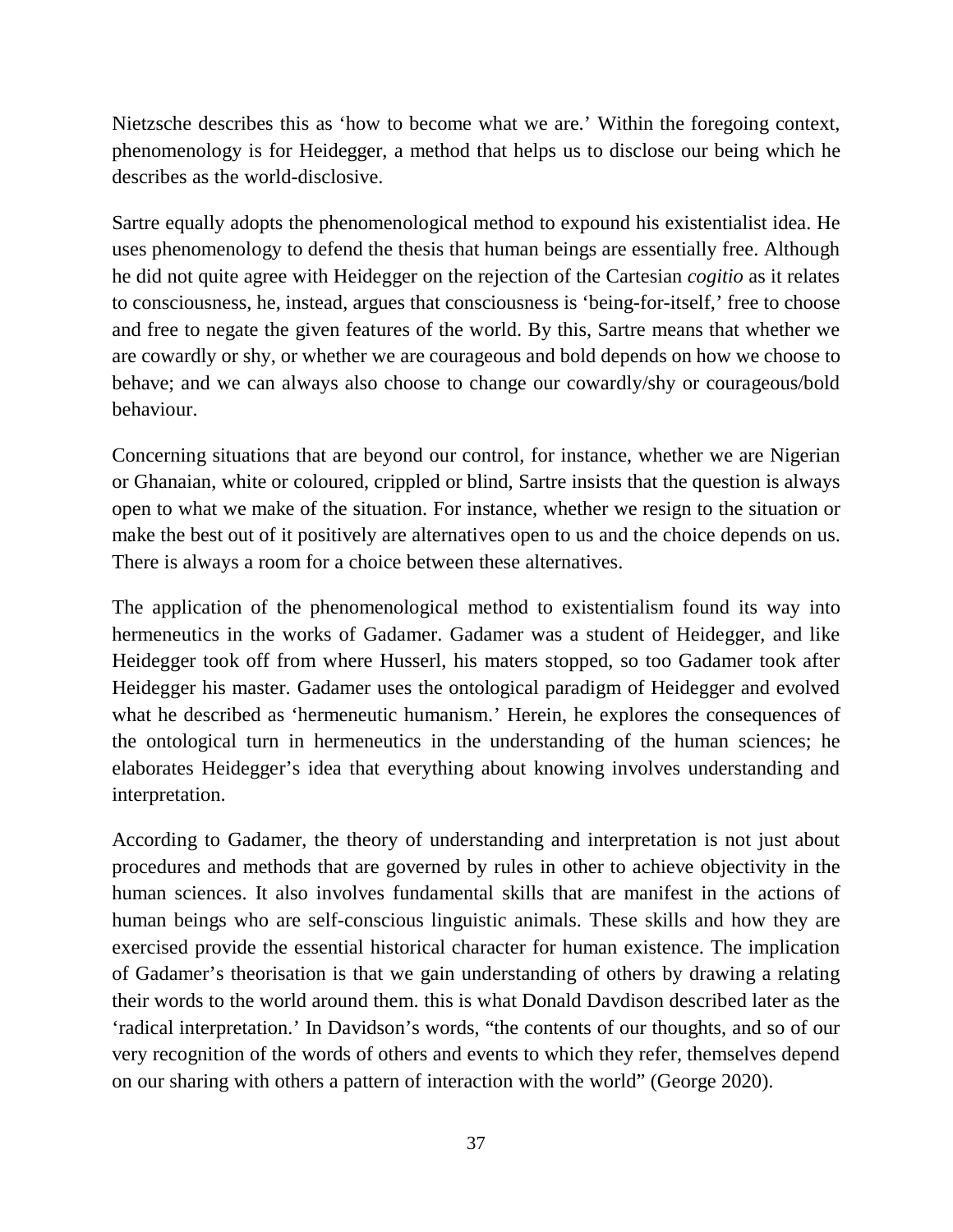There is a clear connection between existentialism, phenomenology and hermeneutics. The three philosophical methods are

# **4.0Conclusion**

A careful analysis of the subject matter of existentialism, phenomenology and hermeneutics indicates that there is a close relationship between the three as they primarily have to do with the understanding of reality. Existentialism tries to understand human existence and how the individual shapes himself based on his choices in life. Phenomenology is an attempt to understand and gain genuine knowledge of reality outside our presuppositions and biases. Hermeneutics is a theory of understanding through proper interpretation.

# **5.0Summary**

- Existentialism, phenomenology and hermeneutics share the same concern about genuine understanding of the self, world and reality.
- As philosophical discourses about understanding man, the world and reality, they intersect in their enquiry.

# **6.0 Self-Assessment Exercise**

- Identify and explain the connection between existentialism, phenomenology and hermeneutics.
- What is the theory of understanding and interpretation according to Gadamer?
- What is the central theme of Existentialism, phenomenology and hermeneutics?

# **7.0 References/Further Reading**

- Bernstein, R. J. 1986. *Philosophical Profiles: Essays in a Pragmatic Mode*. Cambridge: Polity Press.
- Dilthey, W. 2002. *The Formation of the Historical World in the Human Sciences*. Edited by A. R. Makkreel and F. Rodi. New Jersey: Princeton University Press.
- Solomon, R. 2000. "Existentialism." In *The Penguin Dictionary of Philosophy*, edited by T. Mautner. London: Penguin Books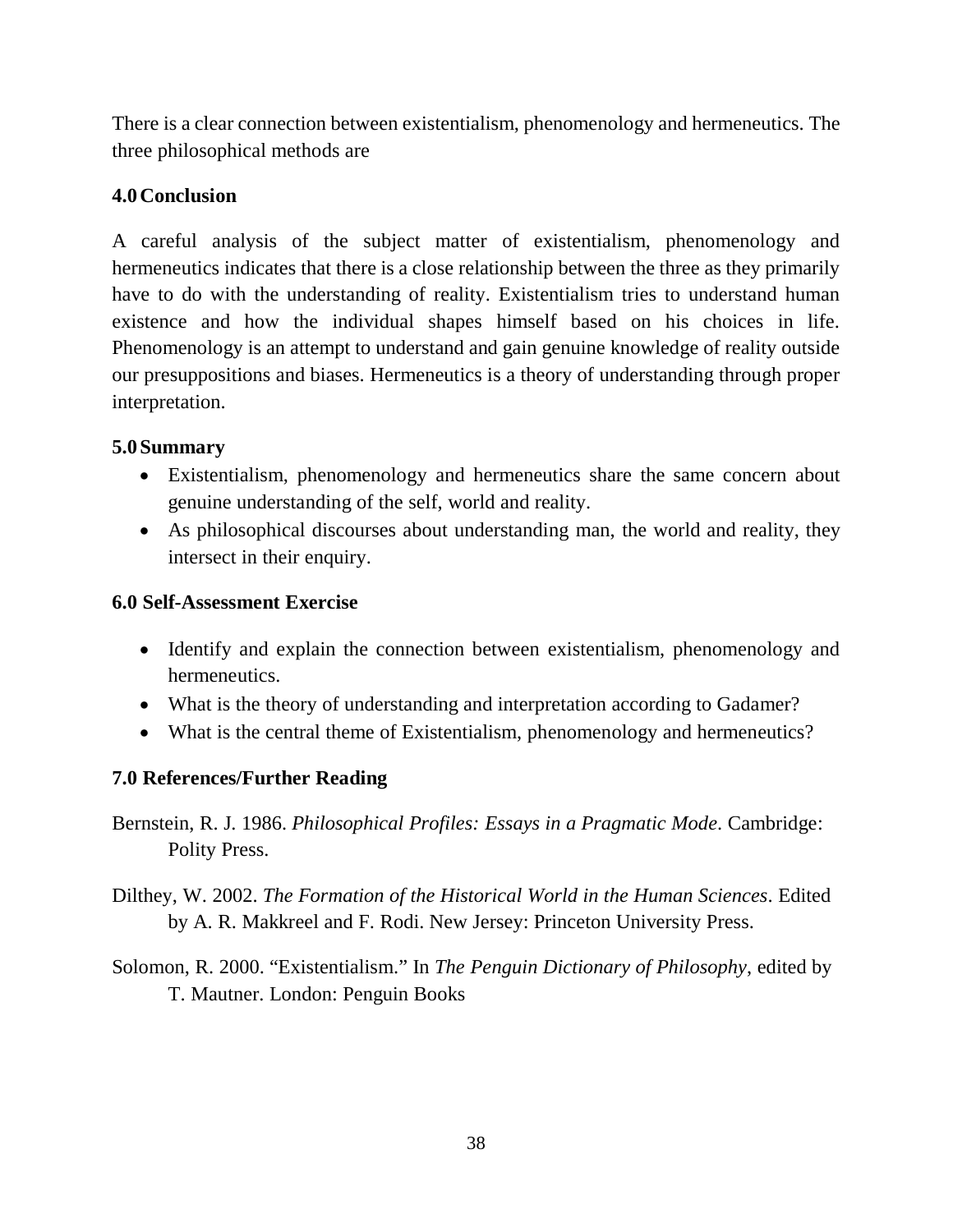#### **Module 2: Some Major Themes in Existentialism**

| Unit 1:    | Freedom, choice and responsibility |
|------------|------------------------------------|
| Unit $2$ : | Meaning of life                    |
| Unit 3:    | Man (the individual and society)   |
| Unit $4$ : | Existence vs non-existence of God  |

#### **Unit 1: Freedom, Choice and Responsibility**

#### **Contents**

1.0 Introduction 2.0 Intended Learning Outcomes (ILOs) 3.0Main Content 3.1Freedom 3.2Choice 3.3Responsibility 4.0Conclusion 5.0Summary 6.0Self-Assessment Exercises 7.0References/Further Reading

# **1.0 Introduction**

Freedom, choice and responsibility are inseparable themes; they overlap and intersect with one another, you cannot discuss one without referring to the other. However, in this unit, we shall separate them for proper and clearer analysis to enable easier understanding. Freedom is the right to choose as one wants; thus making choices is an actual concretisation of one's freedom. In other words, to make a choice is to concretely actualise freedom. The ability to make choice comes with the obligation of responsibility because our choices make us accountable for what we do. This unit helps the students to understand the relationship between these notions and how they feature in the existentialist thought.

#### **2.0 Intended Learning Outcomes**

At the end of this unit, the student will understand the following:

- 1. The meaning of freedom, choice and responsibility.
- 2. The inherent relationship between freedom, choice and responsibility.
- 3. The importance of the theme of freedom, choice and responsibility to the existentialist.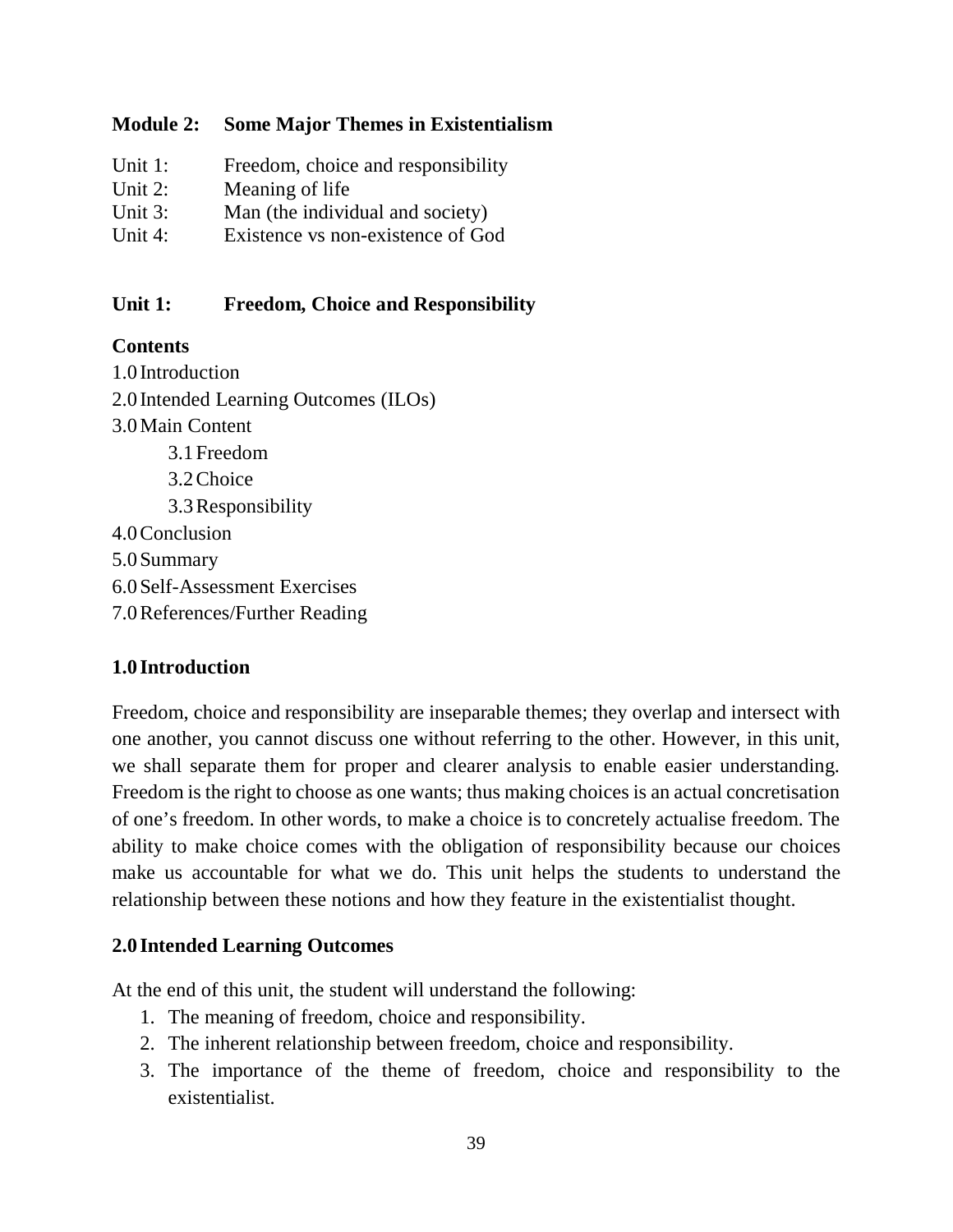### **3.0 Main Contents**

The main contents of this unity are the notions of freedom, choice and responsibility. Herein, we shall explain to the student the meaning of these concepts and point out the inseparable relationship between the three concepts within the context of existentialism. Even though we shall separate the concepts in analysing and discussing their meaning, it will be stressed that they are intricately connected.

# **3.1 Freedom**

Freedom is one of the main themes in existentialism. Freedom is part of the structure of the being of man and therefore, it is a basic condition of his existence. It is not just a property but part of the very structure of man. Man by virtue of his existence is condemned to be free; freedom is identical with his existence and as such it is not something he acquires. An attempt to prove that man is free is an attempt to prove that man exist.

Man's future is not marked out *a priori*, he has a virgin future which he is free to live as he wants. It is like a blank canvass before the artist who is free to paint whatever he wants on it. No indications to direct man's movement into his future, he is free to follow any direction of his choice and therefore shape for himself his life as he wants. He however takes responsibility for whatever choices he makes and whatever directions he decides to take. Thus, he is responsible for whatever he becomes in life (Agidigbi 2006:24). According to Sartre, "… the first step of existentialism is to put the whole man in possession of what he is and to make the total responsibility of his existence to rest on him" (Sartre 1970:24). He further says that "man is condemned to be free. Condemned, because he did not create himself, yet, in other respects he is free; because once thrown into the world, he is responsible for everything he does" (Sartre 1977:531).

Freedom is distinguished from accomplishment; that man is free does not mean he always accomplishes whatever he wants to do. Freedom is not 'will to power.' While freedom is the permanent ability to choose, as in, decide for oneself what to do, accomplishment is the realization of what one chooses to do. That one is able to make a choice to be something other than another thing, does not necessarily translate to the fact that one becomes the thing he chooses to be and not the other. This however does not remove the exercise of one's freedom. Therefore, if one is not able to accomplish what he has chosen to do, he would still have exercised his freedom to choose as he makes the choice of what to do.

According to Nyong,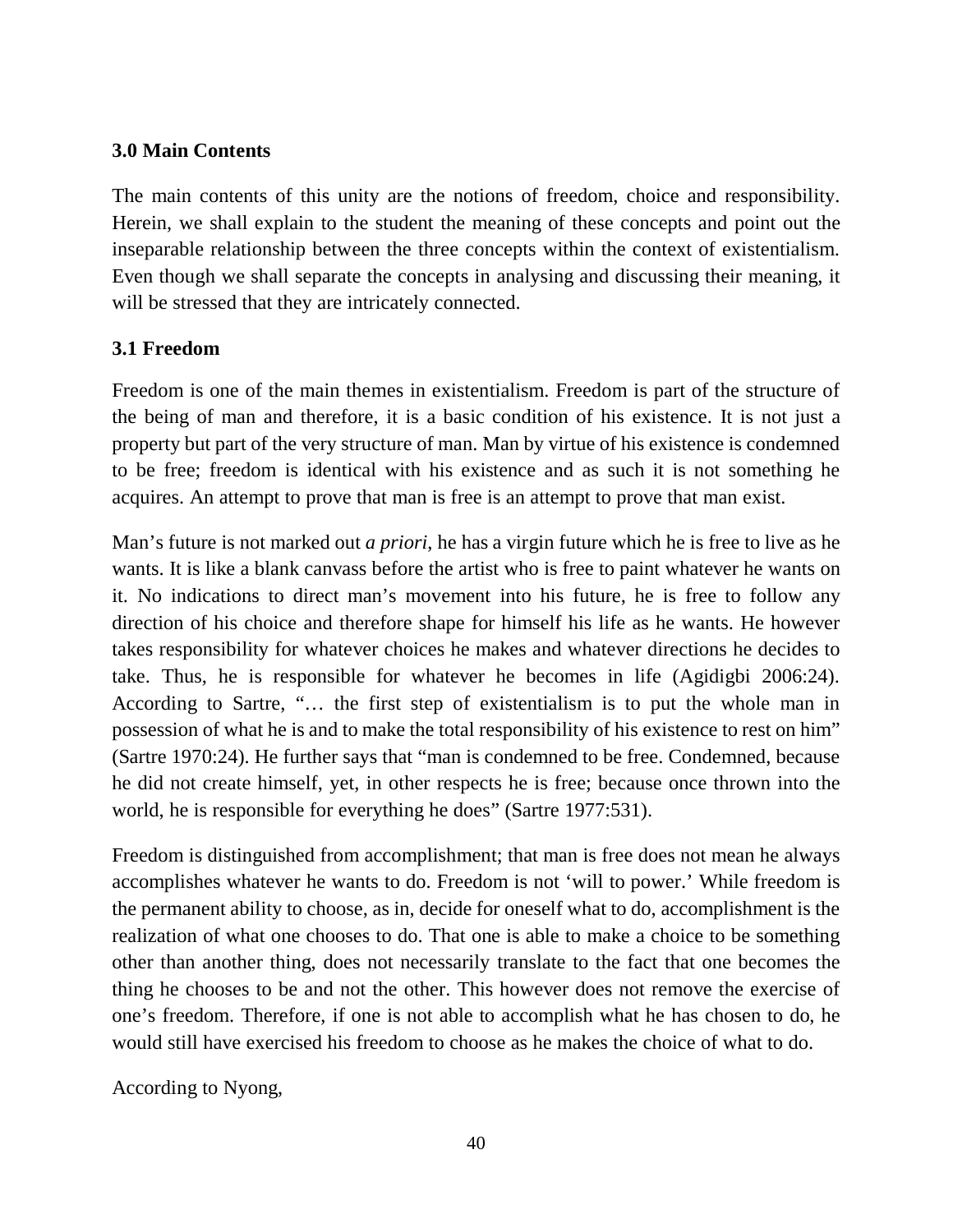Man's possession of freedom makes him unpredictable, since he can never be identified with anything in particular no identified with any particular way of life. The existentialists' philosophers maintain that man is not and cannot be anything in a fixed, permanent way, since he can always change. Man's freedom puts him above the past, the environment, the rules of language and the dialectics of history. Man by his freedom confers meaning to the world and life itself. Man uses his freedom to designate meaning to things in the world (Nyong 1996:53).

This accounts for man's dynamic nature since he can always be one thing today and another tomorrow. In other words, man can exercise his freedom to choose to be kind-hearted today to X and choose to be cruel tomorrow to X. The idea of freedom permeates every aspect of the human condition for the existentialist. The human person is considered to be fundamentally free ontologically as his very existence implies his freedom. Freedom is closely related to responsibility as the notion of freedom implies assuming responsibility for one's action and/or decisions.

Existentialists believe in human freedom on the basis of the phenomenological description of our daily lives. According to them, in every given situation we find ourselves, there are always a range of possible course of action and nothing compels us to choose one course of action instead of another. Even in what we describe as habitual or automatic actions, we are always free to make choices. Whether we are conscious of it or not, every time we continue to follow a particular course of action, we are renewing our decision freely to follow that course of action. Freedom and choice are intrinsically linked and cannot be separated.

#### **3.2 Choice**

Freedom for man is tied to choice. Freedom as the right to choose means that freedom and choice are inseparably bound. Choice is the concrete actualisation of freedom. Freedom compels man to assume responsibility for his life; that is to take his destiny in his hands. Human freedom is freedom to choose and not freedom not to choose. Man chooses what kind of life he wants, we cannot make someone to be the kind of person he does not want to be, therefore, man himself is a choice.

For existentialists, although we are faced with the facticity—given situations of our human existence, we can always transcend the given situations of our lives by taking a stand and making something out of them through our choices. We can make choices because we have free will, our choices are free because even though there are outside factors, they do not determine our will. At any given time, in any given situation, we can always act the otherwise than we did. Therefore, we can always make choices, such that our choices justify moral praise and/or blame.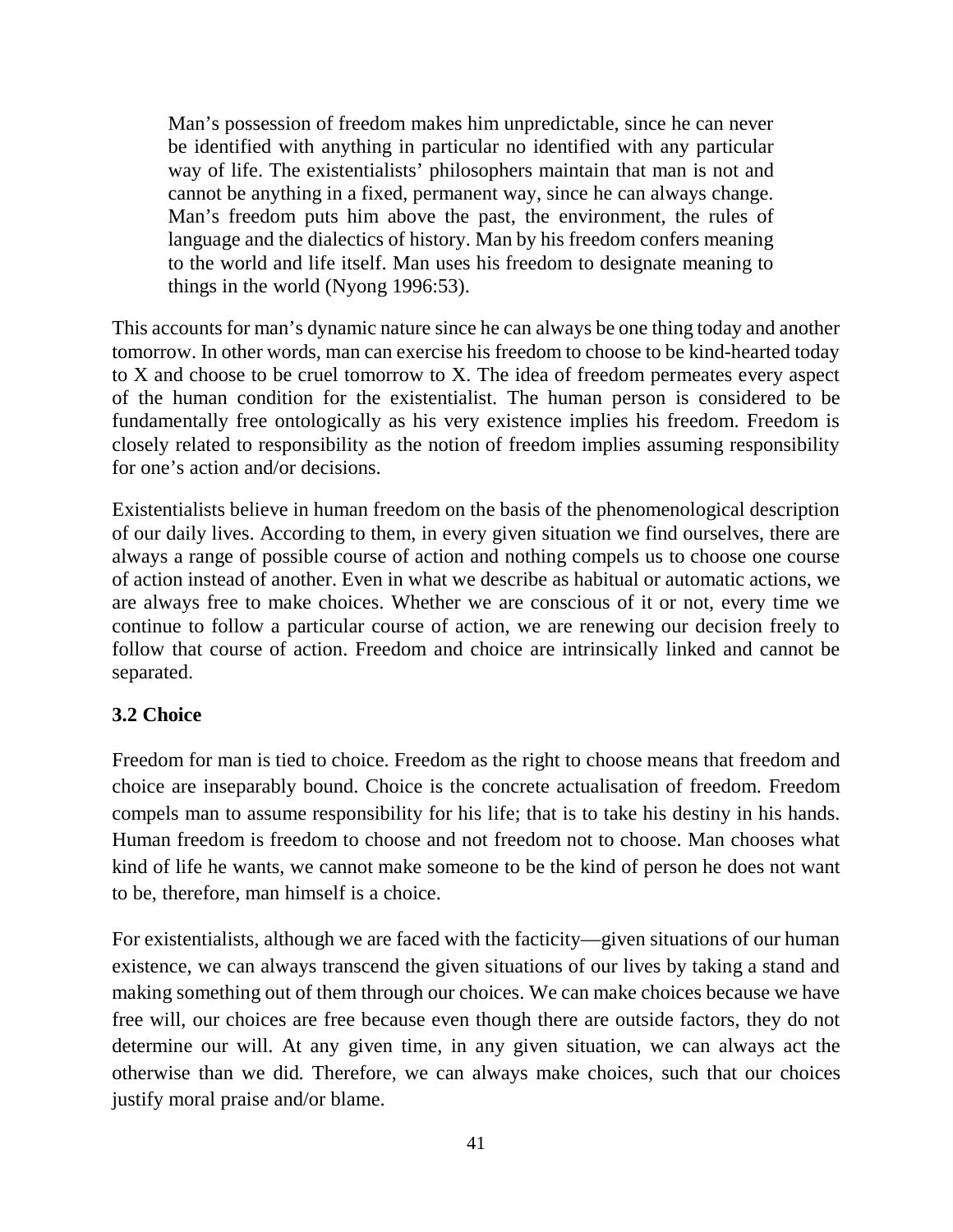According to A. A. Maclntyre "if any single thesis could be said to constitute the doctrine of existentialism, it would be that the possibility of choice is the central fact of human nature" (1967:149).

# **3.3 Responsibility**

We can say existentialists ascribe a radical freedom to man, but this radical freedom carries with it a total responsibility with the possibility of an excuse. There are however limitations to human freedom and activities laid on it by history and society. This means there are obstacles to human freedom everywhere. It is notable to immediately add that these obstacles are equally the products of freedom itself. This implies that freedom suffers from its own self-imposed restrictions. These restrictions notwithstanding, man is still free for freedom is identical with his being and existence.

Based on our freedom and the choices we make, existentialists argue that we are responsible for the direction of our lives and the way the world around us appears. Unlike Kant who argued that our experience of reality is partly shaped by the activity of our minds, existentialists insist that we construct reality according to our choices; therefore, we are responsible for how the world around us appears to us.

# **4.0 Conclusion**

The notions of freedom, choice and responsibility are closely related such that you cannot discus one with reference to the other. For existentialists, the human being is free to make himself whatever he chooses to be and he takes responsibility for the choices he makes. Freedom is identical to human existence and his freedom is not freedom not to choose because the very fact of not choosing is a choice itself, not to choose. Choice is the actualisation of the freedom of the individual, in making choices the individual expresses his freedom.

#### **5.0 Summary**

- Freedom is a central theme in existentialism; it is part of the very structure of the human being.
- Freedom is intrinsically related to choice and responsibility. Freedom is the freedom to choose.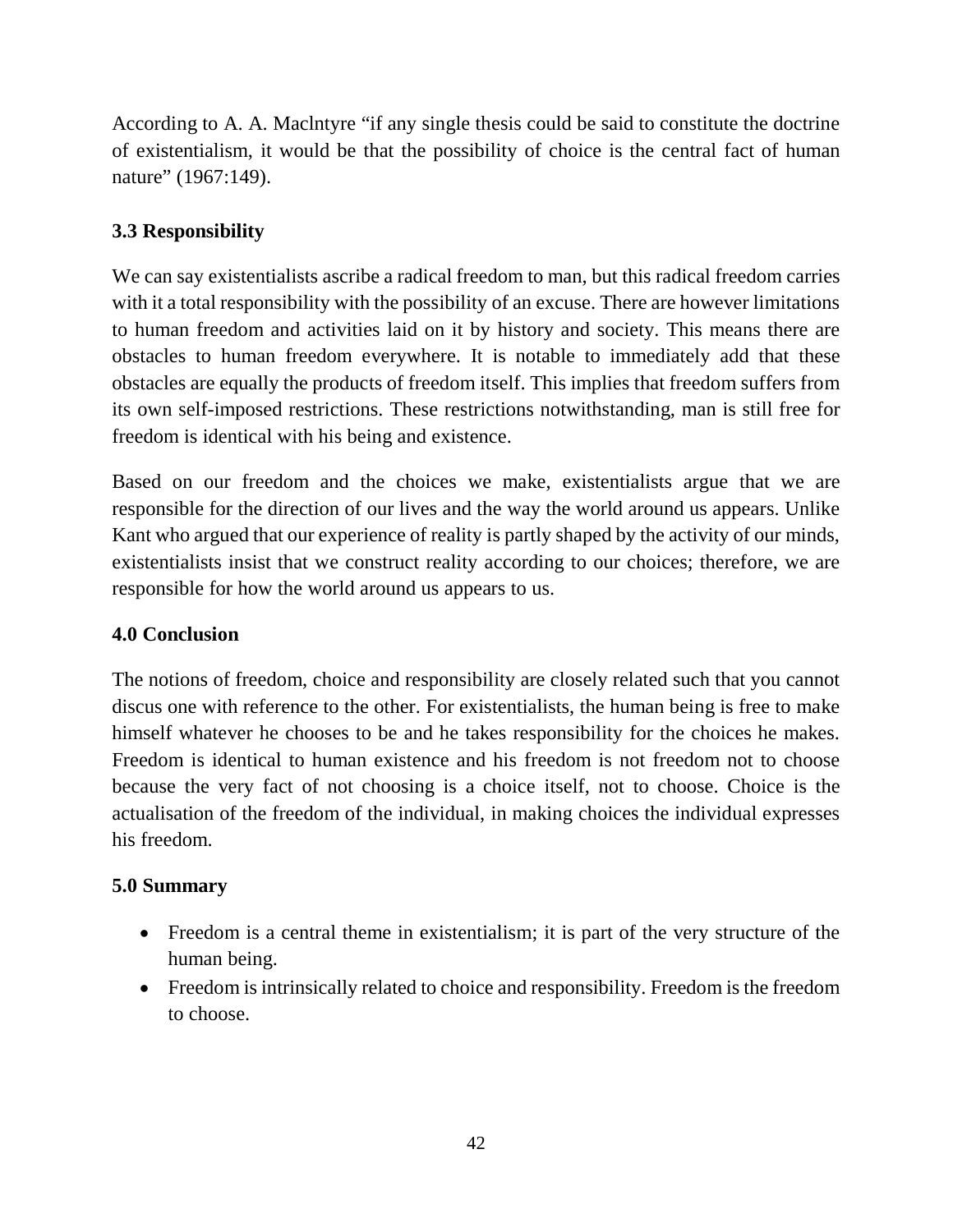#### **6.0 Self-Assessment Exercise**

- Briefly explain the existentialist notion of freedom.
- How is freedom related to choice and responsibility?
- Can freedom be separated from the structure of the human person?

#### **7.0 References/Further Reading**

- Maclntyre, A. A. 1967. "Existence and Essence." In *The Encyclopedia of Philosophy*, vol. 3 and 4, London: Macmillan and Free Press
- Nyong, D. 1996. *Rudiments of Philosophy and Logic*. Lagos: Obaroh and Ogbinaka Publishers Ltd.,
- Sartre, J. P. 1970., *L'Existentialism est un Humanisnism*. Paris: Nagel
- Sartre, J. P. 1977. "The Existential Person." In *Philosophy for a New Generation* 3rd edition, edited by A. K. Bierman and J. A. Gould. New York: Macmillan Publishing Co. Inc.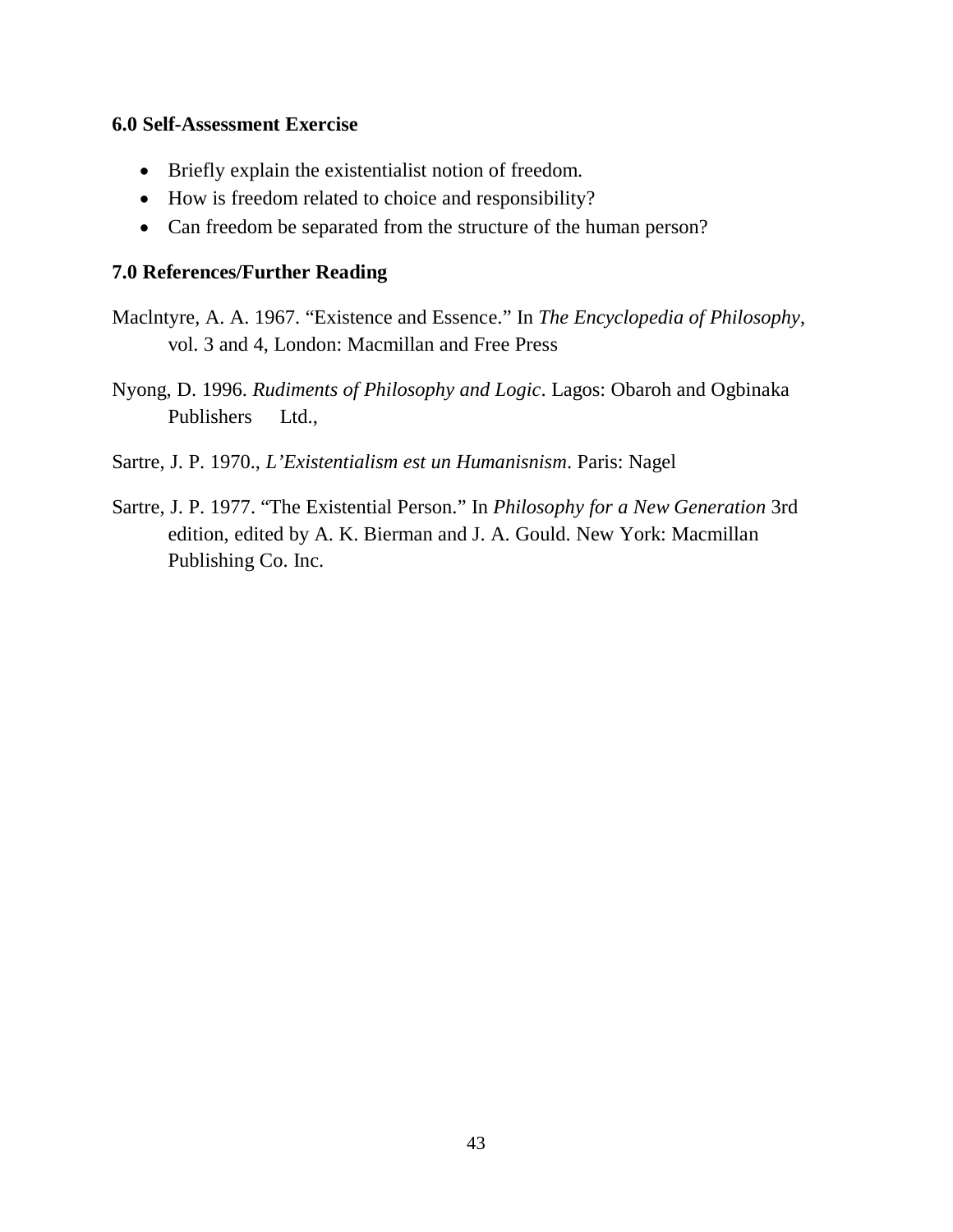### **Unit 2: The Meaning of Life and Death**

#### **Contents**

1.0 Introduction 2.0 Intended Learning Outcomes (ILOs) 3.0 Main Content 3.1 The Meaning of Life 3.2Existence Precedes Essence 3.3 Facticity 3.4 Anguish (*Angst*) 3.5 Death 4.0Conclusion 5.0Summary 6.0Self-Assessment Exercises 7.0References/Further Reading

#### **1.0 Introduction**

For the existentialist, life has no meaning other than what we make of it, hence the existentialist claim that that existence precedes essence which implies that we first exist before we create our essences. Even though existentialism talks about absolute human freedom, it concedes to the criticism that highlight factor that militate against man's freedom, thus, existentialists talk about faciticity, anguish—*angst* and death. This unit expatiates on these themes.

#### **2.0 Intended Learning Outcomes**

At the end of this unit, the student will understand the following:

- 1. The existentialist notion of life and death.
- 2. Why existentialists emphasis the priority of existence over essence.
- 3. The factors that assail human existence.

#### **3.0 Main Contents**

#### **3.1 The Meaning of Life**

Man did not exist before he found himself in the world without his agreement, yet he has to navigate the world and finish his life with death. Consequently, existentialists ask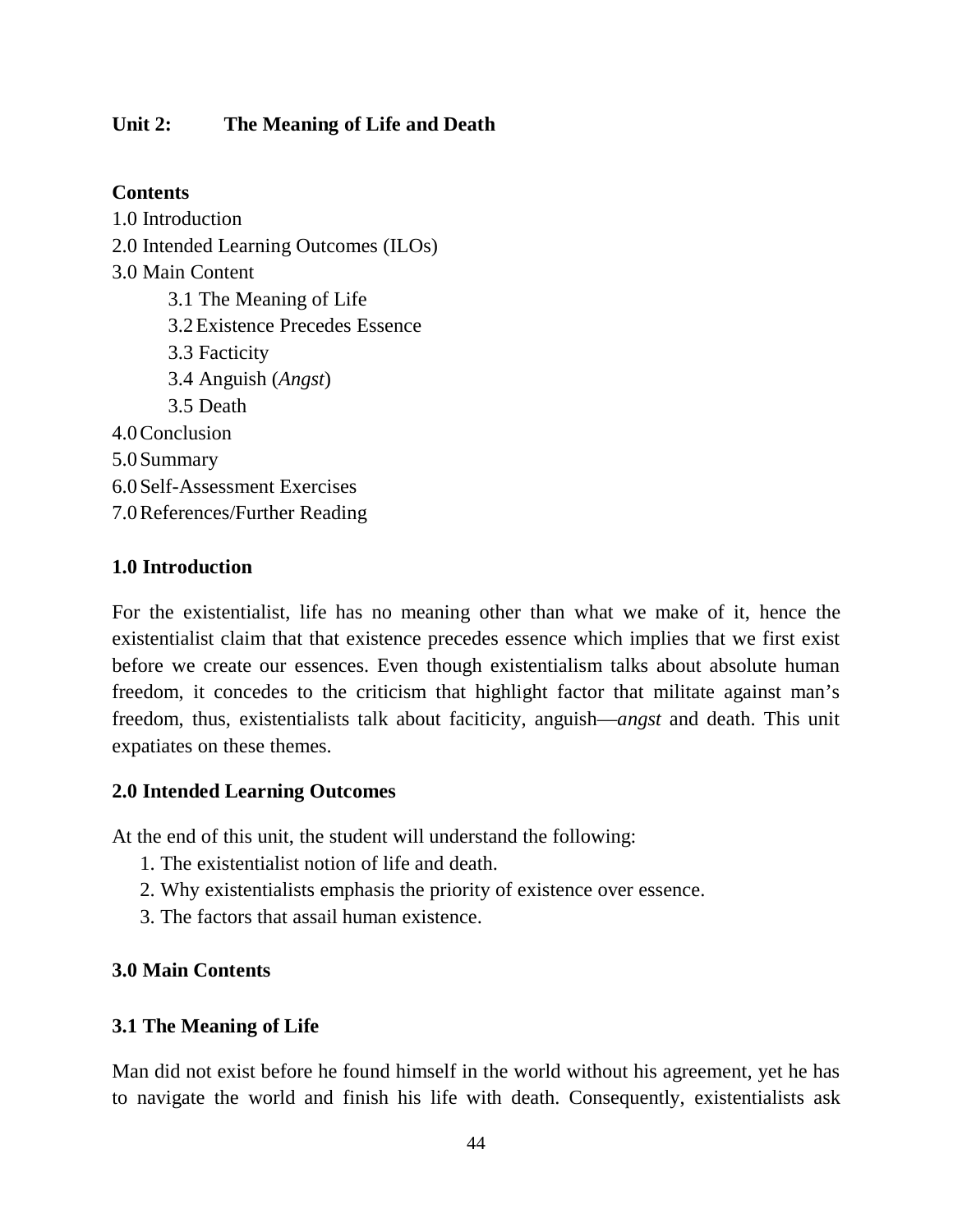questions like: What is the meaning of life? Why are we alive? Is it just human destiny to live? Why were we never consulted about whether we want to live or not, about how, where, and when we would be born? These questions disturb our existence and makes us restless. To quell this restlessness, the individual tries to find purpose and meaning in life. Thereby, he creates values for himself that will give meaning to his life.

Every man tries to answer the question about what he lives for. Without an answer to this inquiry, it would be impossible, according to existentialist, for man to live a meaningful life. Therefore, existentialists regard the meaning of life as very important because understanding the meaning of life provides a special value. It gives man a sense of worth and makes man happy.

Bastaman outlines some characteristics of the meaning of life. According to him: (i) The meaning of life is first of all unique and personal for each man. This implies that the meaning of life differs from person to person and even from moment to moment. It cannot be provided by someone for another, each person has to find a meaning for his own life. Each person experiences the world according to his perception or interpretation of the environment he finds himself. For example, while someone may find meaning in buying a car and therefore, struggle to fulfil the purpose to possess a car, another person's purpose may be to travel abroad to live a good life. Each hopes to find satisfaction and happiness in pursuing his purpose.

Secondly, the meaning of life is specific and concrete (Hasbiansyah 2002:252). This means that it may be in simple experiences of daily life, not necessarily only in high or ideal goals like; academic achievement, becoming a big name in politics or in the social circles in the society. Just doing one's job enthusiastically, helping out a friend in need, etc. are simple things that can give meaning to someone's life. Thirdly, the meaning of life helps to provide a direction for man. Finding the meaning of one's life challenges one to fulfil it. It provides man the needed drive to strive and attain his purpose (Bastaman 1994:15).

Existentialists associate three value systems to the search for the meaning of life: (i) creative values, (ii) experiential values, and (iii) attitudinal values. Creative values manifest in productive activities wherein we give something to life through our actions. Experiential values manifest in our acceptance of something from the world; when we enjoy our experiences, like, finding joy and happiness in watching movies and listening to music. Attitudinal values are about us facing each situation in life patiently and courageously. Our attitudes to situations are expressions of our efforts to find meaning in life (Hasbiansyah 2002:252). The attempt to achieve our purpose in life is tied to our meaning of life. When we have a purpose that we strive to achieve, it makes our life meaningful.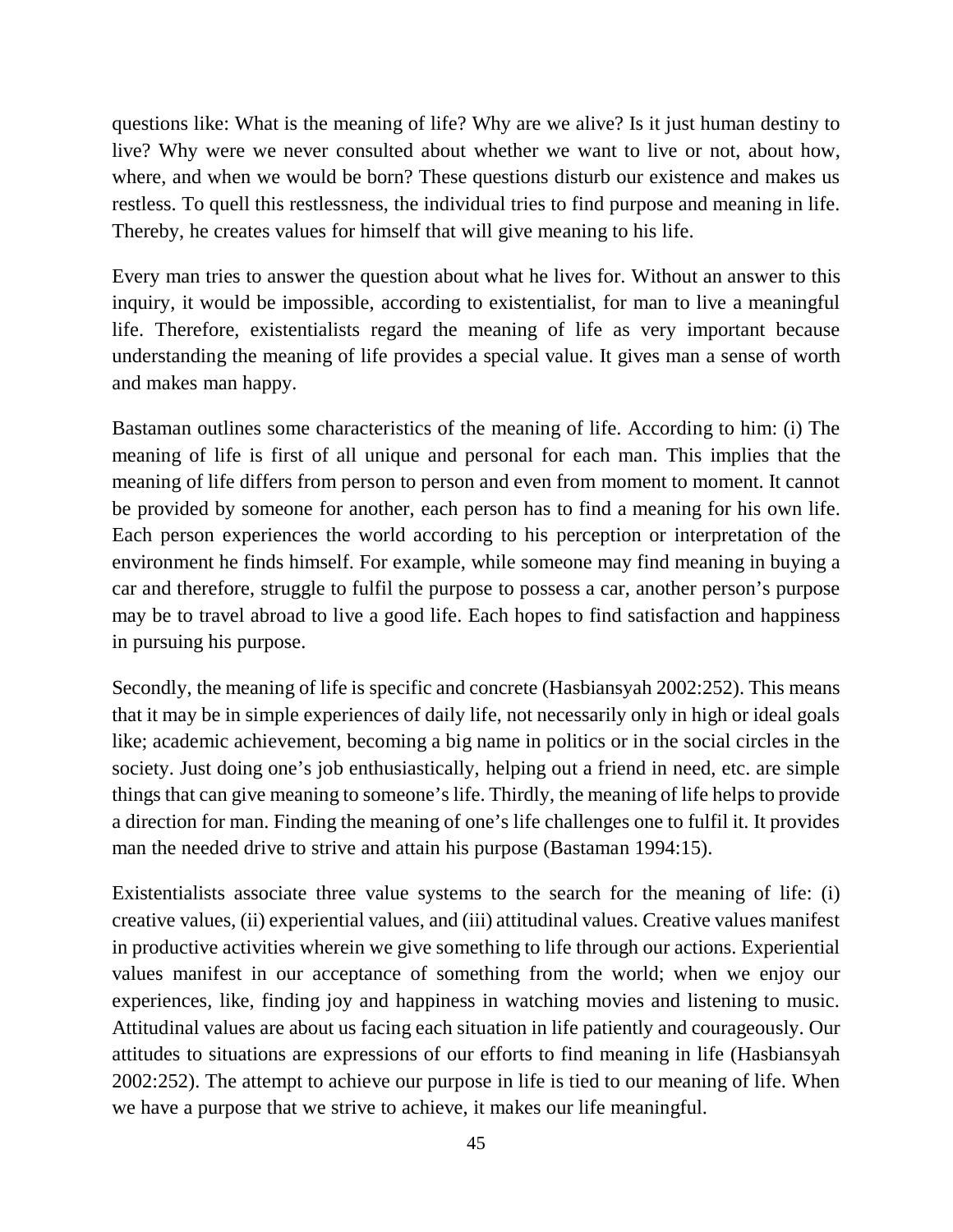#### **3.2 Existence Precedes Essence**

In relation to the meaning of life, existentialism espouses the precedence of existence to essence—existence precedes essence. This means that the most important consideration for the individual is the fact that he or she first exists as an individual before he/she works out a purpose in life for him or herself. Existentialism employs the notion of existence to characterise the metaphor of human life. The human being exists a s a unique creature that is fully aware of his existence as different from other creatures (Tafsir 1990:192). Unlike other creatures in the world that just exist or are alive, man exists and encounters the world by realising the objects he deals with in the world. He tries to understand everything he experiences and tries to recognise his environment (Hasbiansyah 2002:250). Man is both a subject and the centre of his activity as he is "both a player of life stage and a seeker of identity and meaning" (Hasbiansyah 2002:250).

By existence here we mean an agent that acts independently and is responsibly conscious of his being, and essence refers to roles, labels, stereotypes, definitions, or other preconceived categories that the individual fits into. Without the actual life of the individual, we cannot talk about his true essence, meaning that the actual life of the individual constitutes what we call his true essence.

Human beings through their own consciousness create their own values and determine a meaning to their life. Thus, the individual person defines himself or herself. The individual wishes to be something, this something can be anything, and then be the thing. The phrase, 'existence precedes essence' means that a person decides by his or her own actions for which he or she is responsible what he or she wants to be. For instance, when someone acts cruelly towards another, by virtue of the cruel act he or she is defined as a cruel person. By this very action of cruelty, the person is responsible for his or her identity as a cruel person. The implication of this argument is that, it is not gene or human nature that bestows on the individual his or her identity. The human person is neither cruel nor good, for instance, essentially, he or she makes a choice to act in a way that defines him or her as cruel or good. Thus, man exists first, encounters himself and the world and then defines himself afterwards. The implication of placing existence before essence by existentialists is to emphasise the fact that the human being creates himself – makes himself into whatever he becomes, and that he is solely responsible for his own existence.

# **3.3 Facticity**

This refers to the limiting factors of human existence. Many writers criticise the existentialists for ascribing absolute freedom to man despite the physiological and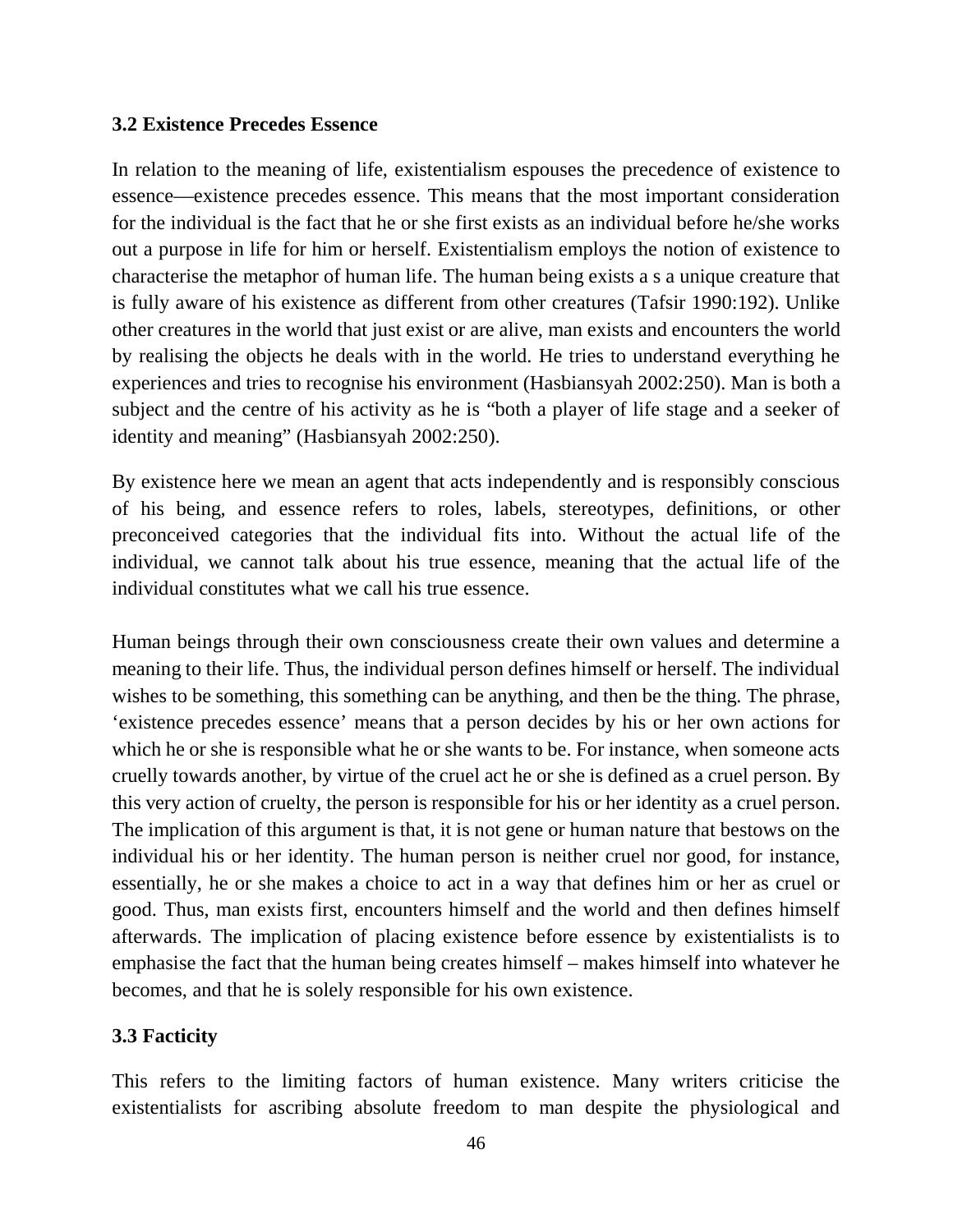psychological factors, environmental constitutions and conditions of human birth, to mention a few, that determine the situations in man's life for which he cannot take responsibilities. These factors militate against human freedom and man cannot therefore, be held wholly responsible for all he does.

The above criticism forces Sartre and other existentialists to concede to each man his facticity. Facticity has to do with the awareness of man's finitude; his inability to know beyond what he can know. It deals with the limiting factors of human existence. Man is not the author of his life but he is forced to take responsibility for his mode of being. He is thrown into the world and he has to contend with death, decay, sickness, disappointments, sorrow and incapacitations. These constitute limitations to man's freedom; they constitute the facticity of human existence. Sartre contends that facticity is psychological limitations we impose on ourselves and that we exist authentically by surmounting these facticities.

According to Sartre, man is thrown into the world without consultation; he is just a person and no other, he is of a particular sex and not the other, race, colour, heredity, intelligence quotient, temperament, of a particular historical situation, etc. This makes make limited and empty. He carries the emptiness within himself and tries, often in vain, all through his life to fill this emptiness. Facticity therefore, leaves man a victim who exists without knowing where he comes from and where he is going to.

That man does not know where he is coming from and where he is going to is highly contestable in the face of religious faiths, mythologies and beliefs in creation that try to establish the origin of man as an article of faith. No matter what the disputes may be on this issue, the fact remains according to W. Desan, "that we are thrown into the world without explanation or justification, that we are in a way abandoned" (1954:108).

Facticity explains the limits and boundaries that we cannot go beyond or transcend, it does not however stop us from making efforts to overcome our shortcomings, so as to take control and charge over them. This will in turn enable us reach the full realisation of our essence and being. Therefore, J. F. Donceel writes: "But this [facticity] does not rob me of initiative or freedom. But it sets down a framework within which my liberty will have to be exercised" (1967:458). This expresses the fact that man has no unlimited possibility; instead, his possibility is limited by the situation of his facticity.

# **3.4 Anguish**

Anguish or its German equivalent—*angst* is a theme that is common to all existentialists and it comes across as one of the characteristic features of human existence. It refers to the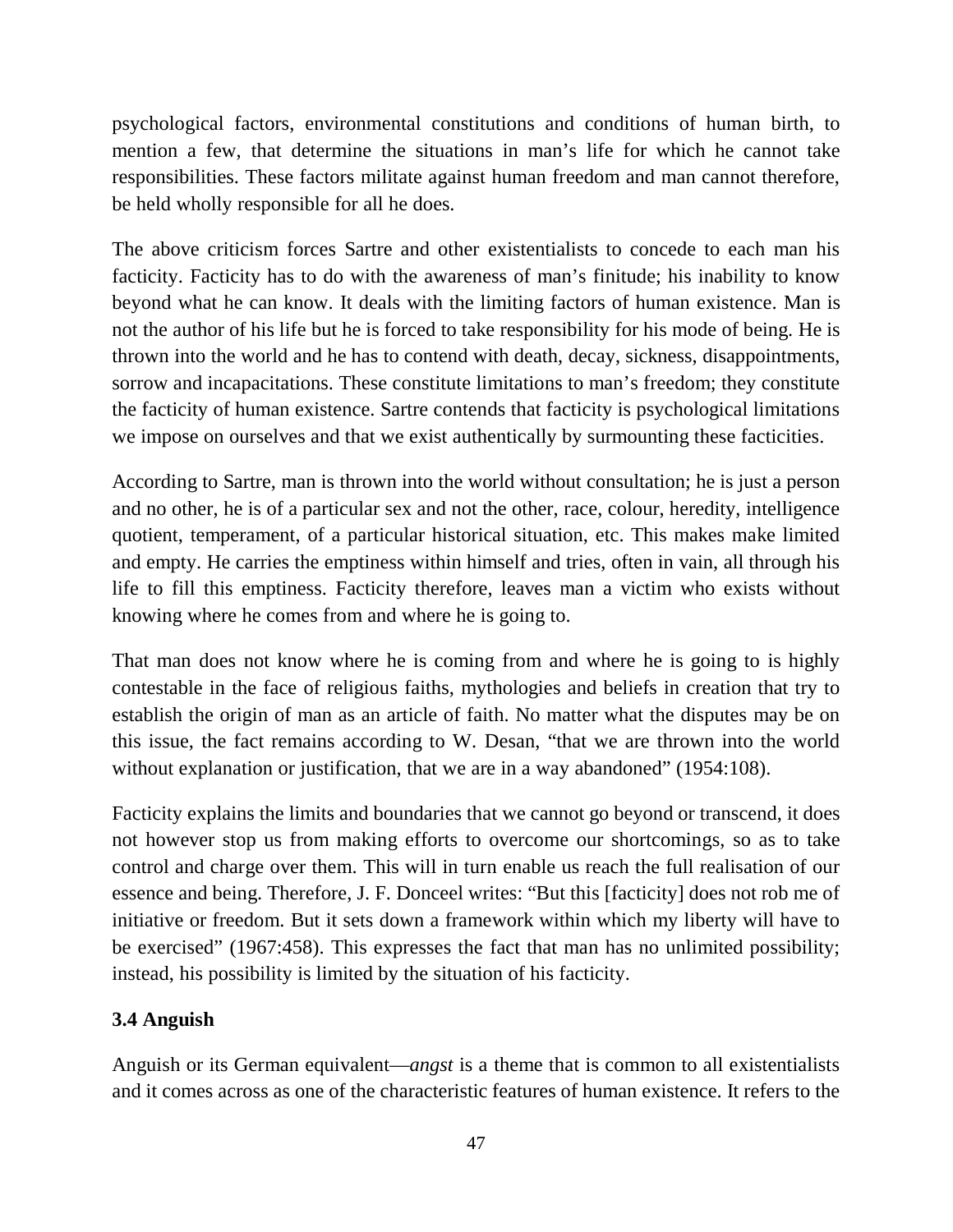uneasiness that man faces whenever he has to make a decision. It comes with reflection on the absurdities, nothingness and finality of human existence. It is something that is borne out of the fact of choice. Man's awareness and realisation of his freedom to choose between alternatives makes him apprehensive of the responsibilities that go with his freedom of choice. According to Heidegger, *angst* "provides the phenomenal basis for explicitly grasping *Dasein*'s primordial totality of being" (1962:182). *Dasein* is a German word that is very fundamental to Heidegger's existentialist philosophy. It means "being there" or "presence." It is translated as "existence" in English. In Heidegger's usage, it describes the peculiar way of being characteristic of the human being. For Sartre, anguish is a sense of "complete and profound responsibility [which a person feels, when] fully realising that he is not only choosing what he will be, but … deciding for the whole of mankind" (2007:30). Sartre is careful not to interpret anguish as fear because they are not the same thing for existentialist.

Anguish and fear is not the same thing. While the object of anguish lies within; it is in the nature of man, the object of fear is outside of man; fear is caused by an external thing. For instance, when we are afraid, it is always of something outside of us that we are afraid of. Anguish is the recognition of a possibility as our possibility. It is not avoidable and cannot be hidden. The anguish of man in his decision making process is not because he is free to choose but because he is responsible for his choice.

#### **3.4 Death**

For existentialists, death reveals the authentic possibilities of human existence. They discuss death as a continuation of anguish because for them, anguish arises in relation to death. Heidegger writes that "being-towards-death is essentially anguish" (1962:266). This means that even though death is not the object of anguish, the realisation of the prospect of death gives rise to anguish. Therefore, we can understand anguish as the fear of death. There are three reasons why existentialists think that the phenomenon of death gives rise to anguish.

- i. A person's finitude is at least a necessary condition for his freedom and individuality.
- ii. Attention to a particular aspect of a person's fate after death throws into sharper relief how things stand with him when alive.
- iii. The anticipation of death utterly individualises *Dasein*.

Reason (iii) is most important to the existentialist. For him, a person becomes an individual when he withdraws from getting swallowed or immersed in the crowd or the world of the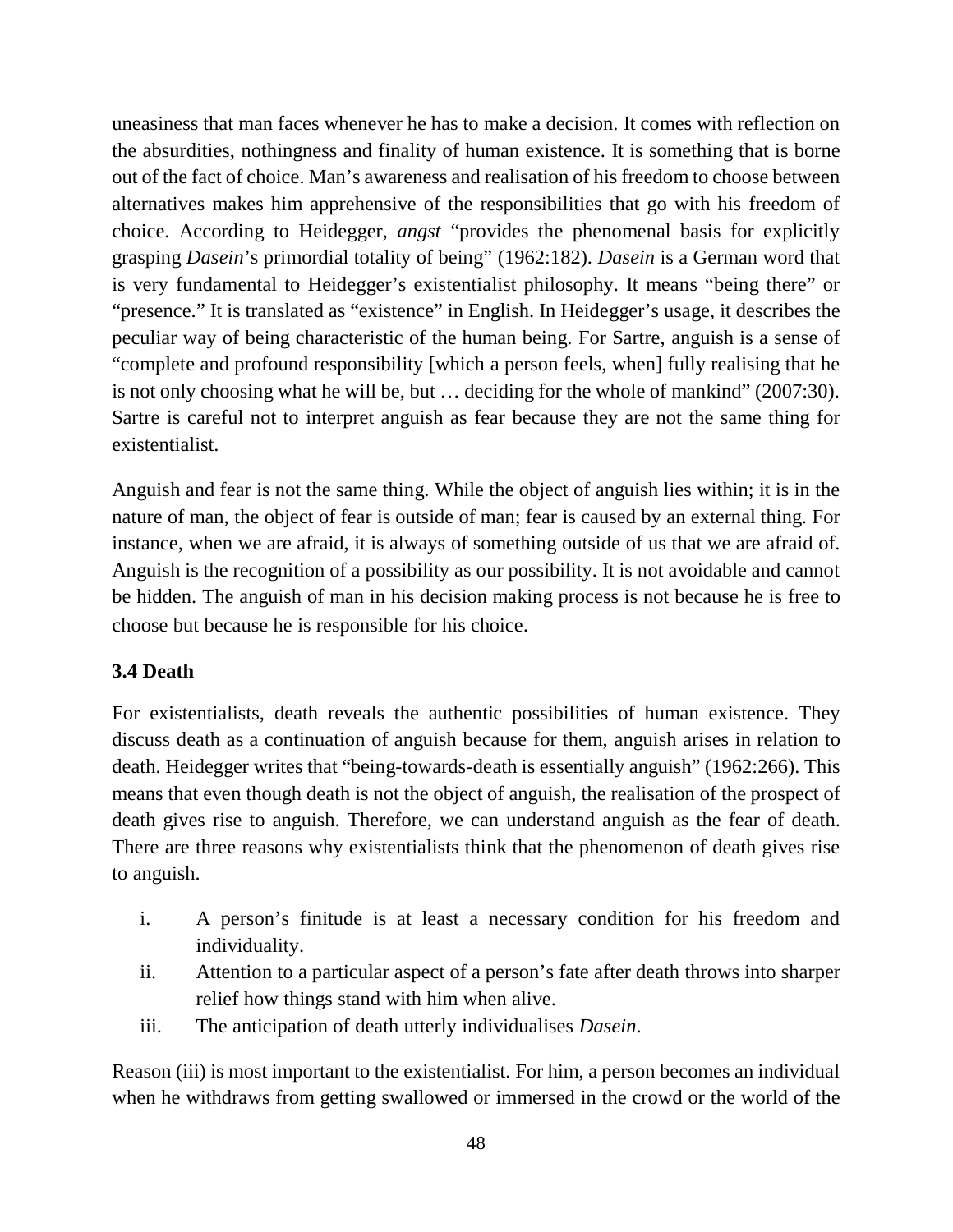others; this leads him to wholeness and integrity of life. For existentialists, as expressed by Heidegger, when we anticipate death, we are wrenched away from the 'they' and are liberated from the lostness to the crowd. When we are lost in the crowd, accidental possibilities are thrown at us, when we get freed from the crowd in anticipation of death, we attain relief.

Existentialists are not concerned about the nature or manner of death, rather, they are interested in the fact that it indicates clearly the finitude of existence. It clearly points to the fact that existence comes to an end. Consequently, rather being concerned about the event of death itself, existentialists are concerned about human life in relation to the prospect of the event of death. Death is an existential phenomenon according to Heidegger. For him, "when we speak of death, it does not signify *Dasein*'s Being-at-an-end … but a *Being-towards-the-end* … death is a way to be" (1962:245).

For the existentialist, death gives meaning to life. According to Montaigne, as recorded in S. De Beauvoir, "the continuous work of life is to build death" (1948:7). For Karl Jasper, death is "throwing us back upon the fulfilment of *Existenz*" (1969:200). Thus, existentialists opine that death is responsible for giving meaning to existence. We should not confuse this with the Christian understanding of death as the gateway to a better life in the presence of God. Death is finitude for existentialists; it is the final end (termination) of life. Death has meaning because it is the final end of life.

# **4.0 Conclusion**

The many questions that man is confronted with in regards to his existence makes man search for the meaning of life. For the existentialists, man has to find the meaning for his life because it gives him a special value and makes him achieve happiness. Related to finding the meaning of life, existentialists discuss the following themes: (i) human existence as preceding his essence because man exists first before he fashions is own destiny through his choices. (ii) Facticity, (iii) Anguish, and (iv) Death.

# **5.0 Summary**

- Man is thrust into this world without meaning and purpose except the one he fashions for himself.
- Existence precedes essence because man exists first before he fashions out a purpose for himself.
- Human life and freedom are limited by the facticity of his existence and the phenomenon of death.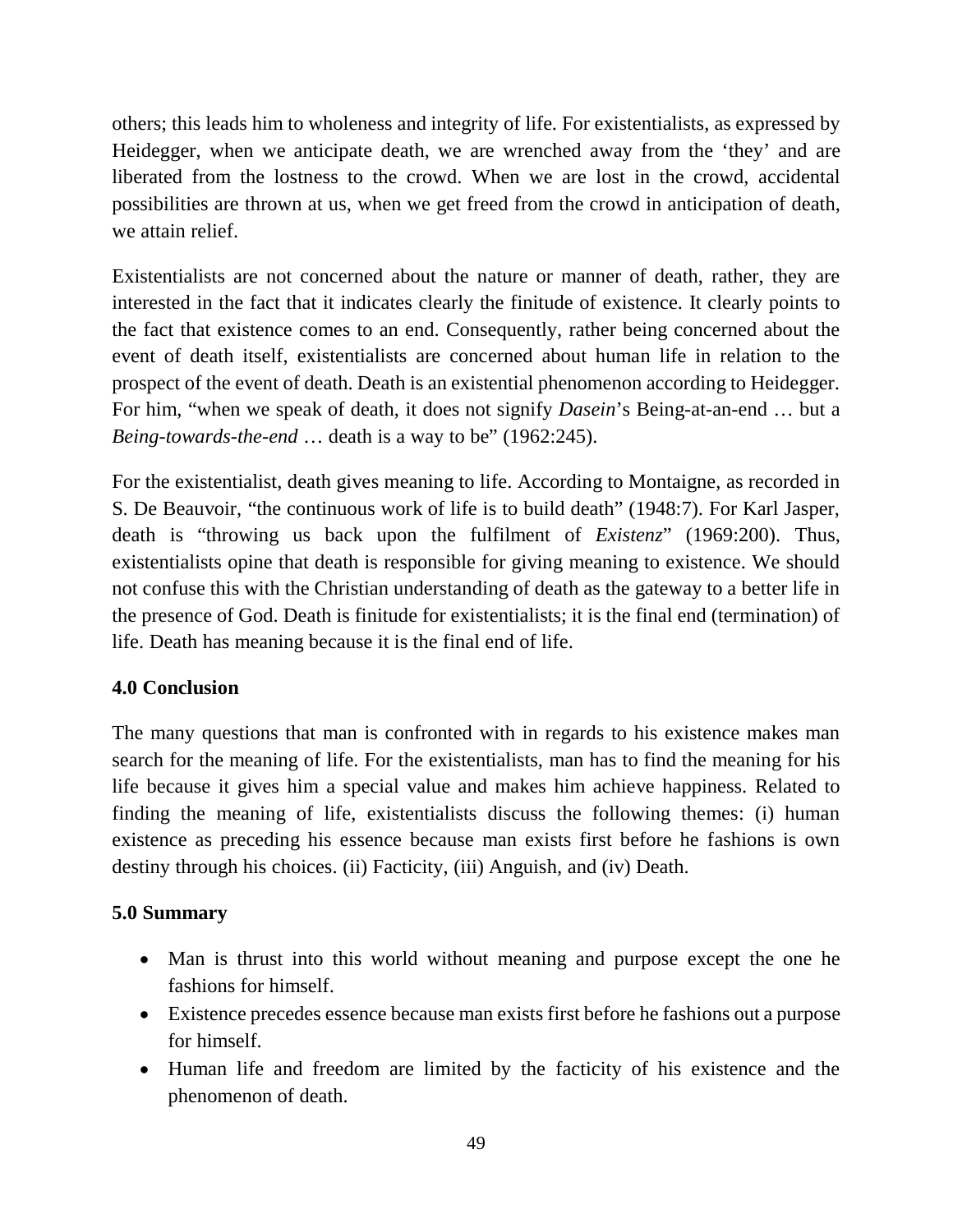#### **6.0 Self-Assessment Exercise**

- Outline the existentialists notion of life and its meaning.
- Describe how existence precedes essence.
- Trace the relationship between life, facticity, anguish and death.

#### **7.0 References/Further Reading**

Bastaman, H. D. 1994. "Di mensi Spiritual dalam Teori Psikologi Kontemporer, Logoterapi Victor E. Frankl." *Ulumul Ourlan, Jurnal Ilmu dan Kebudayaan* 5, no. 4. 14-21.

Desan, W. 1954. *The Tragic Final*. Cambridge: University Press.

De Beauvoir, S. 1948. *The Ethics of Ambiguity*. Citadel.

Donceel, J. F. 1967. *Philosophical Anthropology*. New York: Kansas.

Hasbiansyah, O. 2002. "The Search for Meaning of Life: Existentialism, Communication, and Islam." *Mediator* 3, no. 2. 249-258.

Heidegger, M. 1962. *Being and Time*. Oxford: Blackwell Publishers.

Jaspers, K. 1969. *Philosophy* Vol. 2. Chicago: University of Chicago Press.

- Sartre, J. P. 2007. *Existentialism and Humanism*. Trans. by C. Macomber. New Haven: Yale University Press.
- Tafsir, A. 1990. *Filsafat Umum, Akal dan Hati sejak Thales sampi James*. Bandung: Remaja Rosdakarya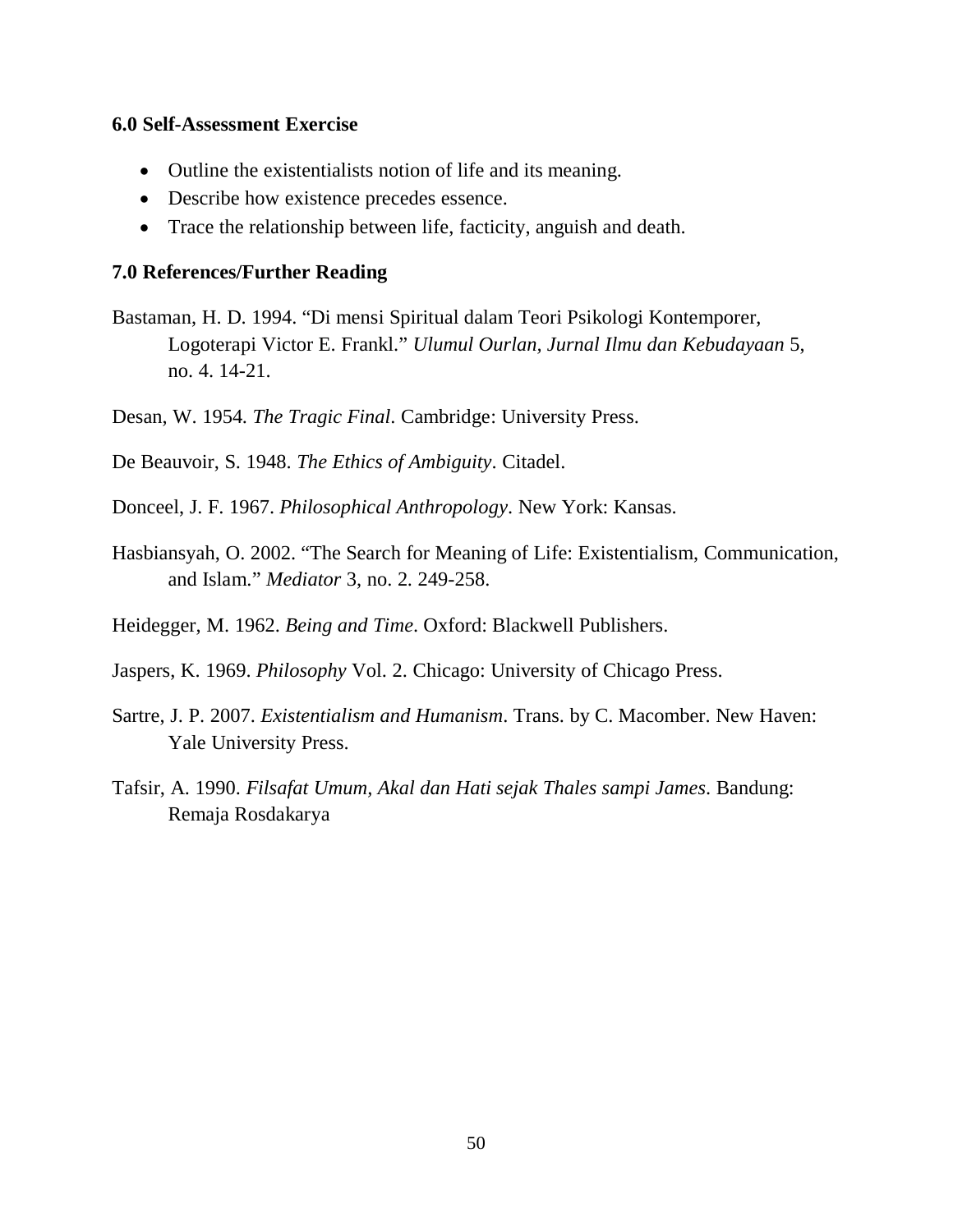### **Unit 3: Man and society**

### **Contents**

1.0 Introduction 2.0 Intended Learning Outcomes (ILOs) 3.0Main Content 3.1Man 3.2Man and others 3.3Man and the World 4.0 Conclusion 5.0 Summary 6.0Self-Assessment Exercises 7.0References/Further Reading

# **1.0 Introduction**

In this unit, we shall discuss the relationship between man and the world and other human beings in the world. The existentialist themes here are man, man and the world, and man and others. In this themes we shall be provided with an insight into the existentialist notion of man versus society.

#### **2.0 Intended Learning Outcomes**

At the end of this unit, the student will understand the following:

- 1. The existentialist notion of man.
- 2. The relationship between man and the world.
- 3. The relationship between man and other members of the society.

#### **3.0 Main Contents**

#### **3.1 Man**

By man here, we mean the human being as an individual. According to existentialists, man is a self-transcending being, which means that man can rise above himself. He is a conscious being who always projects into the future; he goes beyond his present looking into and projecting into the future. Existentialism contends that man should be the central focus of philosophy; he is not to be thought of in terms of his essence or as a form as Plato's philosophy argued. Man is what he is according to how he makes himself. Against Plato's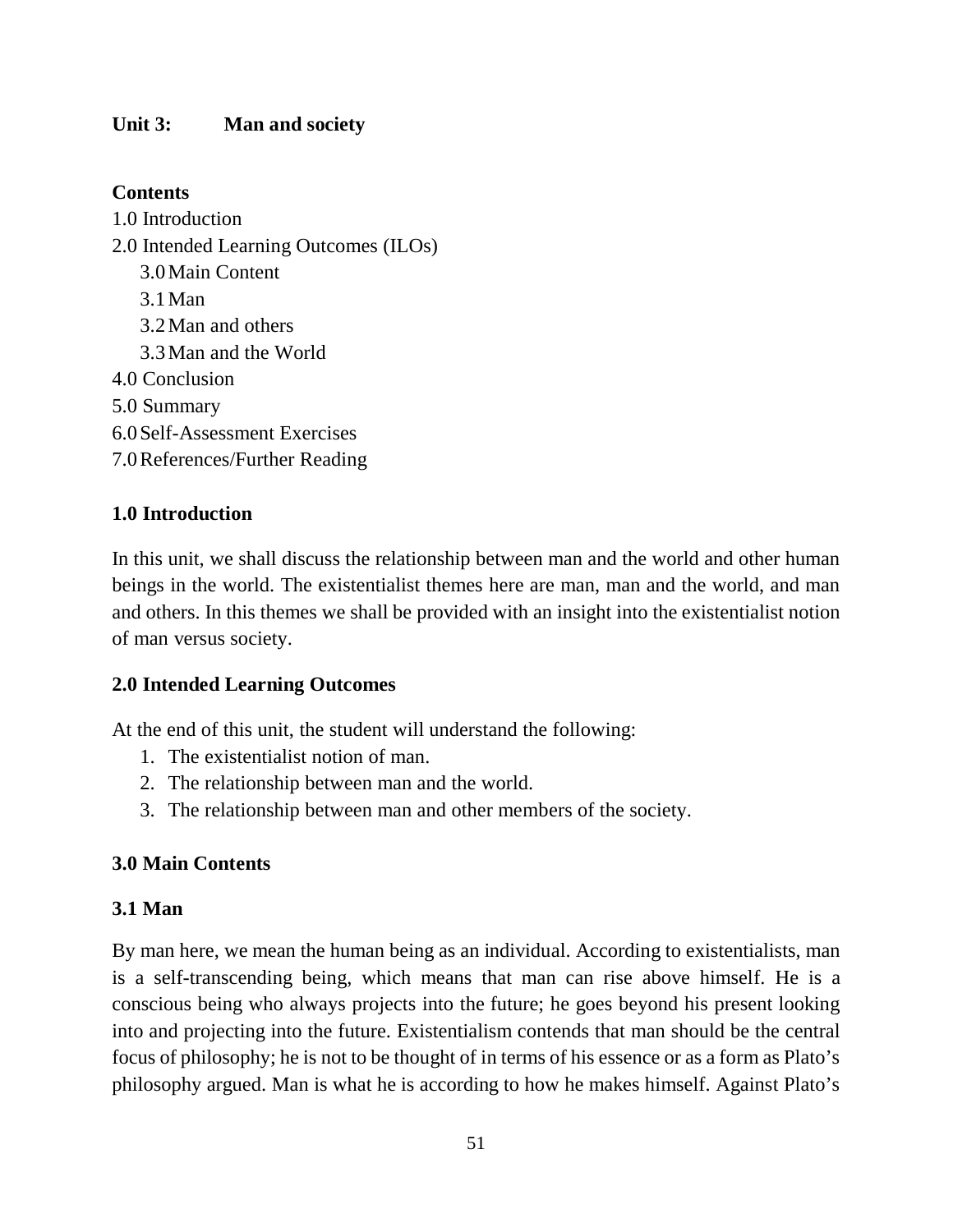idea that a man is a man by virtue of his participation in *manness* as in the world of forms, existentialism argues that man is a self-creating being. He first exists, and then makes himself what he is because existence precedes essence.

Existentialism places possibilities over necessities. It sees man's existence as a possibility and in this possibility lies reality, that is the reality of man. Sartre argues that things, events, persons and their relations present themselves as possibilities and not as necessities.

Man is a unique individual who is a self-conscious-being. He has his own irreversible history and he is not replaceable in the society. He also has an interiority that cannot be penetrated but can only be accessed by him. His self-consciousness and impenetrable interiority constitute his subjectivity. This view protests against man's conception of himself as strictly a member of the society who believes society makes him what he is. To think that society makes you what you are is to fail to see yourself as an individual who must determine his own destiny; and determine what he wants to be. If one thinks of oneself just a member of the society one is allowing himself to drift with and be drifted by the majority—crowd; this makes one anonymous and lost in the crowd and at loss with the crowd. The implication for the individual is that he cannot decide matters or issues on his own, he allows issues to be decided on the basis of majority opinion. This makes man unable to stand out in any unusual way. This further implies that man becomes simply a machine in the hands of society.

To avoid making man a machine in the hands of society, existentialists express antipathy towards the anonymous featureless standards which prevail in society. Hence they feel the need for a philosophy that is directed towards the internal edification of the individual self. This will be a kind of personalist philosophy. Such a personalist philosophy will conceive man as a self-transcending being who goes beyond what he is at the moment and looks towards the future; this makes him different from other beings. He is self-conscious, lives a unique life that is irreplaceable—lives his life and dies his death. Man is not an objectifiable subject or fixed entity, he is an individual who is responsible for his decisions and actions.

# **3.2 Man and Others**

Existentialism maintains that the existence of the individual necessarily implies the existence of others, for the individual cannot exist without the others. This means that man is not only a being-in-the-world but also a being-with-others. A being-in-the-world is used by existentialists, especially Heidegger, to describe a state of living with a highly meaningful orientation aimed at achieving personal growth. A being-for-others expresses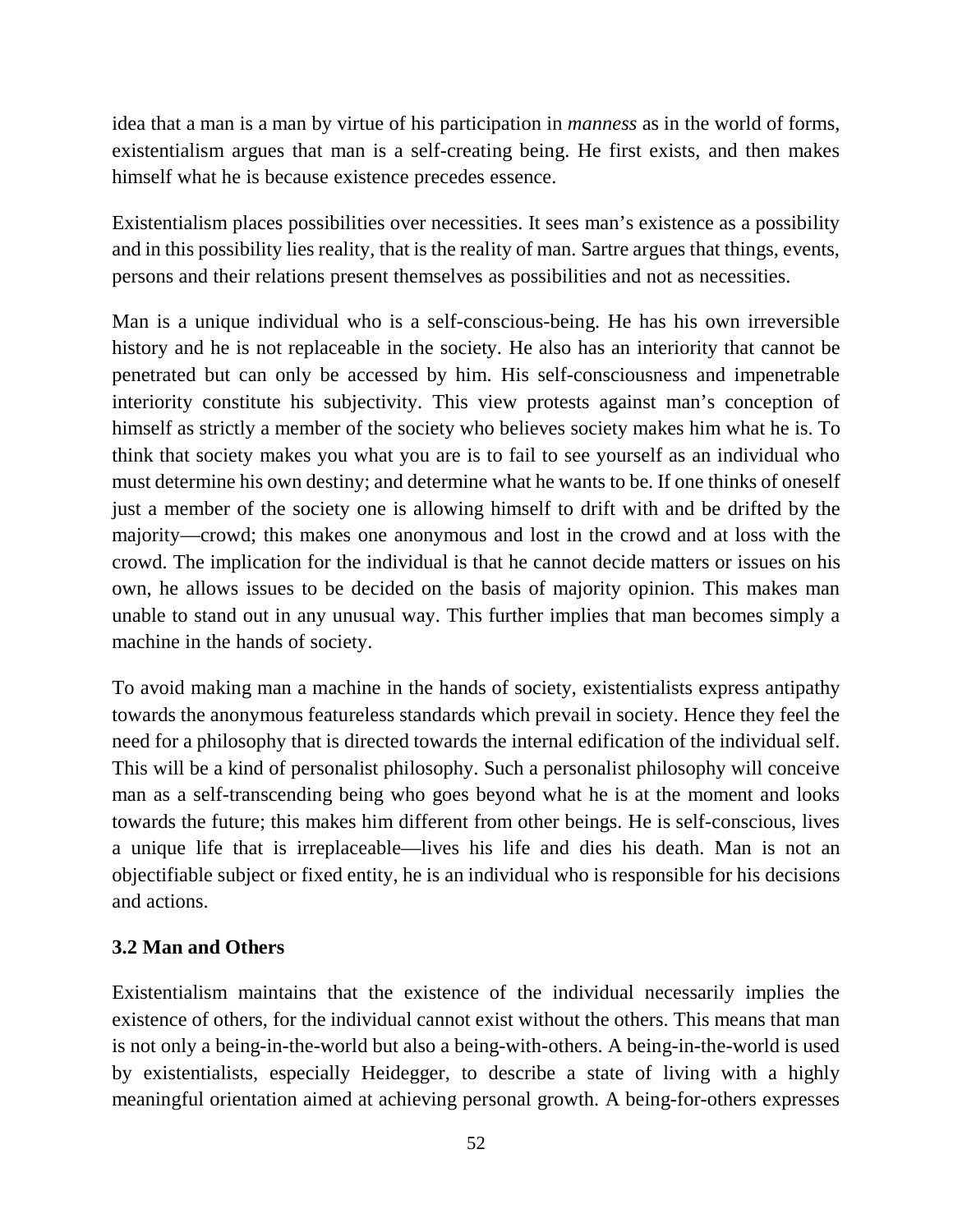the dimension of being in which the self exists as an object for others—orientated towards others in society.

Although existentialism, like Cartesianism, emphasises individual subjectivity, it however, unlike Cartesianism, insists that awareness of self is not in isolation; for when a man discovers himself, he also discovers the world and the others. According to Sartre, "in the *cogito* one does not discover only oneself but others as well … thus, the man who attains himself directly through the *cogito*, discovers all others also" (See Omoregbe 2001:44).

Existentialists stress the social nature of man as a being-with-others, while maintaining man's individuality, singularity and uniqueness. This implies that the individual should not allow himself to be lost in the crowd of the 'they.' In the light of this, existentialists make a distinction between authentic and inauthentic existence.

The authentic life is the life lived by the free choice of the individual. Herein the individual is fully aware of his own freedom, which enables him to make choices and assume full responsibility for his choices. It implies that the individual should not simply drift along with the crowd; a situation where he does things because others are doing them or just because it is the custom of the place. Authenticity therefore, preserves the individual identity from the erosion societal influences and demands. On the contrary, the inauthentic life is the life lived according to the dictates of another man. In this case, the individual is not living his life but the life dictated to him by the other person. Inauthenticity denies the individual liberty as he dances to the tune of society without questioning their validity.

According to Martin Buber, the very fact of the individual coming into the world is tantamount to coming into being-with-others. Therefore, as he realises himself as an individual, he equally realises the others. This expresses the social nature of man with other beings. Life is meaningful in relation to the others as our actions only make meaning as they relate and affect other people (Nyong, 1996:50).

# **3.3 Man and the World**

Here existentialism is concerned with the relationship between man and the world. Existentialists evaluate the world in the light of an examination of the relationship of the being in the world and not in the light of knowledge or perception. For the existentialists, the existence of the world is a matter of course and man and the world are inseparable. This is because as a conscious and existent being, man does not exist in a vacuum; man is a part of the world and cannot exist without the world. The reality of the world is attached to the existence of man, who perceives the world as the existence of man is attached to the world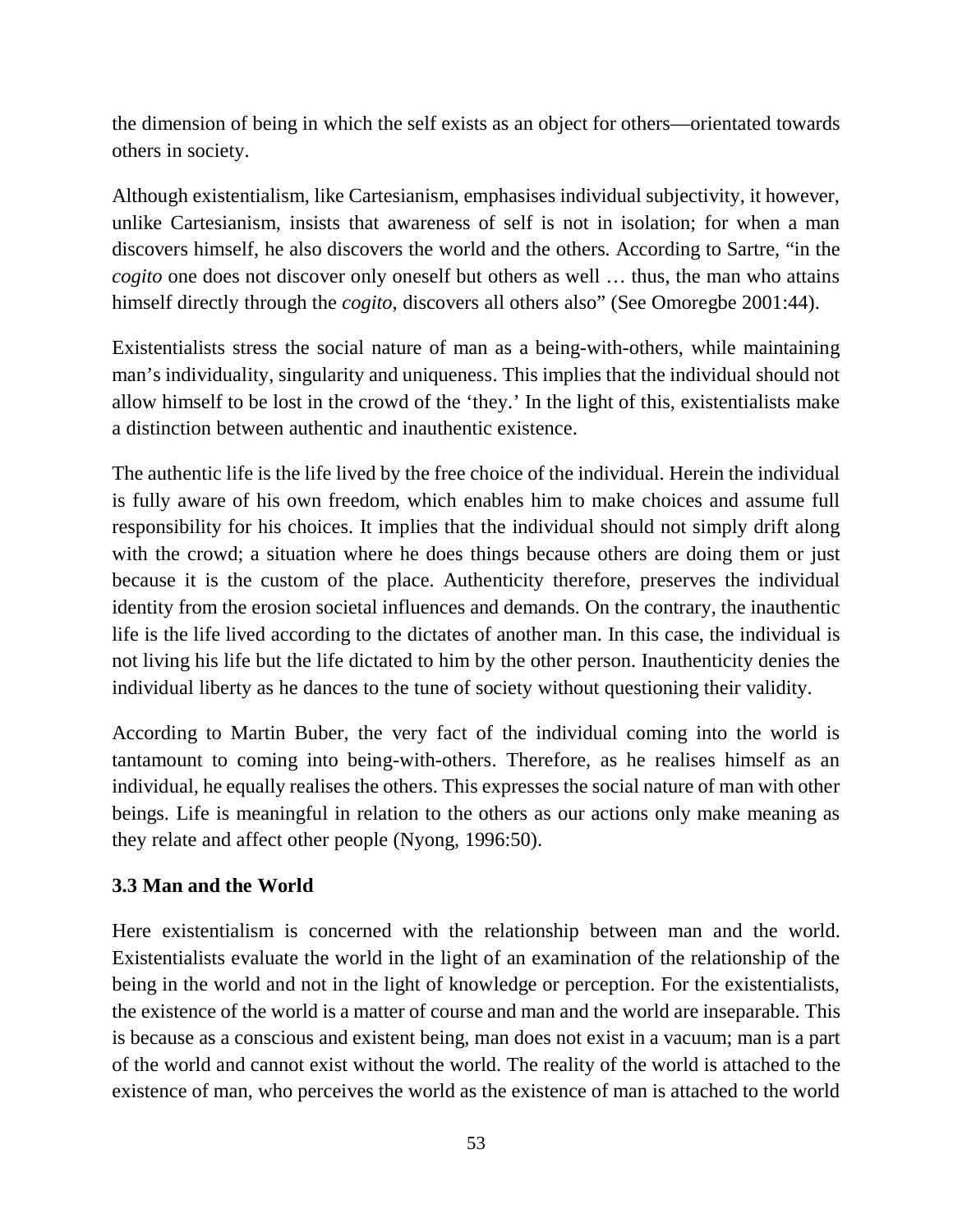in which he lives. Man is just not a thing in the world; he is an inseparable part of the world. Within this context, the existentialists see the attempt to prove the existence of the world as a scandal. A failure to prove the existence of the world will be a contradiction, while to succeed in proving that the world exists will be tautologous since the very existence of man presupposes the existence of the world. Even to use the phrase, 'external world' is unacceptable to existentialists since such a phrase makes the world autonomous and an objective reality apart from man. Man, the thinker, is and should be made part of the object of thought. While science sees man as a disinterested observer and objective spectator, philosophy should adopt the sharply different methodology of making man a part and parcel of the world that he observes and perceives.

The question of proving the existence of the world should not be raised at all as it is a given – man who raises the question of the existence of the world is part and parcel of the world, he does not exist except within the universe. Thus, the very fact of man's existence already presupposes the existence of the world. Existence for existentialists is having one's being as a human individual in the world (Nyong 1996:43). Though the individual is selfconscious, his consciousness is a consciousness of something and it *ipso facto* implies a world in general. The human mode of being necessarily implies a world.

According to Heiddegger, man is a being-in-the-world. He does not become aware of himself alone, but becomes aware of himself in the world and controlled by the world. The world is not independent of those who talk about it; it includes the point of view of the person who is talking about it and the totality of his environment as he is aware of it (Macquarrie 1983:79). The world is a necessary constituent of existence; no world, no existence. Without the world there is no self and to exist is to be in a world and stand out from the world. As Sartre puts it, there is no world without selfhood and without the world there is no selfhood (1956:104).

The body is the link between man and the world since it is through the body that man comes in contact with the world as well as interacts with the world. Though it is true that humans exist in the world, they however transcend the world. There is the tendency for man to be completely absorbed in the world, man should resist this tendency. If he does not, he ceases to exist as man and becomes just a thing, an article or object among other objects surrounding him in the world. Man gives the world its value and meaning as the world exist for man and man uses it as a means for self-fulfilment. The human being lives in the world; he finds a home in the world and cares for the world. The being of man is fundamentally constituted in the world to which he as man is inextricably and unavoidably bound.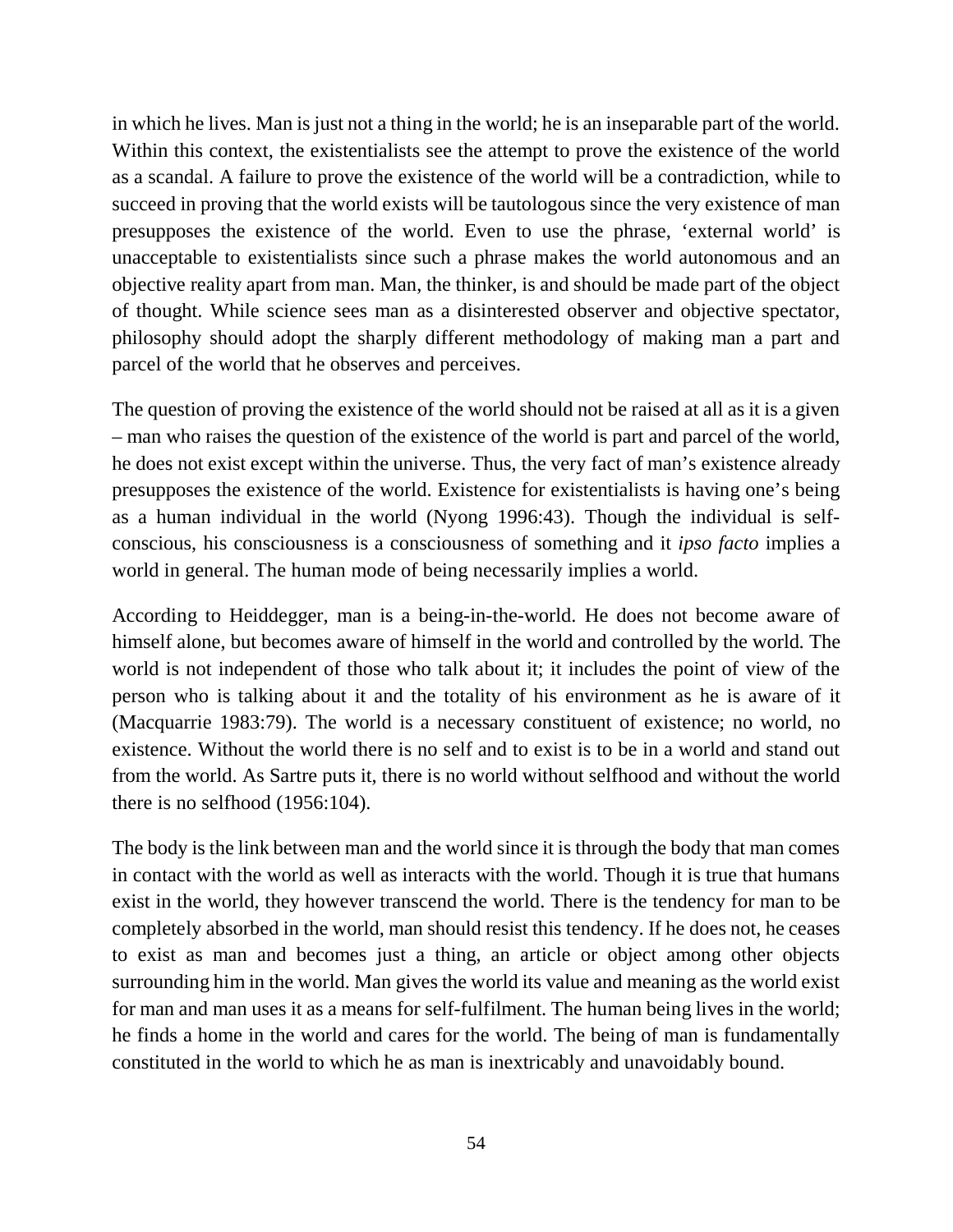The world is always a world of man since it receives its meaning and interpretative reality from man; to talk about the world is to talk about man at the same time. The expression 'world' implies the human stand-point from which everything is seen. Man therefore, cannot be considered in isolation from the world or *vice versa*. Man realises his being as 'being-in-the-world' therefore, we can say that man and the world are in a mutualistic symbiosis (Nyong 1996:47). Man and the world form a totality in which they are related to each other by a series of 'in-order-to'.

# **4.0 Conclusion**

Man by nature is a social being and necessarily lives in the world. Therefore, existentialists see an intrinsic connection between man and the world, and between man and others in the world. Man is a self-transcending being who consciously projects into the future. He is a being-in-the-world who, in his authentic life is not lost in the crowd, in the sense that he freely makes his own choice as an individual. While it is the case, for existentialists that the existence of the individual necessarily implies the existence of others, the individual would be living an inauthentic life if he allows himself to be drifted by others and the crowd. Authentic living preserves the identity of the individual from being eroded by societal influences and demands.

#### **5.0 Summary**

- Man is a self-transcending being.
- Man is a being-in-the-world
- Man is a being-for-others.

#### **6.0 Self-Assessment Exercise**

- What do existentialists mean when they describe man as a self-transcending being?
- Analyse the notions of 'being-in-the-world' and 'being-for-others'.
- Existentialism maintains that the existence of the individual necessarily implies the existence of others explain?

#### **7.0 References/Further Reading**

Macquarrie, J. 1983. *Existentialism*. New York: World Publishing Company.

Nyong, D. 1996. *Rudiments of Philosophy and Logic*. Lagos: Obaroh and Ogbinaka Publishers Limited.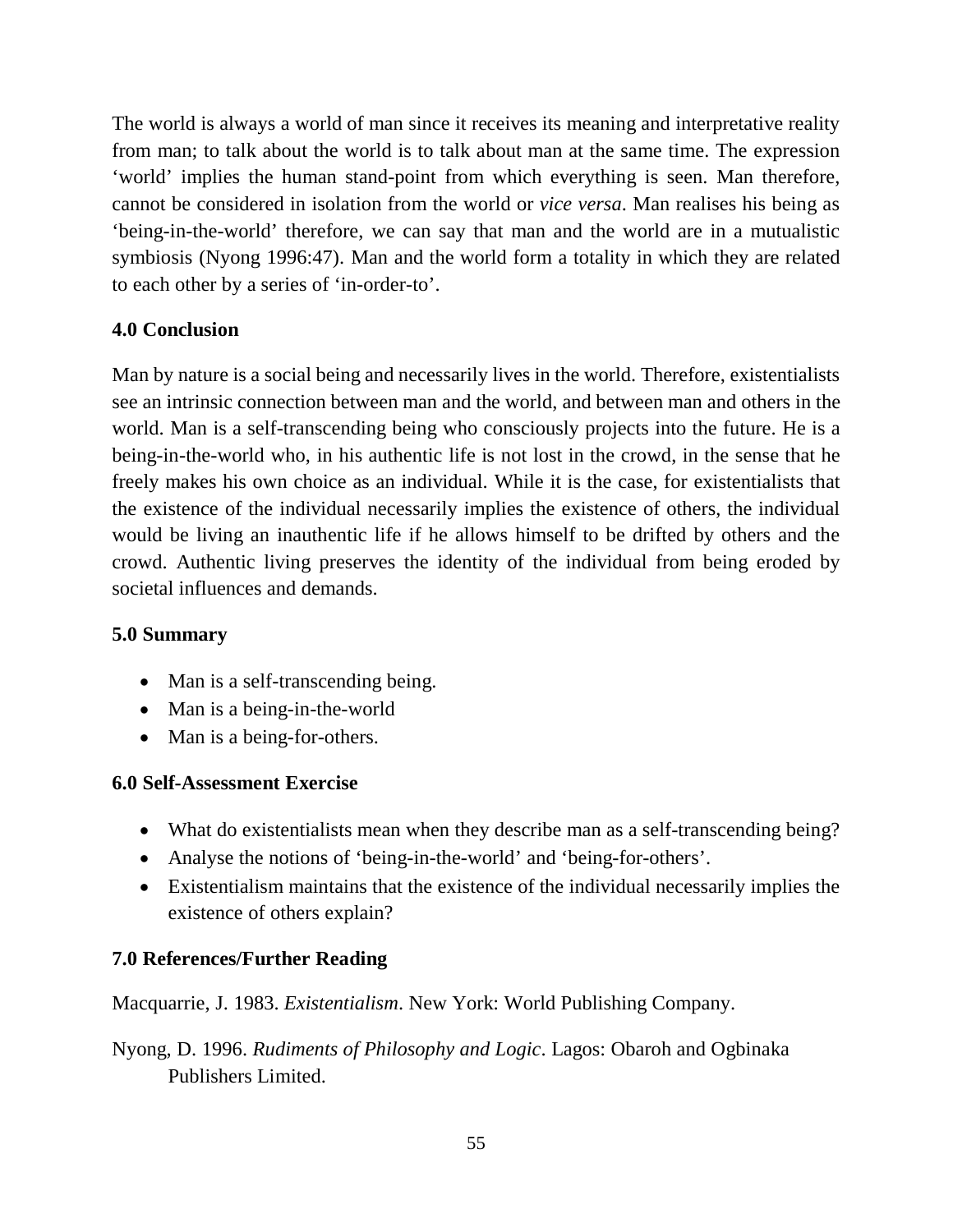Omoregbe, J. I. 1991. *A Simplified History of Western Philosophy: Contemporary Philosophy*, Vol. 3. Lagos: Joja Educational Research and Publishers.

Sartre, J. P. 1956. *Being and Nothingness*. New York: Methuen and Company Ltd.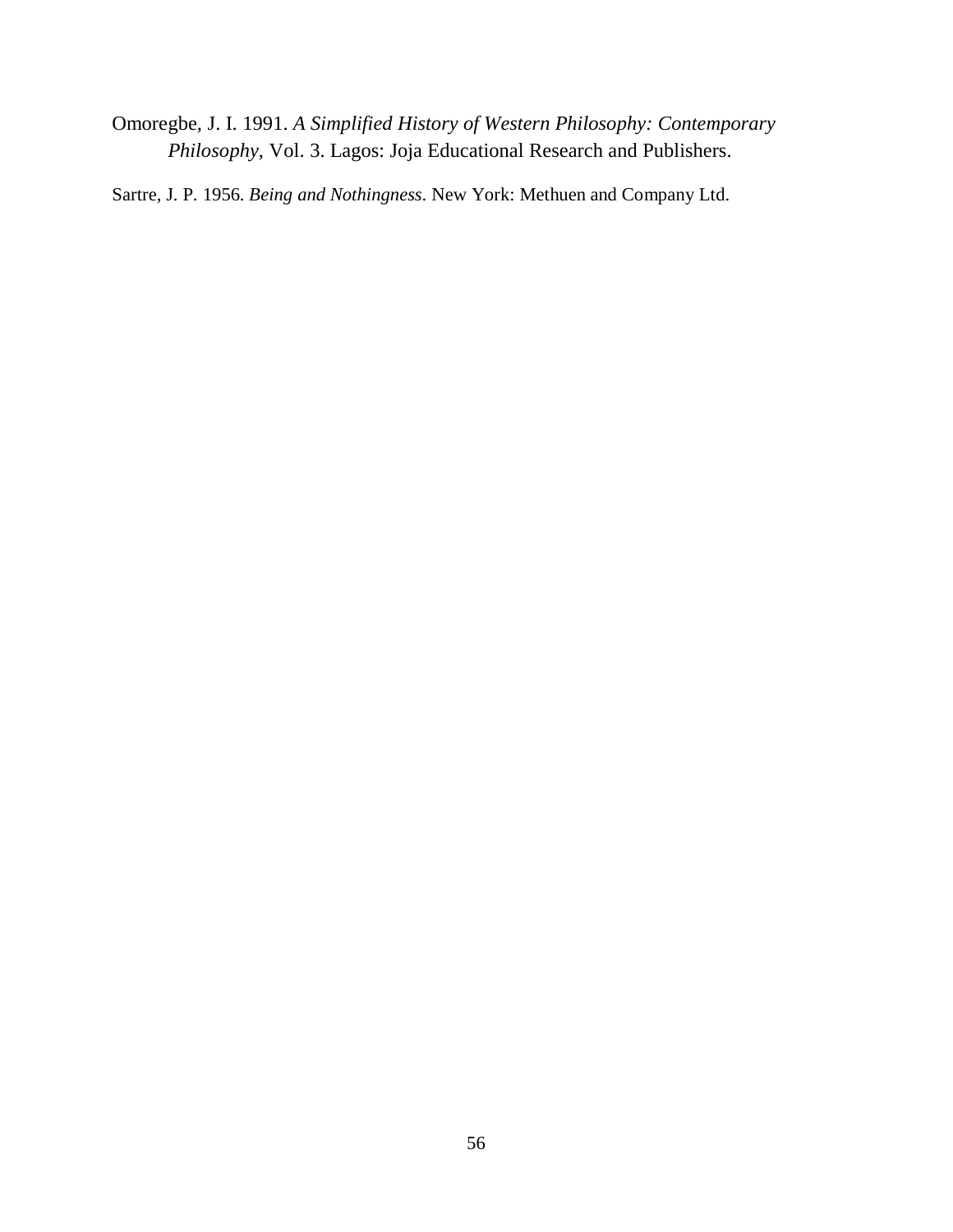## **Unit 4: Existence vs Non-existence of God**

# **Contents**

1.0 Introduction 2.0 Intended Learning Outcomes (ILOs) 3.0 Main Content 3.1 Theistic Existentialism 3.2 Atheistic Existentialism 4.0 Conclusion 5.0 Summary 6.0 Self-Assessment Exercises 8.0References/Further Reading

### **1.0 Introduction**

The question of the existence and non-existence of God in existentialism is best understood within the context of theistic and atheistic existentialism. While theistic existentialism is concerned with the choices of the individual in relation to a divinity—God, which implicitly means that they believe in the existence of God, atheistic existentialism is concerned with the choices of the individual in a Godless universe; by implication, they do not believe in the existence of God. In this unit, we shall identify some of the existentialists in both divide and analyse the positions of both forms of existentialism.

#### **2.0 Intended Learning Outcomes**

This unit shall enable the student understand the following:

- 1. Identify theistic and atheistic existentialists.
- 2. The position of theistic existentialists in relation to the existence of God and the self-actualisation of man.
- 3. The argument of atheistic existentialists against the existence of God.

#### **3.0 Main Contents**

#### **3.1 Theistic Existentialism**

Existentialism is not a mass of doctrines; rather, it is an approach in philosophical enterprise that emphasises the fact that man has to take charge of his own existence by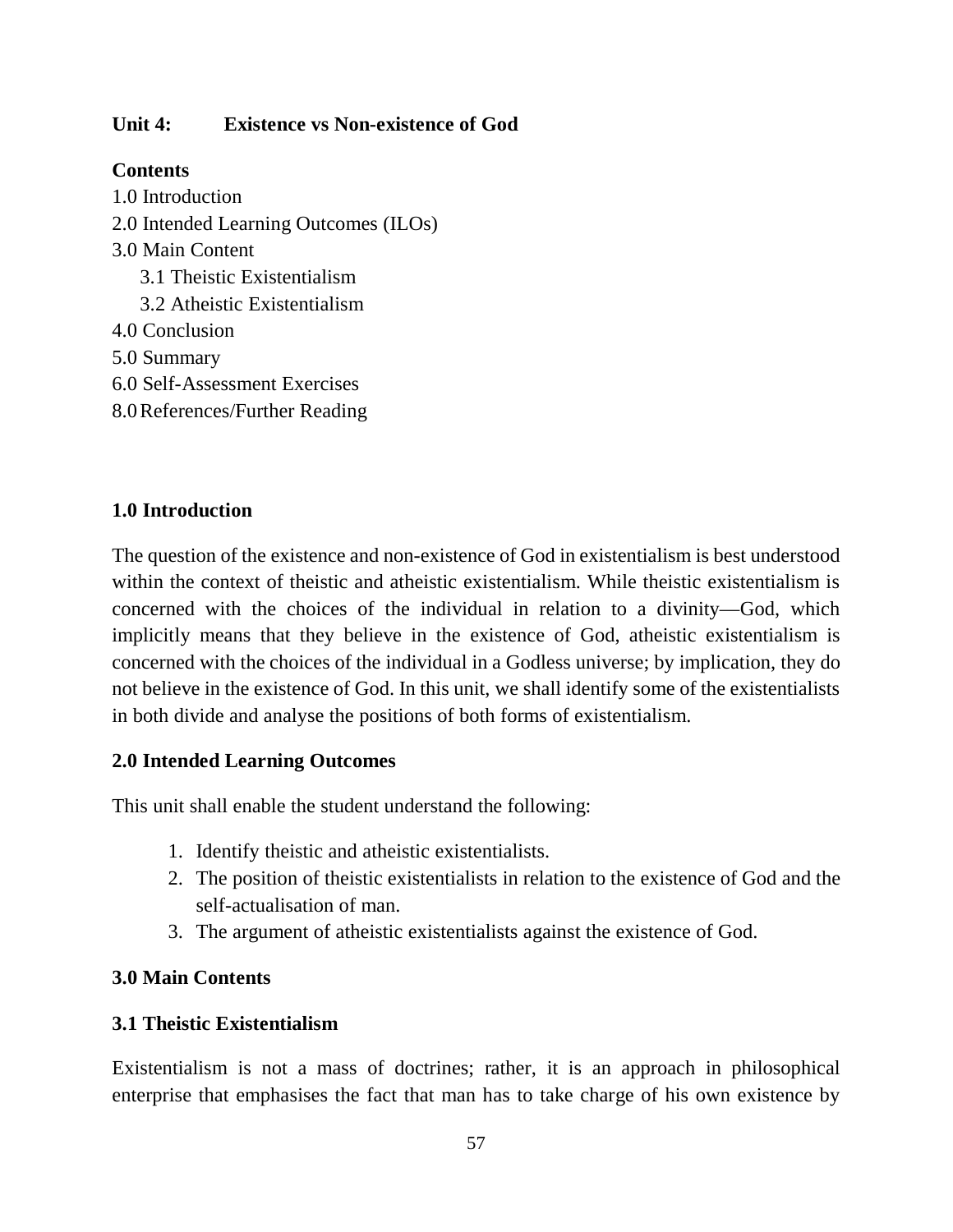concretely living, acting and making choices (Macquarrie 1963:351). There are many philosophers who fall under the existentialist camp and these philosophers are broadly divided into two sub-camps. These sub-camps under existentialism include: the theistic existentialists and the atheistic existentialists. Theistic existentialists believe in the existence of God and they are the subject of this present discussion.

Theistic existentialism follows the general principles of existentialism and emphasises the existentialist themes of freedom, choice, self-actualisation, concrete living and so on. However, it differs from the other strand of existentialism which is atheistic existentialism by the very fact that it allows for and emphasises the role of God in man's concrete existence. Theistic existentialism is a type of existentialism which posits that human existence is meaningful insofar as it involves personal relationship with God. This suggests that this relationship with God is not merely a collective affair but the result of personal choice and freedom.

Existentialists generally stress on the importance of coursing one's own existence by making one's own decisions and judgment instead of following popular opinions and going along with the crowd (Haring 1969:21-22). For theistic existentialism, the individual's decision and choice ought to lead him ultimately to a personal love and appreciation of God and this is what facilitates self-actualisation.

The theistic existentialists like other existentialist, criticise philosophers like Hegel for their abstract philosophy which takes attention away from human situations and problems. "The theistic existentialists thus strive to overcome human alienation by the rediscovery of the world of personal communion with other persons and with God" (Copleston 1963:174). This effort can be seen in the works of various theistic existentialists; prominent among whom are: Søren Kierkegaard and Karl Jaspers.

It would be difficult to talk about theistic existentialism without making reference to Kierkegaard. Kierkegaard was a 19th century philosopher but his thoughts on existentialism gained wave in the 20th century, long after his death. He gave three stages in the actualisation of individual. The first stage is the aesthetic stage. In this stage, we have those who lack continuity in their lives and desire to partake in all experiences. They make no commitments and are in a sense, ruled by their desires. They have freedom but they end up in despair. The second stage is the ethical stage. This is an improvement from the aesthetic stage. In this stage, man is characterised by "subordination to the universal, that is, the universal moral law with its claims and all" (Copleston 1963:151). At this stage, one does not attain self-realisation because it is impersonal. The last stage is the religious stage. At this stage, there is a personal relation to the supreme and absolute God. This relation is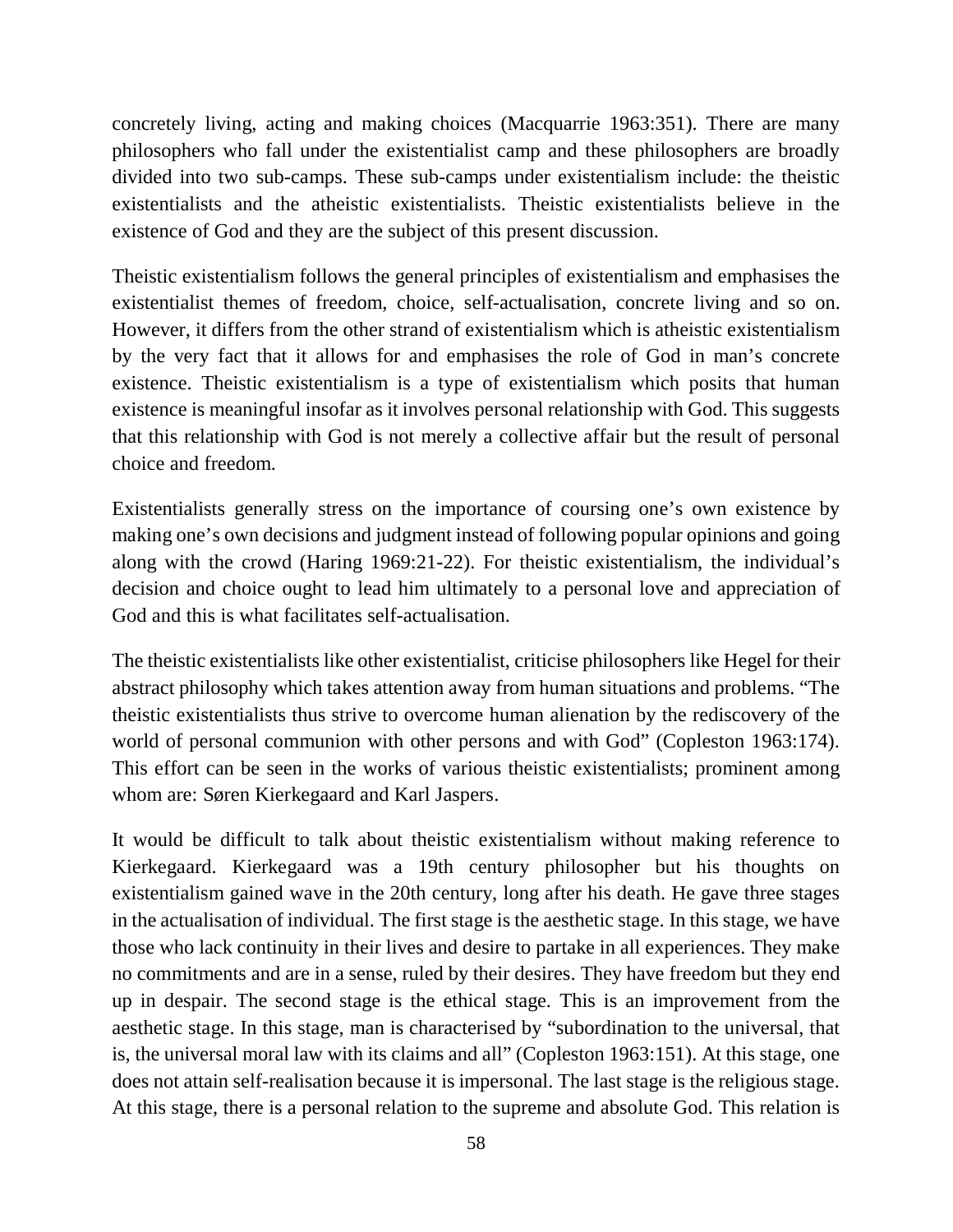fostered by faith. For Kierkegaard, this is the stage where self –realisation takes place. He further opines that movement through these stages is based on the individual's choice. We shall further elucidate this issue when we discuss the contributions of Kierkegaard to existentialism later.

Karl Jaspers does not stray far away from the thoughts of Kierkegaard. He opines that man stands in relation to the external world and to transcendence, that is, God (Macquarrie 1963:356-357). Thus, man must not limit himself to secular existence but must reach out to God with his instrument of faith.

In the thoughts of these philosophers, we can deduce the major thesis of theistic existentialism which is essentially that, "the highest self-actualisation of the individual is the relating of oneself to God, not as the universal, absolute thought, but as the absolute thou" (Copleston 1963:341). 'Absolute Thou' as used here, is an expression prominent in the works of Gabriel Marcel, another theistic existentialist, and he uses it to refer to God as the absolute subject of reality instead of a mere thought or idea in our minds. For Marcel, "there is a set of profound human experiences that reveal the presence of God (the 'Absolute Thou') in human life" (Treanor and Sweetman 2021:14). These are experiences that are present in the lives of most human beings but not all human beings connect them to the affirmation of God.

# **3.2 Atheistic Existentialism**

Atheistic existentialism is the strand of existentialism that tries to remove the idea of the transcendence from the existence of man in the world. It is the removal of transcendental, metaphysical, or religious beliefs from existentialist thoughts. This means the exclusion of the idea of God from existential issues. This is a direct opposite to theistic existentialism, which sees the realisation of the potentials of man, while making recourse to transcendence and metaphysical realities – God and other transcendental beings. It is a critique of theistic existentialism.

There are many notable figures in atheistic existentialism. Very prominent among them is Friedrich Nietzsche in the German philosophical tradition, and Jean Paul Sartre in the French Philosophical tradition. Another notable atheistic existentialist is Albert Camus. Nietzsche is known for his "Will to Power," and Camus is known for his idea of "the Absurd." These scholars are renowned for their push for the denial of the idea of the existence of God to enable an unhindered realisation of the potentials of man. We shall consider the thoughts of Nietzsche and Sartre to get an over view of atheistic existentialism.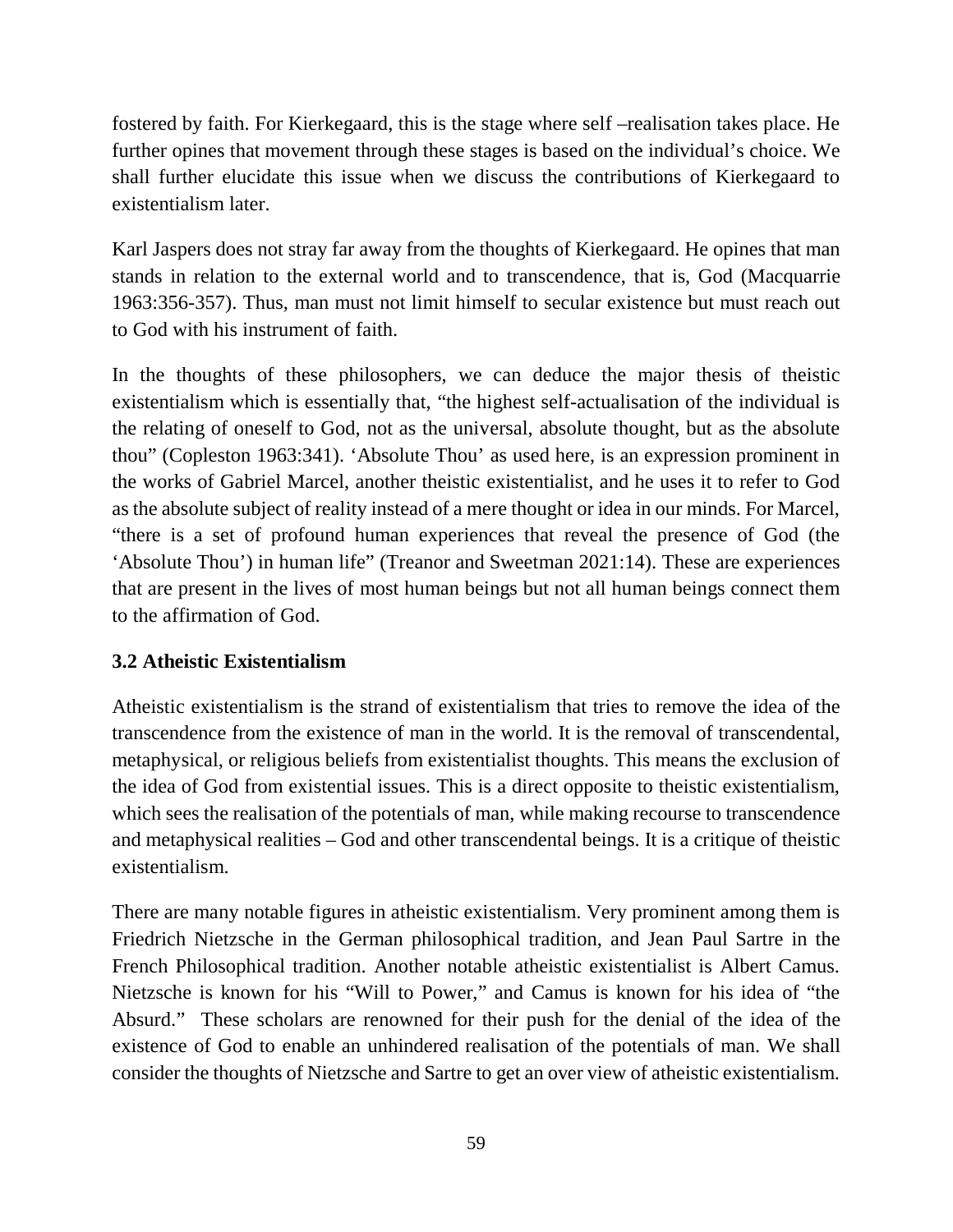Atheistic existentialism aims at freeing man from the claws of universal moral codes and obligations – absolute freedom. For someone like Nietzsche, once God is dead then we can realise the goal of freeing man from universal moral goals and obligations and the individual shall freely exercise his absolute freedom. His existentialism is traced to his popular phrase "God is dead." This statement according to him is a statement from the position of the man whom the idea of the revealed God is no longer valid (Copleson 1956:175). Such a man is free to attain his self-realisation. Nietzsche "portrays the radical finitude of man" (Languilli 1975:18). This picture of man given by Nietzsche is that of absolute freedom – a unique individual. This is because according to Jim Unah and Chris Osegenwune, "Nietzsche observes, there is a predominance of universal opinion and a calculated campaign to silence unique individuals" (Unah and Osegenwune 2010:130). The use of 'universal opinion' here is likened to universal moral principles that are laid down for man to make recourse to. According to Nietzsche and other atheistic existentialists, God is the one that wills these moral norms, which must be obeyed by all. In the case where this idea of God continues to exist, man would not be able to do things independently and individually. Nietzsche projected the idea of the "absolute superman." This is the idea of a man who is able to wield power and do things his own without recourse to any external force.

Another prominent atheistic existentialist is Jean Paul Sartre. Sartre avers that the individual ultimately creates his own values and his own moral laws for which he takes total responsibility. He is not accountable to any God because there is no Go. Thus, Sartre advocates a total elimination of appeal to transcendence in the activities and the actualisation of the potentials of man. Anything that prevents man's self-realisation should not be allowed; self-realisation should be unbridled because there are no transcendental values, neither are there universally-obligatory moral law. The implication of this denial of the existence of God is that man becomes the foundation of his own values. Recourse therefore, is not to be made to any force external to man. The individual in this case should act morally, but not bound by universal moral laws. He lives in loneliness and creates his world of values.

Atheistic existentialism pushes for the absolute freedom of man. This push is captured in Sartre's claim that "if man is free, there is no God, and if there is God, then man is not free." We infer form this claim that the idea of the existence of God limits the freedom of man. For the atheistic existentialist, man must not be limited by anything; he should only be conformed to the codes that he sets for himself. This is the hallmark of absolute freedom. This idea of absolute freedom is a major drive in the existential thoughts of Nietzsche, Sartre and the other atheistic existentialists.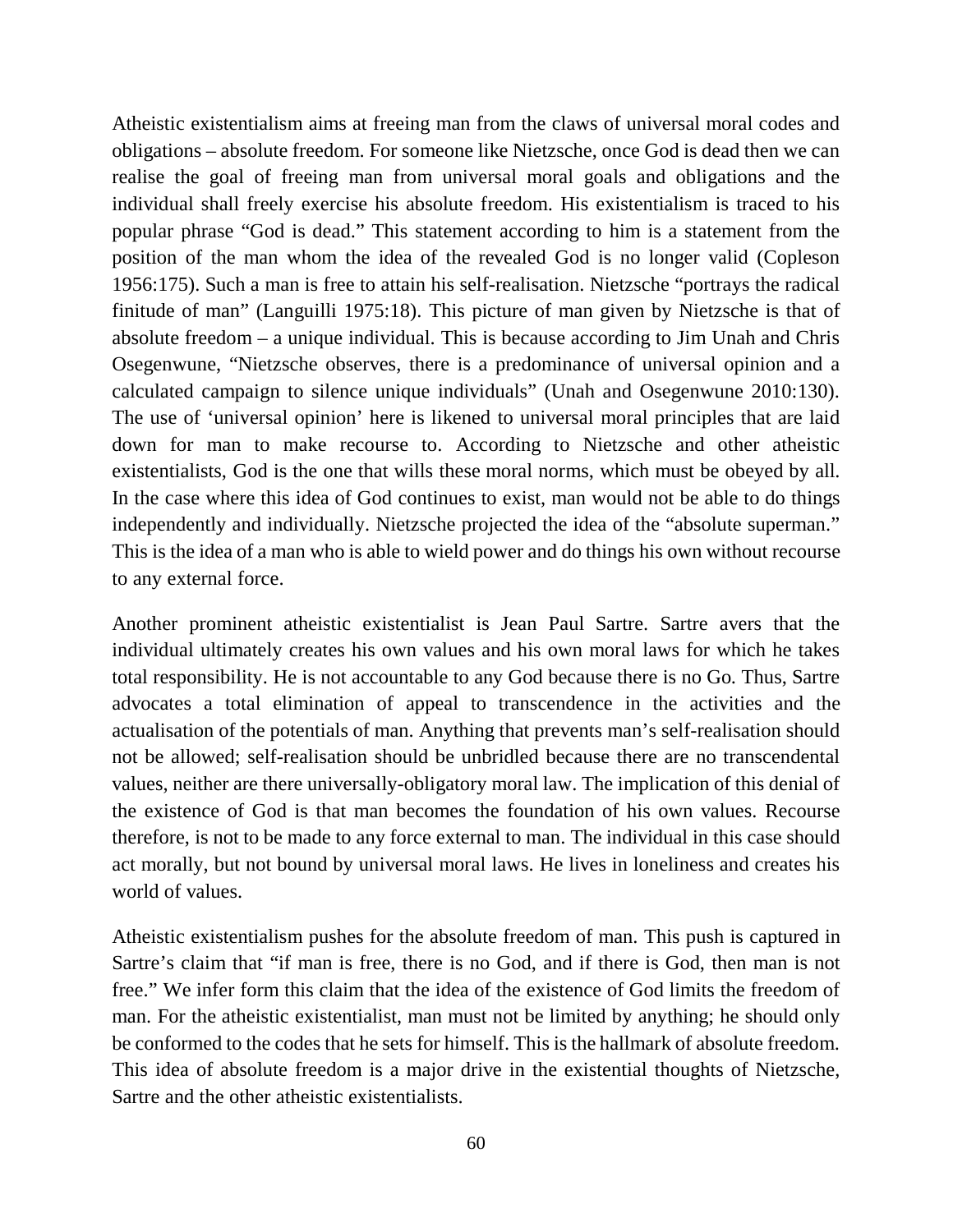Since existence precedes essence according to existentialists, man exists as nothing in the first place. The essence of man, that is, what man becomes in the world, is greatly dependent on the efforts of man because, in the first place, there is no essence in man since there is no God to conceive it. The essence of man is hinged on what he conceives and wills to be. In sum, atheistic existentialism is all about the absolute freedom of man who lives and is able to gain essence without influence or any recourse to transcendence.

# **4.0 Conclusion**

Theistic existentialism championed by Kierkegaard, Jaspers and Marcel, and atheistic existentialism championed by Nietzsche and Sartre denote the position of existentialism on the existence and non-existence of God. Apparently some existentialists believe that God exists and argue that man self-realisation and actualisation is attained in relation to God. On the other hand, some existentialists either do not believe that God exists or claim that God is dead. Their argument is hinged on the absoluteness of human freedom who creates his own essence in the exercise of his freedom through the choices he makes.

# **5.0 Summary**

- Existentialists are divided on whether God exists or not. For some (theistic existentialists) God exists, for others (atheistic existentialists) God does not exist.
- Theistic existentialists argue that man's self-realisation is attained in his relation to the transcendence – God.
- Atheistic existentialists argue that the existence of God is a limitation to man's absolute freedom, since man is absolutely free, it means there is no God.

#### **6.0 Self-Assessment Exercise**

- Identify some existentialists according to their position on the existence and nonexistence of God.
- How do theistic existentialists explain the existence of God?
- What is the argument of atheistic existentialists against the existence of God?

# **7.0 References/Further Reading**

Copleston, F. 1956. *Contemporary Philosophy: Studies of Logical Positivism and Existentialism*. London: Burns and Oats.

Copleston, F. *Contemporary Philosophy*. London: Burns and Oates Limited, 1963.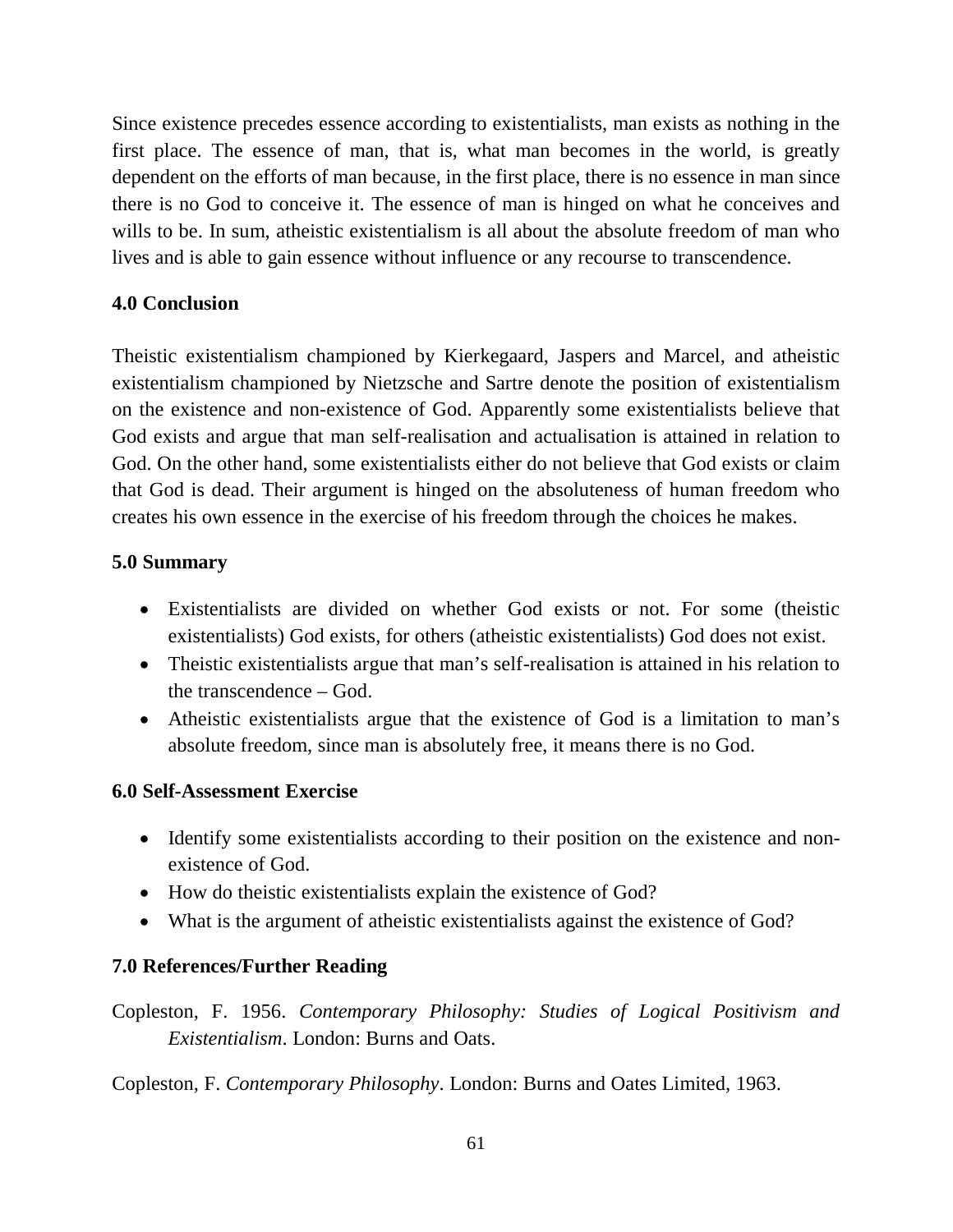- Haring, B. 1969. *The Christian Existentialists: The Philosophy and Theology of Self- Fulfillment in Modern Society*. London: University of London Press.
- Languilli, N. 1971. *The Existentialist Tradition: Selected Readings*. New Jersey: Humanities Press.
- Macquarrie, J. 1963. *20th Century Religious Thought,* Study Edition. London: SCM Press Ltd.
- Treanor, B and B, Sweetman. 2021. "Gabriel (-Honoré) Marcel." *The Stanford Encyclopedia of Philosophy* (Summer 2021 Edition), Edward N. Zalta (ed.). Forthcoming. https://plato.stanford.edu/archives/sum2021/entries/marcel/.
- Unah, Jim and Chris Osegenwune. 2010. *Phenomenology and Existentialism*. Lagos: Fadec Publishers.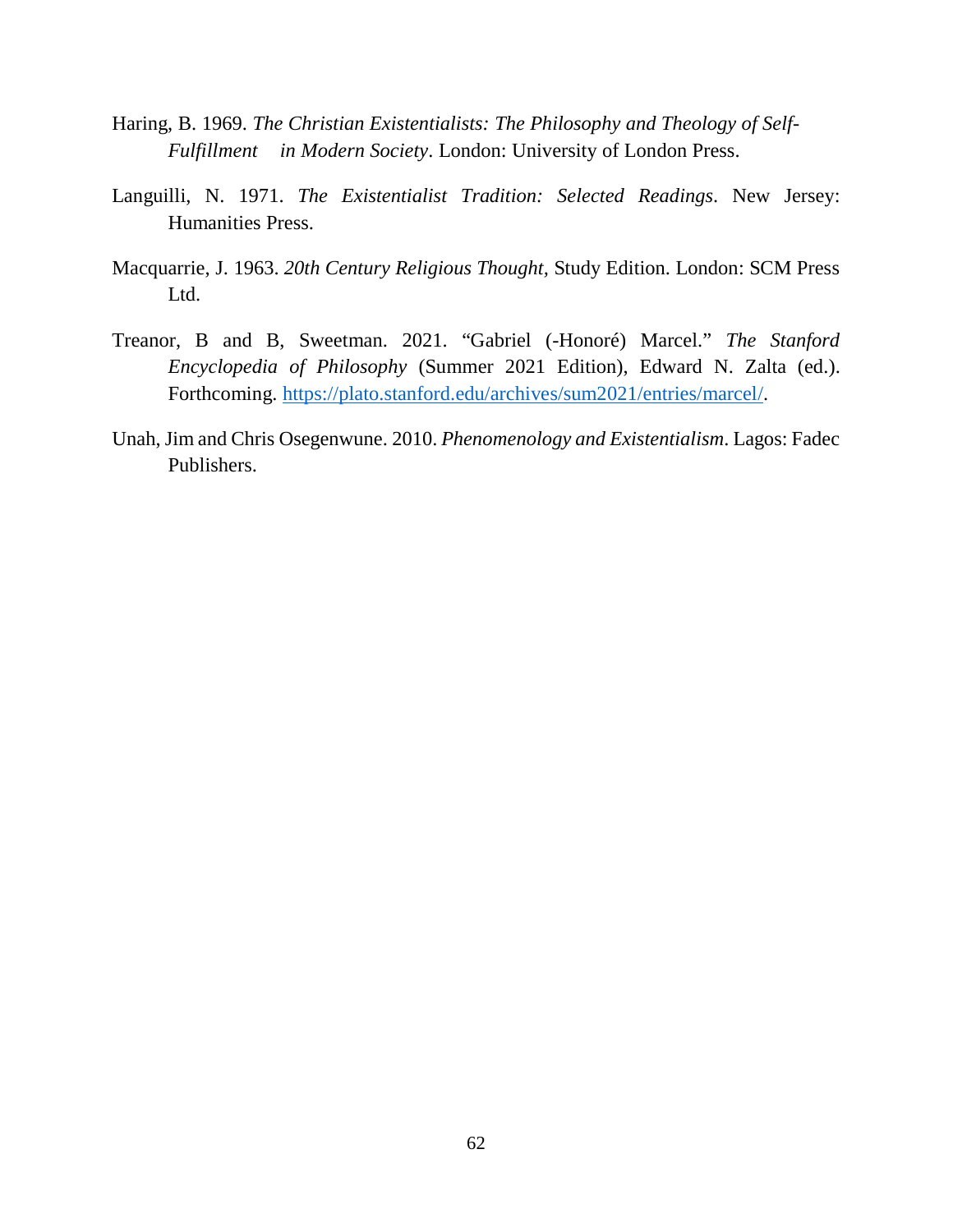### **Module 3: Key Figures in existentialism**

- Unit 1: Søren Kierkegaard
- Unit 2: Friedrich Nietzsche
- Unit 3: Jean-Paul Sartre
- Unit 4: Martin Heidegger
- Unit 5: Martin Buber

# **Unit 1: Søren Kierkegaard**

# **Contents**

- 1.0 Introduction
- 2.0 Intended Learning Outcomes (ILOs)
- 3.0 Main Content
	- 3.1 Introduction to Søren Kierkegaard
	- 3.2 Kierkegaard's Existentialism
- 4.0 Conclusion
- 5.0 Summary
- 6.0Self-Assessment Exercises
- 7.0 References/Further Reading

# **1.0 Introduction**

In this unit, you shall be introduced to the person and existentialist thoughts of Sören Kierkegaard. Kierkegaard was a Christian existentialist who is considered as the father of existentialism because he is credited with articulating the fundamental themes of existentialism. He postulated three stages of human development towards the attainment of the authentic self.

# **2.0 Intended Learning Outcomes**

At the end of this unit, the student will be familiar with the following:

- 1. The person of Søren Kierkegaard
- 2. The existentialist thoughts of Kierkegaard

# **3.0 Main Contents**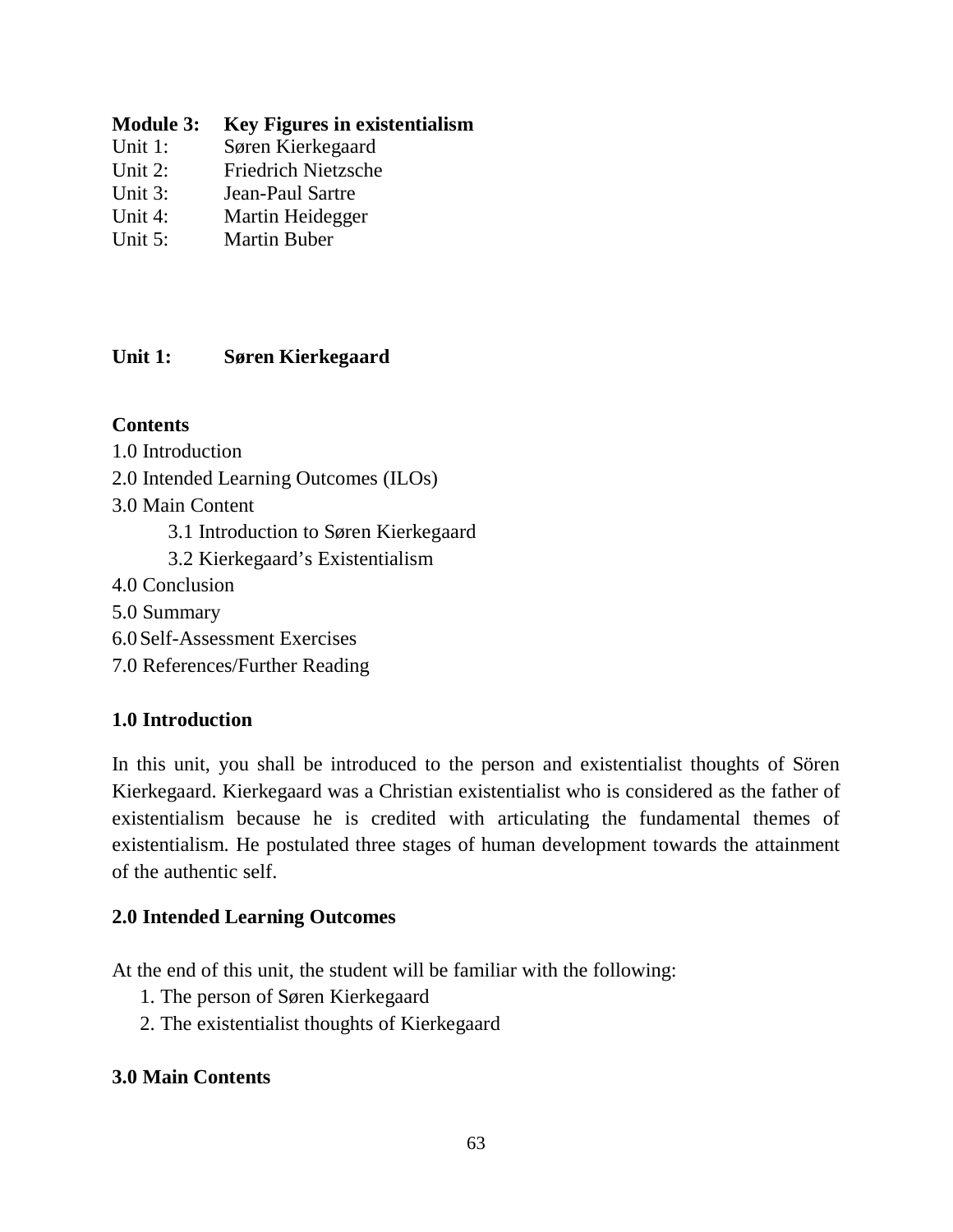### **3.1 Introduction to Søren Kierkegaard**

Søren Aabye Keirkegaard (1813 – 1855) was born on May 5, 1813 and he died November 11, 1855. He was a Danish Christian philosopher, theologian and social critic whose works influenced Martin Heidegger, Ludwig Wittgenstein, Jacques Derrida, Gabriel Marcel, Martin Buber, and many others. He was a profound and prolific writer whose works crossed the boundaries of philosophy, theology, psychology, literary criticism, devotional literature and fiction (McDonald 2017). He made very original contributions to these disciplines.

Kierkegaard's life was not eventful, he did not travel much outside his home town of Copenhagen; record has it that he travelled only five times – four times to Berlin, and once to Sweden. He was fond of attending the theatre and chatting with people along the streets as he takes regular walks around the town. He studied at the Copenhagen University where he studied philosophy and theology. He was very critical of Hegel's abstract philosophy and his own works were reflected in his life; "his life was the source of many of his preoccupations and repetitions within his *oeuvre*. Because of his existentialist orientation, most of his interventions in contemporary theory do double duty as means of working through events from his own life" (McDonald 2017).

Kierkegaard was greatly influenced by his father, from whom he inherited his melancholy, sense of guilt and anxiety, pietistic emphasis on the dour aspects of Christian faith. He equally inherited his father's positives, like, his talents for philosophical argument and creative imagination. He also inherited a lot of wealth from his father that enabled him to sponsor himself as a freelance writer.

Kierkegaard was the first to express many of the themes of contemporary existentialism. Amongst his works are: *Fear and Trembling*, *Either – Or, Philosophical Fragments. Stages on Life's Way,* and *Concluding Unscientific Postscript*. He opined that the Christian faith, as it is practiced, had lost its way because of the religious dogmatism that had become prevalent. According to him, the relationship of human beings with God must be hard-won, in the sense that it must be matter of devotion and suffering. By this he means that a person becomes committed and responsible when he makes difficult decisions and sacrifices. For him, the human life is paradoxical and absurd. The human being becomes truly human, if and when he confronts the absurdities.

Keikegaard's philosophy is considered a reaction to Hegel's attempt to bring the whole of reality, human beings inclusive, within his conceptual system. As far as Hegel was concerned, a thing is only meaningful if it is a part of a whole, nothing viewed in isolation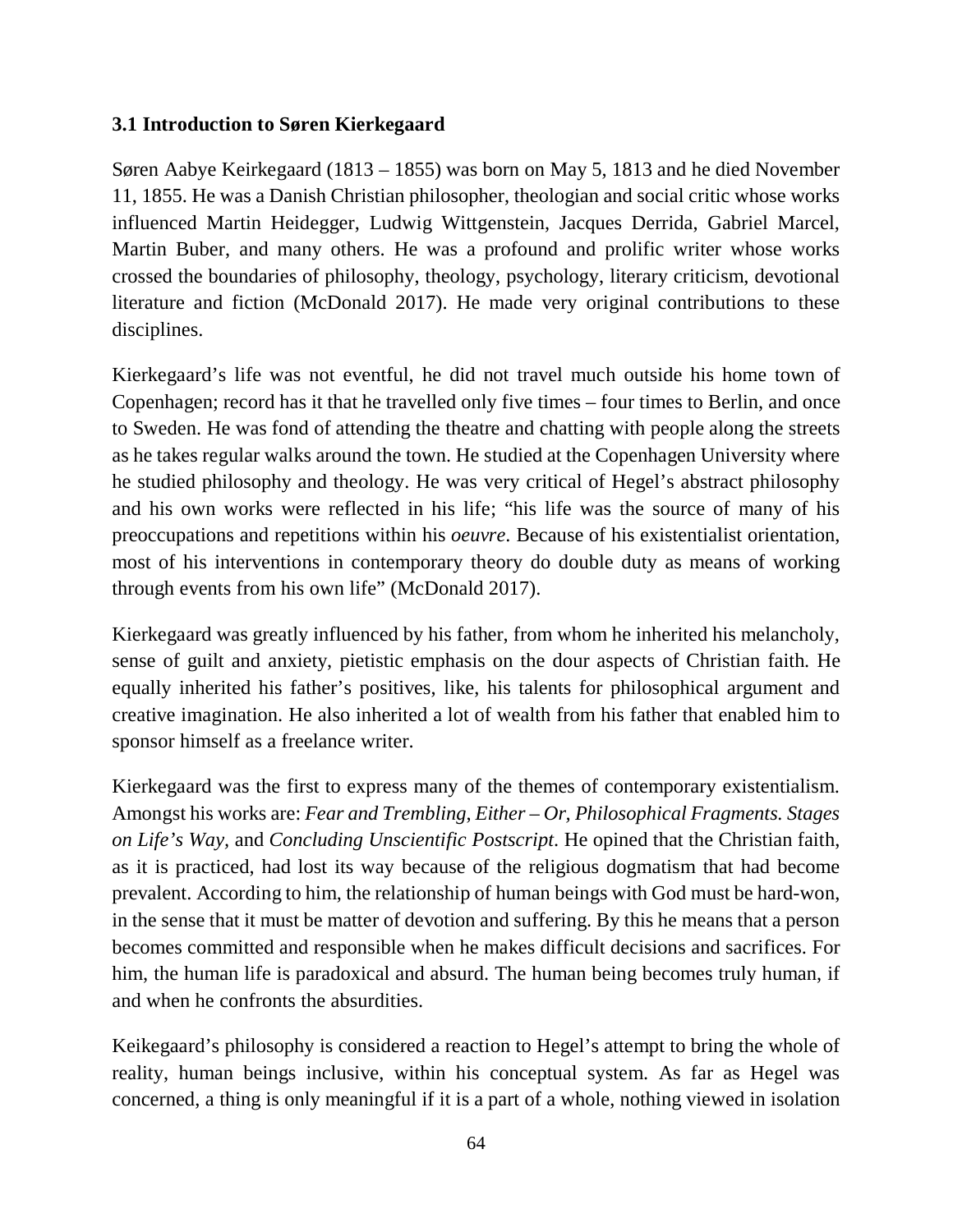of the whole is real but an illusion. Keirkegaard found Hegel's philosophy comical because in his great efforts to capture all of reality in his system of thought, he left out the most important element of existence. According to Samuel Stumpf, "what made Hegel comic for Kierkegaard was that this great philosopher had tried to capture all of reality in his system of thought, yet in the process lost the most important element, namely, *existence*" (1989:476).

# **3.2 Kierkegaard's Existentialism**

Keirkegaard treated the term existence as a word reserved for the individual human beings. To exist is to be a certain kind of individual who strives and considers alternatives; he chooses, decides, and commits himself to his choices and decisions. Neither choice, nor decisions, nor commitments were implied in the works of Hegel. This omission of Hegel led Keirkegaard to reject systematisation and objectivity in favour of subjectivity. He considered objectivity as impersonal and subjectivity as personal. Subjectivity being personal entails self-commitment. According to Stumpf, "Kierkegaard's whole career might well be considered as a self-conscious revolt against abstract thought and an attempt on his part to live up to Feuerbach's admonition: 'Do not wish to be a philosopher in contrast to being a man…do not think as a thinker…think as a living, real being…think in Existence'." (1989:476-477).

Keirkegaard considers truth as subjectivity since truth is bound to existential appropriation. According to him, "for existing, striving, deciding persons there is not available 'out there' a pre-fabricated truth" (Stumpf 1989:479). In his opinion, what is out there is "an objective uncertainty." This seems more like an anticipation of William James view of "truth is made." For him, the important question about truth is whether it is true for me and am I prepared to live by it and commit myself to it rather than whether it is objective or not. He considers 'personal choice', 'freedom', 'commitment', 'personal responsibility', etc. as key terms. The point Keirkegaard is making here is that people should realise what it means to exist and be a Christian.

In his description of the existential situation of man, Keirkegaard distinguishes between man's present estate, which is what he is now, and what he ought to be, or what he is essentially. He therefore, argues for a movement in the life of man from the essential to the existential; that is from what he ought to be to what he is now. The essential nature of man involves his relation to the infinite, which is God, thus, the existential nature of man is a consequence of his alienation from the infinite—God. Alienation from God arises from the individual losing himself in the crowd. The crowd for Keirkegaard is 'untruth' and it makes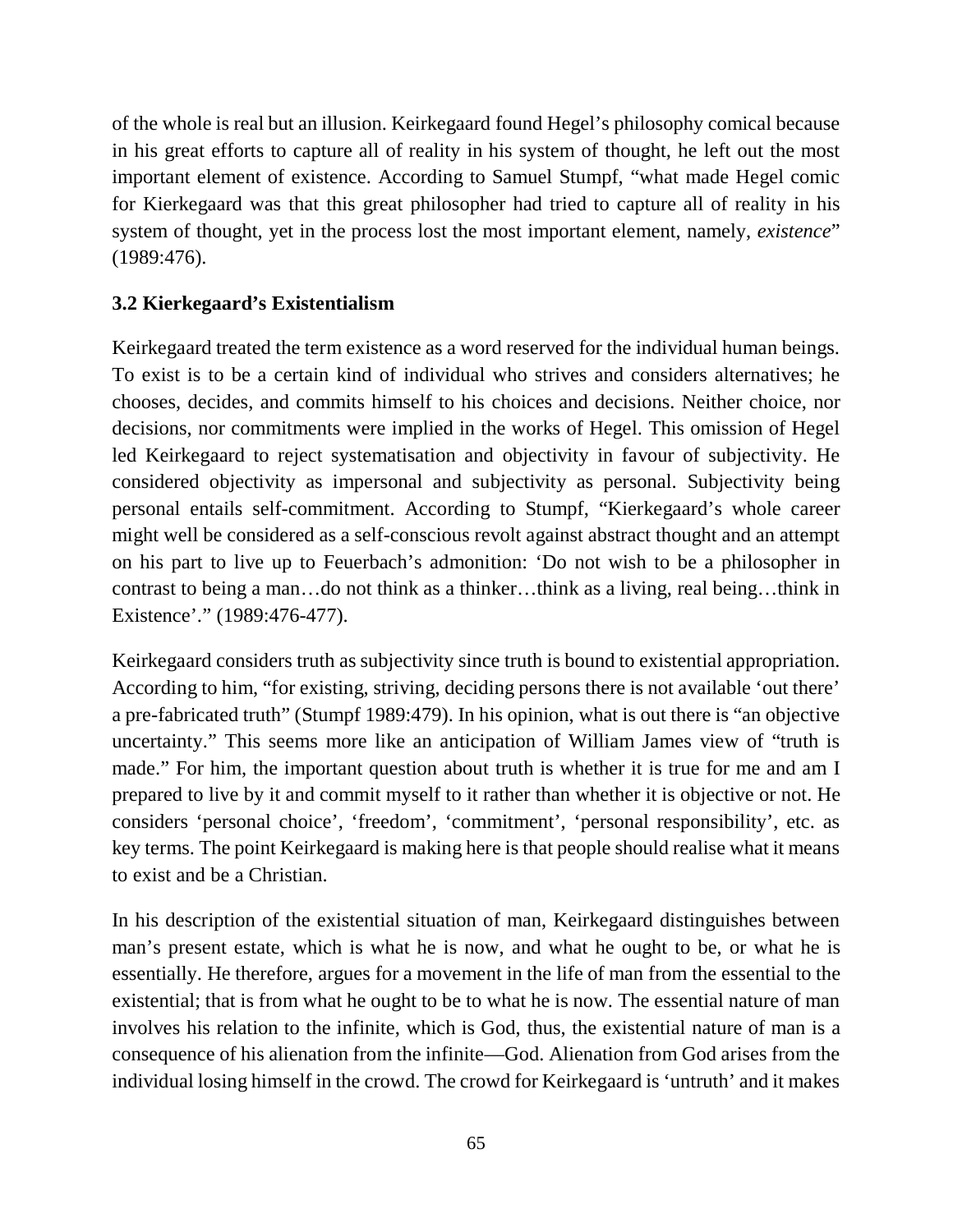the individual impenitent and irresponsible. This is irrespective of the kind of crowd; be it a rich or poor crowd, a political crowd or even a church congregation.

In his Christian faith, Keirkegaard sees the individual immersed in the crowd as an attempt by the individual to derive meaning for his existence. This is however a wrong attempt; the right attempt is to relate oneself with God instead of any other thing. In God's eyes, humankind do not constitute a crowd. God sees each individual as an individual within the society. Therefore, man continues to live a life full of anxiety until he actualises his essential self in God. His anxiety is a result of the fact that while he lives existentially he is alienated from his essential self. This alienation in turn creates a dynamic drive in man to discover his essential self. To explain this dynamic drive or movement in the life of man, Keirkegaard outlines three levels or stages of existence; namely, (i) aesthetic stage, (ii) ethical stage, and (iii) religious stage.

**The Aesthetic Stage:** At this stage man drifts from pleasure to pleasure. He however, soon discovers that life at this level does not produce the authentic self and therefore, would not result into true existence. He is now faced with the 'either – or.' That is, either he remains on the level of aesthetic with its fatal attractions or he moves to the next stage.

**The Ethical Stage:** Here, man recognises and accepts rules of conduct formulated from reason. He however comes to realise later that he is not capable of fulfilling the moral law, which he finds himself violating deliberately. Conscious of the fact that he deliberately violates the rules of conduct, he develops a sense of guilt, which in turn becomes an antithesis that brings him face to face with the 'either – or' question again. Either he remains with his sense of guilt at the ethical level, or he confronts the new reality; his awareness of the guilt.

**The Religious Stage:** At this third stage, the individual tries to confront his awareness of his guilt. At this point, he is faced with the reality of the existence of God and the awareness of his self-alienation. Thus, he realises more clearly the need to find self-fulfilment in God. At the religious stage, the individual becomes aware that to become his authentic self he must commit himself to God. The point of Keirkegaard's argument is that authentic existence is not a result of the intellect but rather a matter of faith and commitment. Commitment involves a continuous process of choice making in the face of the varieties of 'either – or.'

This exposé of Keirkegaard's existential thought implies that the individual's freedom is based on his ability to think for himself without necessarily falling back on conventions or institutionalised moral codes of conduct. The individual's freedom is tantamount to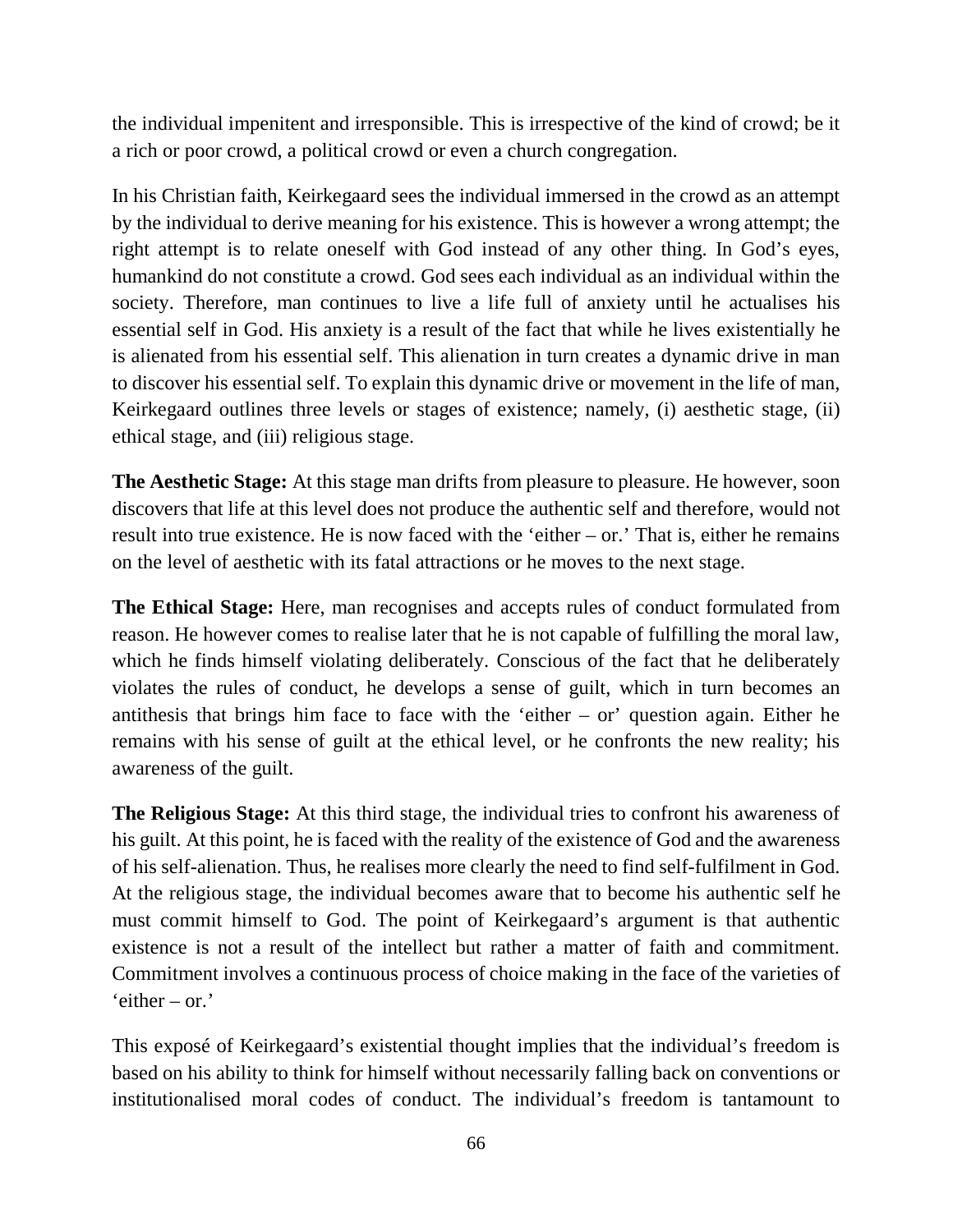isolation, because he is solely responsible for his decision on how he wants to live. To be free means to be a man of his own, his own master. As his own master, he decides within his own creativity what is valuable and what is not valuable. The authentic man for Keirkegaard is the man who has nothing to do with universal or societal moral codes. His morality is to the extent that he personally discovers the truth (Agidigbi 2006:29-34).

# **4.0 Conclusion**

Søren Kierkegaard who is considered the father of existentialism was the first to articulate the basic themes of existentialism. He was a Christian philosopher who criticised the way Christianity was practiced at his time. He disagreed with the abstract philosophy of Hegel and argued that man's way out of the absurdities of this world is in finding God who infinite. He outlined three stages man's existence by which man discovers his essential self and overcome his alienation. The authentic man, for Kierkegaard, is the man who personally discovers the truth, and not swayed around by societal moral codes.

# **5.0 Summary**

- Kierkegaard is the father of existentialism  $-$  he articulated the basic themes of existentialism.
- Man's alienation from the infinite—God is the reason that man is faced with the absurdities in the world.
- There are three stages or levels in man's movement to his authentic self.

# **6.0 Self-Assessment Exercise**

- List Kierkegaard's most important and influential works.
- Briefly summarise Kierkegaard's existentialist thought.
- Briefly explain Keirkegaard three levels or stages of existence.

# **7.0 References/Further Reading**

- Agidigbi, B. 2006. *Issues and Themes in Existentialist Philosophy*. Benin-City: Skylight Prints.
- Agacinski, S. 1988. *Aparté: Conceptions and Deaths of Sören Kierkegaard*. Trans. by K. Newmark. Tallahassee: Florida State University.

Bloom, H. (ed.). 1989. *Sören Kierkegaard*. New York: Chelsea House Publishers.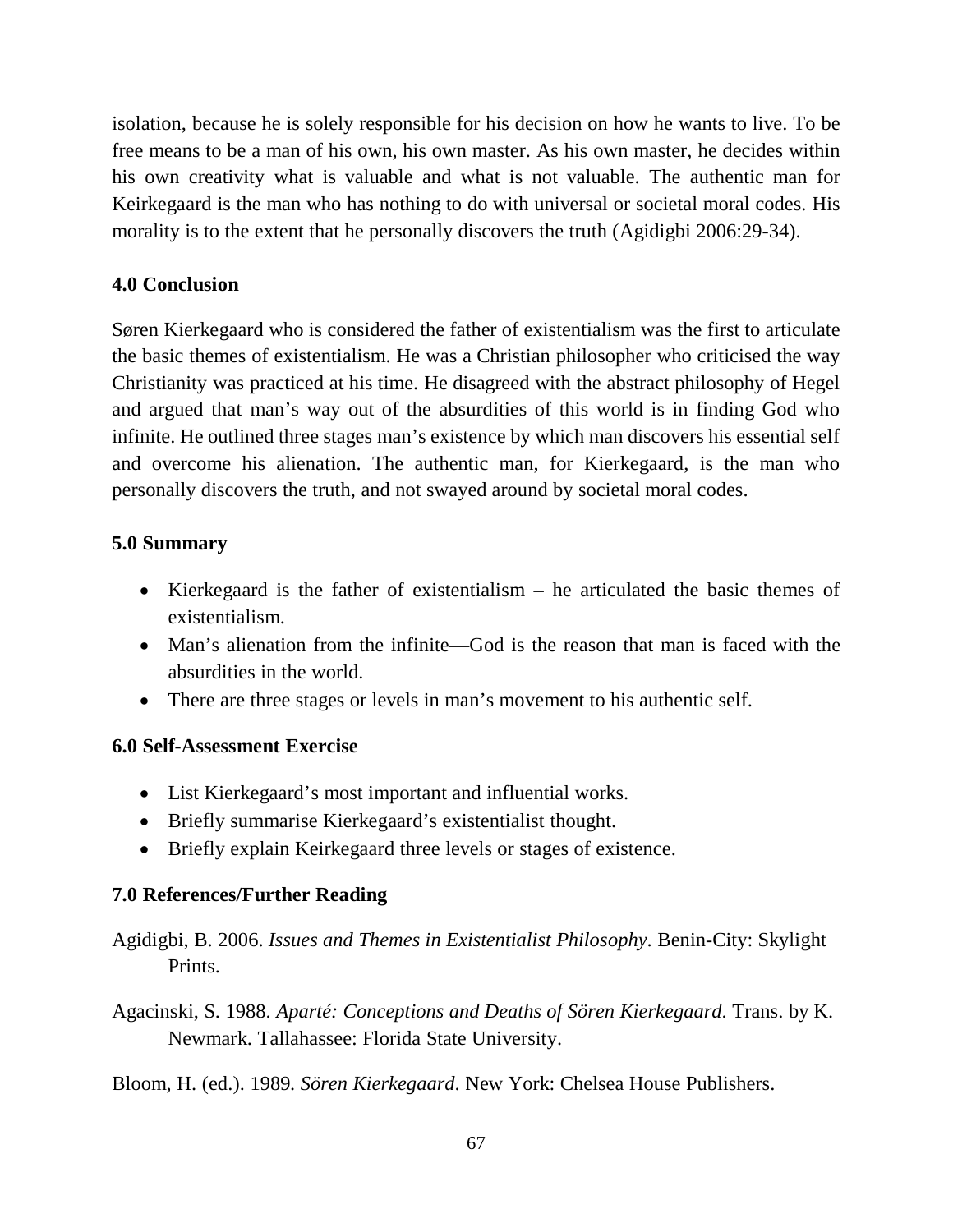- Carlisle, C. 2005. *Kierkegaard's Philosophy of Becoming: Movements and Positions*. Albany: State University of New York Press.
- Garff, J. 2005. *Sören Kierkegaard: A Biography*. Trans. by B. H. Kirmmse. Princeton: Princeton University Press.
- Hannay, A and G. Marino. (eds.). 1997. *The Cambridge Companion to Kierkegaard*. Cambridge: Cambridge University Press.
- Lippitt, J and G. Pattison (eds.). 2013. *The Oxford Handbook of Kierkegaard*. Oxford: Oxford University Press.
- McDonald, W. 2017. "Soren Kierkegaard." *The Stanford Encyclopedia of Philosophy* (Winter2017 Edition), Edward N. Zalta (ed.), https://plato.stanford.edu/archives/win2017/entries/kierkegaard/.
- Pattison, G. 1992. *Kierkegaard: The Aesthetic and the Religious*. London: Macmillan.
- Stumpf, S. E. 1989. *Philosophy: History and Problems* 4th edition. New York: McGraw Hill Inc.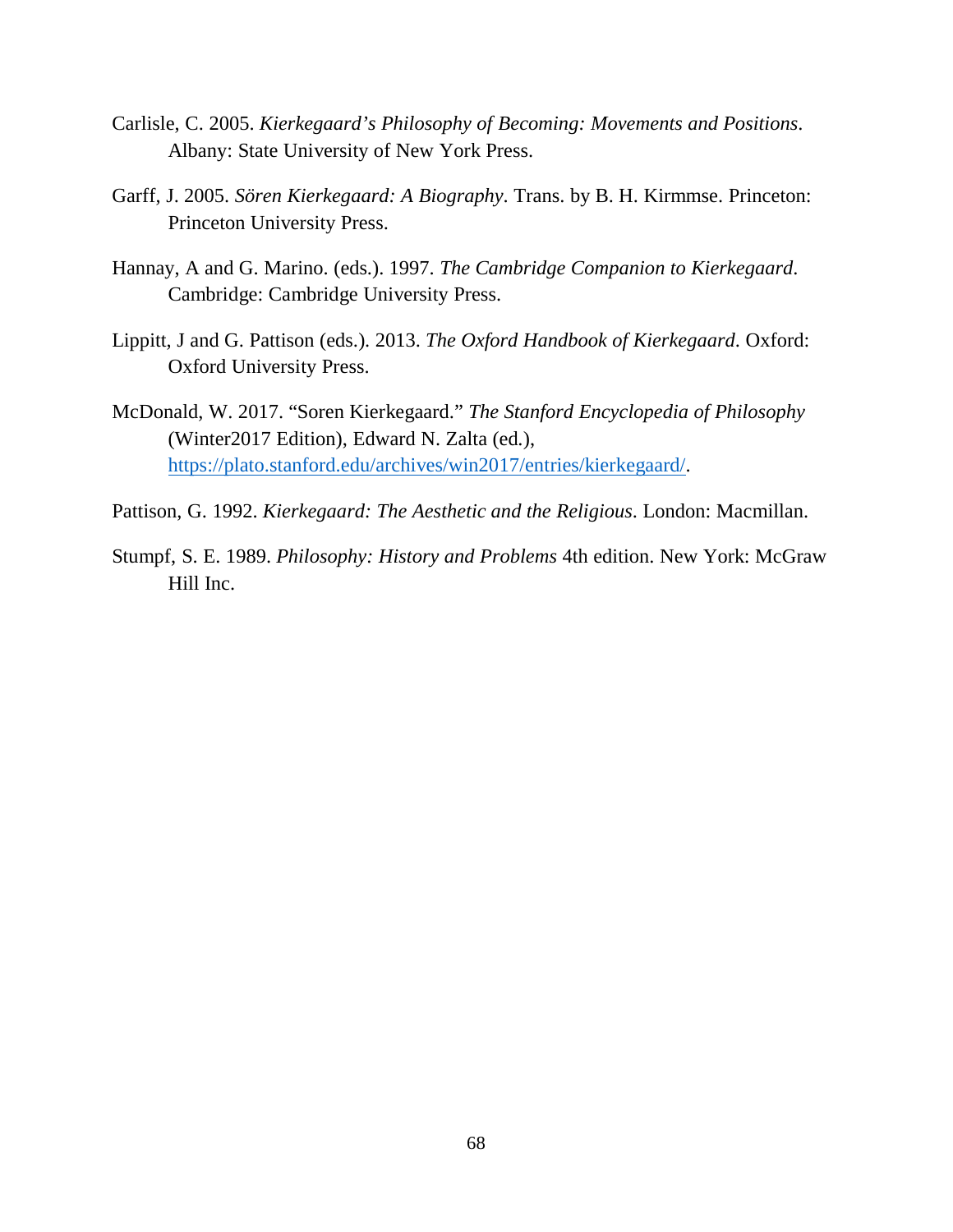# **Unit 2: Friedrich Nietzsche**

## **Contents**

- 1.0 Introduction 2.0 Intended Learning Outcomes (ILOs) 3.0 Main Content 3.1 Introduction to Friedrich Nietzsche 3.2 Nietzsche's Existentialism 4.0 Conclusion 5.0 Summary 7.0Self-Assessment Exercises
- 7.0 References/Further Reading

# **1.0 Introduction**

In this unit, you shall be introduced to the person and existentialist thoughts of Friedrich Nietzsche. He was a German philosopher, cultural critic, composer, poet, writer and philologist. He had profound influence on modern intellectual history.

# **2.0 Intended Learning Outcomes**

At the end of this unit, the student will be familiar with the following:

- 1. The person of Friedrich Nietzsche
- 2. The existentialist thoughts of Nietzsche

# **3.0 Main Contents**

#### **3.1 Introduction to Friedrich Nietzsche**

Friedrich Nietzsche (1844 – 1900) was born in Röcken, October 15, 1844 to a Lutheran minister. He grew up amongst women – his mother, grandmother, two aunts and younger sister. He had a brilliant academic career that saw him appointed at the tender age of 24 as the chair of classical philology in May 1869 at Basel. He developed interest in the philosophical works of Arthur Schopenhauer and Friedrich Albert Lange.

Nietzsche did not enjoy good health. He always had intense headaches, nausea, and troubling eyesight. These could be due to a tumour that grew slowly on the surface of his brain behind the right eye. Once he collapsed on the street of Turin and on his recovery, he wrote a series of letters that were considered deranged. He suffered from dementia that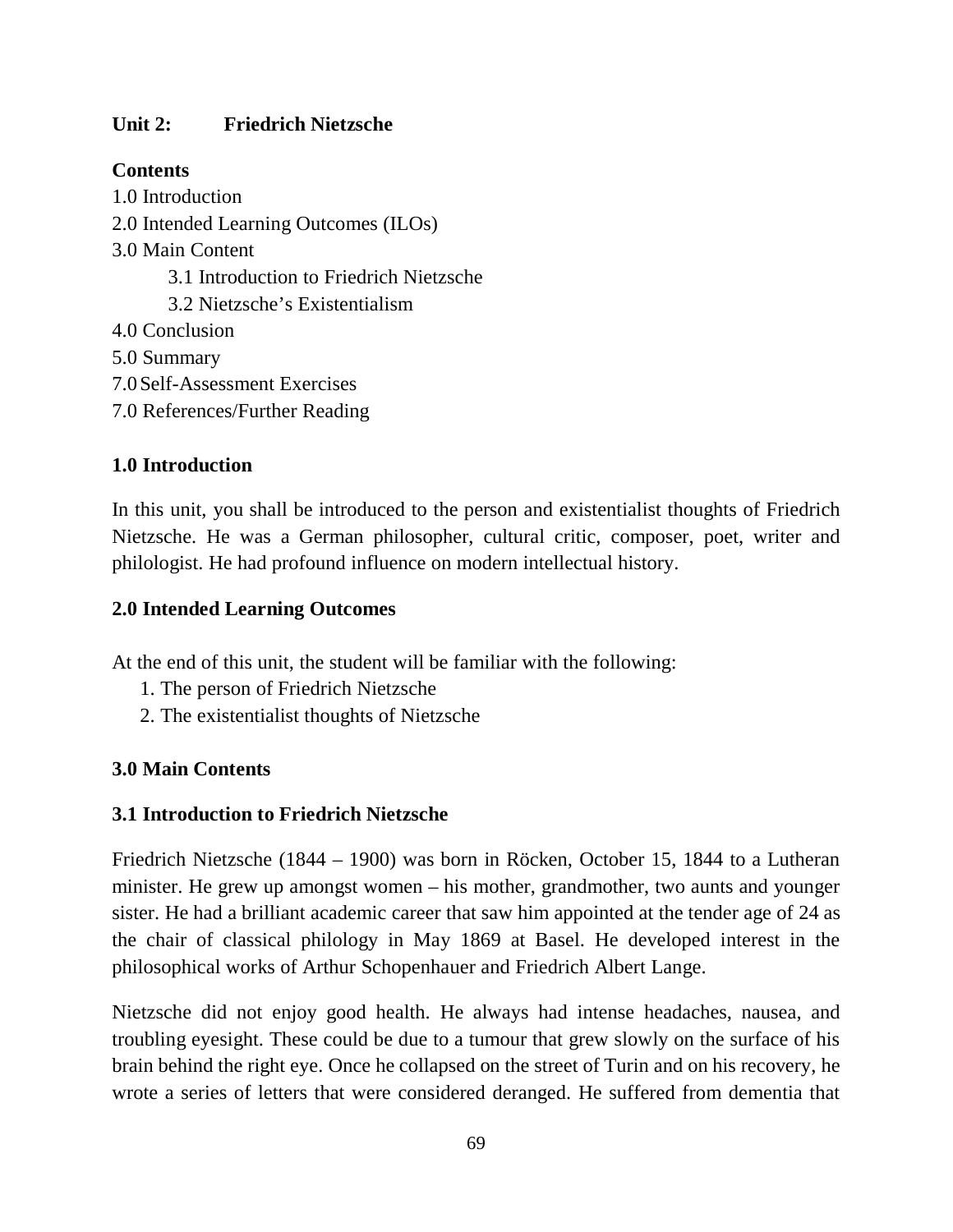eventually lapsed into silence until he died of stroke and complicated pneumonia in 1900 (Anderson 2017).

Nietzsche was a very profound and enigmatic philosopher. He was very controversial and as a philosopher, he was appropriated in various ways; for instance, he was vilified, venerated, and at times, simply misunderstood (Stokes 2012:266). He was a thoroughgoing atheistic existentialist who understood and addressed philosophical issues from the point of view of the conflict of the age rather than the disputes between the various thought systems in the universities. His works were varied and discussed topics ranging from ethics and religion to metaphysics and epistemology. He was renowned for his notion of 'the power to will.'

# **3.2 Nietzsche's Existentialism**

Nietzsche opined that the individual's fundamental driving force is expressed in his need to dominate and control the external forces that prevail on him. Therefore, the individual requires the power to be the master of him own destiny. The failure to realise this urge is responsible for the existence of the various moral systems and religious institutions we have in the world. According to him, these moral systems and religious institutions attempt to subdue and bind the will of man. Thus, he advocated that the power to will must be pursued and affirmed rather than resisted. For him, the power to will is the affirmation of life.

He launched a vehement attack against Christianity as a system that does many deplorable things in the name of God, claiming to hand down the commands and prohibitions of God to man. He argued against absolute objectivity of morality and proposed that there are two kinds of morality; (i) the slave morality, and (ii) the master morality.

The slave morality stems from Christianity. This is the kind of morality that teaches love, meekness, self-denial, etc. It glorifies weakness as a virtue and deplores strength of character as a vice. The aim of slave morality is basically to bring men to the same level by subjecting them to absolute and universal laws. This is definitely an obstacle to the development of man in the view of Nietzsche.

Against slave morality, Nietzsche pronounced God dead and argued that the death of God is the freedom of man. For him, the death of God sets humanity free of the enslaving and oppressive, absolute and universal commandments and prohibitions, which inhibits human growth and development. With the death of God, the slave morality gives way to the master morality.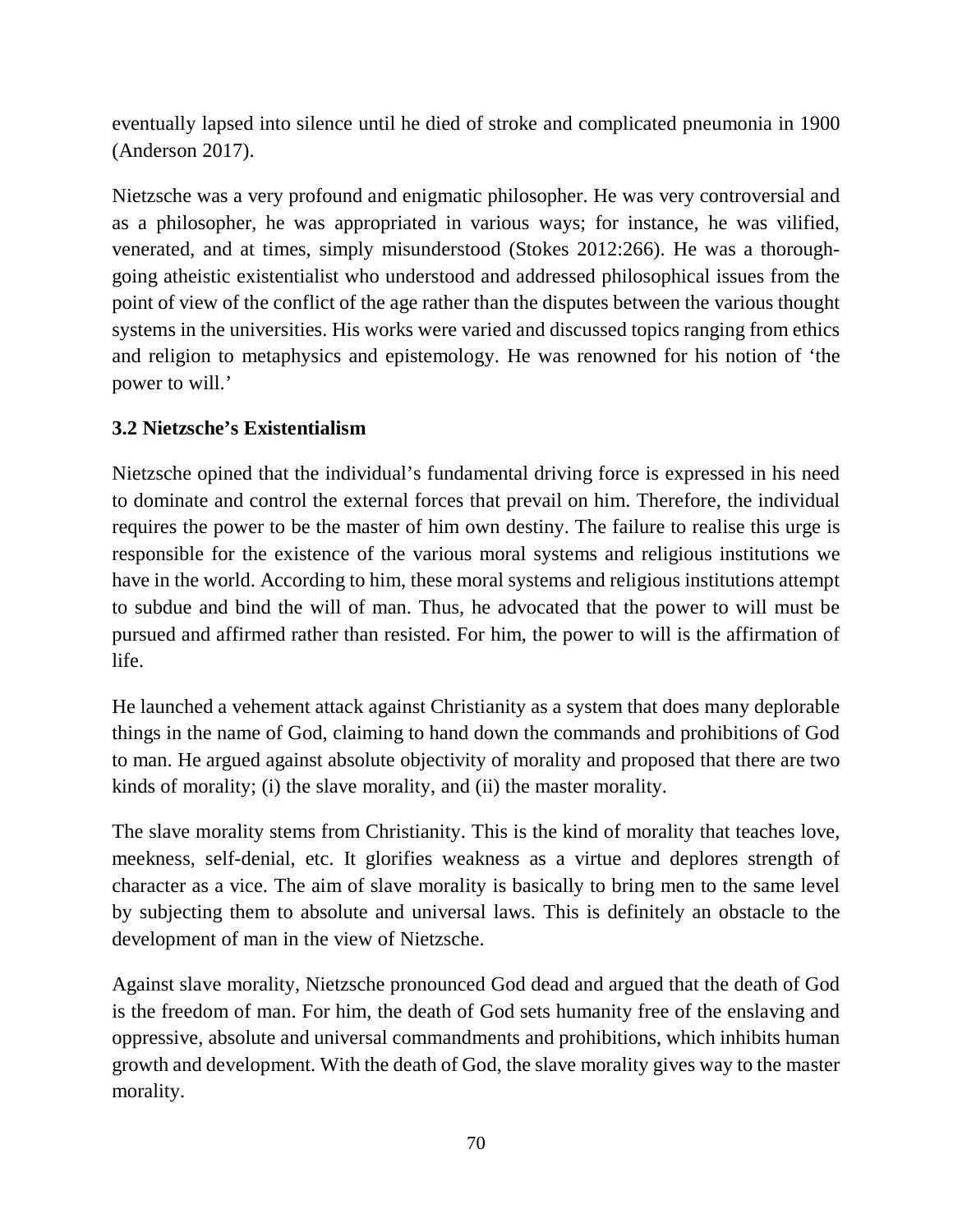The master morality is that of the man who takes over the place of God. He becomes the legislator of moral laws. The man who takes over is the man who has rejected the values of the slave morality and has reversed the values. This is what Nietzsche called the 'transvaluation' of values. In the transvaluation of values, the master morality becomes a morality of power, ruthlessness, struggle and ambition.

The 'superman' is the ideal man who embodies the master morality. The superman is above and beyond good and evil as he creates his own values. Having liberated himself from the enslaving morality of the reign of God, which is tied to the belief in God, he evolves his own values and morality. Dostoevsky had argued that if God is dead, it would mean that all things are now permitted. Nietzsche picked up this implication and developed. According to him, if there are no absolute values since all things are now permitted, each individual must create and develop his own values. This the individual does in relation to the tasks he sets for himself. To pronounce God dead is to reject God as the basis of our values. It implies that man has to source a new basis for his values and he must make himself that new basis of his own values. This implies that man decides for himself what is valuable, what is meaningful, and what is true.

The consequence of the death of God is that the old morality disappears and everything is now permissible. This further reveals nihilism, emptiness, nothingness and meaninglessness in human existence. This gains support in Nietzsche's doctrine of the eternal recurrence of all things. This doctrine holds that there is a continuous process of endless repetition of things. Implied in this doctrine is the fact that anything happening now had happened in the past and will happen again in the future. Human existence, for Nietzsche is part and parcel of this eternal recurrence. According to him, it is an "eternal process of endless, purposeless, and meaningless repetition" (Stokes 2012:37). This means human life or existence has no meaning, no purpose, no aim and no goal.

Nietzsche's existentialist philosophy can be interpreted in various ways and forms. Some of such possible interpretations would be:

- i. That it is a philosophy that encourages/teaches violence, brutality, selfishness, immorality and other vices.
- ii. A philosophy that encourages a remarkable drive for man to free himself from any form of bondage.
- iii. A philosophy that attempts to breed the real and authentic man. Authenticity here is used in the sense of not allowing oneself to get drowned in the beliefs of the 'foolish' majority.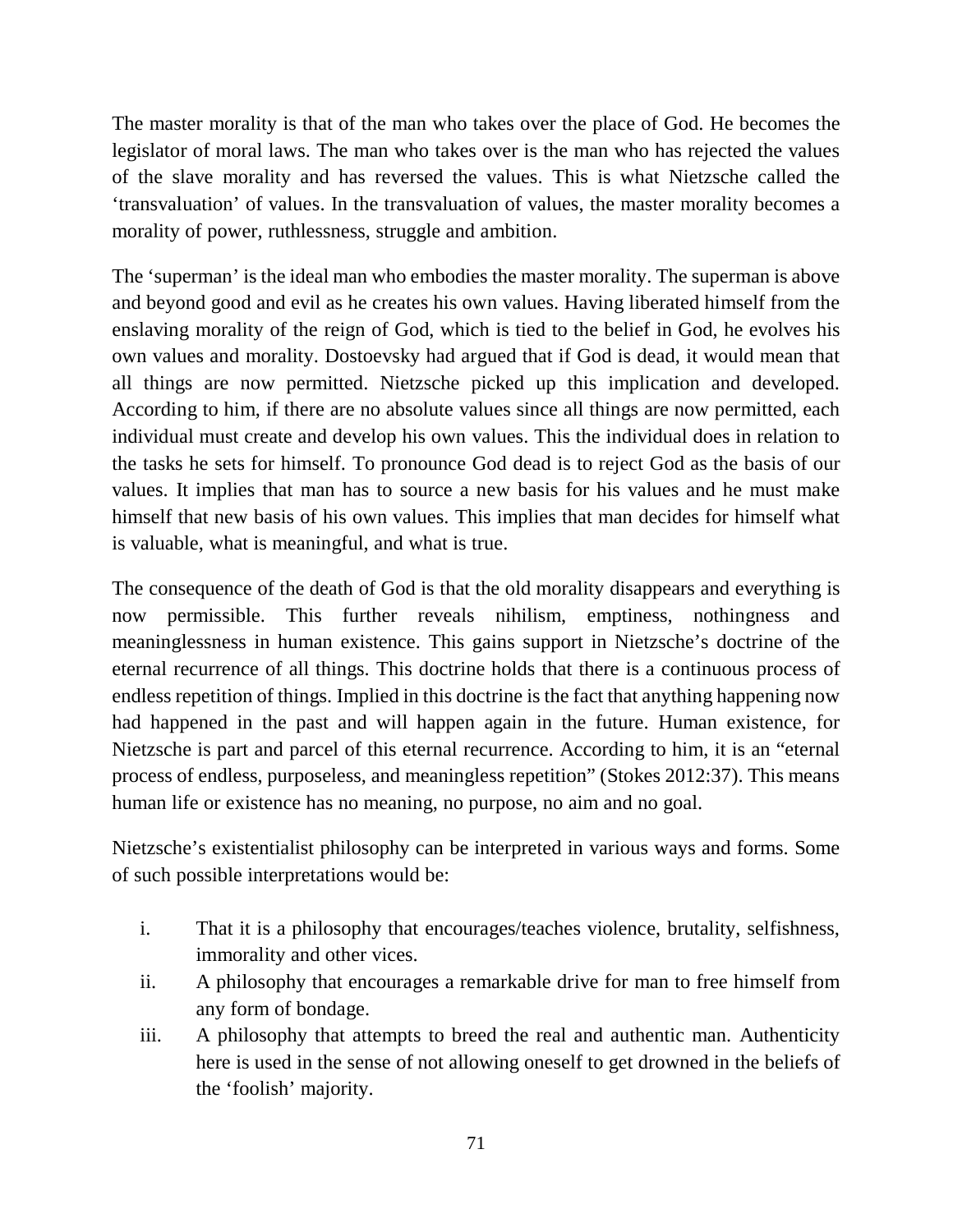Interpretation (iii) may be described as an "emotional crusade" which is needed to launch man into the stage of enlightenment and fast-track him into new possibilities. Man must however, take the responsibility for his actions. In comparism to Kierkegaard, whose efforts was to turn man back to God as an authentic Christian in order to discover and live his existential and essential life to the full, Nietzsche frantically wants man to reject God and chat his own part in order to discover and live his authentic life. For him, man must accept that he is a part of this material world regardless of anything else that exists. Therefore, man must live as if there is nothing else beyond this life. It is only in this way that man can realise his potential by taking risk.

# **4.0 Conclusion**

Nietzsche's existentialism is in direct opposite to that of Kierkegaard. He was an atheist who believed that God is dead. He advocated the human will to power by which the individual realises and fulfils his potential. He denounced and criticised Christianity as a form of enslavement. Based on his view that God is dead, he advocated the master morality by which man takes over the place of God and create his own values. He used the notion of transvaluation to explain this.

## **5.0 Summary**

- Nietzsche had a troubled life riddled with health issues that final led to his death.
- He pronounced that God is dead and therefore advocated transvaluation of values employing the idea of master morality.
- Nietzsche's philosophy can be interpreted in three significant ways.

#### **6.0 Self-Assessment Exercise**

- Briefly prepare an account of Nietzsche's life.
- Explain Nietzsche's idea that God is dead.
- Explain Nietzsche's idea of transvaluation of values.

# **7.0 References/Further Reading**

- Anderson, R. L. 2017. "Friedrich Nietzsche." *The Stanford Encyclopedia of Philosophy* (Summer 2017 Edition), Edward N. Zalta (ed.). https://plato.stanford.edu/archives/sum2017/entries/nietzsche/.
- Anderson, R. L. 2005. "Nietzsche on Truth, Illusion and Redemption." *The European Journal of Philosophy* 13, no. 2. 185-225. Doi: 10.1111/j.0966-8373.2005.00227.x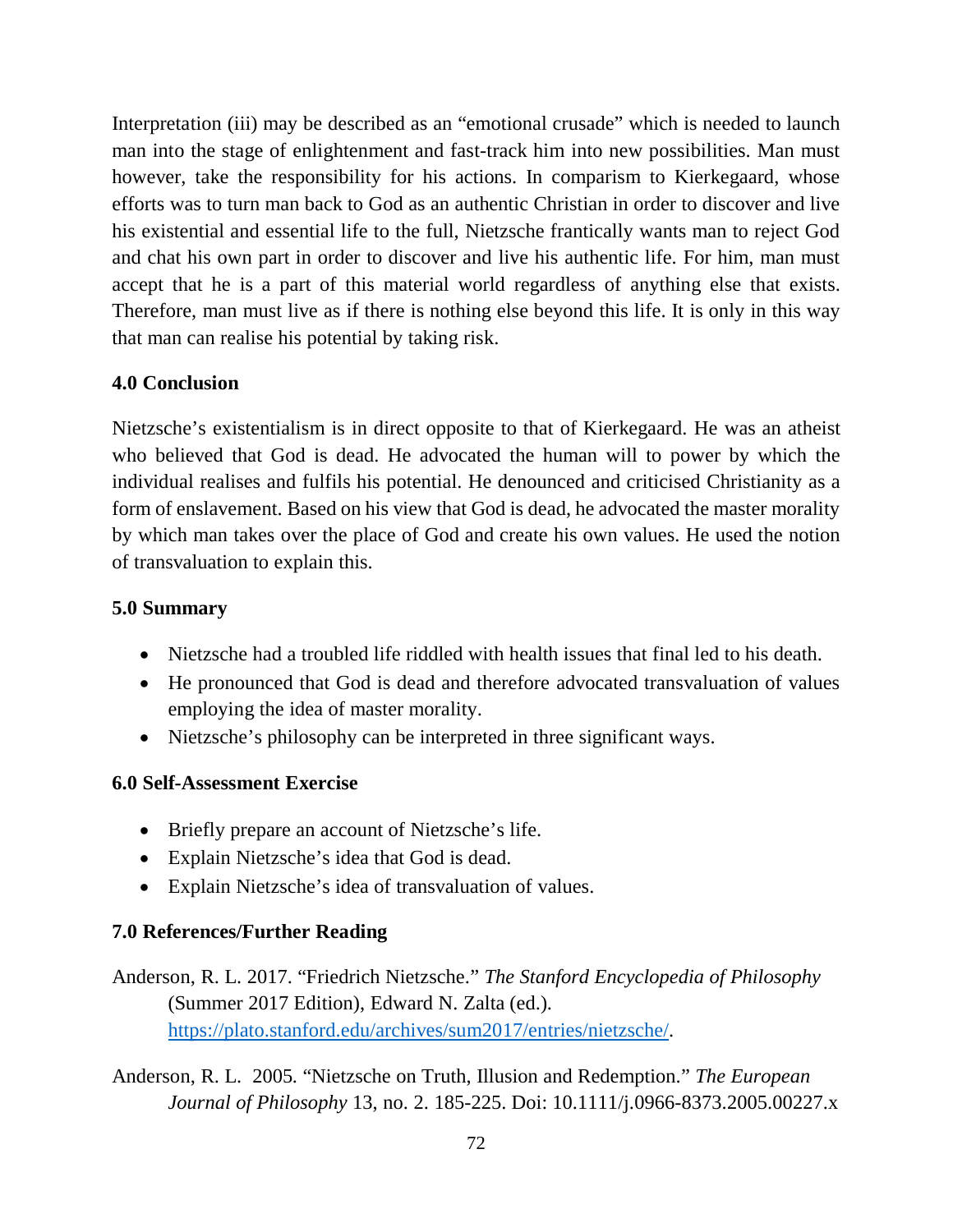Ansell-Pearson, K. 2005. *How to Read Nietzsche*. New York: W. W. Norton.

- Ansell-Pearson, K. (ed.). 2006. *A Companion to Nietzsche*. Oxford: Blackwell.
- Agidigbi, B. 2006. *Issues and Themes in Existentialist Philosophy*. Benin-City: Skylight Prints.
- Berry, J. 2011. *Nietzsche and the Ancient Sceptical Tradition*. Oxford: Oxford University Press.
- Cate, C. 2002. *Friedrich Nietzsche*. London: Hutchinson.
- Stokes, P. 2012. *Philosophy: 100 Essential Thinkers*. London: Arcturus Publishing Ltd.
- Stumpf, S. E. 1989. *Philosophy: History and Problems* 4th edition. New York: McGraw Hill Inc.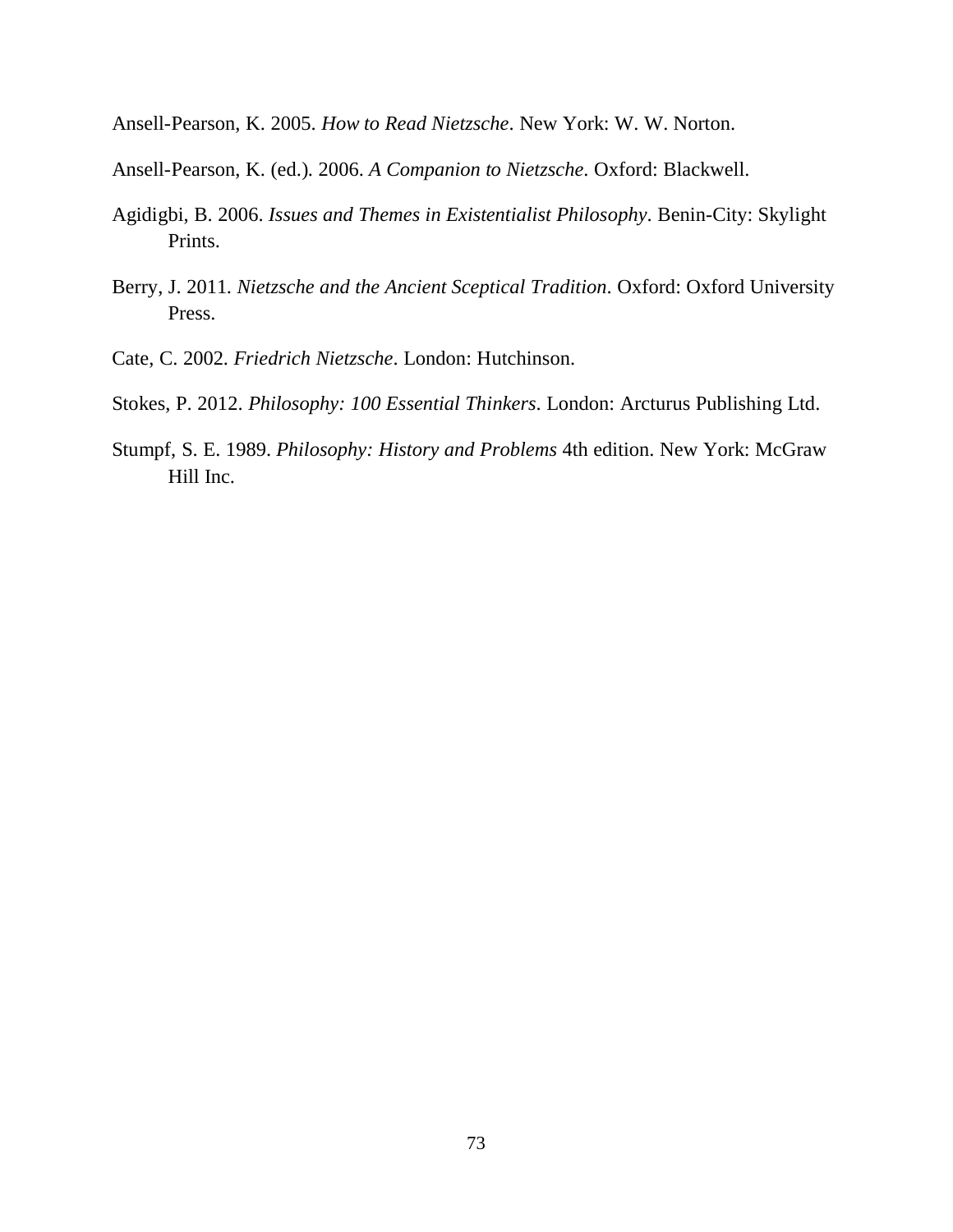## **Unit 4: Martin Heidegger**

## **Contents**

1.0 Introduction 2.0 Intended Learning Outcomes (ILOs) 3.0 Main Content 3.1 Introduction to Martin Heidegger 3.2 Heidegger's Existentialism 4.0 Conclusion 5.0 Summary 8.0Self-Assessment Exercises 7.0 References/Further Reading

# **1.0 Introduction**

In this unit, you shall be introduced to the person and existentialist thoughts of Martin Heidegger. His philosophy was very influential. He argued that the history of philosophy shows that it has been concerned with the wrong questions, like: what there is and what can be known about what is. These questions, according to him presuppose too much of dualism—a system of two essential parts.

## **2.0 Intended Learning Outcomes**

At the end of this unit, the student will be familiar with the following:

- 1. The person of Martin Heidegger.
- 2. The existentialist thoughts of Heidegger

## **3.0 Main Contents**

## **3.1 Introduction to Martin Heidegger**

Martin Heidegger (1889-1976) was a German philosopher whose contributions to philosophy spans across existentialism, phenomenology and hermeneutics. He originally trained to be a Jesuit but he switched in 1911 to study mathematics and philosophy. He was born in Messkirch in the Black Forest region in September 26,1889 and died in May 26, 1976. He was married to Elfride Petri in 1917 and had two sons with her. Although they never separated, he had an affair with Hannah Arendt, who was his student at Marburg in the 1920s.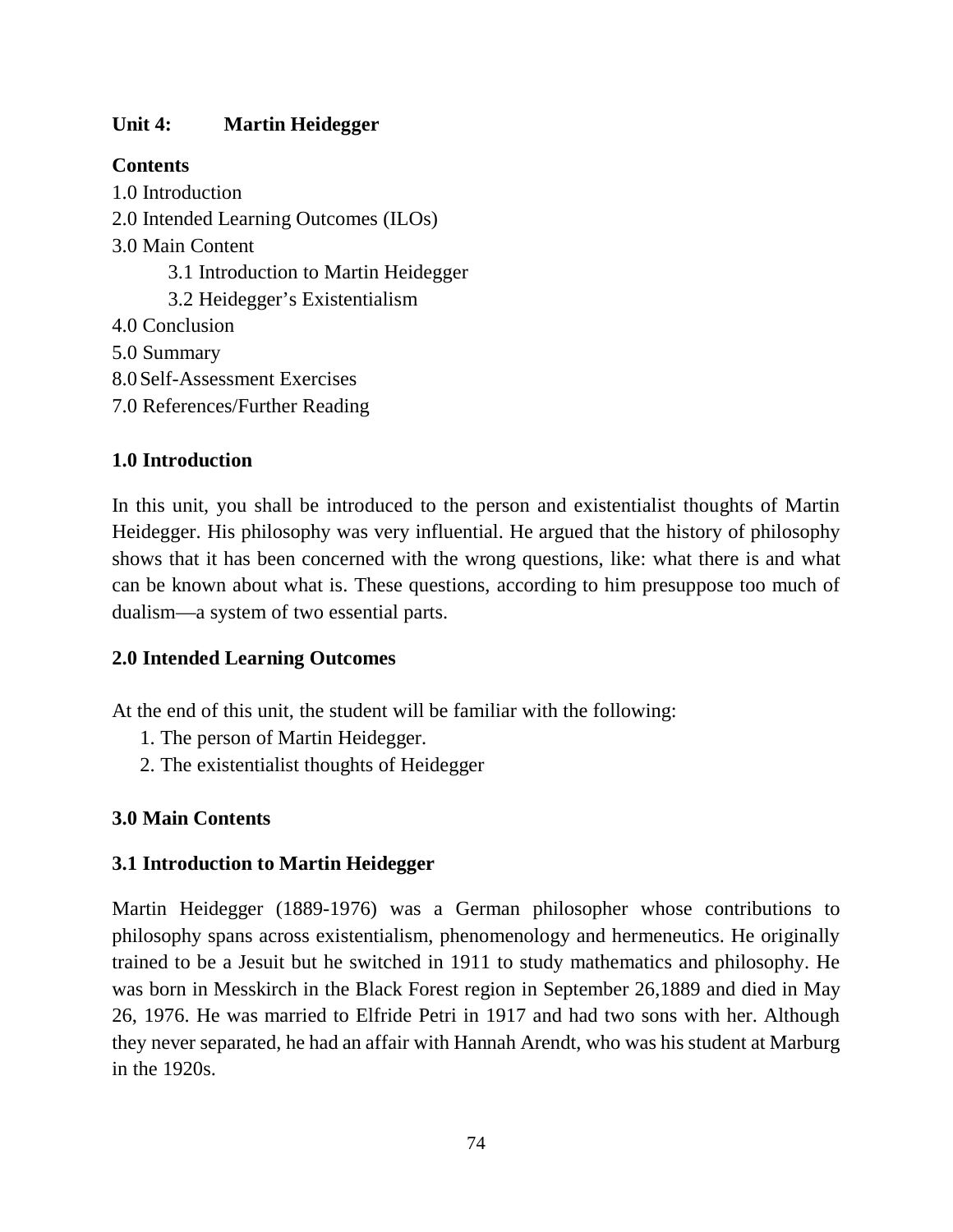He was influenced by the works of Franz Brentano and Aristotle. "Aristotle's demand in the *Metaphysics* to know what it is that unites all possible modes of Being (or 'is-ness') is, in many ways, the question that ignites and drives Heidegger's philosophy" (Wheeler 2020). He also engaged deeply the works of Kant, Kierkegaard, Nietzsche, Dilthey and Husserl.

Heidegger joined the Nazi Party in 1933 and was appointed the Rector of Freiburg University. Here, he implemented the policy of the Nazi Party by trying to conform university education to Hitler's political programme. He resigned as Rector of the University in 1934 and became distanced from Nazi politics, but he never renounced his membership of the Nazi Party. After the war, Freiburg University investigated Heidegger and banned from teaching, until 1949, when he regained the right to teach again.

He worked with Edmund Husserl in Freiburg University. His major work which turned out to be very influential is *Being and Time* (1927). His philosophical project focussed on the human being's existence in their world as an individual within their social context. He considered being and the world inseparable.

He thinks that the reality of the human being which he describes as *Dasein* is often lost in inauthenticity of everyday life and that for the human being to regain or find authenticity, he must open the mystery of the Being, which for him, is the source of all things. His philosophy was anti-Cartisianism because he embraced an uncompromising holism that rejects any form of dualism like we find in Descartes' philosophy. He rejects the distinction between mind and body, and the subject and object.

# **3.2 Heidegger's Existentialism**

Heidegger was a central figure in the formulation and propagation of existentialism. He did not develop a set of ideas or a system of philosophy, neither can it be said that he produced anything in the way of a neat structure of academic ideas, he was not so much interested in objects of scholarship. According to Samuel Stumpf, "with one bold stroke, he (Heidegger) shifted the attention of twentieth-century continental philosophy away from traditional concerns about theories and books and focused instead upon the concerns of thinking individual" (1989:496).

According to Heidegger, an individual is born in the world and responds to all his experiences by thinking. Thus, he sets out to explore the deepest nature of an individual's thinking when he is thinking as an existing human being.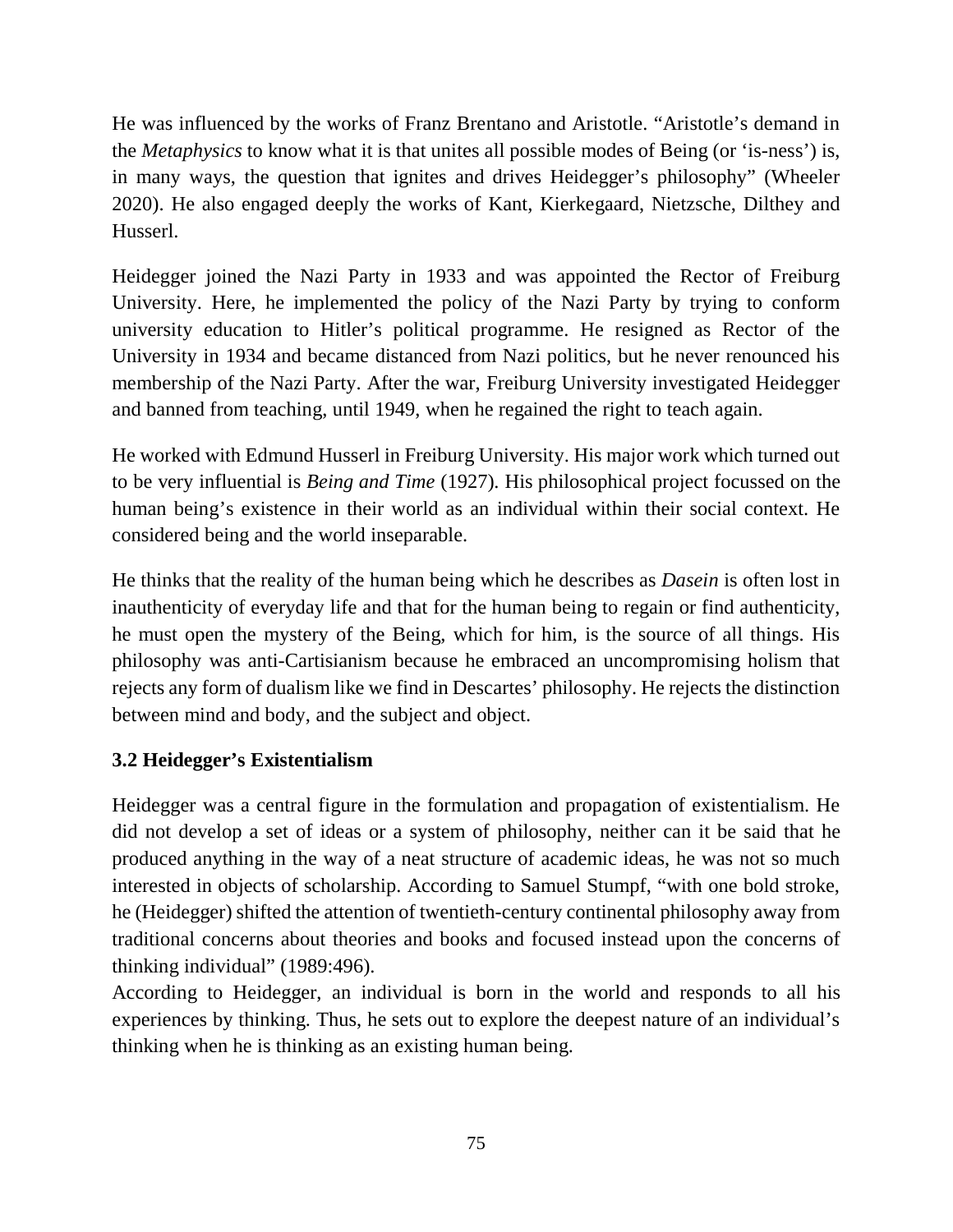Having being introduced to philosophy at the young age of seventeen through the reading of Franz Brentano's *On the Manifold Meaning of Being according to Aristotle*, he took on the lifelong endeavour to search for the meaning of being, which for him, is the meaning that reigns in everything that is. He was also influenced by Kierkegaard, Dostoevsky, and Nietzsche. His book, *Being and Time*, published in 1927, was regarded as the fundamental source of modern existentialism. It was a very influential book.

Heidegger was primarily concerned with clarifying our understanding of our own being; he tried to explain the meaning of being itself. He "transformed the concept of being from a highly abstract and remote concept into a subject of intense concern to every human being" (Stumpf 1989:497). In doing this, he evolved a new vocabulary and gave new meanings to old words in other to pass across his philosophical thought. He had a fresh interpretation of the concept of being and evolved a new conception and understanding of man.

Heidegger rejected the dualistic division between the subject and object in Cartesian philosophy and the notion that there is an external world. He avers that instead of philosophy to focus on these dualisms that characterise the history of philosophy, it should rather focus on "What is Being?" The question "What is Being?" would direct our attention to it means for something to 'be' before we can begin to examine the properties that objects are made up of. According to him the question, what is being? arises from the most basic philosophical puzzles, like; why is there something instead of nothing? What is being? generally narrows down what type of being one is. Thus, he centres his inquiry on this question.

His primary concern was to clarify our understanding of our own being. He tried to explain the meaning of being itself. He transformed the concept from its highly abstract connotation that makes it remote from us into a subject of intense concern to every human being. thus, he evolved a new vocabulary and gave new meanings to old words in order to pass across his philosophical thought. In other words, he had a fresh interpretation of the concept of being and evolved a new conception and understanding of man.

Heidegger sought to correct the error of thinking about man in the same way we think about things. He argued that there is a fundamental difference between man and things. Only man, for him, can raise the question about his being or about being itself, things cannot do that. Generally, we think about things by defining them; defining them consists in listing their attributes and characteristics. He argued that the essence of man cannot be accounted for in this way. This is because the being of man includes his awareness of his being, which is not the same with the being of things.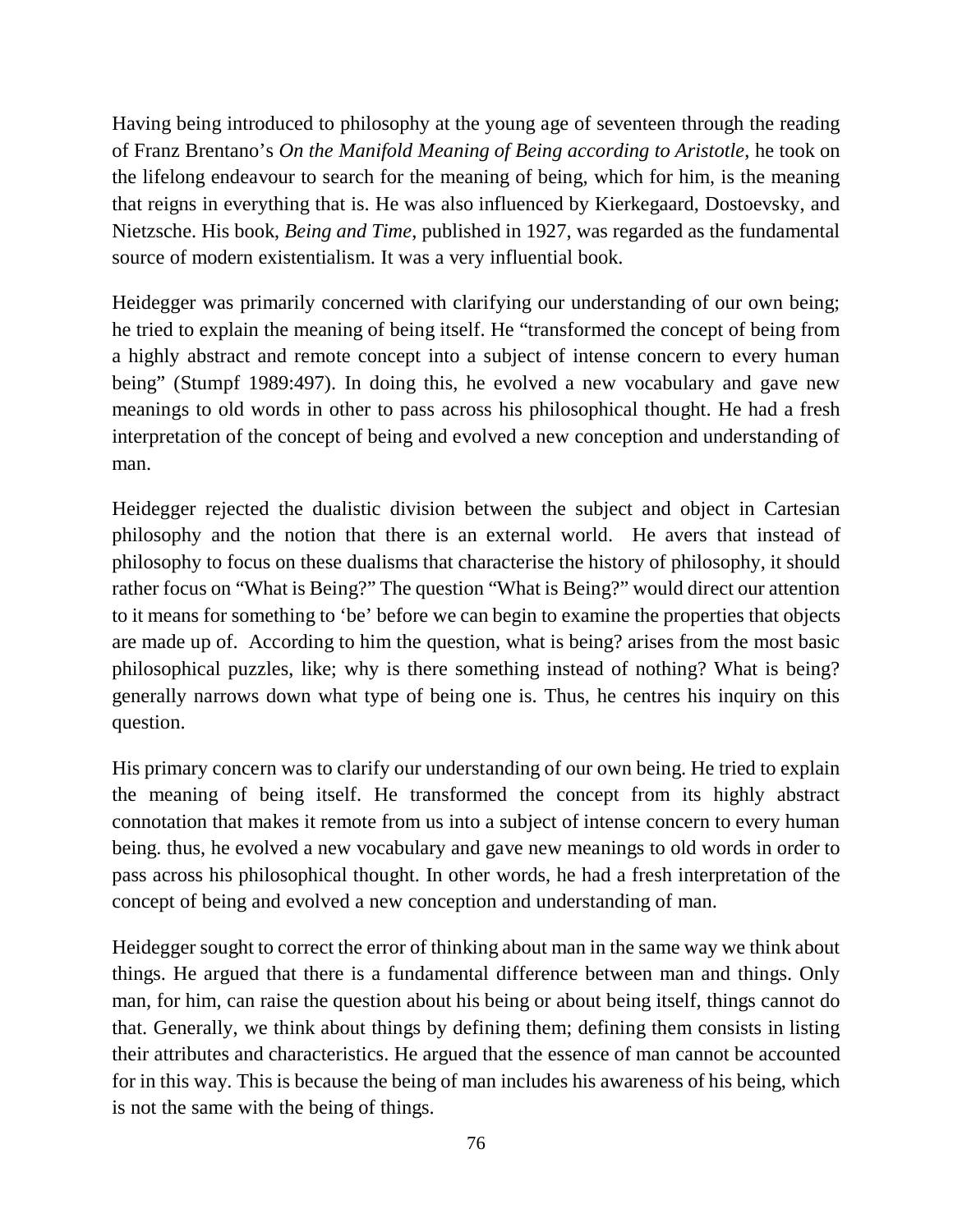According to Heidegger, the word 'man' can be deceptive because the history of philosophy has defined man the way things are defined. For instance, Descartes thinks of man as mind and body placing emphasis on man as a combination of two substances – mind and body. This understanding of man sets him off as a knowing subject that faces a world as a known or knowable object (Agidigbi 2006:38-39). Heidegger avers that this is a distortion of the view of man and the world. Against this view, he seeks to avoid a definition of man in terms of properties or attributes that will divide man from the world. To achieve his aim, he coined a new word—*Dasein* which he argues more accurately describes the experience of human existence.

*Dasein* is a German word which literarily means 'being there' and as used technically by Heidegger, it means 'human existence.' Man as *Dasein* is a continuous being who thinks about the meaning of everything that is. He is not seeking any particular result in his thought, he just thinks because he is a thinking or musing being. *Dasein* "connotes that man is a being who is present to the world but whose presence is not just like that of a spatial object like the stone or hammer with a fixed nature but in the sense of a meaningmaking-being-in-the-world" (Agidigbi 2006:39). Therefore, for Heidegger, the essence of man is not in attributes or properties but in how he exists. *Dasein* expresses a mode of understanding; it is like saying 'she is *in* love', which does not refer to the location of the 'she' but her mode of being, in the same way, man as '*dasein*', that is, 'man as being-inthe-world' is a description of the structure of his existence. This structure of his existence makes it possible for him to think meaningfully about the world (Stumpf 1989:498).

The term *Dasein* conveys a dynamic view of personality against the fixed nature or essence that the traditional conception of man has ascribed to man. "*Dasein* is not an object with properties, but is rather the 'happening' of a life course 'stretched out between birth and death" (Guignon 1999:371). Man as being is a possibility to become what he is not yet. So, man can be described as a being who is 'not yet what he is' and who is more than he actually is at any given moment. This implies that man is not a finished product but a product in the process of being made. Man is therefore, essentially a free being who decides for himself his mode of being. *Dasein* is a temporality that is concretised through the individual's involvements in the world; it is the unitary phenomenon of being-in-the-world (Guignon 1999:371).

Man is being-in-the-world; therefore, he is inseparable with the world of things and people. He is however, essentially different from the things around him in the world. He knows the things around him in terms of their utility to him in his pursuit of his concerns. The world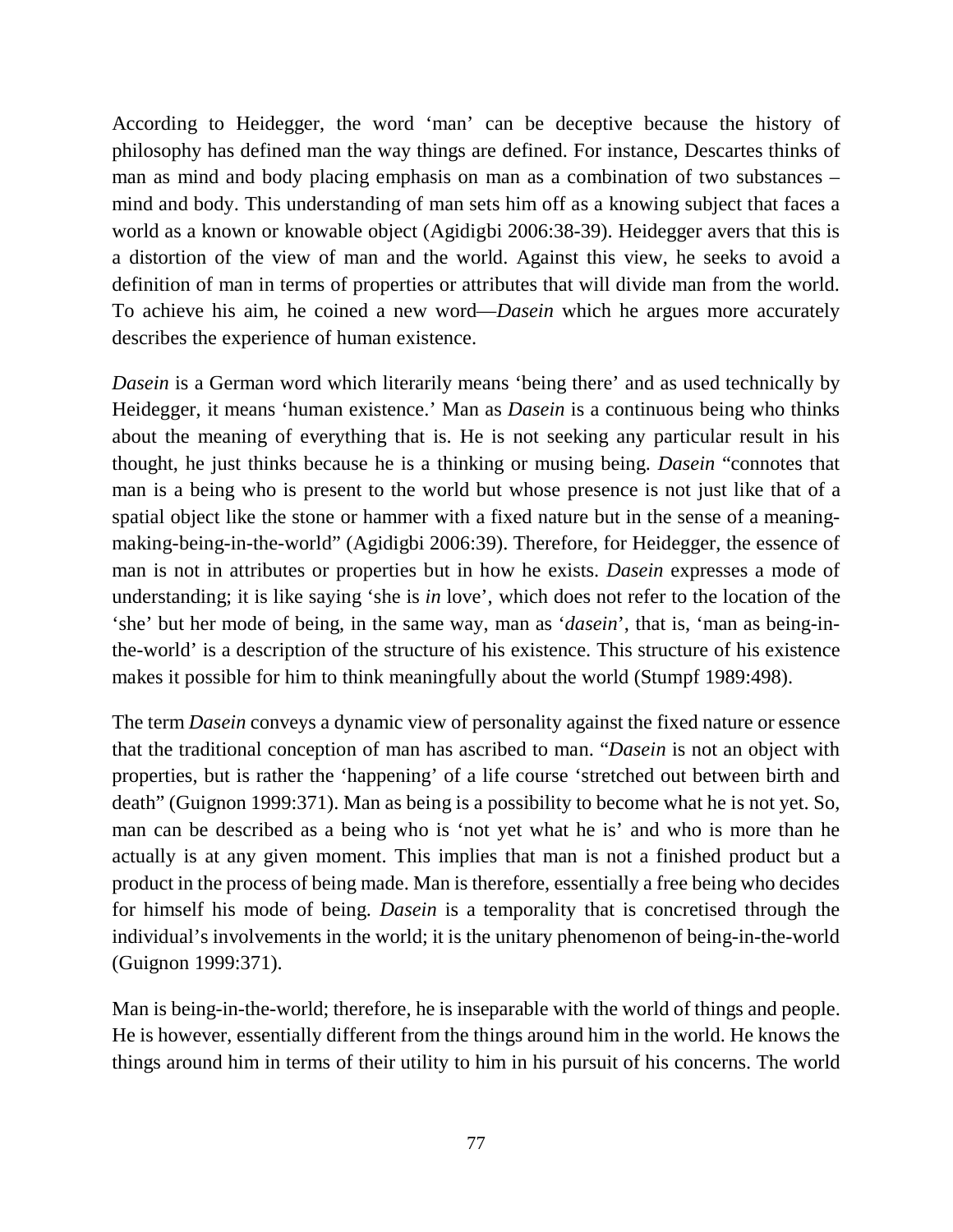is an instrumental world for man because by nature man is a social being, he is being-withothers; he cannot live or be conceived in isolation.

In the first part of his very influential work; *Being and Time*, Heidegger made an analysis of human existential traits. Here he discussed the existence of *Dasein* in three fundamental parts. According to him, man is characterised by three basic features; namely: (i) Facticity, (ii) Existentiality, and (iii) Fallenness.

**Facticity** reveals the limitations of man. These limitations consist in the fact that man is thrown into a world without his consent, which means that he is not responsible for his being-in-the-world. He just finds himself in existence and in circumstances that are not his own making. However, even though he is not responsible for his being-in-the-world and the circumstances surrounding his existence, he must freely put or install order in the world.

**Existentiality** describes man's possibility. This is the possibility of making himself what he wants to be. It includes also the possibility of changing the world by projecting himself into the future and committing himself to live in view of his self-project.

**Fallenness** describes man's tendency to alienate himself from his true or authentic self and thereby live an inauthentic life. As the world is the instrument for the formation of man, it is also the instrument for his alienation or fallenness; it can be responsible for his despair and sense of loss. This happens when man forgets his being and replaces it with beings, that is, the crowd; he becomes lost in the world.

These three ontological features of man represent his present, past and future. Facticity refers to his past, fallenness refers to his present, and existentiality refers to his future. These are the three basic dimensions of time. This immediately brings out the fact that for Heidegger, to be authentic or live the authentic life, man must be conscious of the temporal nature of his existence. He must be aware and conscious of his possibilities in the past which is repeatable, his possibilities in the future which he anticipates and shapes by his free choices and decisions in the present. The present is therefore, his moment of decision and vision. When man sees and appreciates himself in these three-tier temporal dimensions, he attains integrity and authenticity.

## **4.0 Conclusion**

Heidegger's lifelong philosophical project was to answer the question of being—what is the meaning of being? For him, before we begin to ascribe properties to what is as objects, we need first to know what the thing. His response to the question about the meaning of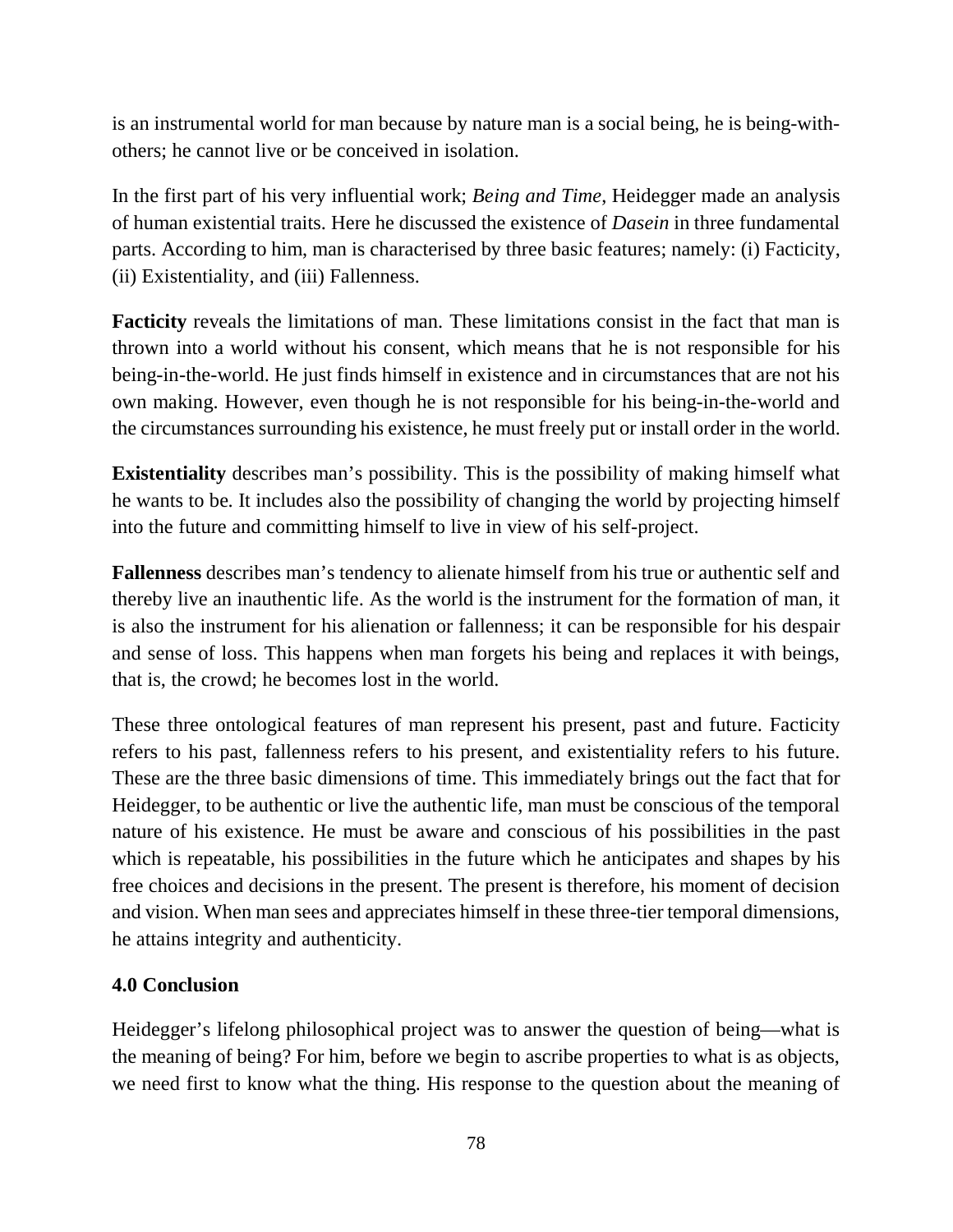being is contained in his analysis of *Dasein*. *Dasein* is translated as 'being there' which expresses the human being's mode of being. Heidegger used it to describe human existence which for him, is expressed in three fundamental aspects or parts; namely: facticity, existentiality and fallenness.

## **5.0 Summary**

- Martin Heidegger had an interesting academic and politic life a lecturer at Freiburg University and a member of the Nazi Party.
- He criticised Cartesian dualism and embraced a philosophical holism.
- *Dasein* as human existence is at the centre of his existentialism.

## **6.0 Self-Assessment Exercise**

- Briefly sketch the life of Martin Heidegger.
- What does Heidegger mean by *Dasein*?
- Identify and briefly comment on the existential themes in Heidegger's philosophy.

# **7.0 References/Further Reading**

- Agidigbi, B. 2006. *Issues and Themes in Existentialist Philosophy*. Benin-City: Skylight Prints.
- Guignon, C. B. 1999. "Heidegger, Martin." In *The Cambridge Dictionary of Philosophy* 2nd edition, edited by R. Audi. Cambridge: Cambridge University Press.
- Stumpf, S. E. 1989. *Philosophy: History and Problems* 4th edition. New York: McGraw Hill Inc.
- Wheeler, M. 2020. "Martin Heidegger." *The Stanford Encyclopedia of Philosophy* (Fall 2020 Edition), Edward N. Zalta (ed.). https://plato.stanford.edu/archives/fall2020/entries/heidegger/.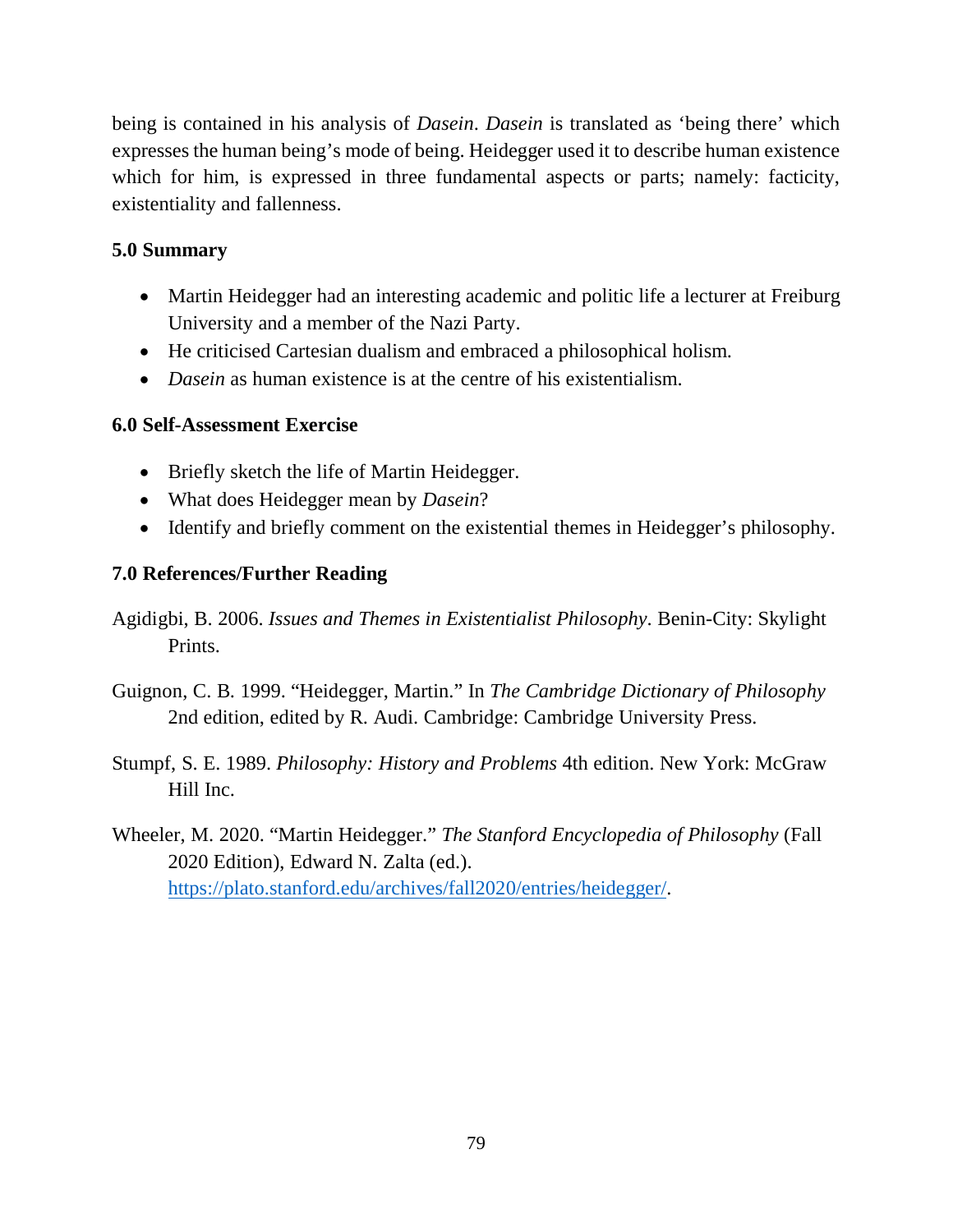#### **Unit 4: Jean Paul Sartre**

#### **Contents**

1.0 Introduction 2.0 Intended Learning Outcomes (ILOs) 3.0 Main Content 3.1 Introduction to Jean Paul Sartre 3.2 Sartre's Existentialism 4.0 Conclusion 5.0 Summary 9.0Self-Assessment Exercises 7.0 References/Further Reading

#### **1.0 Introduction**

In this unit, you shall be introduced to the person and existentialist thoughts of Jean Paul Sartre. Sartre was an atheist French novelist, playwright and philosopher. He is popular for his works: *Being and Nothingness* (1943) and *Existentialism and Humanism* (1946). He was also well known for his open relationship with Simone de Beauvoir, a French feminist and existentialist. His primary idea was that the human being is condemned to be free as a result of the contingency of human existence. He maintained the existentialist concepts of authenticity and individuality which for him, have to be earned and not learned.

#### **2.0 Intended Learning Outcomes**

At the end of this unit, the student will be familiar with the following:

- 1. The person of Jean Paul Sartre
- 2. The existentialist thoughts of Sartre

#### **3.0 Main Contents**

#### **3.1 Introduction to Jean Paul Sartre**

We can say that Jean Paul Sartre is one, if not, the best known philosopher of the 20th century. He was born June 21, 1905 and died April 15, 1980. His philosophical career spans through existentialism and phenomenology and his works have influence other fields of inquiry like: sociology and literary studies. In 1964, he won the Noble Prize for Literature, even though he attempted to decline the prize.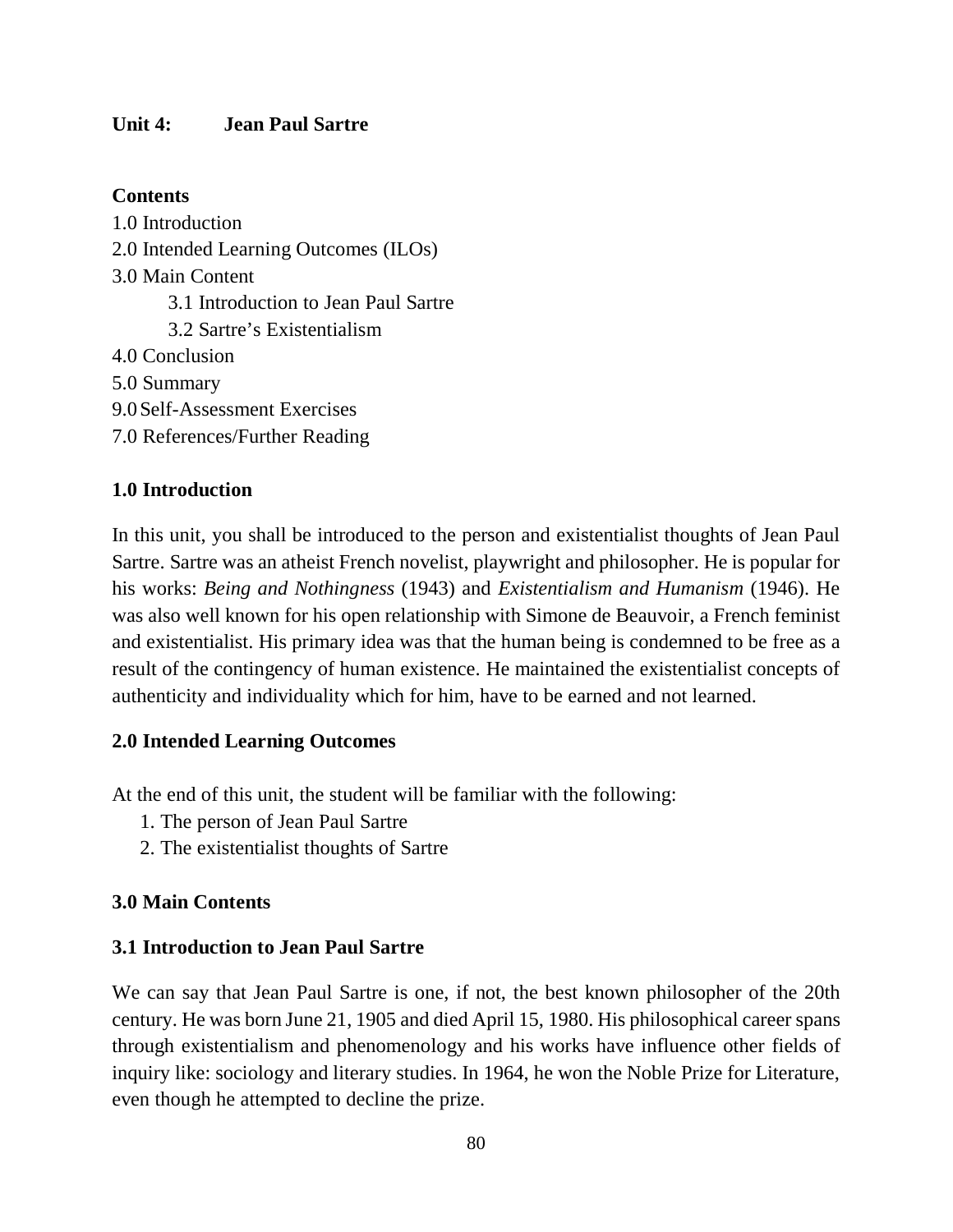Sartre was the only child of his parents; the father was a French Navy officer. At the age of two he lost the father. He was raised by his mother and maternal grandfather – Charles Schweitzer, who taught him mathematics and introduced him to classical literature very early in life. At the age of twelve his mother remarried and he suffered bullying from his new family.

He was attracted to philosophy in his teenage days through contact with the works of Henri Bergson – *Time and Free Will: An Essay on the Immediate Data of Consciousness*. He had certificates in psychology, history of philosophy, logic, general philosophy, ethics and sociology, and physics. He attended the weekly seminars of Alexandre Kojève, a Russianborn French philosopher and statesman. This had a decisive influence on Sartre's philosophical development.

He had a lifelong open relationship with Simone de Beauvoir, whom he met in 1929 at École Normale Supérieure (ENS), a selective and prestigious graduate school in Paris. After failing the aggregation—a competitive examination for civil service in French public education system, he tied for the first place with de Beauvoir at the next trial; although, he was eventually awarded the first place and de Beauvoir the second place.

Sartre was drafted into the French army in 1939 where he served as a meteorologist during World War II. He was captured by the German troops in 1940 and was a prisoner of war for nine months. While in confinement, he read Martin Heidegger's *Being and Time* which influenced him in a major way as he wrote his *Phenomenological Ontology*. He was released from confinement because of his poor health in April 1941, although some account about his life claim that he escaped when he went on a visit to the ophthalmologist. After gaining civilian status, he regained his teaching position at Lycée Pasteur which is close to Paris. He returned to Paris in May 1941 and became a co-founder of 'Socialism and Liberty' with de Beauvoir, Maurice Merleau-Ponty, Jean-Toussaint Desanti, Dominique Desanti, Jean Kanap and ENS students. He had a flourishing career in writing until his health deteriorated due to his pace of work. He had hypertension and became almost completely blind. The health condition is woserned by the fact that he was a chain smoker. He died April 15, 1980 in Paris from oedema—fluid retention, of the lung.

Following the central theme of existentialism that 'existence precedes essence' Sartre insists that man exists first without a purpose and finding himself in the world, based on his experiences, he defines the meaning of his life. He flips Aristotle's claim that man is created to fulfil some purpose or goal and that fulfilment in life comes from striving towards that goal, Sartre claims that there is no designed goal to give man a purpose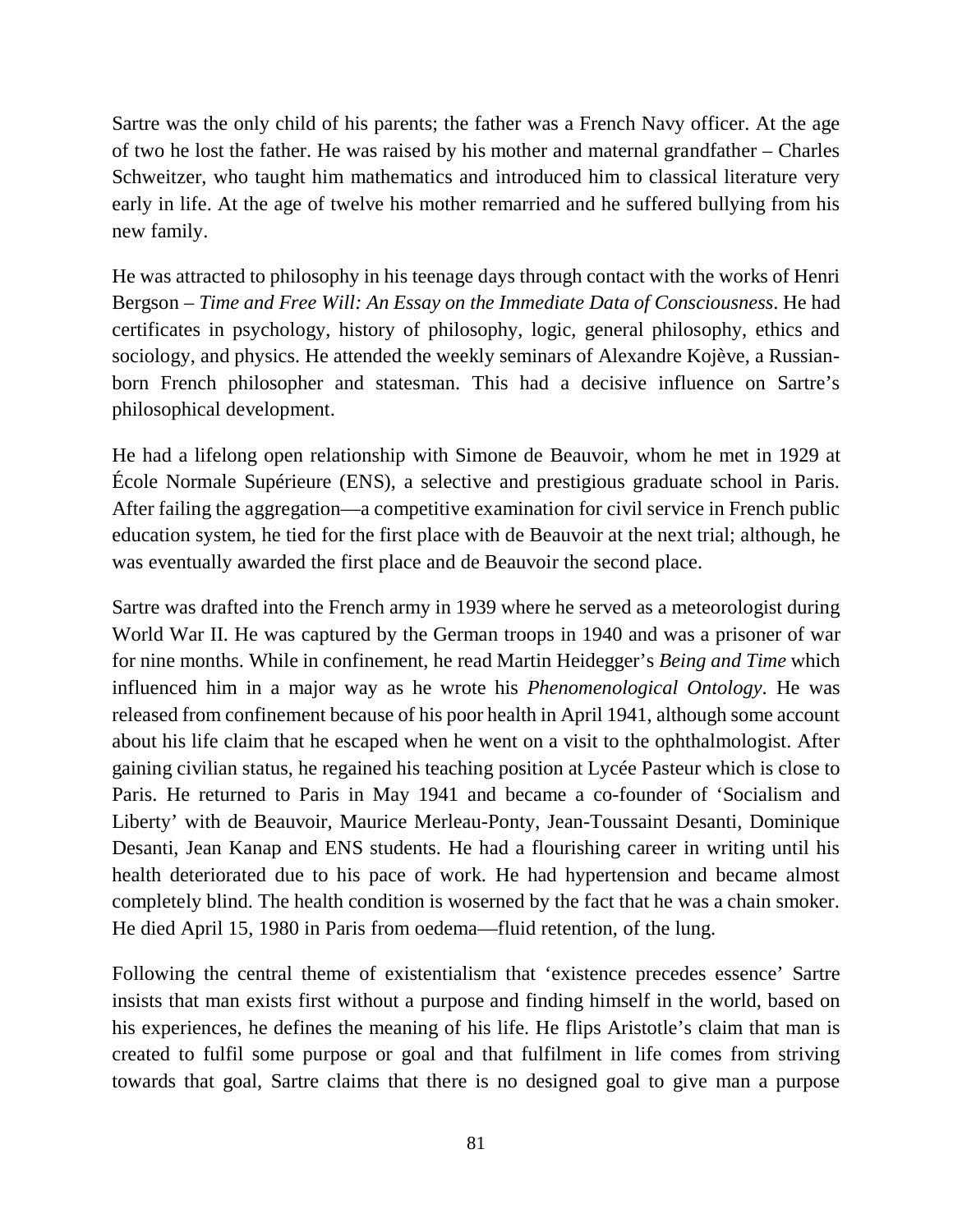because there is no God who designs such purpose or goal. Therefore, the individual is left by himself to choose what life he thinks is best (Stokes 2012:279).

He argues that man is condemned to freedom, he is faced with a choice every time. Even when we think one is compelled, the point is that one still has a choice whether or not to give in to the compulsion. Therefore, we are always responsible for everything we do. Sartre made existentialism popular to the extent that existentialism was almost synonymous with his philosophy.

# **3.2 Sartre's Existentialism**

Sartre's version of existentialism is a mix of three modes of thought that are associated with Karl Marx, Husserl, and Heidegger. Common to these three modes of thought is the concern about man's active role in moulding his own destiny. Marx had argued that philosophers have understood the world but the important point is to change it. Husserl argued that philosophy should seek its foundation in man; in the essence of man's concrete existence, and Heidegger had argued that our basic understanding of being in best achieved through the existential analysis of man. Sartre formulated his existential thought in his *Being and Nothingness* (1956) around the mix of these thoughts.

Prominent among Sartr's existential system of thought are the following principles: (i) existence precedes essence, and (ii) human freedom. His thought system betrays his atheism.

For Sartre, human nature cannot be defined in advance because it is not completely thought out in advance. Man exists first of all before his essence is evolved as he confronts himself, his emerges in the world and then defines himself afterwards. He argued that if man were an artefact his essence would have come before his existence and therefore, determines his nature. Unfortunately, man is not an artefact, he was created without a purpose; no fixed nature. His nature is determined by his own choice; the way he exists and acts express his essence. That is, what we mean by man is that his essence is in his existence.

The implication of Sartre's argument is that man has a greater dignity than stone or other beings. This greater dignity is a result of the fact that he consciously moves himself towards a future. In his contrast of man with other beings, he talks of two modes of being; beingin-itself and being-for-itself. Being-in-itself is the mode in which you find other beings, while man as a conscious subject exists as being-for-itself.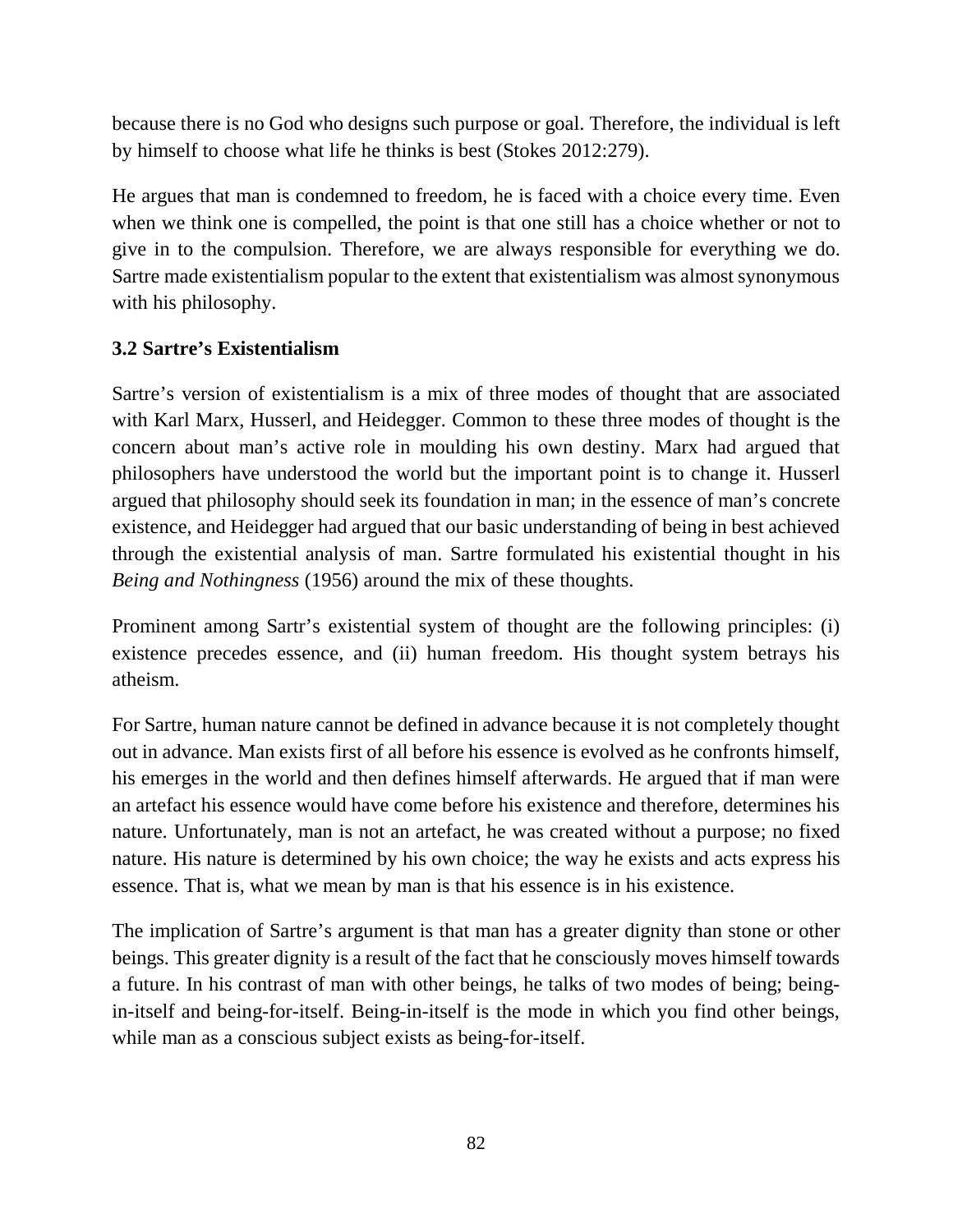The consequence of existence preceding essence is not only expressed by the fact that man creates himself, but also lies in the fact man is responsible for his own existence as an individual. Other beings, like a stone, for instance, cannot take such responsibility for itself. And if it is the case that man's essential nature is already fixed, he cannot take responsibility for what he is.

Concerning human freedom, Sartre conceives of human freedom in terms of negation, annihilation and nothingness. Freedom for him is the capacity for negation and nihilation, which characterises the being-for-itself. Freedom is built on the foundation of nothingness and negation provides the grounds for the possibility of questions. This implies that we can only ask questions because of the possibility of negation. The same possibility of negation makes imagination, especially that of a situation different from the existing one possible. In the opinion of Sartre, since man can ask questions, it means he is not subject to the universal causal order, for to be able to question something implies the ability to negate the thing.

The power to negate is identical with freedom and it is rooted in the nothingness within man. This nothingness which man carries within himself is the foundation of his freedom. It is this same nothingness that makes man the kind of being that he is, namely, a being without support, a being impossible to identify with anything in a fixed or permanent way, a being that is not what he is and is what he is not. By implication therefore, freedom is not just a quality of man, but man is freedom, for freedom is identical with his being.

The freedom of man goes with a heavy and inescapable responsibility. As well as with a disturbing anguish. Man may not be responsible for a situation beyond his control that he finds himself; he is nonetheless responsible for the way he reacts to that situation. Freedom and responsibility go together; to be free is to be responsible. Along with freedom too is the inevitability of choice since to be free is to be compelled to choose. A free being cannot but choose; refusal to choose is actually a choice not to choose.

Sartre argues that man's awareness of the nature of his freedom and the responsibility that goes with the freedom grips him with anguish. He thus, realises the full implications of his freedom in his anguish. Man, on realisation of the anguish and immerse responsibility of his freedom, attempts to escape from the same freedom. In his attempt to escape, he enters into self-deception. This is "bad faith." This bad faith or self-deception according to Sartre is expressed in different forms. Namely:

(i) **Belief in determinism:** This is a denial of human freedom which some people take to because of the fear of the reality of human freedom; they invent a theory of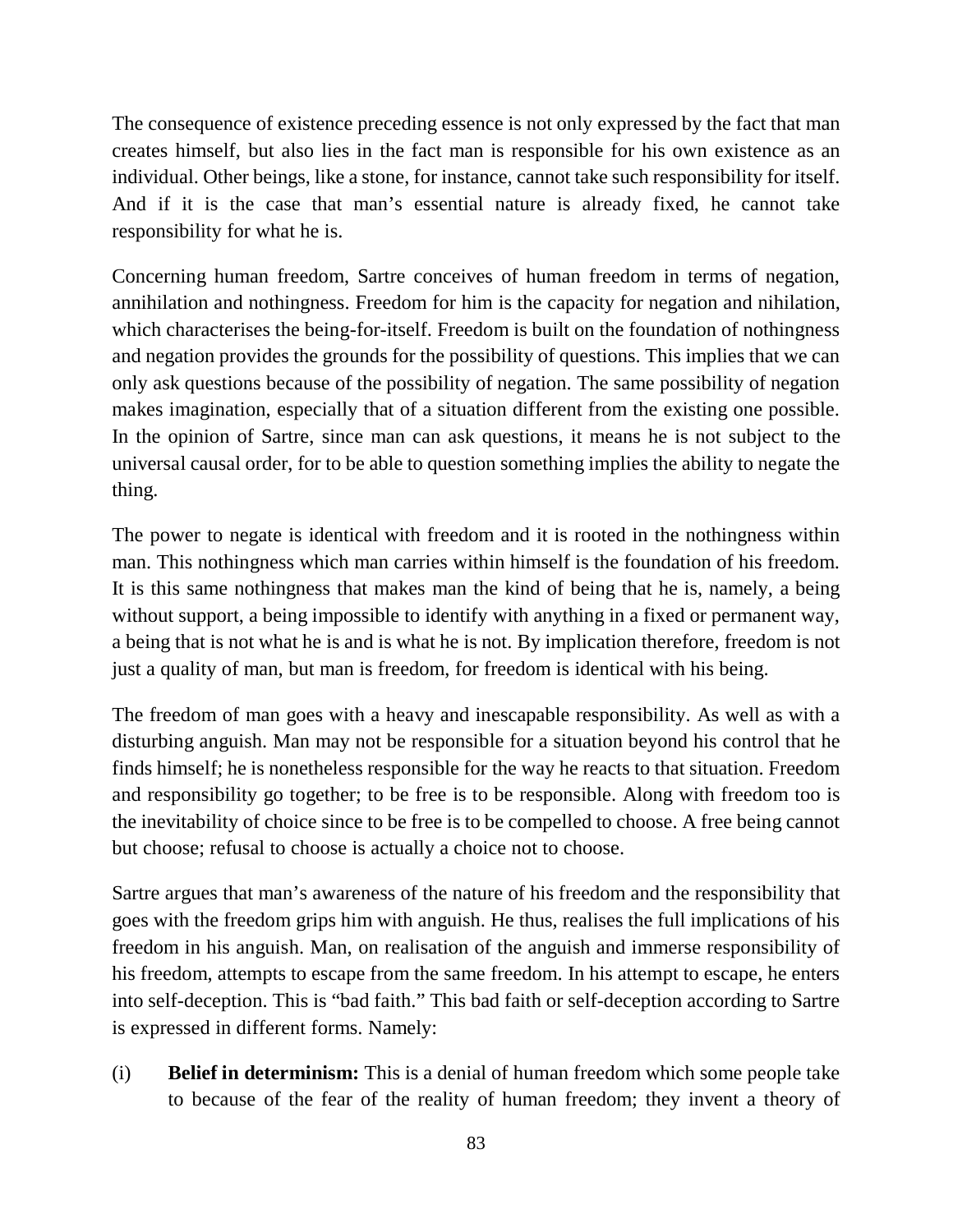determinism. They start talking about human nature as the way in which they have been made by God and attribute what they do to human nature. Belief in human nature is a form of determinism (See Omoregbe 1991:97).

- (ii) **Spirit of Seriousness:** This is another attitude of self-deception according to Sartre which says that absolute values, rights and wrongs, are inscribed in nature and given to man *a priori*. In the view of Sartre, those who uphold this are cowards who think they have been freed from the anguish and responsibility of making personal choices and decisions.
- (iii) **Conformity to Social Moulds:** This is the attitude of keeping to certain behavioural pattern so as to conform to social moulds. It is an impersonal way of life which Heidegger refers to as the "inauthentic life" and Sartre calls "bad faith."
- (iv) **Avoiding or Postponing Decisions:** This attitude plays itself out when in the face of serious situations that demands immediate decisions we postpone or avoid making decisions because we are afraid or uncomfortable with the unpleasant consequences of our decision. We pretend that things are not what we think they are. According to Sartre, it is self-deception. We live under the illusion that by postponing the decision, we have avoided making a decision, but the fact is postponing the decision is itself a decision that we have already made.

A striking aspect of Sartre's existentialism is his atheism. He argues that man is created without essence or nature and thrown out there in the world without purpose. Therefore, he has to work out his essence and create a purpose for himself. Sartre's atheism supports his argument for the notion that 'existence precedes essence.' Sartre's novel, *Nausea* (1937) was in some ways a manifesto of atheistic existentialism. In the novel he deals with the dejected researcher; Anthoine Roquentin who became conscious of the fact that nature and every inanimate object are indifferent towards him and his tormented existence. They are extraneous to any human meaning and no human can see anything significant in them. His lecture "Existentialism and Humanism" which is sometimes referred to as "Existentialism is Humanism" outlines the fact that man makes himself and therefore, rules out the role of God in human existence and all such things he referred to as "deterministic excuses."

#### **4.0 Conclusion**

Sartre had a life full of events that includes been raised by the mother alone with the aid of his maternal grandfather, having lost his own father at the age of two; being a prisoner of war, afflicted with sickness that eventually led to his death. Nonetheless, he had an accomplished life in academics and even won the Noble Prize for Literature. His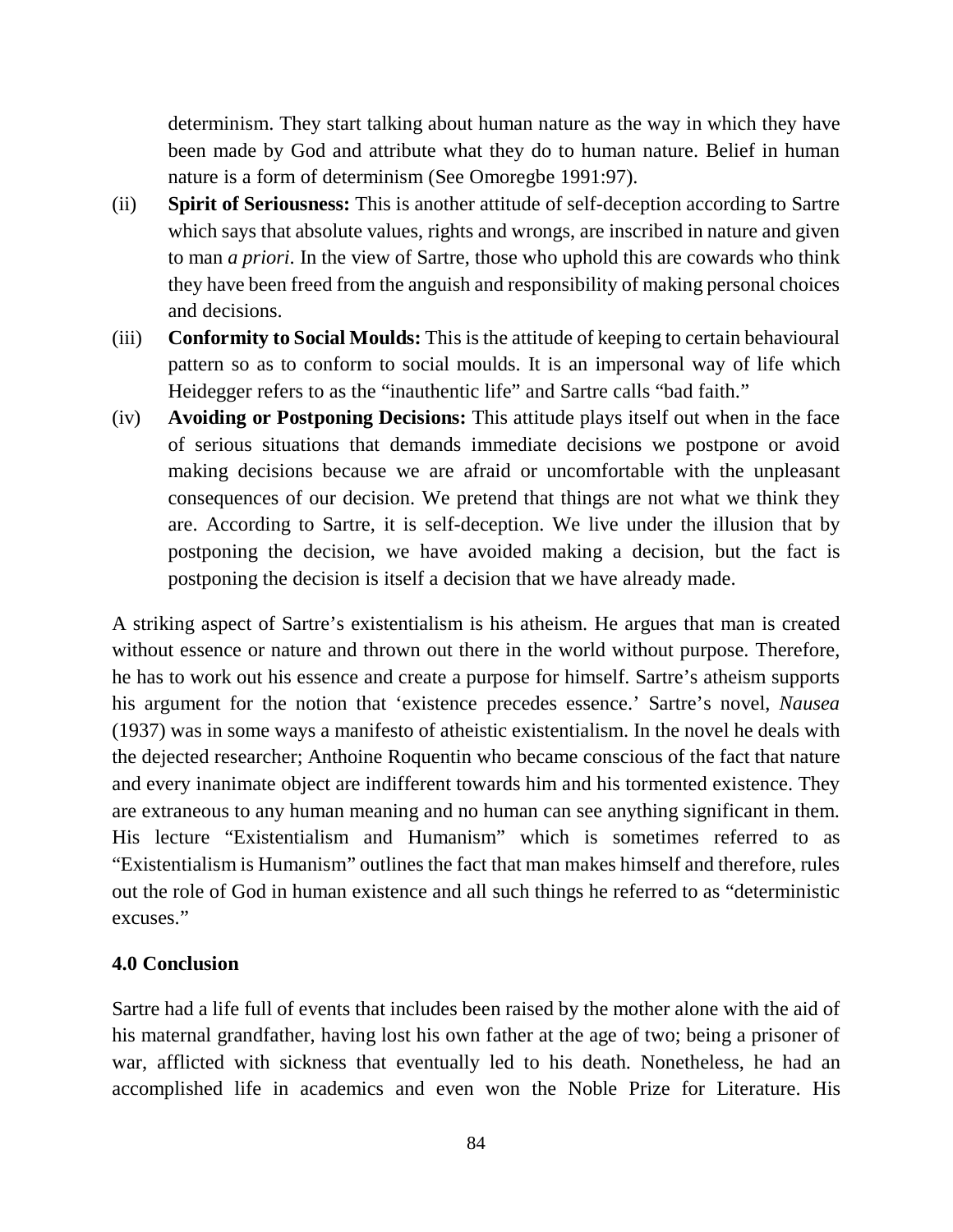existentialist ideas are fleshed out in the themes of 'existence precedes essence' and 'human freedom.'

#### **5.0 Summary**

- Sartre had an accomplished academic career.
- Central to Sartre's existentialist thoughts are the notions of 'existence precedes essence' and 'human freedom.'
- Sartre is an atheistic existentialist.

#### **6.0 Self-Assessment Exercise**

- Briefly itemise the significant points in Sartre's life.
- Explain what Sartre means when he claims that the human being is condemned to freedom.
- What is the relationship between Sartre's atheism and the existentialist claim that 'existence precedes essence?'

#### **7.0 References/Further Reading**

- Agidigbi, B. 2006. *Issues and Themes in Existentialist Philosophy*. Benin-City: Skylight Prints.
- Stokes, P. *Philosophy: 100 Essential Thinkers*. London: Arcturus Publishing Limited.
- Stumpf, S. E. 1989. *Philosophy: History and Problems* 4th edition. New York: McGraw Hill Inc.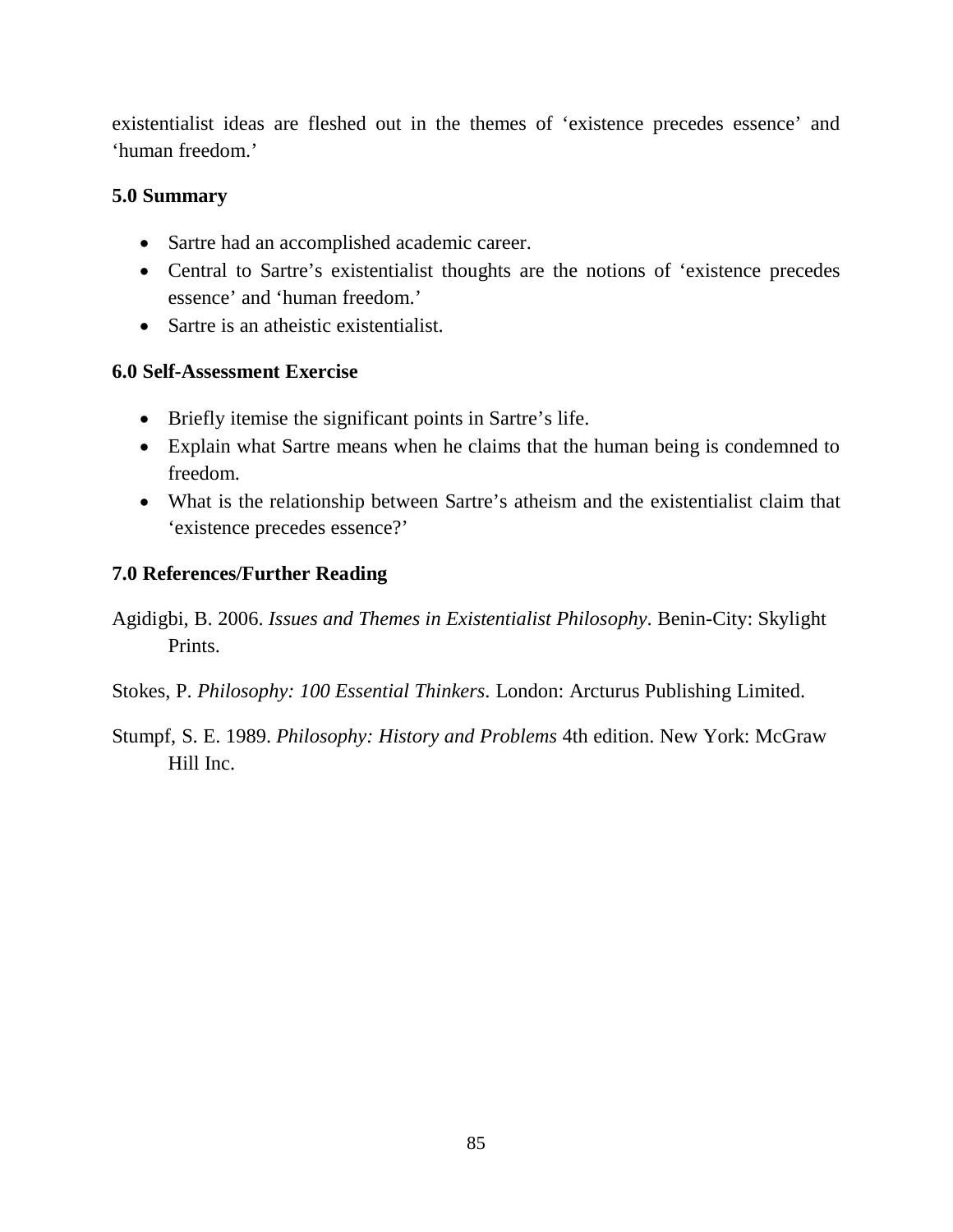#### **Unit 5: Martin Buber**

#### **Contents**

1.0 Introduction 2.0 Intended Learning Outcomes (ILOs) 3.0 Main Content 3.1 Introduction to Martin Buber 3.2 Buber's Existentialism 4.0 Conclusion 5.0 Summary 10.0 Self-Assessment Exercises 7.0 References/Further Reading

## **1.0 Introduction**

Although Martin Buber rejected the label of being an existentialist philosopher, he is often characterised as one of them. his philosophy is described as the philosophy of dialogue which is a form of existentialism. It is centred on the distinction between the I-Thou relationship and the I-It relationship. He emphasised dialogical existence in which he considered existence as an encounter. In this unit, we shall explain Buber's notion of dialogue and existence using his categories of the I-Thou and I-It relationships. This unit shall also familiarise you with his person.

#### **2.0 Intended Learning Outcomes**

At the end of this unit, the student will be familiar with the following:

- 1. The person of Martin Buber
- 2. The existentialist thoughts of Buber

#### **3.0 Main Contents**

#### **3.1 Introduction to Martin Buber**

Martin Buber was an Austrian Jewish and Israeli philosopher born in Vienna to an Orthodox Jewish family on February 8, 1878. His parents divorced while he was three years old and was raised by his grandfather. He returned to his father's house in Lemberg at the age of fourteen in 1892. He had a personal religious crisis that made him break away with Jewish religious customs. He read Kant's Kierkegaard's and Nietzsche's works and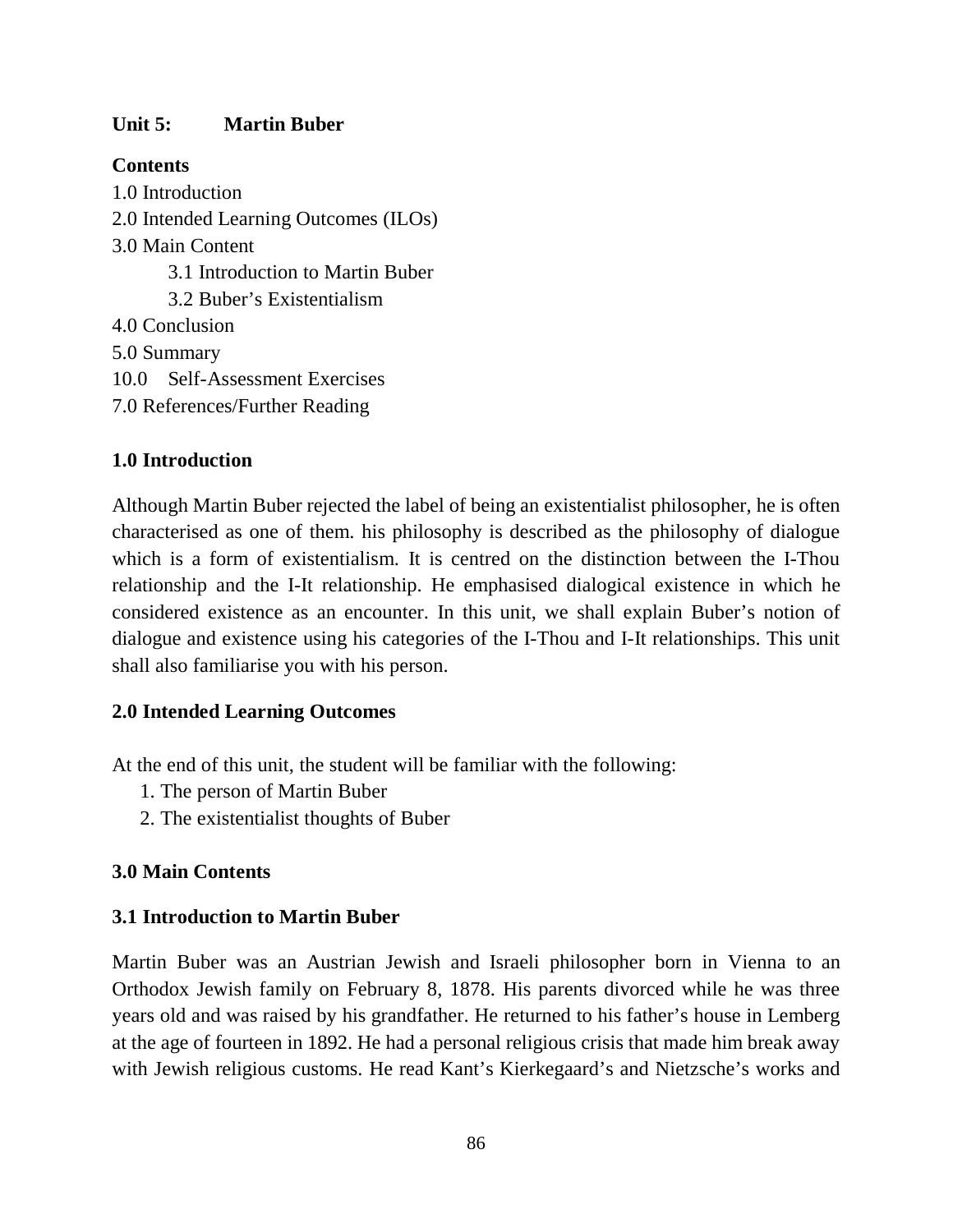was inspired to study philosophy in Vienna. He married Paula Winkler who was a brilliant Catholic writer. She however, left the Catholic Church to practice Judaism.

He studied in the universities of Vienna, Berlin, Leipzig and Zürich. He studied philosophy and art. His doctoral dissertation was about the theories of individuation in the thoughts of Nicholas of Cusa and Jakob Böhme who were two great mystics. Nietzsche's nihilism and criticism of modern culture had the greatest influence on Buber in his university days. This eventually reflected in his involvement with Zionism – a Jewish nationalist movement whose goal was the creation and support of a Jewish national state in Palestine.

Buber was a prolific author, scholar, literary translator and political activist. His writings in German and Hebrew covered topics in Jewish mysticism, social philosophy, biblical studies, religious phenomenology, philosophical anthropology, education, politics and art. His manifold activities were inspired by his philosophy of encounter—man's meeting with other beings. His most famous work is *I and Thou* (1923). In this short book, he discussed our relationship with others as a two-fold type of relationship; the I-It and I-Thou relationships. While the I-It relationship is between is between subjects and objects of thought and action, the I-Thou relationship is an encounter between subjects.

Buber never accepted being called a philosopher or theologian, he regarded himself as a philosophical anthropologist. He insisted that he was not interested in ideas, but in personal experience. He also refused to discuss God as a subject, rather he would discuss our relationships with God. God, was for him the great or eternal Thou who enables the human I-Thou relations between man and other beings. The mutuality between man and other beings in the I-Thou relations is dependent on the levels of being. In the I-Thou relationship the two parties encounter each other in the fullness of their being

#### **3.2 Buber's Existentialism**

In his best known work; *I and Thou*, Buber insists that we need to get over the temptation to reduce human relations to the simple either/or which presents a rational or romantic ways of relating to one another. According to him, by the very nature of our being, we enter into dialogic relations with both other humans and animate beings like animals, trees, and even the Divine Thou—God (Zank and Braitermna 2020:4).

For Buber, the relationship between persons, animate objects and deity are reducible to three expressive signifiers: "I", "You" and "It". These three constitute the elemental variables that structure all our experiences as relation through their combination and recombination. These three elements which are individuated realise themselves when they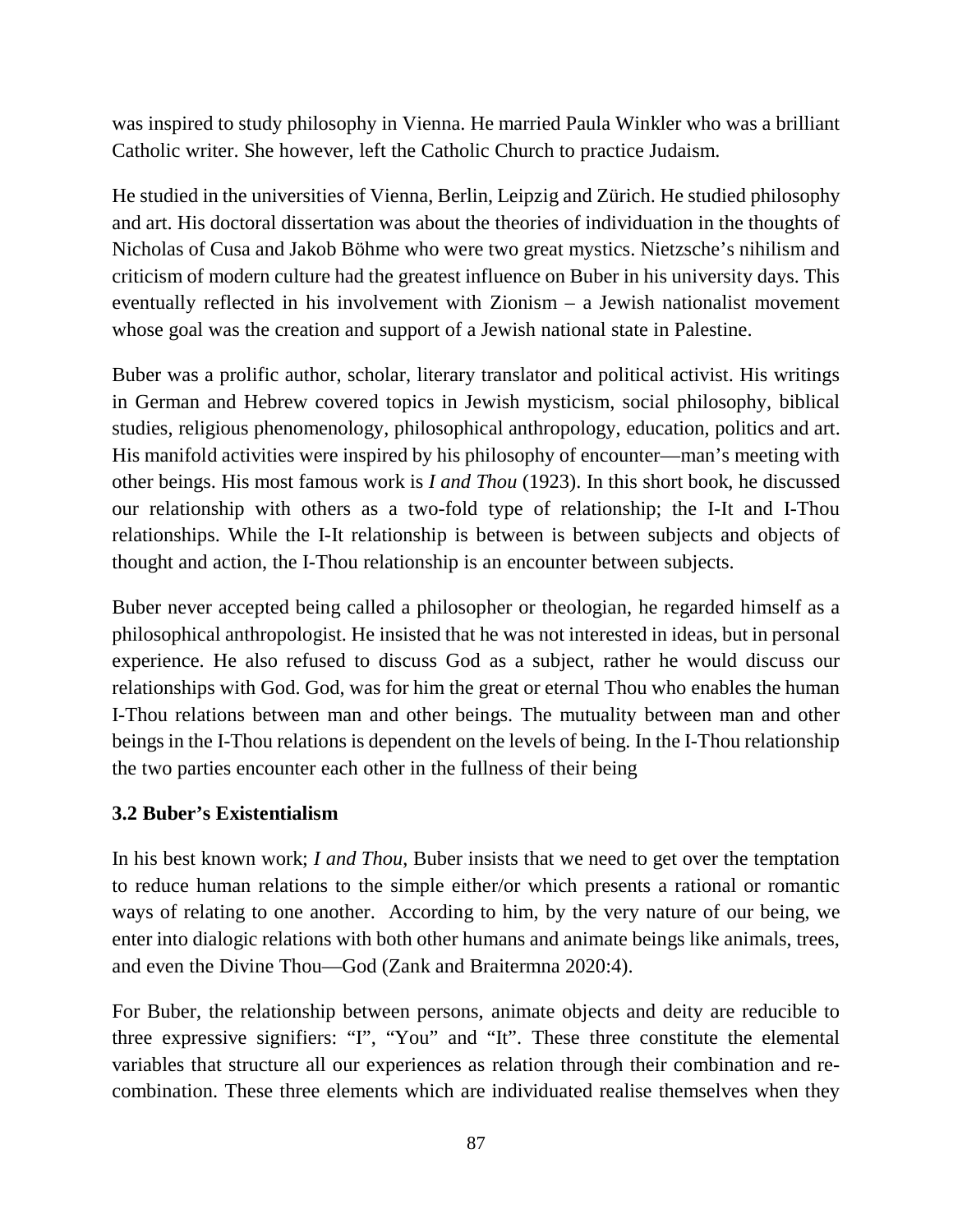enter into a relationship with each other. In a relationship, they burst into life, they grow, the vanish and they revive. According to Buber, isolated "I" does not exist, apart from existing in a relationship to another. This relationship is what he calls 'dialogue' or 'encounter.'

In his thesis of dialogical existence, Buber uses the I-Thou and I-It to categorise modes of consciousness, interaction and being through which individuals engage with one another and inanimate objects and all reality in general. These word pairs (I-Thou and I-It) philosophically denote complex ideas about the human being's modes of being, especially how the individual exists and actualise his existence. According to Buber, the individual is always engaged in the world in of these modes.

The I-Thou or I-You as it is also referred to, stresses the mutual, holistic existence of two beings. Since these beings meet one another in their authentic existence, the I-Thou relationship is a concrete encounter. Buber uses a variety of examples in daily life to illustrate the I-Thou relationship; for example, the relationship between two lovers, the relationship between an observer and a pet animal, the relationship between an author and a tree or even between two strangers in a bus. Thus, we can describe the I-Thou relationship with the words: encounter, meeting, dialogue, mutuality and exchange.

One of the I-Thou relationships that is key to Buber is the one between a human being and God. It is a relationship that enables the human being interact with God. For Buber, every I-Thou relationship with anything or anyone connects with the eternal relation to God. It takes the openness of the individual to the idea of such a relationship for him to create the I-Thou relationship with God. Openness to the idea of the relationship does not mean the individual should actively pursue it as that would create qualities that are associated with It-ness and thereby, prevent an I-Thou relation because the qualities of It-ness would limit the relationship to I-It relationship. If the individual is open to the I-Thou relationship God will come to the individual and the relationship would last for as long as the individual is willing and open to it.

The I-Thou relation signify a pure encounter "one whole unique entity with another in such a way that the other is known without being subsumed under a universal" (Scott 2021:2b). This is because the "Thou" in the I-Thou relationship cannot be reduced to spatial or temporal characteristics. As Buber explains "The formation of the 'I' of the 'I-Thou' relation takes place in a dialogical relationship in which each partner is both active and passive and each is affirmed as a whole being. only in this relationship is the other truly an 'other', and only in this encounter can the 'I' develop as a whole being" (Scott 2021:2b).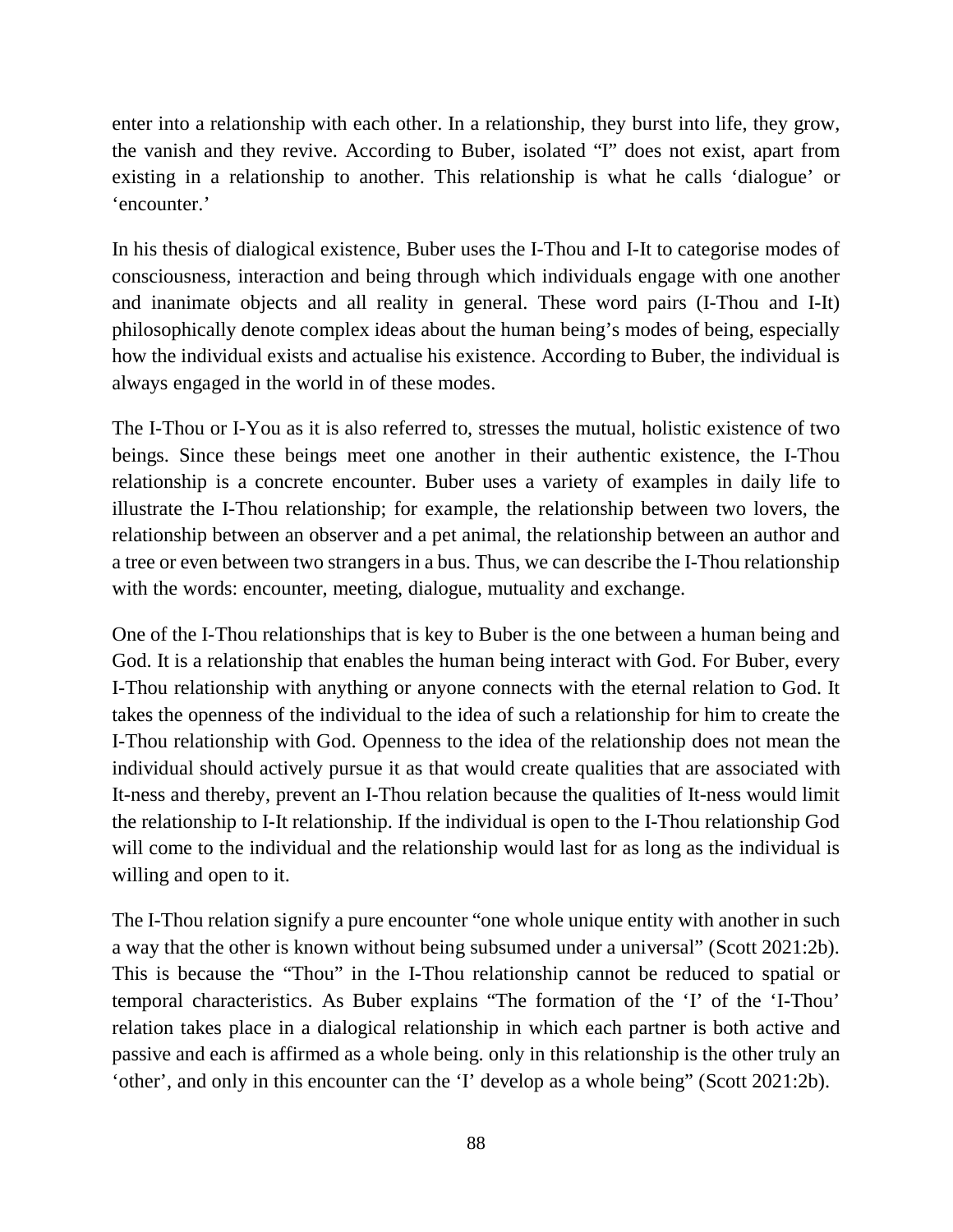For Buber, there are spheres of dialogue or the I-Thou relations that correspond to three types of otherness. These are:

- i. The exchange of language with man.
- ii. The transmission below language with nature.
- iii. The reception above language with spirit.

The exchange of language that characterise the dialogue with man is obvious but the dialogue with nature and spirit are not as obvious; they constitute the most controversial aspect of the I-Thou relations. Given that the I-Thou relationship is a meeting of singularities, if we truly enter into a relation with a thing, for example, a pet animal, we get to know it as a singular being and not just a s thing with certain attributes that presents itself to be analysed or dissected. In this way, the relation will be that of one whole (the '1' - myself) confronting another whole (the 'Thou' – pet animal). The dialogue with spirit is not as easy to explicate because Buber employs different images to denote spirit; for instance, 'eternal Thou' which refers to God, and 'form' which refers to moments of artistic inspiration or intensive engagement with the works of other thinkers.

The I-It relationship is almost the opposite of the I-Thou relationship (Kramer and Gawlick 2003:39). Unlike the encounter of one another between two beings in the I-Thou relationship, the beings in the I-It relationship do not actually meet. What happens is that the "I" in the I-It relationship confronts and qualifies an idea of the being and then treats the being as an object. Such objects are considered as mere mental representations that have been created and sustained by and in the individual mind. given the nature of the I-It relationship, we can describe as a relationship with oneself because there is no dialogue involved in it; what we have is a monologue. According to Buber, "monologue is not just a turning away from the other but also turning back on oneself" (Scott 2021:2b). In a monologue relationship, the individual considers and treats the other – things and people, as objects to be used, instead of, to be experienced. In other words, the other is perceived as an 'It' which implies that the other is classified as an object which is predictable and manipulable and therefore, only exists as part of one's experiences.

For Buber, the human life is an oscillation between I-Thou and I-It. The I-Thou experience are few and far between. In his view, the evils of isolation and dehumanisation that characterise modernity is a result of the purely analytic and material view of existence which is the offshoot of expanding and extending the I-It relations to human beings. When the paradigm of relationship between human beings become the I-It relationship instead of the dialogue and encounter of the I-thou relationship, existents and the meaning of existence are devalued.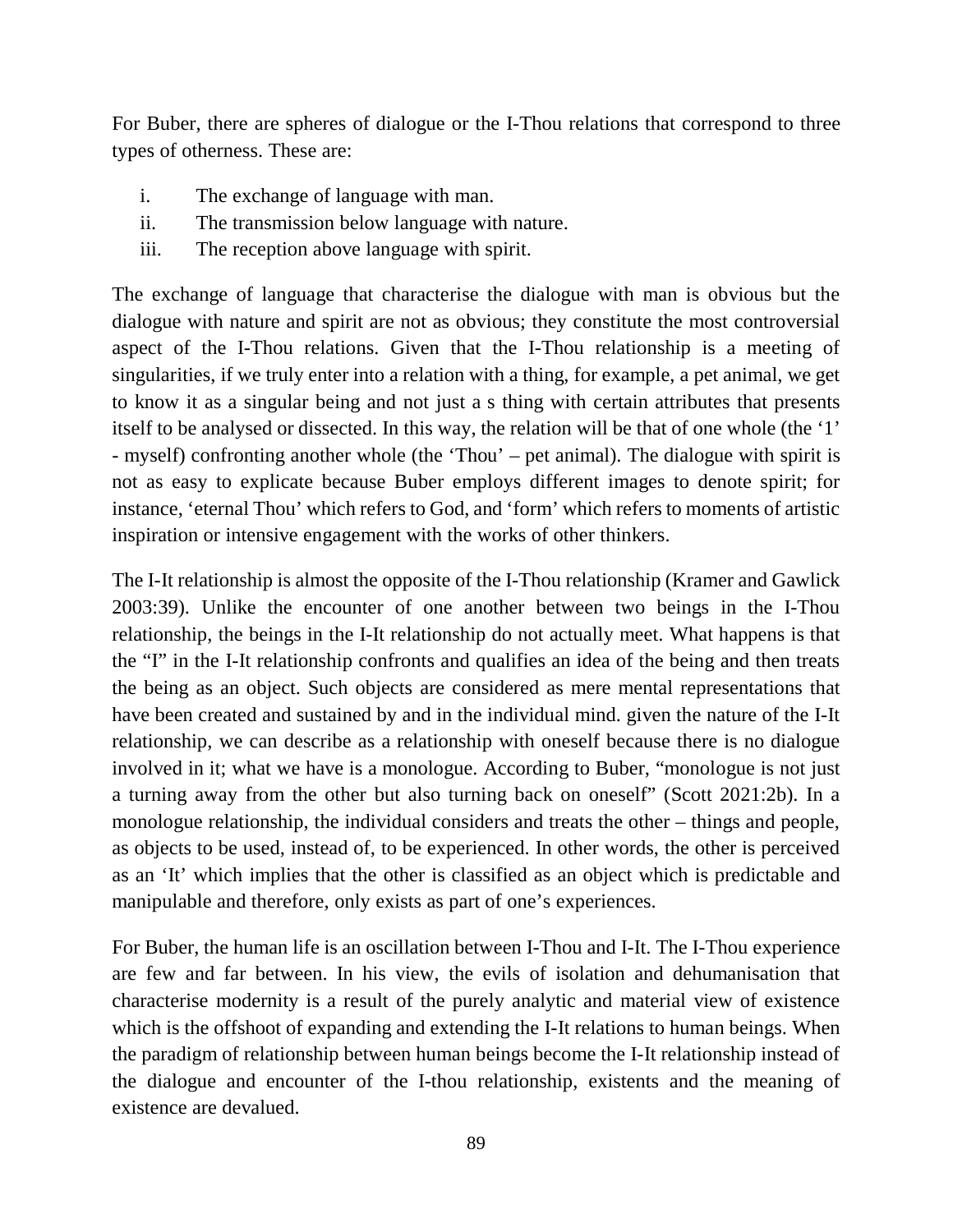Buber avers that even though man presents himself to the world in the I-Thou and I-It modes of being, they do not exhaust the inner life of the individual. Although, we are born as an individual, the development of our individuality that shapes our personality as different individuals is an ongoing achievement that we must constantly maintain. The self is more fragmented or unified through its relationships to others in the I-Thou relations.

The differences between the I-Thou and I-It relationships include:

- i. While the "Thou" in the I-Thou relationship is not reducible to spatial temporal characteristics, the I-It relationship is driven by categories like 'same' and 'difference' with a focus on universal definitions.
- ii. While the I-Thou relationship is dialogical, the I-It relationship is a monological.
- iii. The 'I' of the I-Thou relationship is a whole, focused, single individual. But the 'I' of the I-It relationship is a self-enclosed, solitary individual.

# **4.0 Conclusion**

Sartre had a life full of events that includes been raised by the mother alone with the aid of his maternal grandfather, having lost his own father at the age of two; being a prisoner of war, afflicted with sickness that eventually led to his death. Nonetheless, he had an accomplished life in academics and even won the Noble Prize for Literature. His existentialist ideas are fleshed out in the themes of 'existence precedes essence' and 'human freedom.'

## **5.0 Summary**

- Sartre had an accomplished academic career.
- Central to Sartre's existentialist thoughts are the notions of 'existence precedes essence' and 'human freedom.'
- Sartre is an atheistic existentialist.

#### **6.0 Self-Assessment Exercise**

- Briefly itemise the significant points in Sartre's life.
- Explain what Sartre means when he claims that the human being is condemned to freedom.
- What is the relationship between Sartre's atheism and the existentialist claim that 'existence precedes essence?'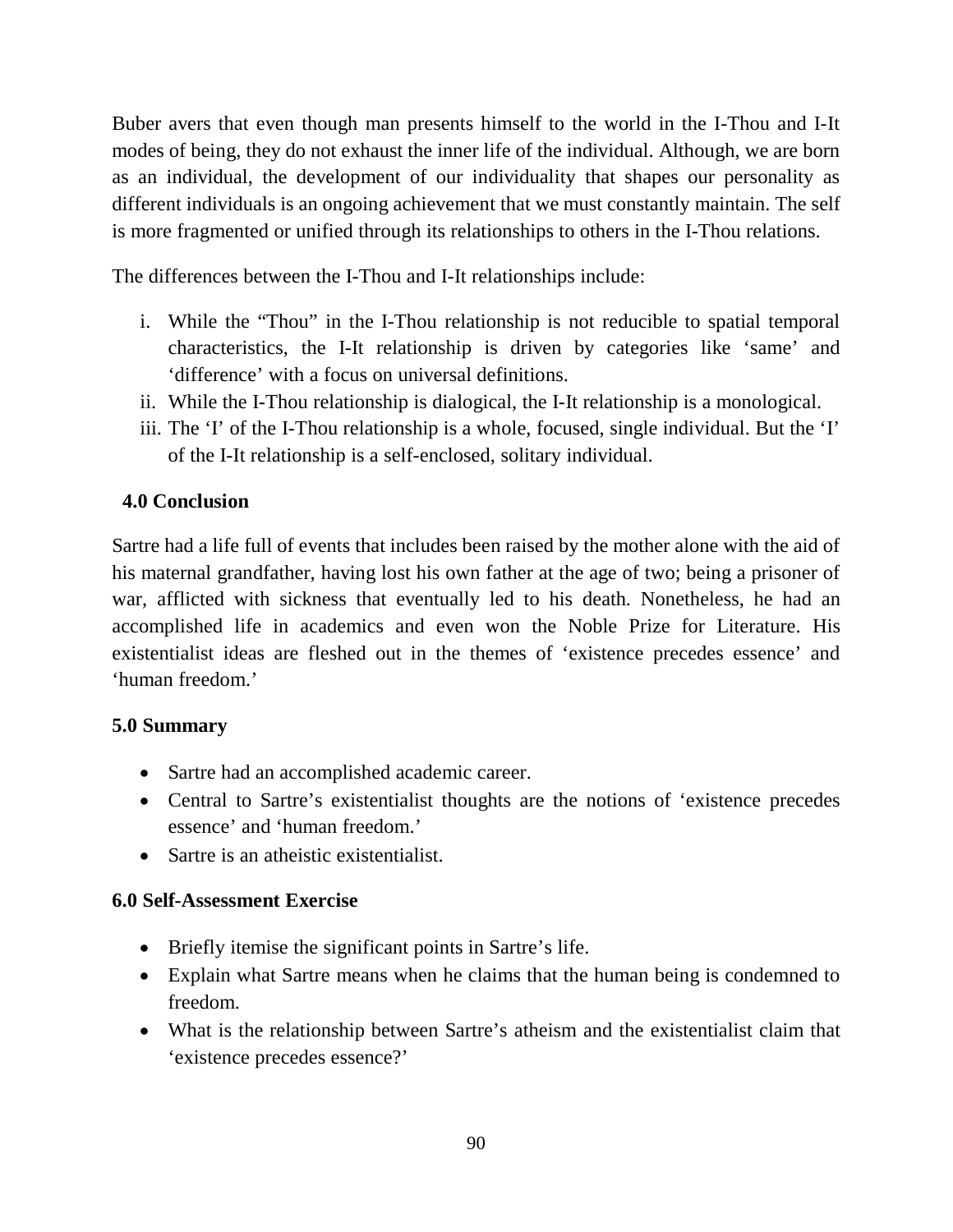#### **7.0 References/Further Reading**

- Kramer, K. and M. Gawlick. 2003. *Martin Buber's I and Thou: Practicing Living Dialogue*. Paulist Press.
- Scott, S. "Martin Buber." *Internet Encyclopedia of Philosophy*. www.iep.utm.edu/buber/.
- Zank, M. and Z. Braiterman. 2020. "Martin Buber." *The Stanford Encyclopedia of Philosophy* (Winter 2020 Edition). Edward N. Zalta (ed.). https://plato.stanford.edu/archives/win2020/entries/buber/.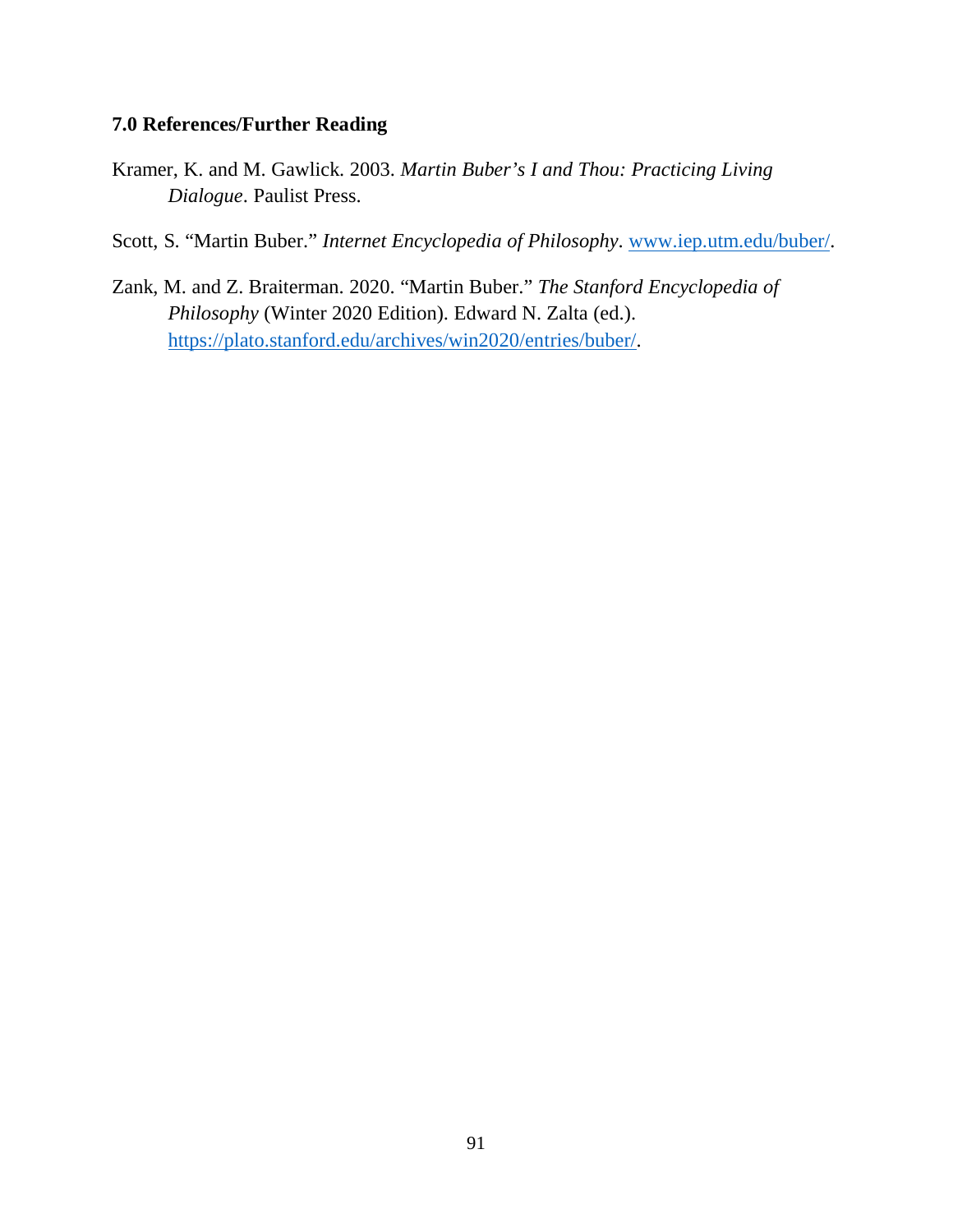#### **Module 4: Understanding Phenomenology**

| Unit $1$ : | Edmund Husserl and the Method of Phenomenology |
|------------|------------------------------------------------|
| Unit $2$ : | The Phenomenological Method                    |
| Unit 3:    | <i>Epoche</i> as a Key Theme in Phenomenology  |
| Unit 4:    | Intentionality as a Key Theme in Phenomenology |

## **Unit 1: Edmund Husserl and the Method of Phenomenology**

## **Contents**

1.0 Introduction

2.0 Intended Learning Outcomes (ILOs)

3.0 Main Content

- 3.1 Background to Husserlian Phenomenology
- 3.2 Husserl and the Method of Phenomenology

3.2.1 Descriptive Phenomenology

- 3.2.2 Transcendental Phenomenology
- 4.0 Conclusion
- 5.0 Summary
- 11.0 Self-Assessment Exercises

7.0 References/Further Reading

## **1.0 Introduction**

Even though the term 'phenomenology' precede Edmund Husserl, he was the one that developed the basic claims of phenomenology into a philosophical method before the first World War. Husserl was a mathematician who later became a philosopher. As a philosopher his concern was to find what he called the 'Archimedean point' of philosophy. By this he meant the foundation for knowledge. He argued that if we detach ourselves from the views and beliefs that we previously hold (bracketing them), and approach our object of knowledge without biases, prejudices and predilections, we will be able to understand the essence of things as we experience them. his fundamental aim was to discern the essential nature of mental acts and thereby arrive at the truths that constitute the sources of human knowledge. In this unit, you shall learn about how Husserl intend to achieve this aim and the postulations he provided towards arriving at genuine and indubitable knowledge.

## **2.0 Intended Learning Outcomes**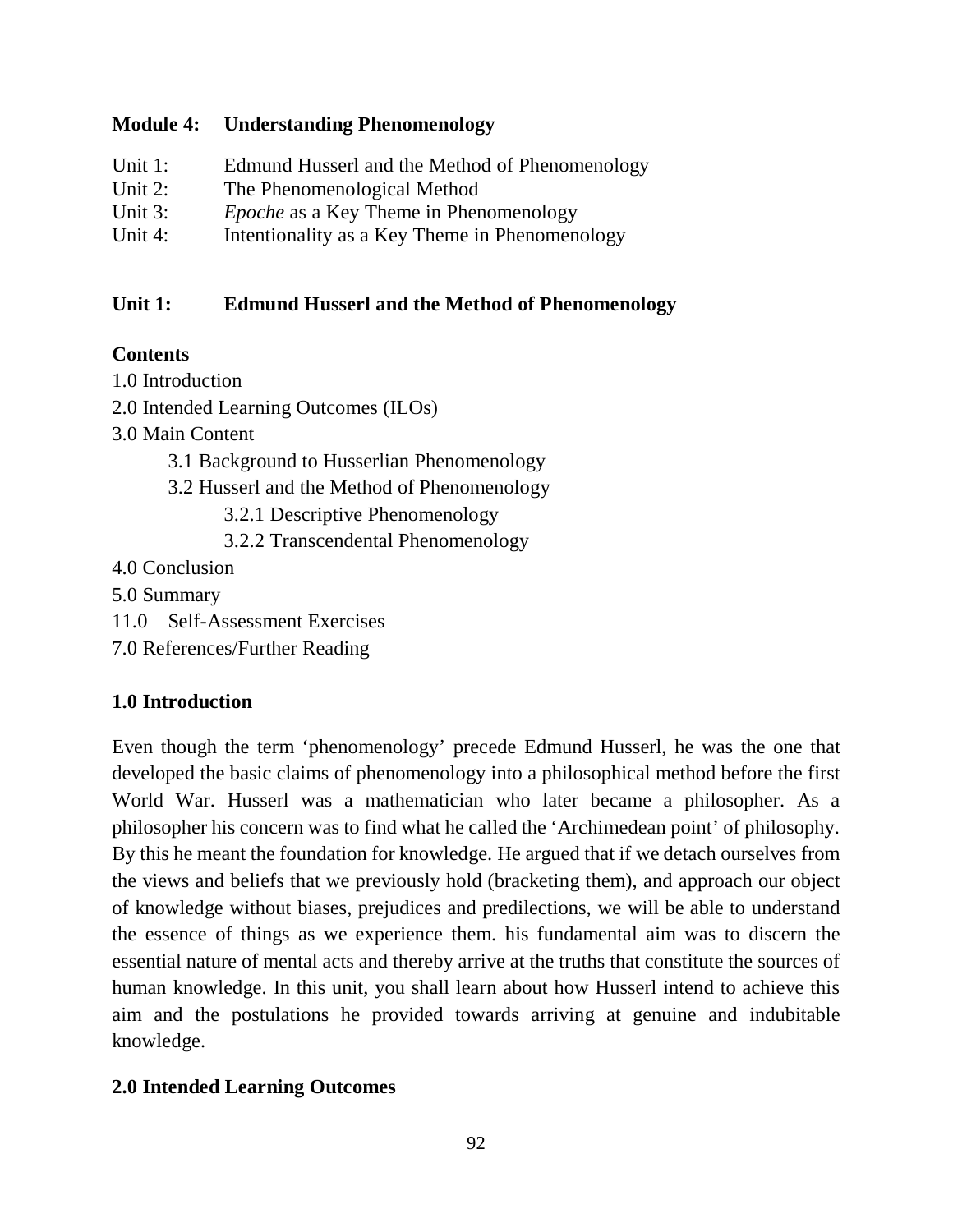At the end of this unit, the student will be familiar with the following:

- 1. The motivation behind Husserl's phenomenological views.
- 2. Husserl's idea of phenomenology
- 3. The notions of descriptive and transcendental phenomenology

# **3.0 Main Contents**

# **3.1 Background to Husserlian Phenomenology**

The evolution of the phenomenological method is against the backdrop of scepticism; the need to eliminate scepticism and creating an indubitable foundation for knowledge. The threat of scepticism always prompted the need to firmly establish the foundations of knowledge in modern Western philosophy, especially after the scepticism of the 16th century attacked virtually everything, undermining and nearly crumbling all the efforts in academics, politics, religion, and the spiritual unity of Europe. Scepticism questioned the certainty of both science and faith (Oyeshile 2006:41). From René Descartes to Franz Brentano, philosophers made conceited efforts to provide unshakable ground for human knowledge.

Husserl begins his philosophy from the natural standpoint of our everyday world as we experience it. He adopted the method that is we now call 'phenomenological reduction' in which we "ignore all previously held personal, philosophical, and even scientific assumptions associated with a thing and then examine what remains" (Weate 1998:60). The idea of this reduction is to unravel how the mind works. Husserl believed that this reduction can be retro-activated on consciousness itself in order to attain apodictic certainty; knowledge beyond the disputation of scepticism.

Husserl owes his interest and development of the phenomenological method to Frantz Brentano's interest in the concept of 'intentionality' and the descriptive investigation of inner perceptions (Farber 1943:8). According to Husserl, he got to understand through Brentano's psychological theory of the mind that philosophy could be a rigorous science. Brentano's psychological theory of the mind which was developed under the Aristotelian, Scholastic and Cartesian influences, was itself centred on the concept of intentionality. The theory argues that "the mind is differentiated from physical reality by its ability to intend or refer to something beyond itself" (Fuller 1966:550).

According to Husserl, philosophy had abandoned the task of becoming a strict science which means that it has lost its sense of direction. Philosophy should be a rigorous science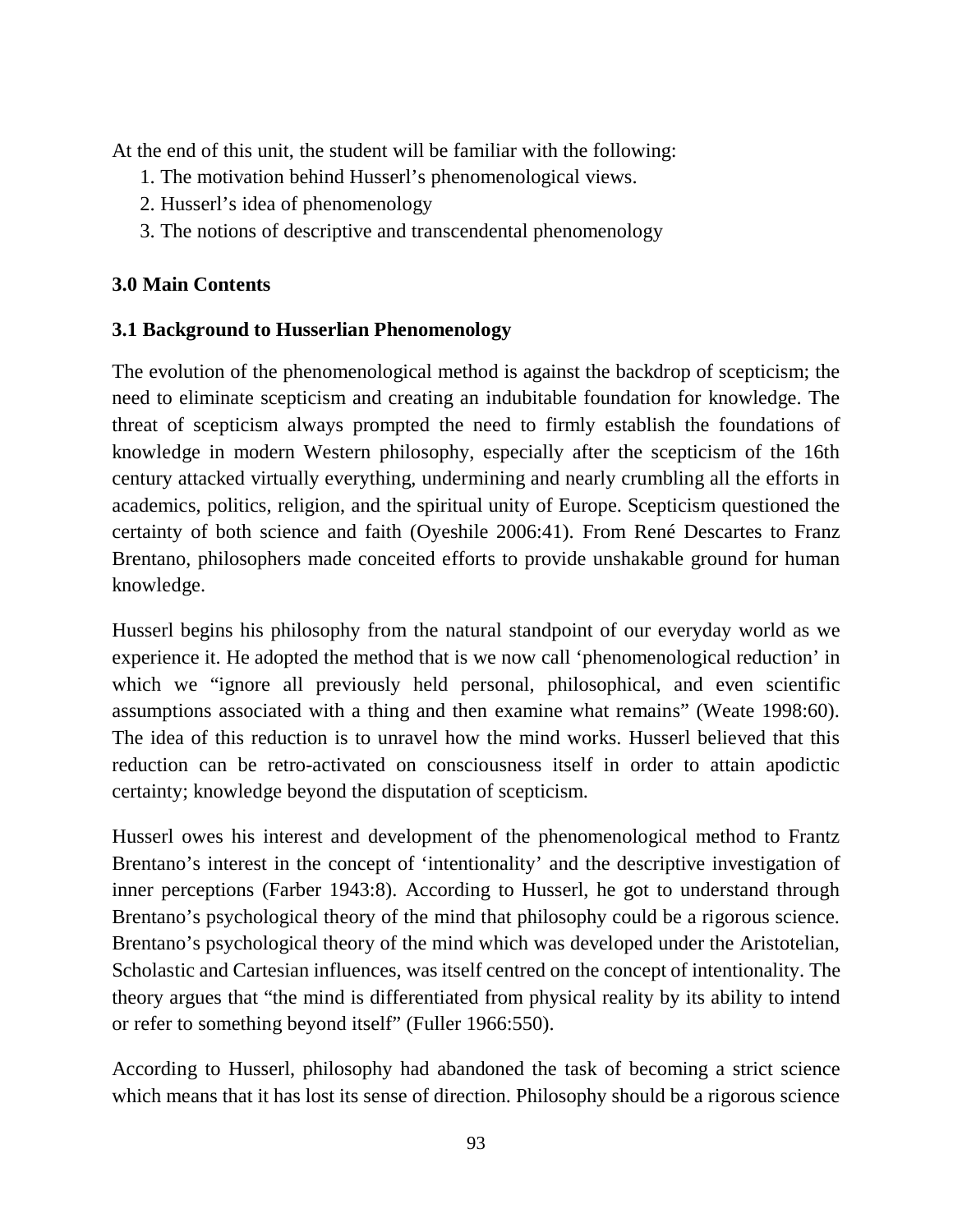that investigates the most radical, fundamental, primitive, original evidences of conscious experience. In other words, philosophy should go beneath the constructions of science and common-sense and investigate the foundations of these constructions in experience. Hence, J. M. Edie says: "It [philosophy] studies what all the particular sciences take for granted and what we in 'natural' everyday experience takes for granted. A 'presuppositionless' philosophy is one which will reach what is absolutely primary or most fundamental in experience" (1962:18-19).

According to Husserl, after Plato and Aristotle, subsequent philosophers neglected the rigorous aspect of philosophy which led philosophy to a chaotic situation. The chaotic situation Husserl refers to here is the tendency to view philosophy through the mirror of the natural sciences because of the successes that the natural sciences have recorded. According to Husserl, this tendency which he described as 'naturalistic objectivism' is the triumph of naturalism at the collapse of rationalism. For Husserl, philosophy will regain its lost status if it becomes phenomenological.

## **3.2 Husserl and the Method of Phenomenology**

In an attempt to deconstruct modern Western philosophy, Husserl argued in his *Philosophy and the Crisis of European Man* (1936) that Western culture lost its true direction and purpose when philosophy departed from its original goal. The original goal of philosophy was "to provide answers for the human and humane concerns of humanity by dealing vigorously with the human quest for the highest values, which consist in developing the unique broad range capacities of human reason" (Oyeshile 2006:47). Since in his opinion, rationalism has collapsed, Husserl set himself the task of saving human reason. That which human reason is to be saved from provides the background for his phenomenology. He therefore, attempts to develop a proper method through which we can grasp the essential nature of things in order to overcome the naturalistic objectivism of the natural sciences that is eroding rationalism. His attempt led to the formulation of the two parts of his phenomenology, namely, (i) descriptive phenomenology and (ii) transcendental phenomenology.

#### **3.2.1 Descriptive Phenomenology**

This aspect of Husserl's phenomenological method reflects the great influence of Brentano on him. It concerns itself with the descriptive analysis of human experience just as it occurs. Meaning that it leaves out from this analysis any prejudices and prior assumptions or presuppositions. This is aimed at achieving an objective, unbiased knowledge. Phenomenology at this stage is not concerned with the existential aspects of things. It is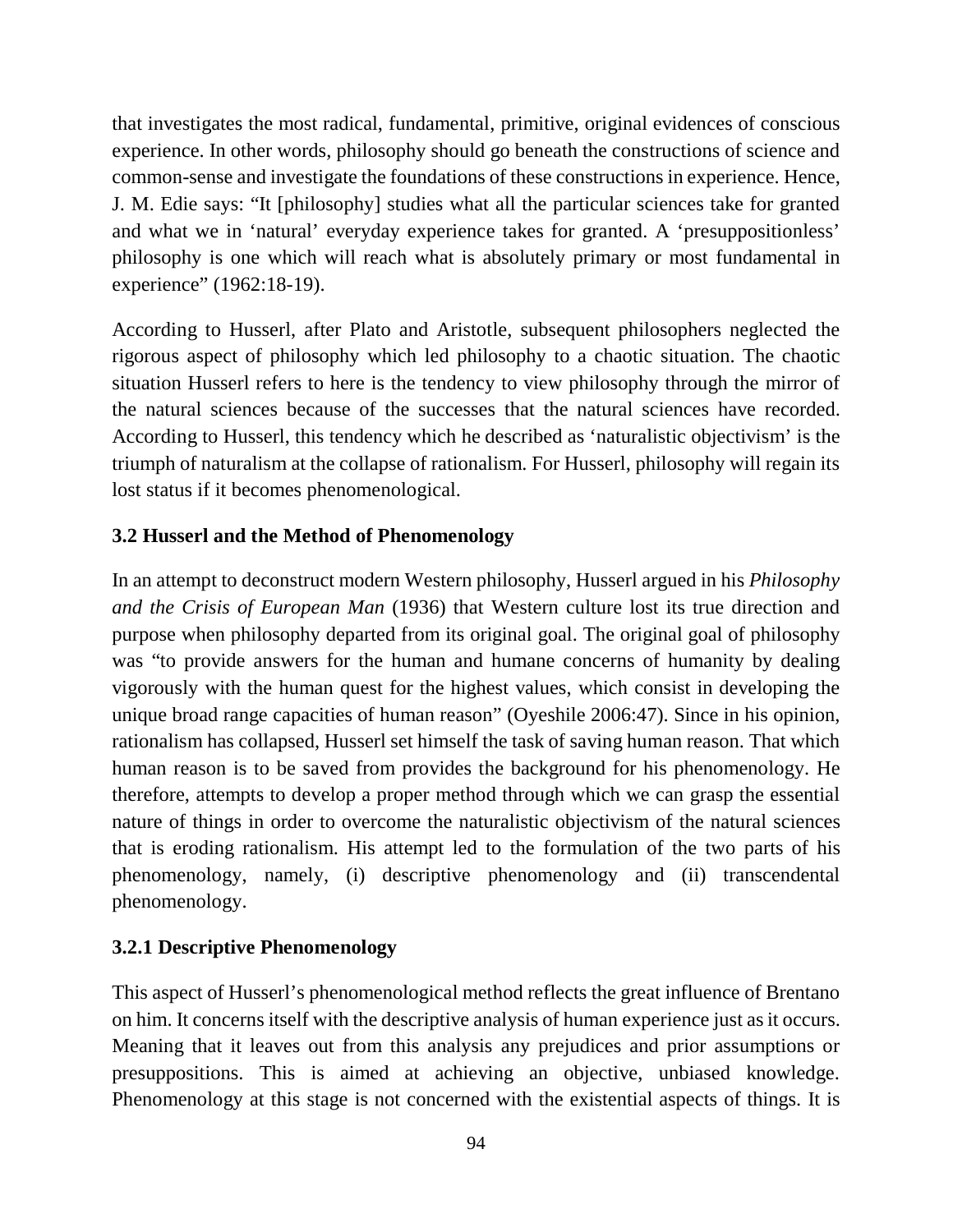rather interested in the essence of things. For Husserl, we arrive at the essence of things through his method of *epoche*, which is the same as 'eidetic reduction' or 'science of essences.'

The method of *epoche* consists in bracketing the existential aspects of things so as to intuit their essences. It is a detachment from any form of biases, emotions, prejudices, presuppositions, and preconceptions so as to contemplate the essence of phenomena.

Phenomenology, for Husserl, is a 20th century Cartesianism. Therefore, he credits Descartes as the genuine patriarch of phenomenology because it was Descartes who prompted his quest for the foundation of knowledge starting from the same point as Descartes, namely, the thinking self (Stumpf 1989:488). It means therefore, that the Cartesian radical doubt is the predecessor of the phenomenological method.

Although Husserl and Descartes share the same starting point, there were basic differences in their methods. While Descartes sought to arrive at certain knowledge through systematic doubt, Husserl avers that we must decide to disregard all our present knowledge including the presuppositions that we must arrive at an absolute foundation of knowledge as was the case in the systematic doubt of Descartes. Thus, Husserl takes a more radical approach than Descartes did. He chooses to look at things and facts themselves as they are given in actual experience and intuition; he judges only by evidence. According to Stumpf, "Husserl simply withheld any judgment about experiences, seeking instead to describe his experiences as fully as possible in terms of the evidence of experience itself" (1989:488).

For both Descartes and Husserl, experience revolves around the self (the ego), and the ego is the source of all knowledge. While for Descartes, the ego is the first axiom in a logical sequence that eventually leads him to knowledge of reality, Husserl sees the ego as simply the matrix of experience and therefore, puts the primary emphasis on experience rather than logic. His primary concern is to discover and describe that which is given in experience, just as it presented in its pure form.

Husserl criticised Descartes for going beyond the ego to the notion of extended substance body, which ties the subject to an objective reality and thereby produce the mind-body dualism. For Husserl, the actual facts of experience are more accurately described by pure subjectivity. Rather than the *ego cogito* (I think) of Descartes, Husserl argues that the *ego cogito cogitatum* (I think something) more accurately describes experience as it is the typical human experience. Oyeshile summarizes Husserl's repudiation of Descartes thus: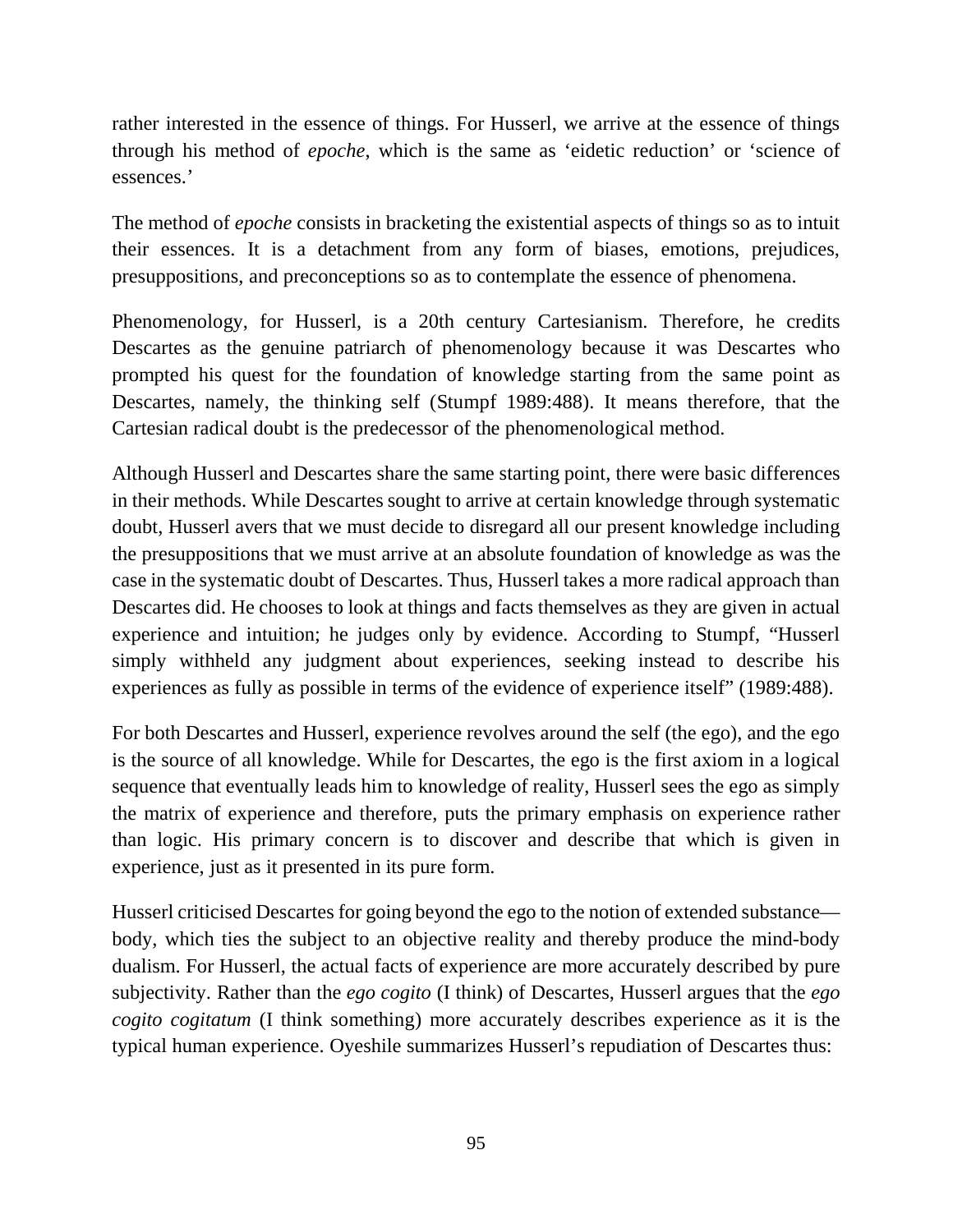The significance of Husserl's repudiation of Descartes is that there is always a link between consciousness and thinking which is identified in the object of thought and the element of intentionality that creates the phenomena of experience. Husserl's emphasis that there is an indissoluble intentionality is a direct influence of his teacher, Brentano, who insisted that all psychological acts – thinking, desiring, linking, loving, hating and so forth – are object-oriented (2006:49).

Note that Husserl not only disagreed with Descartes on the mind-body dualism, he also rejected the Kantian distinction between things as they are in themselves (noumenon) and things as they appear to us (phenomenon). He argues that the phenomenon is one and the same as the noumenon and only that which we see clearly and distinctly in internal experience is valid. Husserl rejected Kantian distinction because it implies that the essences of things do not appear to us and therefore, cannot be known. Whereas for Husserl, the objects of phenomenological knowledge are precisely the essences of things (Omoregbe 1990:16).

#### **3.2.2 Transcendental Phenomenology**

The purely descriptive phenomenology of Husserl gradually developed into transcendental idealism. According to Husserl, the ego discovers its true itself and it is in the being of the ego that the world consists. The argument is that, "as the ego increases its subjectivity, it becomes removed from the empirical realm and subsequently becomes a transcendental ego" (Omoregbe 1990:16). This is possible as a result of the double bracketing of the empirical world and the natural self of the subject. The bracketing of the natural self which Husserl describes as 'transcendental reduction' gives way to the transcendental self.

Transcendental reduction is a process by which the subject reduces his natural self as well as his psychological life to the transcendental and phenomenological experience. By psychological life, we mean the domain of our internal psychological experience. The objective world, in its past, present and future, is drawn from the self therefore, all the existential meaning and value of the objective world is drawn from the transcendental self. The point Husserl makes here is that the transcendental ego is no longer part of the empirical world and in fact, the transcendental ego is responsible for the creation of the world. At this point, the transcendental ego is above the world and it can look back at itself as an ego that was previously immersed in the world.

Husserlian phenomenology which spells out the basic teachings of the phenomenological method does not go without criticism. From the point of view of epistemology and ontology, Husserl underlines a very important idea, namely that the essences of phenomena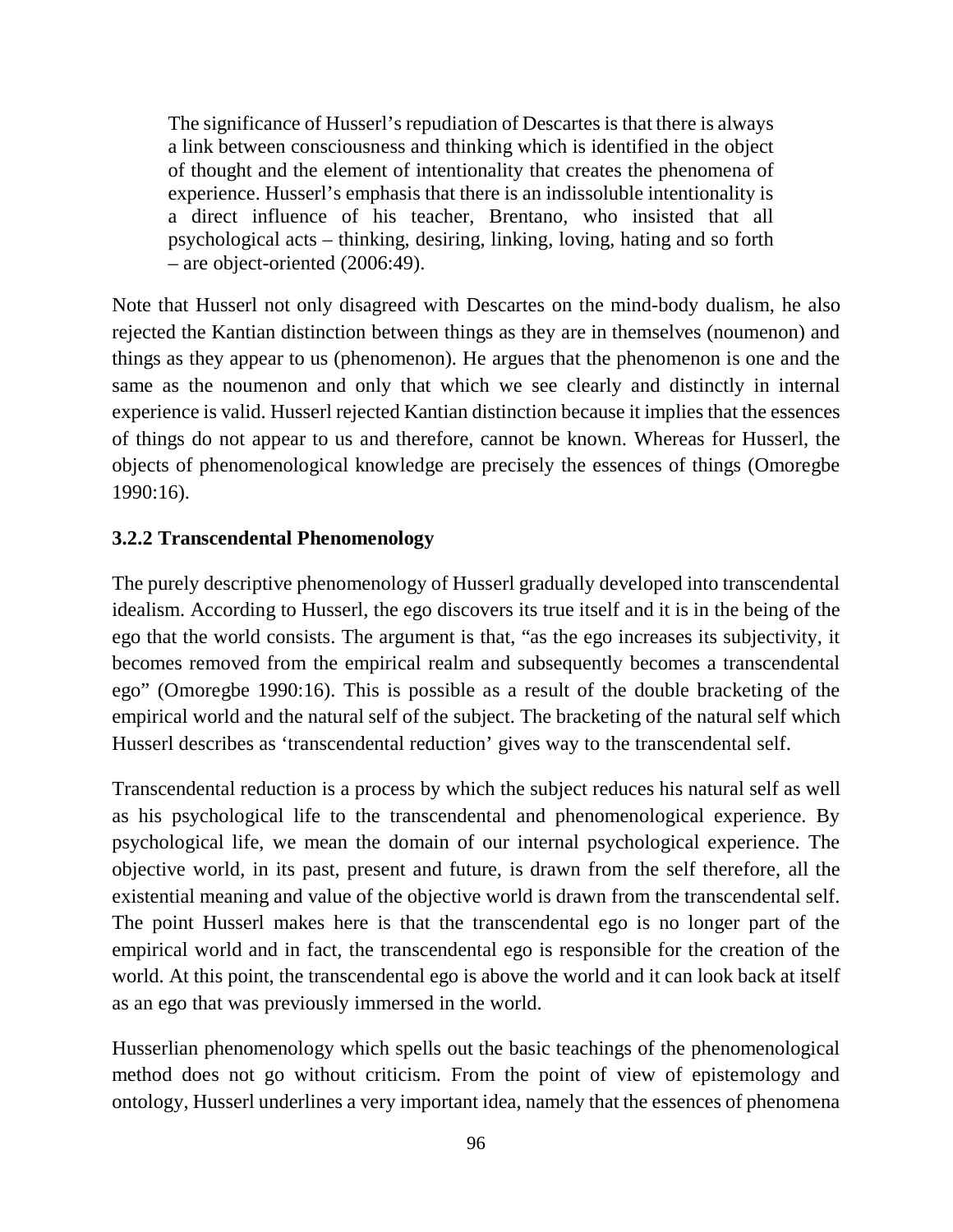are very vital to the understanding of reality. We can credit Husserl for lucidly pointing out that it is possible and indeed desirable to get to the essence of things through appearance. In this regard, his descriptive phenomenology is of immerse benefit.

The very important question however, is whether it is possible to have a bias-free, presuppositionless and preconceptionless knowledge? Such knowledge is impossible and unrealistic. To be bias-free is to strip ourselves of all our existential characteristics. As long as we exist, we exist as existential beings and cannot but be saddled with our existential characteristics or features. Husserl's advocacy for a bias-free understanding of the object is to guarantee objectivity. While we cannot downplay the value of objectivity, at the same time, we cannot devoid ourselves of our existential features as being in existence; for to be in existence (being) is to be necessarily vested with existential characteristics.

## **4.0 Conclusion**

Although we can trace Husserl's notion of the phenomenological method to the influence on Franz Brentano, Husserl credits Descartes as setting the tone for the phenomenological method. Both the Husserlian and Cartesian method had the similar aim of providing unshakable foundation for human knowledge. However, the details of how this is to be achieved differ. Husserl does not agree with Descartes' dualism of mind and body, neither did he accept the Kantian distinction between the noumenon and the phenomenon. His analysis of the method of phenomenology saw him move from descriptive phenomenology to transcendental phenomenology.

## **5.0 Summary**

- Husserl decries the collapse of rationalism and sets himself to regain the lost status of philosophy through the phenomenological method by saving human reason.
- The method of phenomenology is Husserl's attempt to combat and overcome the naturalistic objectivism of the natural sciences that is eroding rationalism.
- Husserl's method of phenomenology has two parts; the descriptive and transcendental parts.
- Even though Husserl's method of phenomenology shares the same goal with Cartesian systematic doubt, the differ substantially in how to achieve their common goal.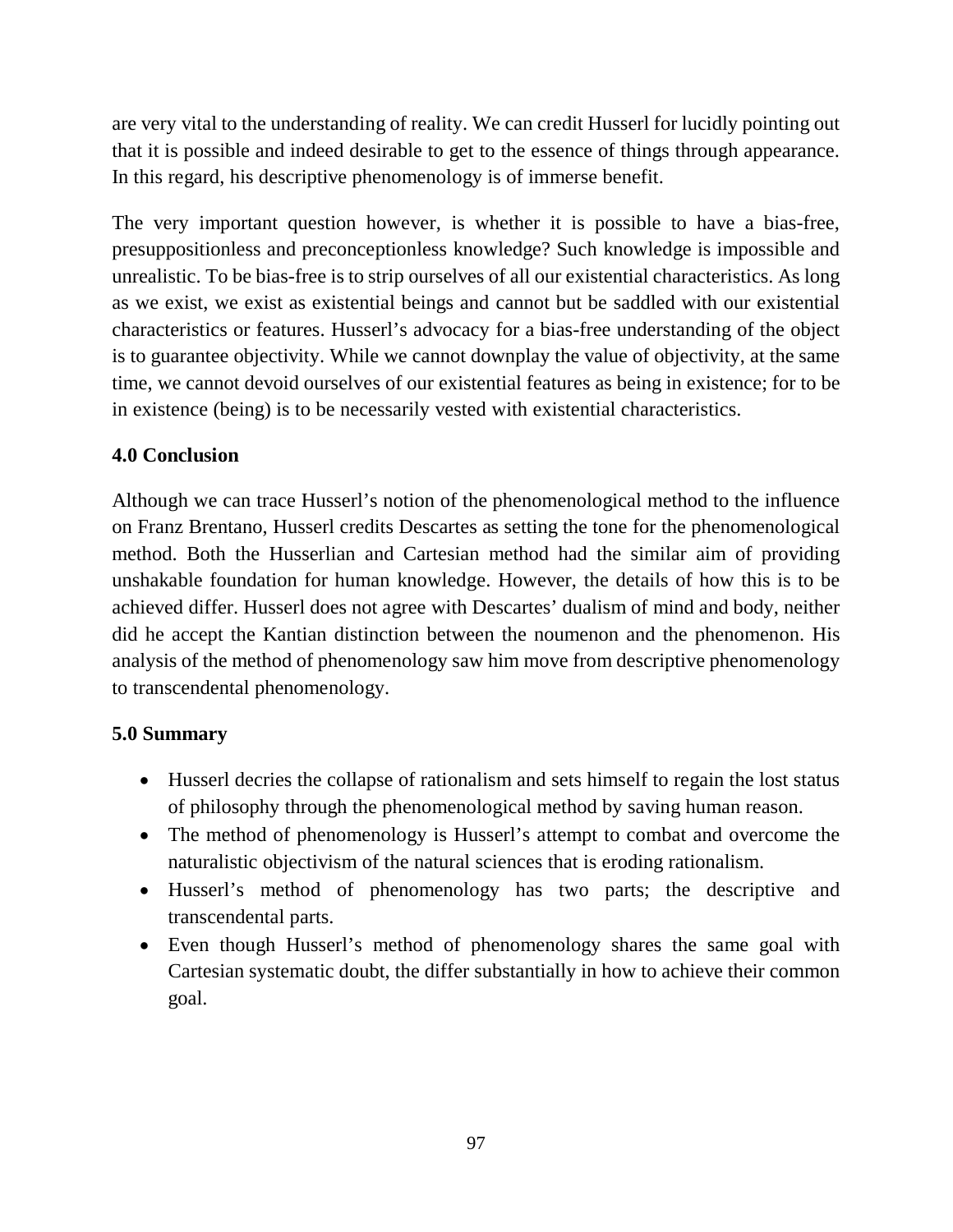#### **6.0 Self-Assessment Exercise**

- Describe the similarity and differences between Husserlian method of phenomenology and Cartesian methodic doubt.
- What are the two aspects of Husserl's method of phenomenology?
- In what sense can we say Brentano influenced Husserl in his formulation of the method of phenomenology?

#### **7.0 References/Further Reading**

Edie, J. M. 1962. "Introduction." In *What is Phenomenology? 4 Basic Essays by Pierre Thévenaz*, edited by J. M. Edie. Chicago: Quadrangle Books.

Farber, M. 1943. *The Foundation of Phenomenology*. Albany: State University of New York Press.

- Fuller, B. A. G. 1966. *A History of Philosophy* 3rd edition. New York: Holt, Rinehart and Winston.
- Omoregbe, J. 1990. "Husserlian Phenomenology and Existential Phenomenology." *The Nigerian Journal of Philosophy* 10, nos. 1 & 2.
- Stumpf, S. E. 1989. *Philosophy: History and Problems* 4th edition. New York: McGraw- Hill Book Company.
- Weate, J. (Ed.). 1998. *A Young Person's Guide to Philosophy*, London: Dorling Kindersley.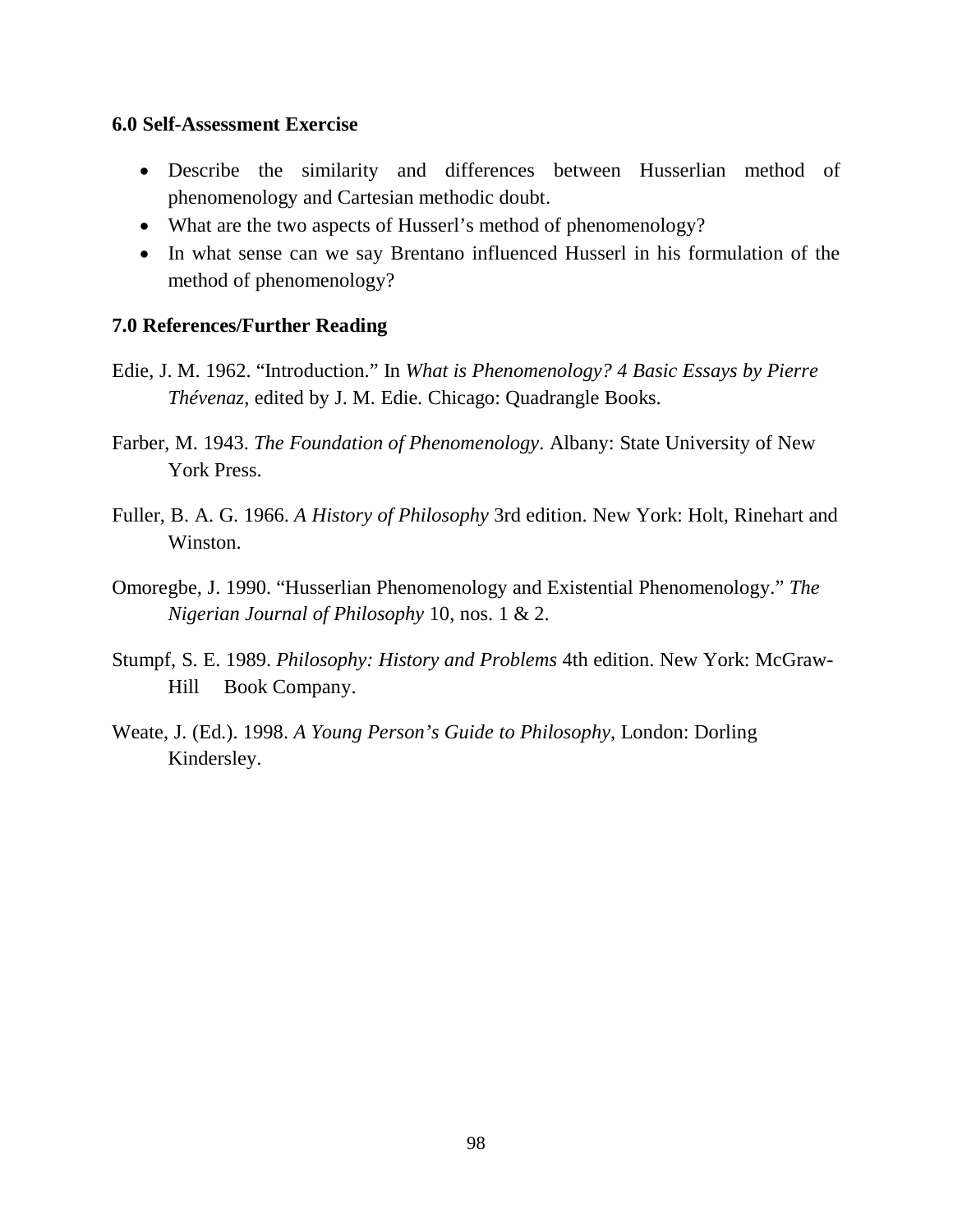#### **Unit 2: The Phenomenological Method**

#### **Contents**

1.0 Introduction 2.0 Intended Learning Outcomes (ILOs) 3.0 Main Content 3.1 The Phenomenological Method 3.1.1 The Natural Attitude 3.1.2 The Phenomenological Attitude 4.0 Conclusion 5.0 Summary 12.0 Self-Assessment Exercises 7.0 References/Further Reading

## **1.0 Introduction**

The phenomenological method which is closely associated with Edmund Husserl aims to describe, understand and interpret what the experiences of human life means. Its focus is on research questions like: What is it like to experience a particular situation? Its primary objective therefore, is the direct investigation and description of phenomena as we consciously experience them. It tries to remove theories of causal explanation, preconceptions and presuppositions from our conscious experience in order to grasp its accurate meaning. The term; phenomenology itself is traceable to Johann H. Lambert use in the 18th century to distinguish between truth, illusion and error in his epistemology. And later it was used by Hegel to trace the development of the human spirit from mere sense experience to 'absolute knowledge.' Its present understand is however, found in the works of Husserl. This unit shall explain the basic features of the phenomenological method – the natural and phenomenological attitudes.

## **2.0 Intended Learning Outcomes**

At the end of this unit, the student will be familiar with the following:

- 1. The basic features of the phenomenological method.
- 2. The two forms of attitudes that are connected to the phenomenological method.

## **3.0 Main Contents**

#### **3.1 The Phenomenological Method**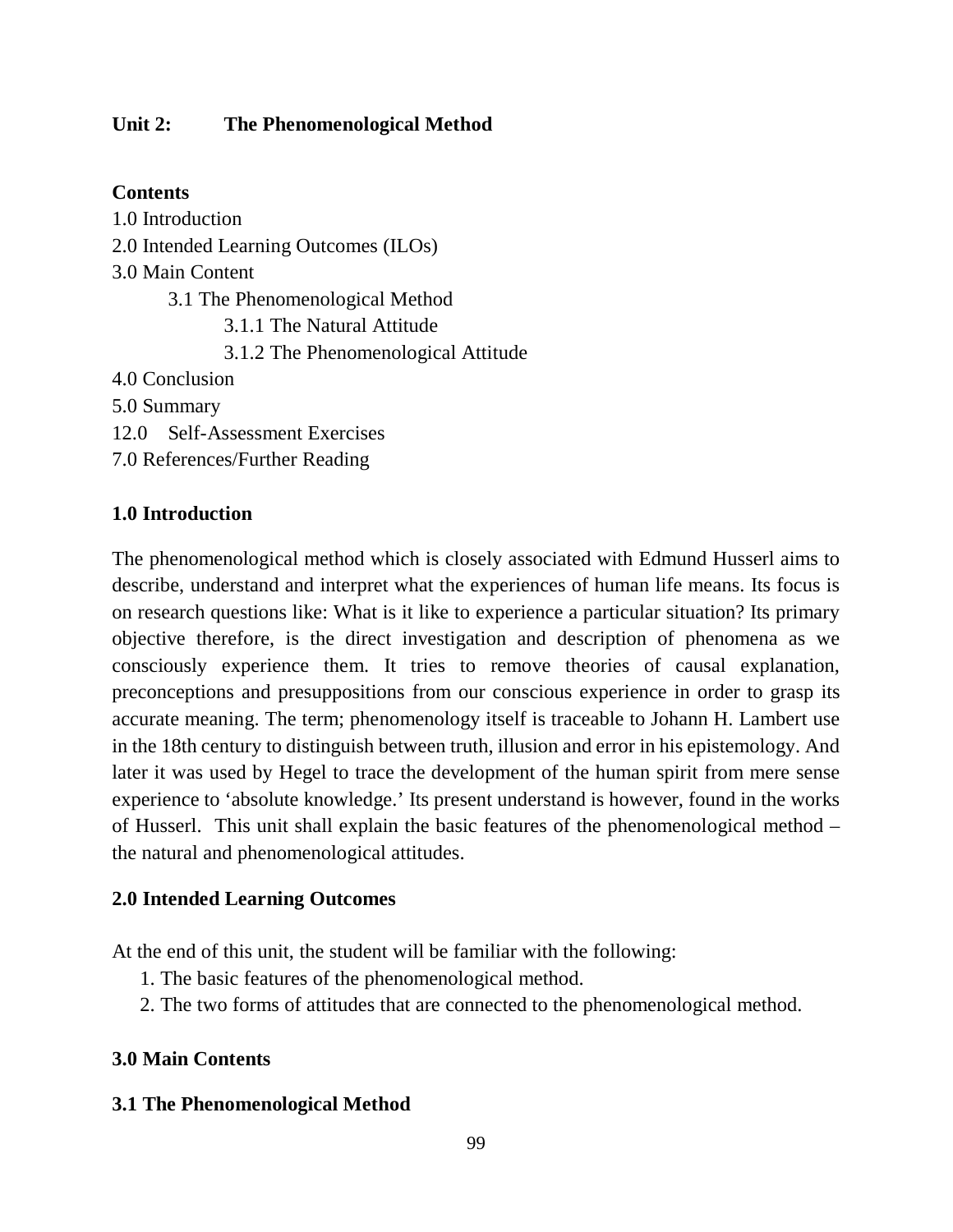The phenomenological method is a way of describing rather than a way of explaining. It stands in contradistinction to the scientific method. While the scientific method tries to go behind the data of experience to seek out the laws of nature that govern the behaviour of things and make them as they are, the phenomenological method tries to describe the elements within our environment as we experience them. The scientific method, in an attempt to explain the laws of nature, loses sight of the original data altogether. It does not acknowledge the human and existential reality of free decision making. It therefore, assumes that the important data are those that fit its already preconceived criteria of significance. The phenomenological method, on the contrary takes into consideration these existential factors and tries to understand phenomena from the descriptive perspective of our conscious experience.

To thoroughly understand the phenomenological method, we need to come to terms with two recurrent standpoints in Husserl's philosophy. These standpoints are the 'natural standpoint' and the 'phenomenological standpoint.' They are epistemological standpoints that confront any philosopher who seeks to attain understanding and meaning. They both correspond to the mode of operation employed by a natural attitude and a phenomenological attitude (Okeregbe 1996:246). We can only appreciate the phenomenological method when we transcend the natural attitude and employ the phenomenological attitude as the ontological foundation in evaluating knowledge. Therefore, the step one in understanding the phenomenological method is to understand the natural attitude.

## **3.1.1 The Natural Attitude**

The natural attitude in the works of Husserl refers to the stage of pre-philosophical standpoint; this is the attitude of everyday life. It consists in the evaluation of experience according to the dictates of our superficial thinking. This is a thinking that is characterized and influenced by unexpected and uncontrollable happenings or changes of our everyday life; it is what epistemology will call naïve realism. It takes knowledge of the world and reality for granted. Husserl describes the natural attitude thus:

I am aware of a world, spread out in space endlessly and in time becoming and without end. I am aware of it, that means first of all, I discover it immediately, intuitively, I experience it. Through sight, touch, hearing, etc. in the different ways of sensory perception, corporeal things, somehow spatially distributed are for me simply there (1969:6).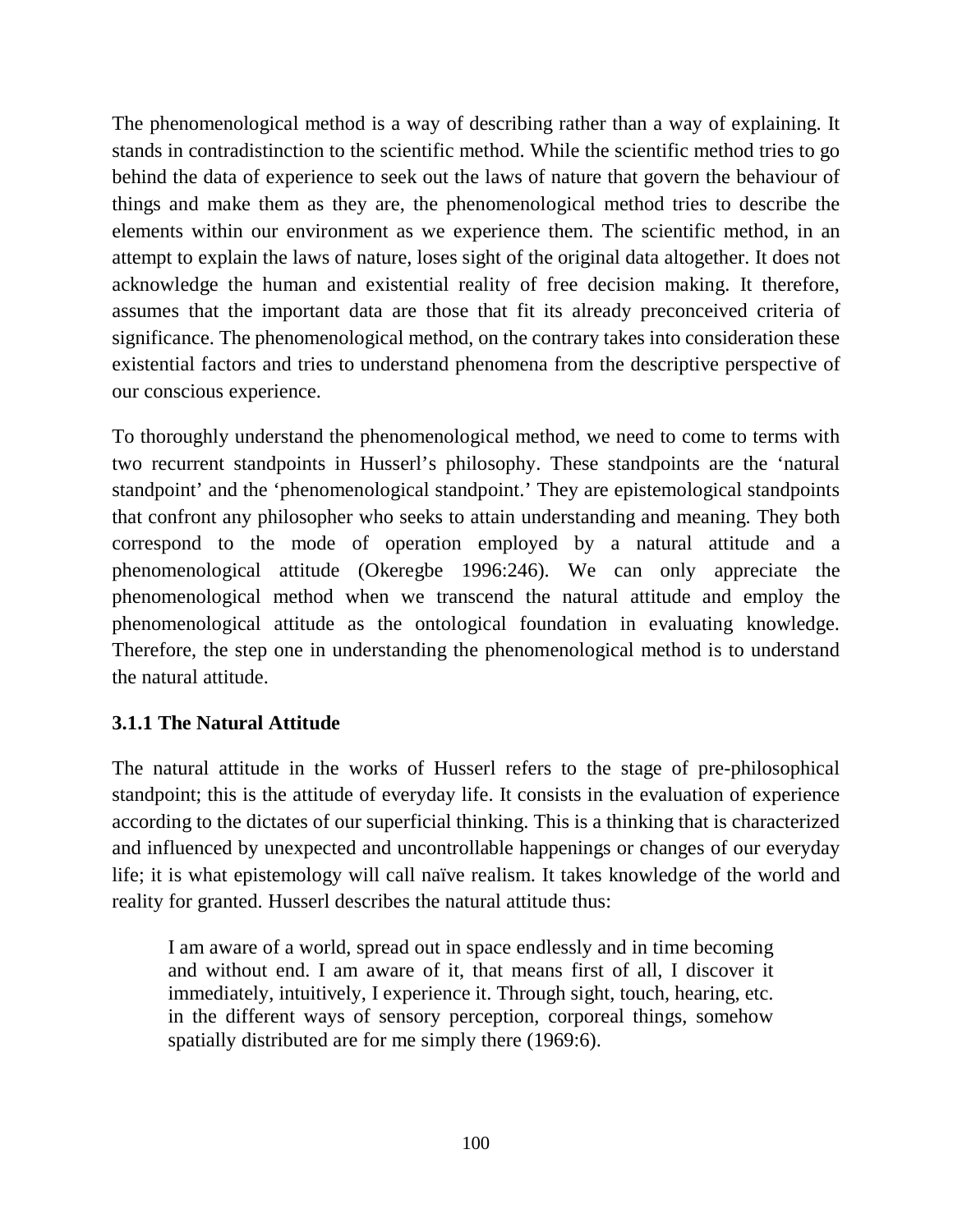This description of the natural attitude implies that out there, there is a real external world which exists in space and time and it is much the same for all humans in relation to our daily experiences of this world. It also implies a blind acceptance of what the senses present to us about this external world as valid knowledge. The natural attitude is contented with the epistemological role of the passive and uncritical observation of the world. This is why doubts, fears and anxieties besiege our understanding at the level of natural attitude, since it takes the veracity of the data presented by the senses about the world for granted.

## **3.1.2 The Phenomenological Attitude**

The phenomenological attitude on the contrary is a transcendental stage which Husserl refers to as the arithmetical world. At this stage we reflect on the ideas given by nature; we are purged and purified of what is given in and by the natural attitude. Husserl refers to the sciences of the natural attitude as dogmatic because they take for granted that which is conventional, which at in-depth reflection become problematic, while those of the phenomenological attitude are critical. According to him;

On one side stand the sciences of the dogmatic standpoint, facing the facts misconceived about all problems of an epistemological or sceptical kind. They take their start from the primordial givenness of the facts they deal with and they ask what the nature of the immediately given facts may be, and what can be immediately infused from that natural ground concerning these same facts and those of the domain as a whole. On the other side we have the rigorous inquiries of the epistemological, the especially philosophical standpoint (1969:96).

The implication of Husserl's statement is that, to the level at which the sciences of the natural standpoint have developed in exact sciences; we find them clear and comprehensible. Therefore, we get the impression that we have gotten the truth of reality based on the reliable methods of objectivity. If, however, we decide to give a deeper and more reflective thought to what we have, we find errors and some confusion as we become entangled in patent difficulties and self-contradictions. We are faced with the danger of falling into scepticism (Husserl 1970: 17).

Kolawole Owolabi interprets the Husserlian distinction between the natural and phenomenological attitudes to mean that a genuine theory of knowledge cannot be grounded on the natural standpoint since that will impoverish the very essence of epistemology (1992:50-64). The very essence of epistemology is to critique theoretical reason. To do this, Husserl calls for the transcendence of the natural attitude to the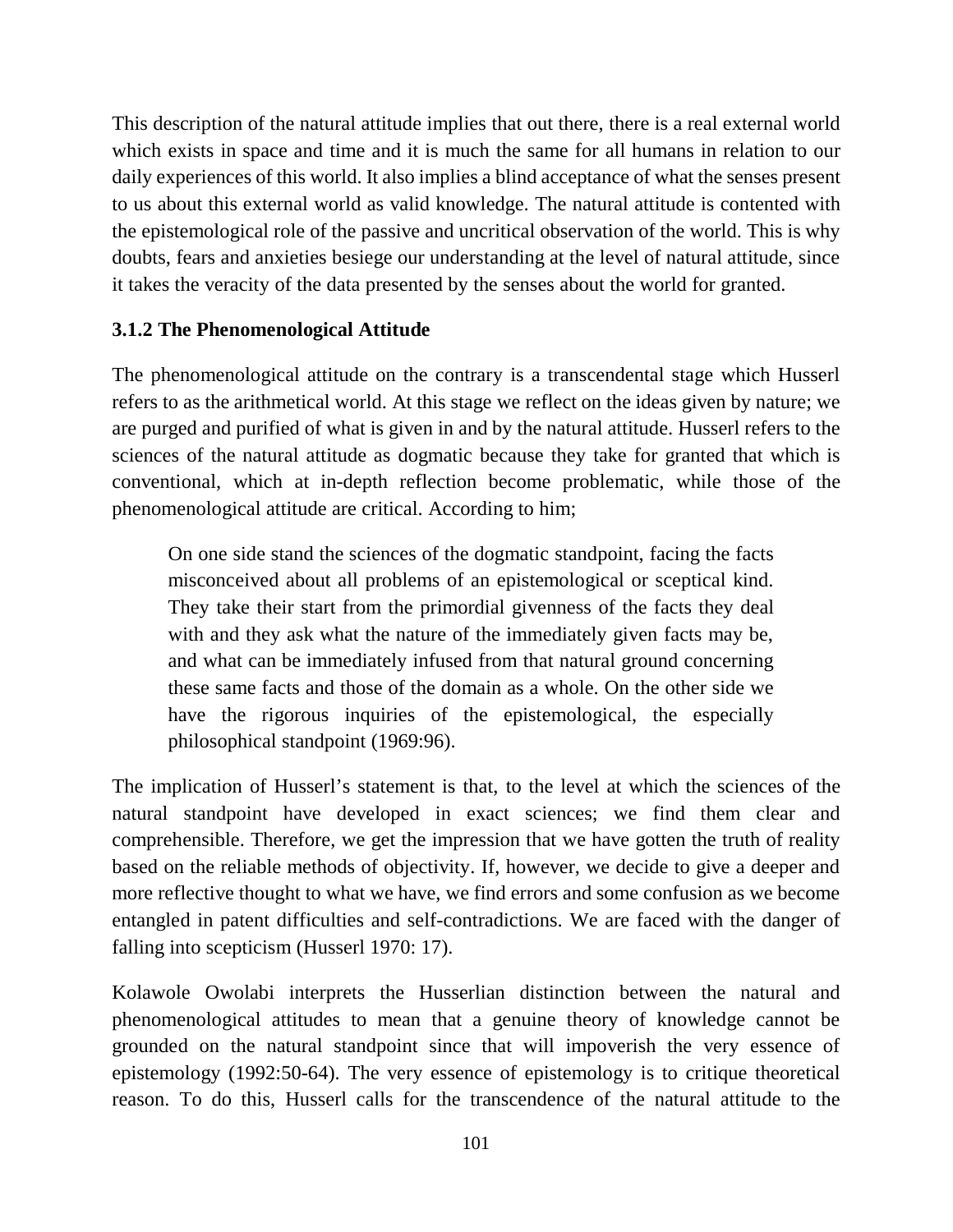phenomenological attitude so as to give knowledge a genuine epistemological foundation. In simple terms, it implies that genuine philosophy begins at the phenomenological stage. Therefore, Husserl invites us to put aside the natural standpoint and hold onto the phenomenological standpoint.

The constant feature of Husserlian phenomenology is the idea of a rigorous science and this is why Husserl emphasises the eidetic science; the science aimed at discovering the essence of things. He had criticised the sciences of the natural order arguing that they needed readjustments to overcome their superfluity. In his opinion, the superfluity is based on:

- i. The degeneration of the sciences into an unphilosophical study of mere facts which has made science lost the significance for man's life as a whole.
- ii. Its naturalistic attitude which has rendered science incapable of coping with the problem of absolute truth and validity (see Okeregbe 1996:250).

To achieve the rigour of the phenomenological science, we have to be philosophically radical by turning to things or objects as the roots of the rigorous science. Further investigations, according to Husserl, shows that beyond things or objects lies something deeper in the consciousness of the knowing subject to whom the things or objects are manifested. This is what he referred to as 'transcendental subjectivity.' This implies that you first 'turn to the object' and then 'turn to the subject.' It is in these turns that misunderstandings about the phenomenological method arise. Turning to the subject according to Husserl, we have to radically scrutinise the object. This consists in a methodological suspension of the general thesis which makes up the natural attitude. This is where Husserl introduces his popular phenomenological *epoche*.

## **4.0 Conclusion**

The phenomenological method refers to a way of describing phenomena different from explaining phenomena as the scientific method does. The phenomenological method describes the elements within our environment as we experience them. it requires that we understand two epistemological standpoints – natural and phenomenological standpoints, for us to thoroughly understand the phenomenological method. The natural standpoint which corresponds to the natural attitude is the ordinary, uncritical way we view things. This gives rise to the phenomenological standpoint which corresponds to the rigorous and critical attitude that characterise the phenomenological method.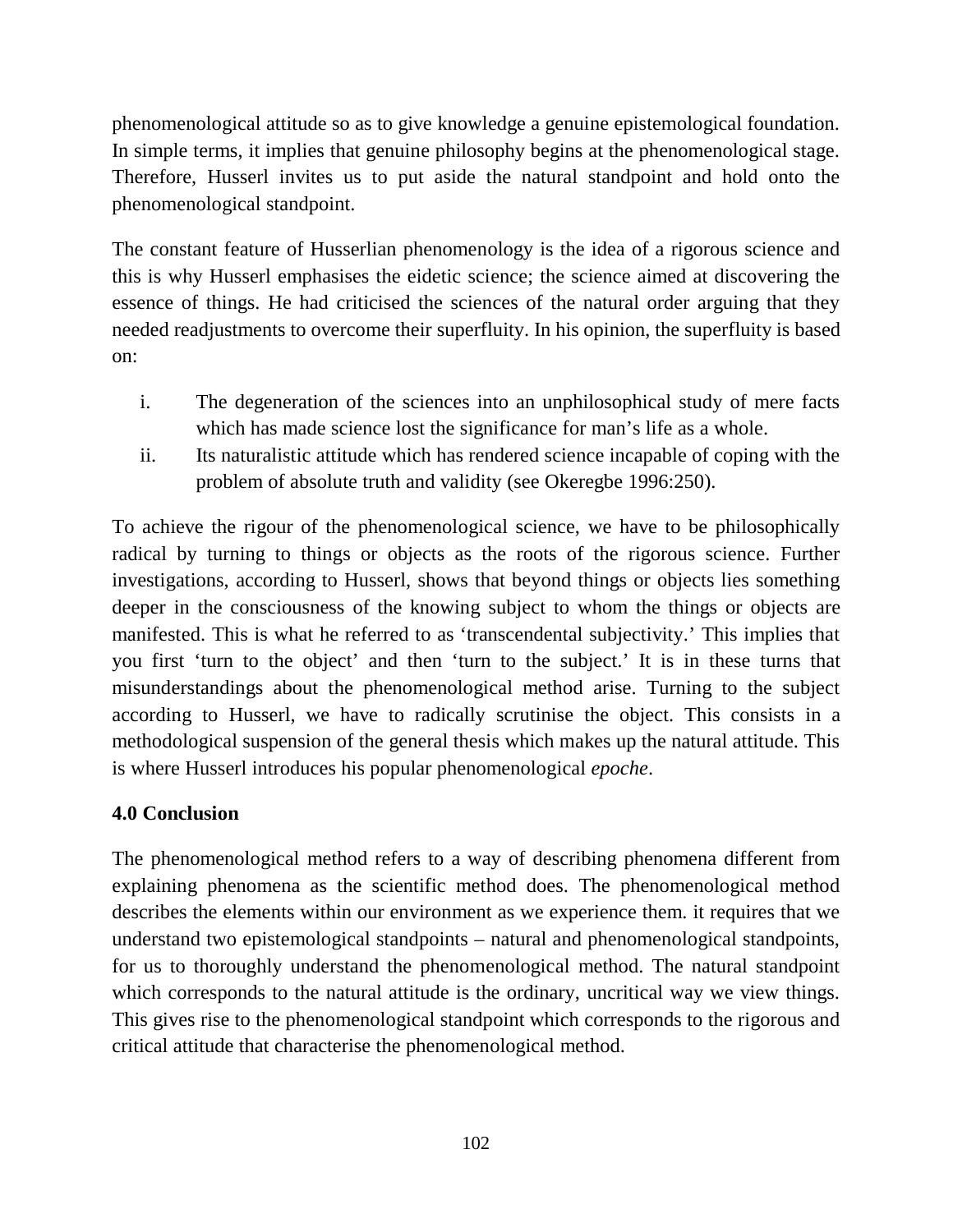#### **5.0 Summary**

- The phenomenological method is a way of describing rather than a way of explaining.
- There are two epistemological standpoints which according to Husserl would enable us understand the phenomenological method – natural and phenomenological standpoints.
- To achieve the rigor of the phenomenological science, we need to be philosophically radical; it requires that we turn our attention to objects as we experience them.

#### **6.0 Self-Assessment Exercise**

- Briefly analyse what you understand by the phenomenological method.
- Briefly analyse what you understand by the phenomenological attitude.
- Explain the natural attitude and its relationship to the phenomenological attitude as two standpoints of Husserlian phenomenological method.

#### **7.0 References/Further Reading**

Husserl, E. 1969. *Ideas: General Introduction to Pure Phenomenology*. Trans. by W. R. Boyce Gibson. London: Allen and Unwin Ltd.

- Husserl, E. 1970. *The Idea of Phenomenology*. Trans. by W. Alston and G. Naknikian. The Hague: Martinus Nijhoff
- Okeregbe, A. 1996. "Phenomenology as Metaphysics." In *Metaphysics, Phenomenology and African Philosophy*, edited by J. I. Unah. Ibadan: Hope Publications.
- Owolabi, K. A. 1992. "The Dichotomy between the Natural Attitude and Phenomenological Attitude in the Philosophy of Edmund Husserl." *The Nigerian Journal of Philosophy* 12, nos.1 & 2: 50-64.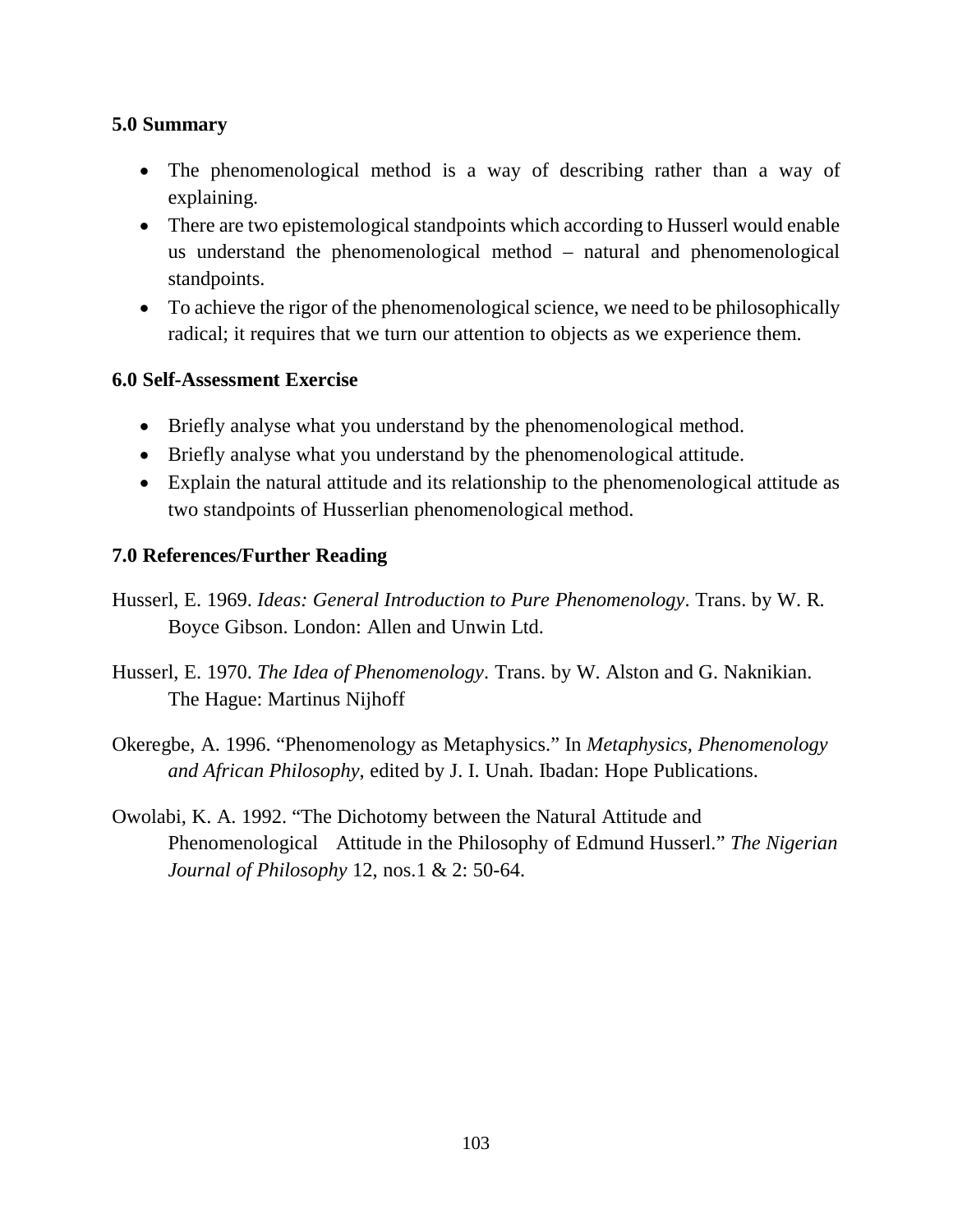## **Unit 3:** *Epoche* **as a Key Theme in Phenomenology**

# **Contents**

1.0 Introduction 2.0 Intended Learning Outcomes (ILOs) 3.0 Main Content 3.1 *Epoche* – The Method of Bracketing 3.2 *Epoche* as the Method of Reductions 3.2.1 Phenomenal Reduction 3.2.2 Eidetic Reduction 3.2.2 Transcendental Reduction 4.0 Conclusion 5.0 Summary 13.0 Self-Assessment Exercises 7.0 References/Further Reading

# **1.0 Introduction**

Like every philosophical system, phenomenology has its key themes and concepts which encompass its teaching and beliefs. To understand the key themes of phenomenology will certainly help us to understand the phenomenological method. The key themes of phenomenology enable phenomenologists to realise their objective of phenomenology as a descriptive and rigorous science. In this unit, we shall discuss *epoche* as one of the main themes or concept in phenomenology. *Epoche* is a method of bracketing of our presuppositions in our understanding of objects. The idea is to grasp the object as it is, the way it presents itself to our experience. It is a method of reduction

## **2.0 Intended Learning Outcomes**

At the end of this unit, the student will be familiar with the following:

- 1. The meaning of *epoche*
- 2. The centrality of *epoche* in the phenomenological method
- 3. The various forms or types of reduction that *epoche* characterises

# **3.0 Main Contents**

# **3.1** *Epoche*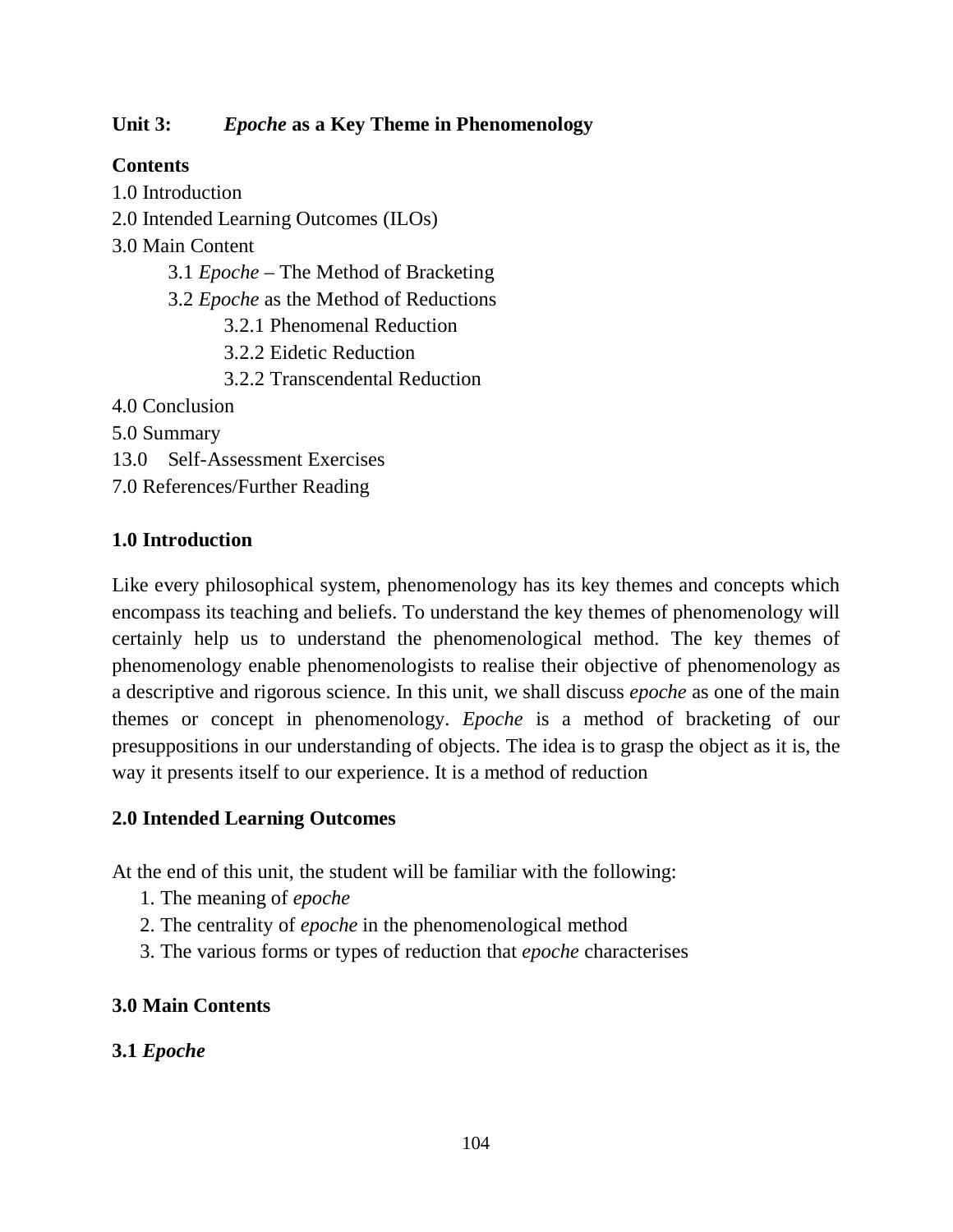This can also be referred to as the 'method of reduction.' The term *epoche* is the Greek term for bracketing or suspension of belief. Husserl uses it to describe his method of phenomenological suspension in which we detach ourselves from any viewpoints with regards to the objective world. It means the removal from our minds all, and any prejudices, prior beliefs, and assumptions concerning the object of investigation. This will enable us approach our investigation of the object with an open mind (Omoregbe 2001:24).

The idea of *epoche* or phenomenological bracketing was introduced to phenomenology by Husserl. He borrowed it from mathematics. As a mathematical method, it is employed in resolving interrelated or complex problems. It attends to complex problems in piece-meal manner without further complicating the problem. As employed by Husserl in phenomenology, it serves to put aside dubious and controversial cognition from the natural standpoint. *Epoche* is the act of focussing on any part or all of one's experience by observing, analysing, abstracting and describing that experience and then removing oneself from the immediate and lived engagement in it. Thus, Owolabi describes it as "the process of sweeping off the prejudices of the natural standpoint in order to attain the phenomenological standpoint" (1992:286).

Husserl himself describes *epoche* thus:

The thesis undergoes a modification whilst remaining in itself what it is; we set it as it were "out of action." We 2disconnect it," "bracket it." It still remains there like the bracketed in the bracket, like the disconnected outside the connexional system. The thesis is experienced as lived (*erlebnis*) but we make no use of it, and by that, of course, we do not indicate privation as when we say of the ignorant that he makes no use of certain thesis (1970:108).

*Epoche* extends to all phenomena and elements of experience, including people, things, beliefs, cultural situations, etc. To bracket all phenomena does not necessarily mean to put them off; it rather means that we look at them necessarily judging whether they are realities or appearances. We abstain from passing opinions or judgments, or valuations about them; it is standing back from things. It enables us to review the naivety that characterizes the natural attitude in the light of the phenomenological attitude. It helps us to destroy all interest so that we can rebuild our experience; it is the demolition exercise according to Jim Unah, which is motivated by the genuine desire to reconstruct. It gravitates us "towards the essential structures of experience or that we construct the world as it is when we suspend all judgments as we focus attention on the given fact of experience" (Unah 1996:217).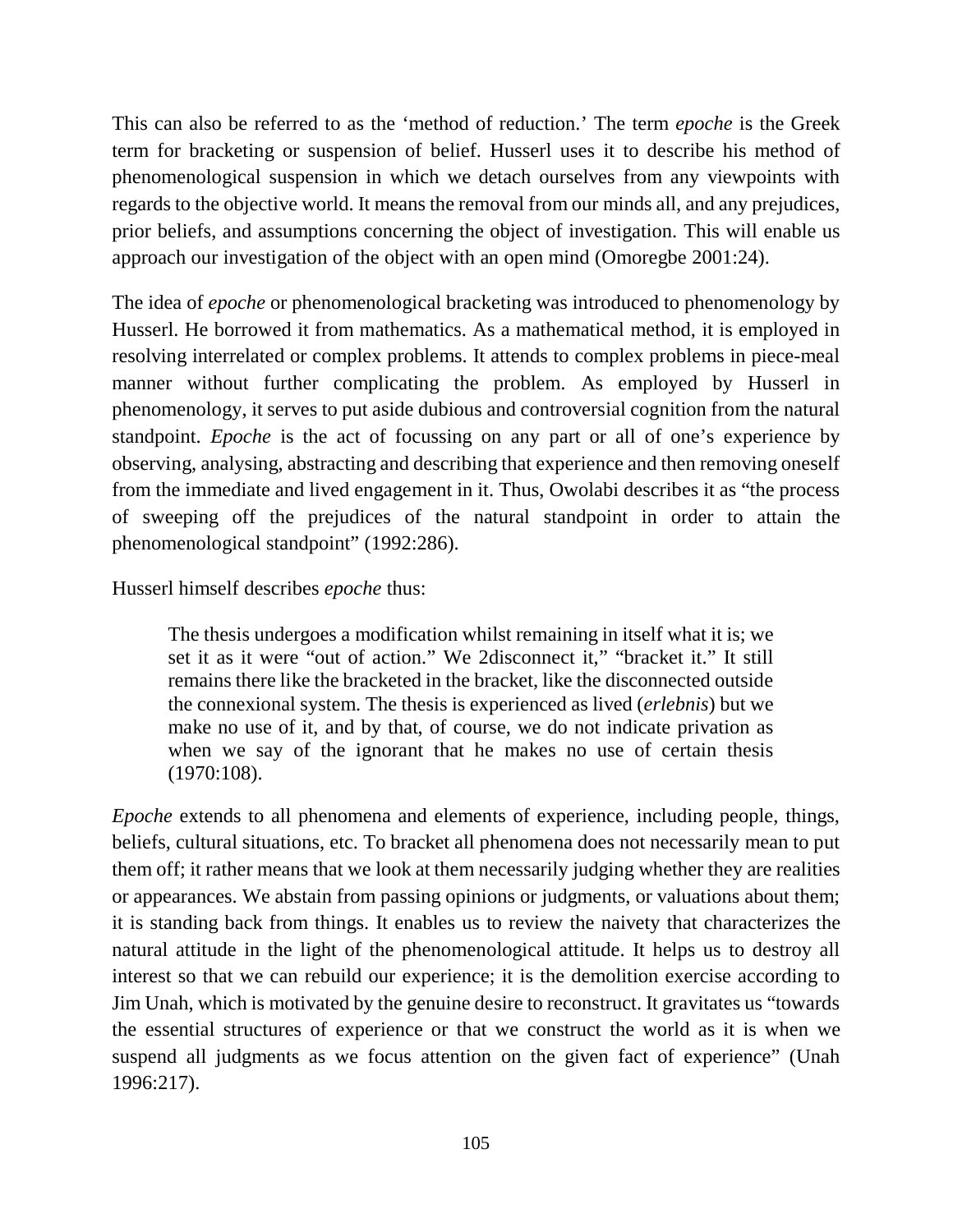According to Husserl, *epoche* means that:

We put out of action the general thesis which belongs to the essence of the natural standpoint, we place in brackets whatever it includes respecting the nature of being: this entire natural world therefore which is continually 'there for us', 'present to our hand' and will ever remain there, is a fact about the world of which we continue to be conscious, even though it pleases us to put it in brackets. If I do this, as I am fully free to do, I do not then deny this world as though I were a sophist, I do not doubt that it is there as though I were a sceptic; but I use the phenomenological *epoche* which completely bars me from using any judgment that concerns spatio-temporal existence (1970:110-111).

Based on Husserl's description, *epoche* is a way of putting aside all unnecessary data of experience, this will enable the perceiver to analyse and interpret a particular process of experience. It is a process of perception that encourages us to fully concentrate on the particular object or phenomenon of perception. It suspends all previous ideas about a given phenomenon of cognition so as to concentrate on the immediate and direct data of the phenomenon. It is simply correct to say that bracketing is an epistemological tool used to get the epistemic subject ready to obtain a perfect and immediate knowledge of phenomenon (Owolabi 2001:287).

The Husserlian notion of *epoche* is not the same as the Cartesian methodic doubt. Husserl used the method of *epoche* to describe detachment from any point of view concerning the objective world. Descartes, on the other hand, used the methodic doubt to describe his refusal to believe and accept any proposition that he cannot perceive clearly and distinctly. Therefore, Descartes proceeded to doubt everything, all phenomena, including the world, except his thinking self. On the contrary, Husserl brackets all the elements of experience, refusing to assert that he would exists or not, he brackets the entire constitution of our experienced life; objects, other people, and cultural institutions. Husserlian bracketing simply means to abstain from asserting phenomena as real or appearance. In this *epoche*, Husserl discovered himself as the ego. By the ego, we mean the consciousness in which consists the objective world as it exists in its entirety. In contrast to this, is the fact that Descartes deduced the objective world from the residual certainty of the ego (Stumpf 1989:490).

Husserl's *epoche* is an epistemic method aimed at attaining immediate apodictic knowledge following the spirit of Descartes' methodic doubt. It is however, not to be confused with the Cartesian method. In *epoche*, the epistemic subject is not in doubt about his previous beliefs like in the Cartesian methodic doubt. The epistemic agent only puts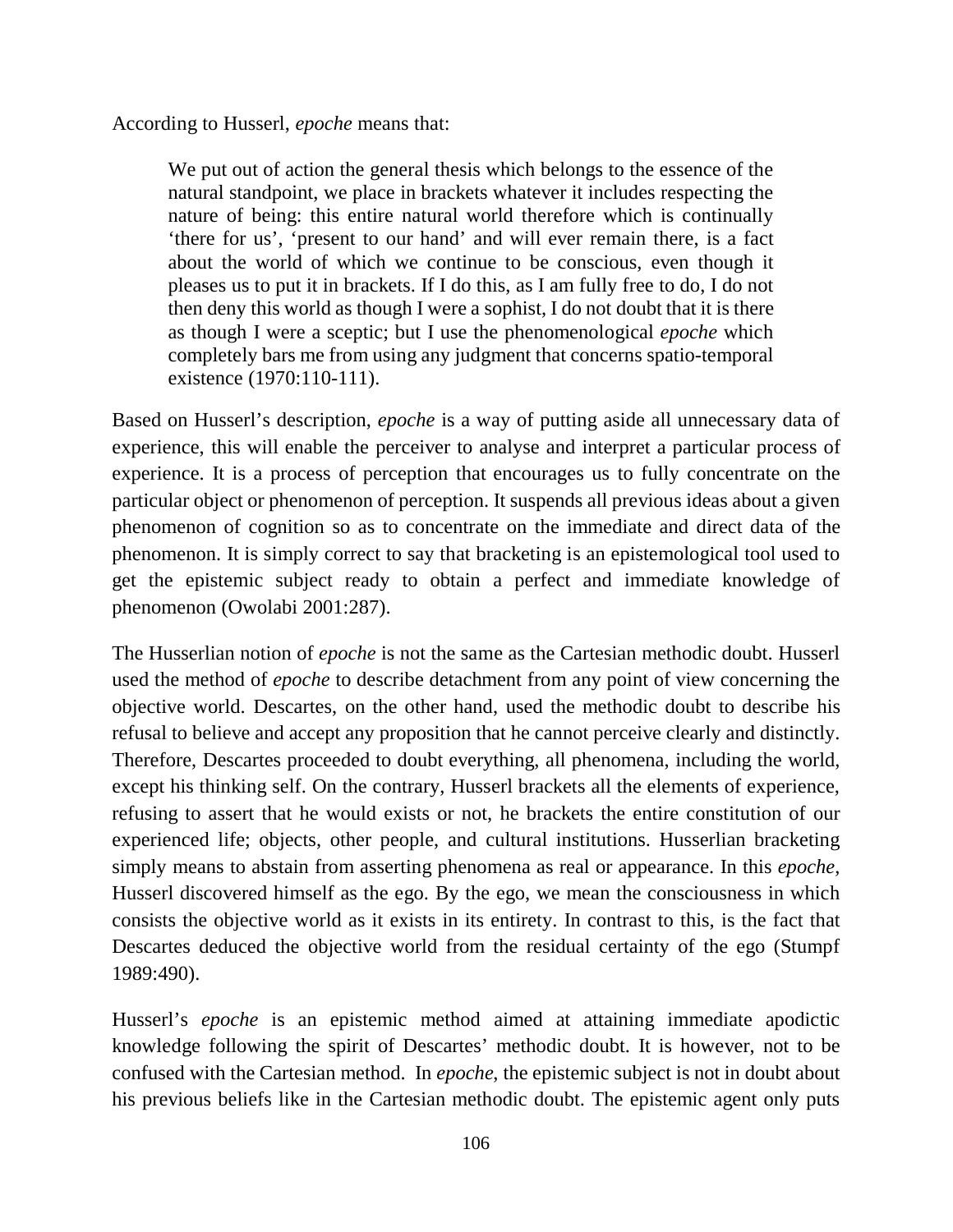aside previous ideas and suppositions, for the moment, about the object of cognition, to allow him have a prejudice-free cognition. This is not the safe as doubting all previously held beliefs about the object of cognition, either sincerely or pretentiously, as it is the case with Cartesian methodic doubt. It is a caution to the epistemic agent in his process of observation, not to becloud the phenomenon with his previously held beliefs, prejudices, suppositions and biases.

For Husserl, the world is simply all that we are aware of what appears valid to us in our actions of thought. Therefore, he argues that we should not assert anything about that which we do not see ourselves. By this very fact, he rejects the Cartesian and Kantian notions that reality goes beyond the immediate phenomenal realm. According to Husserl, *epoche*  enables us to discover the original or primordial mode of experience. What we find here is consciousness and the objects of consciousness. The ego is the source of objects and what they mean because in the ego we always find the irreducible element of experience. It means therefore, that objects appear as they are determined by the structure of the ego or thinking self. That is to say that "the meaning and being of things is primordially constituted in and through consciousness" (Stumpf 1989:491). Husserl refers to this as the act of intentionality which is the defining characteristic of consciousness. The idea of intentionality will be explained further in the next unit.

*Epoche* serves as a starting point as it provides and guarantees the kind of neutrality required by the phenomenological method because it is epistemologically impartial. It is therefore, a necessary condition to all phenomenological procedures. It leads us back to the centre of reality which is the conscious self; it leads us into the method of reductions.

## **3.2 The Method of Reductions**

The idea of reduction is special to the phenomenological method. It is a technical term used to describe the phenomenological devices that permits the cognitive agent to discover the experiential surge of the lifeworld. Reduction is aimed at re-achieving a direct and primal contact with the world just as we experience it. It is against the conceptualisation of the world – explaining the world in terms of concepts. Reduction is the view that we experience meaning when we bracket lived experience. It brings into focus the uniqueness of the particular phenomenon to which the cognitive agent is oriented.

Given that the project of phenomenology is understood in a variety of ways, there are many philosophical explications of the notion of reduction. Here we are concerned with the Husserlian notion. Husserl distinguishes three stages of reduction, which some scholars usual collapse into two. They are; (i) phenomenal reduction, (ii) eidetic reduction, and (iii)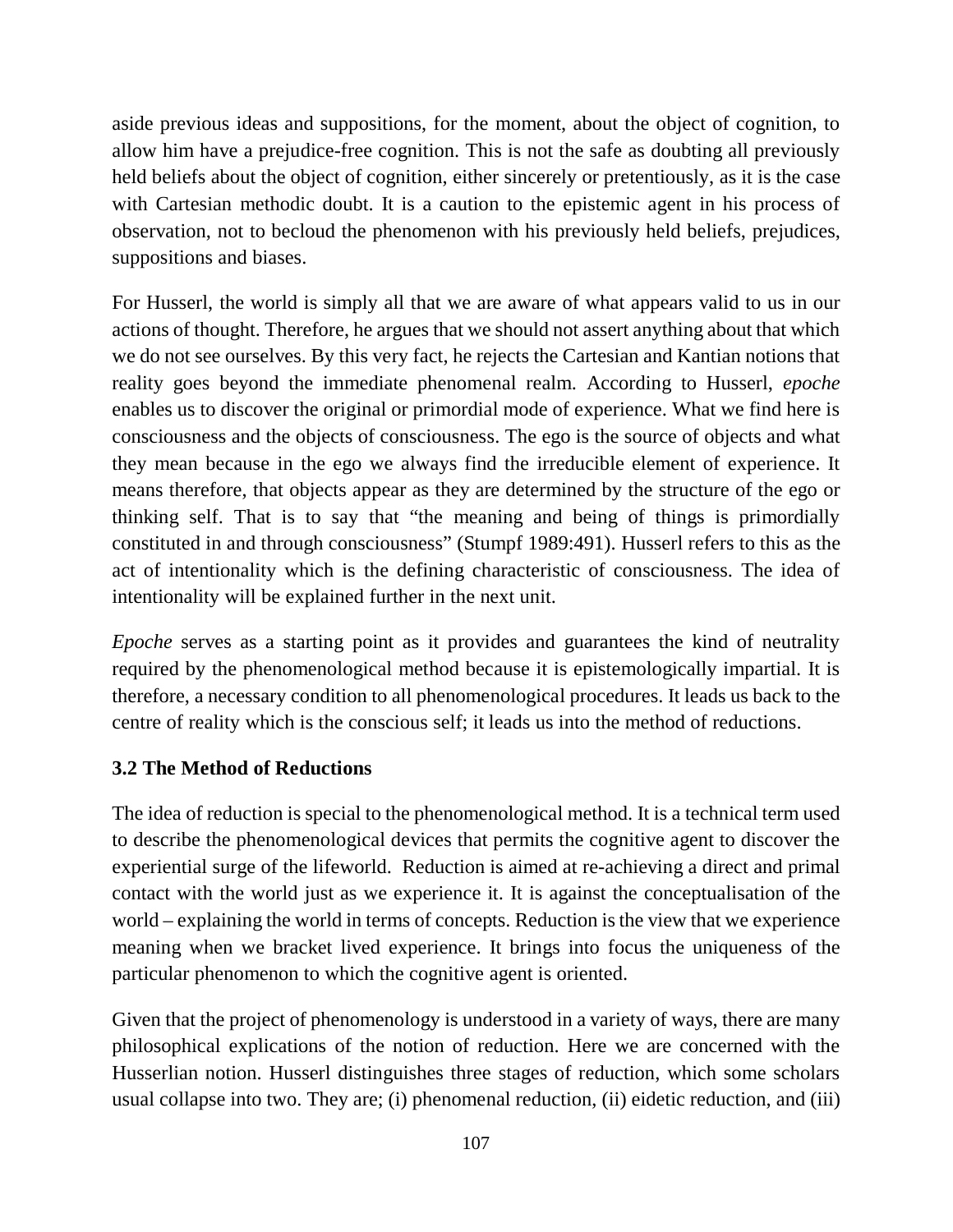transcendental reduction. Some scholars collapse the phenomenal reduction into the natural attitude since the phenomenological procedure begins with the second stage and they talk about only two stages of reduction.

### **3.2.1 Phenomenal Reduction**

The phenomenal reduction is the stage through which we change all that is given in experience into a phenomenon. The phenomenon here is that which is known in and by consciousness through intuition, recollection, and judgment. Phenomenological reduction requires that we remove the theoretical or scientific conceptions and thematisations that overshadow the phenomenon we wish to study. These conceptions and thematisations blind us from the phenomenon. To remove theoretical conceptions does not mean we should ignore them, rather, it requires that we examine them to know how the theories veil or hide the experiential reality upon which they are based. Phenomenological reduction is oriented towards the beginning of phenomenon, to understand the phenomenon as we experience it.

#### **3.2.2 Eidetic Reduction**

The eidetic reduction which is the most central to the phenomenological method in the tradition of Husserl, consists in the movement from that which is given in experience to the essences of that which is given in experience. Here the inquirer asks: What makes this experience uniquely different from other related experiences? This question requires that we go beyond the past of a particular lived experience towards the essence (*eidos*) that lies in the concrete or lived experience. It is the movement from the empirical to the universal. The empirical is particular while the universal is essential. At this stage, the various acts of consciousness are made accessible in order that their essences can be grasped through the intuition of essences. The intuition of essences is the process by which we form a multiplicity of all the variations of that which is given while still maintaining this multiplicity of the given, we focus our attention on the residuum; that which remains unchanged in the multiplicity. The residuum is what Husserl calls the 'invariant.'

Eidetic reduction is accomplished partially when we compare the phenomenon with other related but different phenomena. For instance, if we explore the phenomenology of secrecy using eidetic reduction, we would ask how the experience of secrecy is different from the experience of privacy or the experience of reserve? What makes the keeping of a secret different from lying? Are there different types of secrecy? Eidetic reduction evolves patterns of meaning and themes, not like theoretical or conceptual abstractions of theories, but phenomenological themes that facilitate phenomenological writing. Thus, eidetic reduction is not the same as conceptual analysis because the reduction does not try to clarify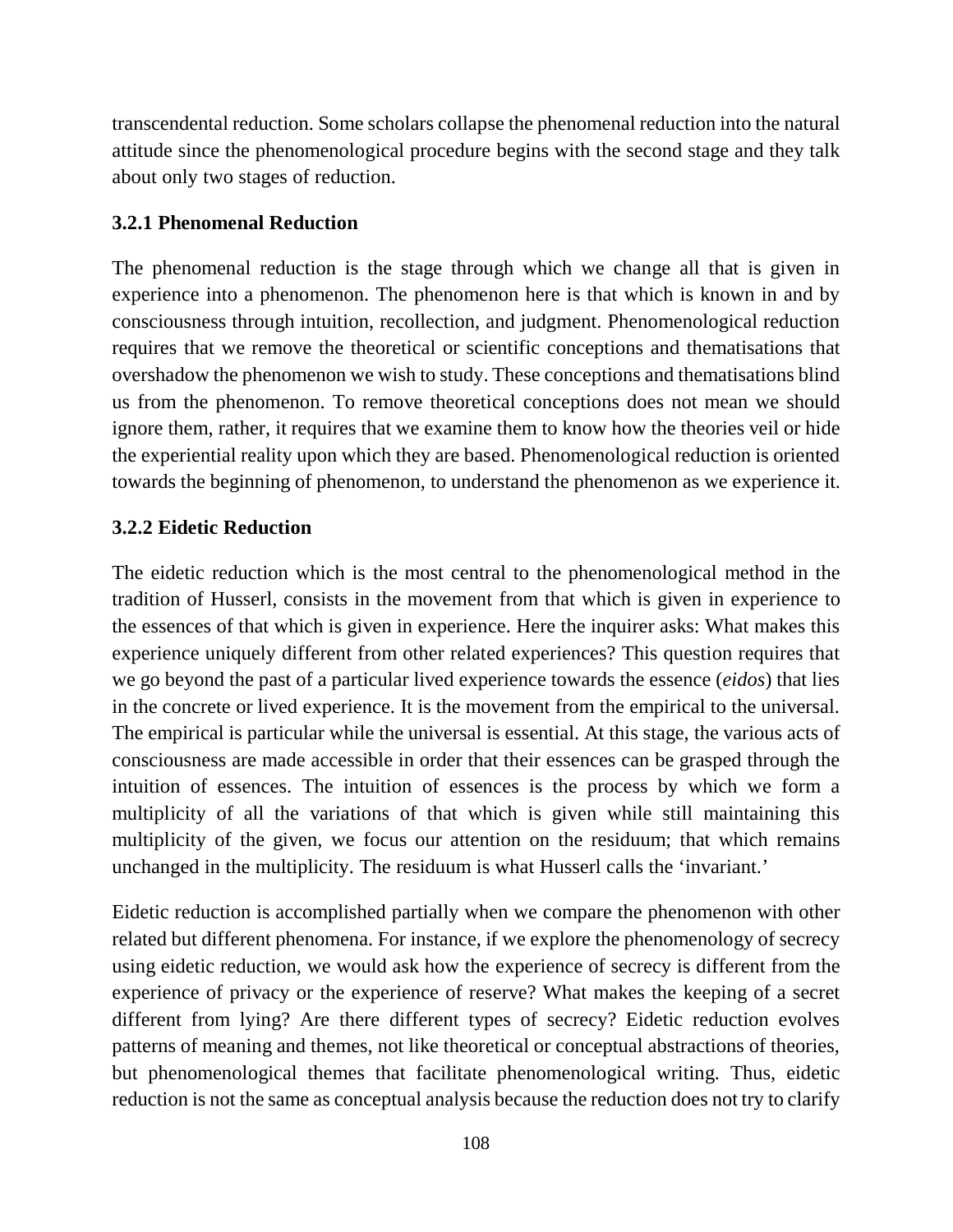the linguistic boundaries of a phenomenon or try to explain how a concept is used in different contexts. Eidetic reduction offers intimate meaningfulness by explaining if a particular theme or meaning brings the lived experience into view.

### **3.2.2 Transcendental Reduction**

Transcendental reduction further reduces the residuum of the eidetic reduction to the transcendental ego through whose activity we grasp the world. At this stage, there is a phenomenological purification of the worldly subjectivity and temporality of the eidetic reduction. From this emerges the intentionality of consciousness. It is a movement from the perceptual immersion into the objects given in natural attitude to the reflective concern of consciousness itself. Therefore, it is no longer just a perceptual activity but 'my perceptual activity.' I am no long just conscious but conscious of something, I am no long not just thinking, but thinking of something. This is the clearest fact of the human experience; the consciousness of something. This is what we had earlier referred to as the *ergo cogito cogitatum* in distinction to the Cartesian *ergo cogito*. All the acts of consciousness are directed towards something. As Okeregbe puts it, "thus, all the activities of consciousness are conscious acts in relation to the ego, which *intends* them; all the process of *epoche* and reductions culminate in intentionality which is the structure of consciousness" (1996:254). The next unit shall explain intentionality and consciousness.

## **4.0 Conclusion**

In this unit, we explicated the notion of *epoche* as it captures the phenomenological method of Husserl. It is a very important theme or concept in the phenomenological method. It describes the idea of bracketing our presuppositions so that we can have a direct awareness of the object of cognition. *Epoche* as a method of reductions involves three stages of reductions; namely, the phenomenological reduction, the eidetic reduction and the transcendental reduction. These stages bring us to another key theme in phenomenology, the theme of intentionality which shall be the focus of the next unit.

### **5.0 Summary**

- *Epoche* is a method of reduction that implies a phenomenological suspension in which the individual is detached from presuppositions about the object of cognition.
- *Epoche* involves three stages of reduction; the phenomenological reduction, eidetic reduction and transcendental reduction.
- The goal of *epoche* is to attain an immediate apodictic knowledge of the phenomenon.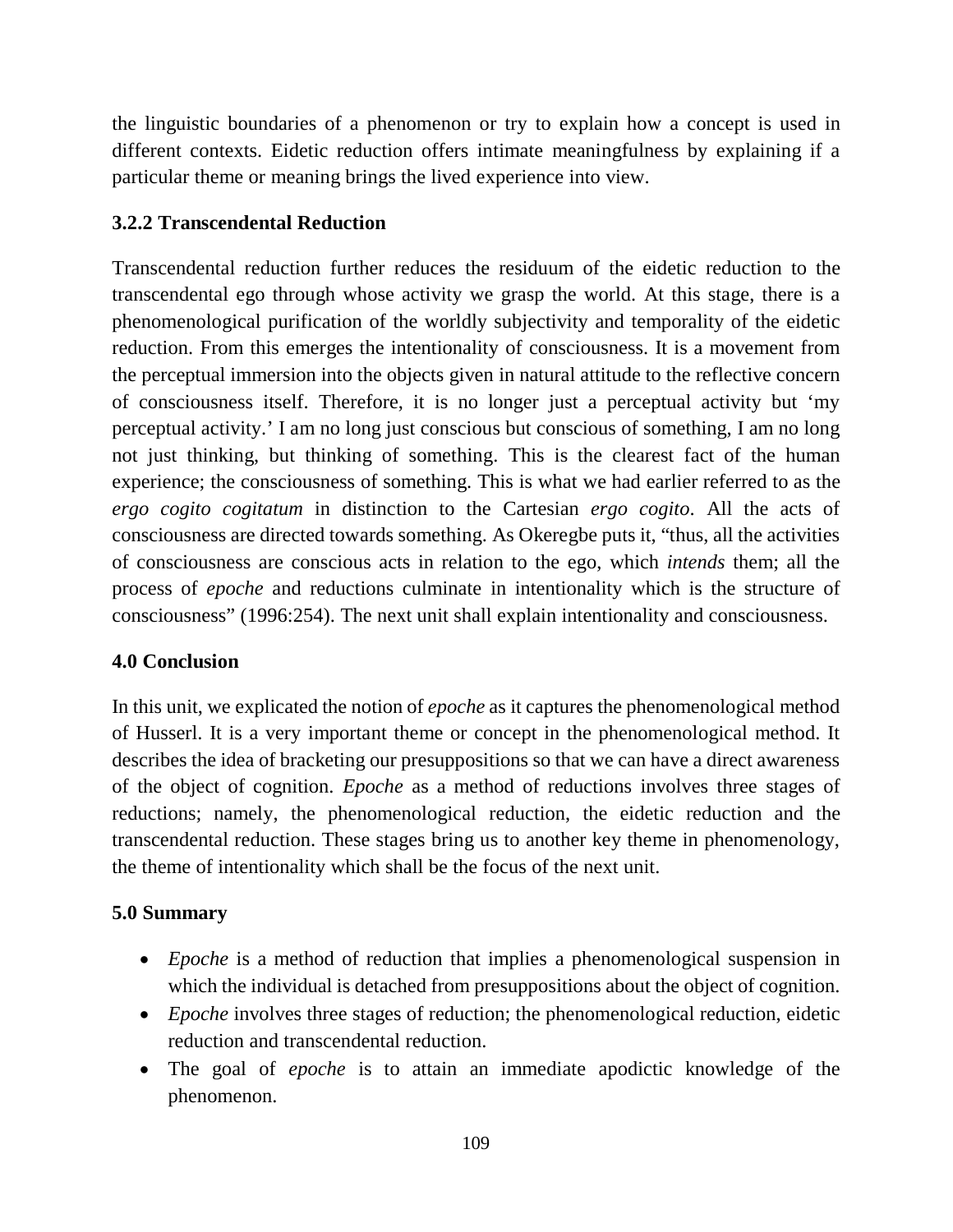#### **6.0 Self-Assessment Exercise**

- Briefly analyse the notion or *epoche*.
- How is *epoche* a method of reductions?
- Identify and explain the three stages of reductions in Husserlian phenomenological method.

#### **7.0 References/Further Reading**

- Husserl, E. 1970. *The Idea of Phenomenology*. Trans. by W. Alston and G. Naknikian. The Hague: MartinusNijhoff.
- Okeregbe, A. 1996. "Phenomenology as Metaphysics." In *Metaphysics, Phenomenology and African Philosophy*, edited by J. I. Unah. Ibadan: Hope Pubications
- Omoregbe, J. 2001. *Philosophy of Mind: An Introduction to Philosophical Psychology*. Lagos: Joja Educational Research and Publishers Ltd.
- Owolabi, K. A. 1992. "The Dichotomy between the Natural Attitude and Phenomenological Attitude in the Philosophy of Edmund Husserl." *The Nigerian Journal of Philosophy* 12, nos.1 & 2: 50-64.
- Unah, J. I. 1996. "Phenomenology." In *Metaphysics, Phenomenology and African Philosophy*, edited by J. I. Unah. Ibadan: Hope Pubications.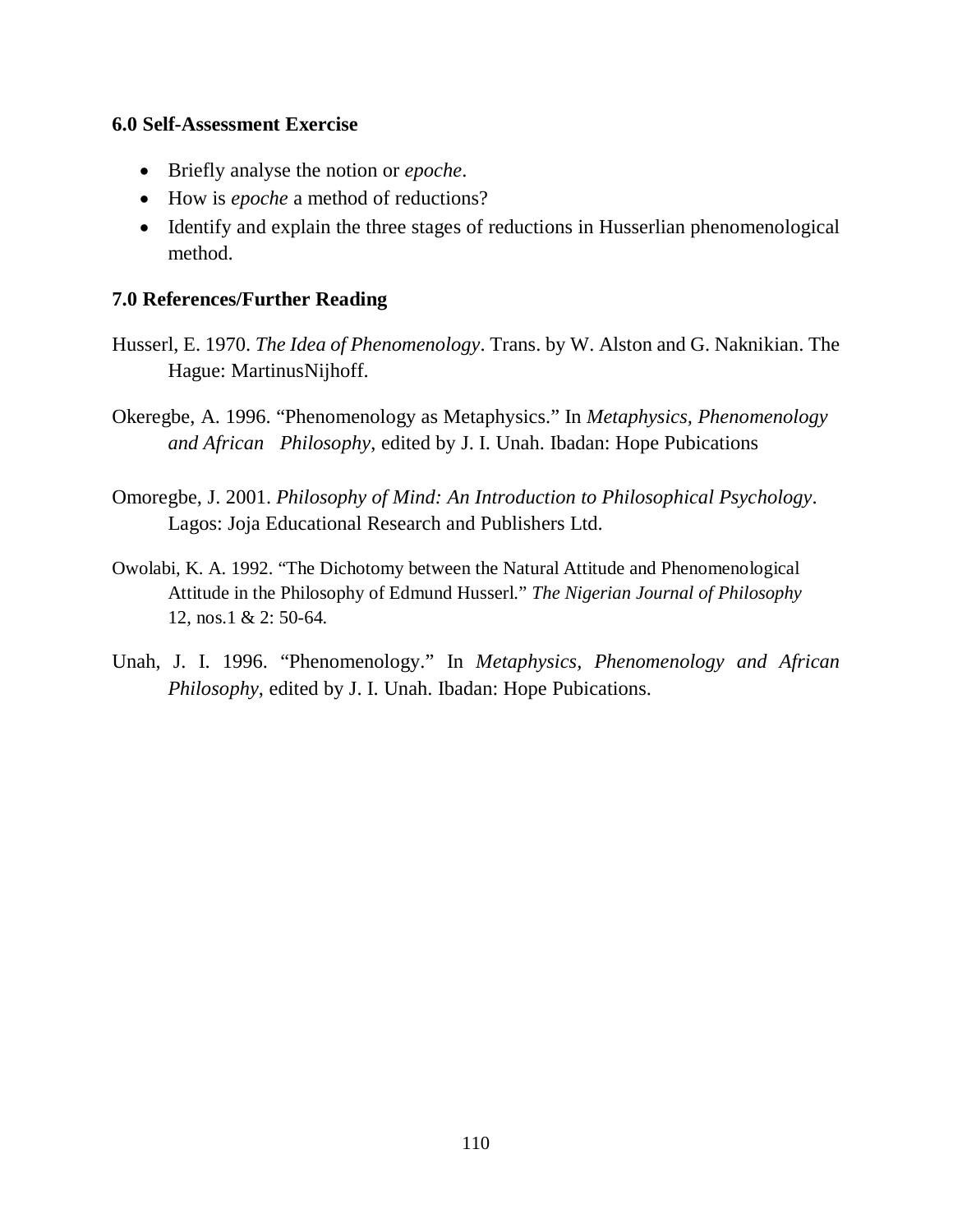#### **Unit 4: Intentionality as a Key Theme in Phenomenology**

#### **Contents**

1.0 Introduction 2.0 Intended Learning Outcomes (ILOs) 3.0 Main Content 3.1 Intentionality 4.0 Conclusion 5.0 Summary 14.0 Self-Assessment Exercises 7.0 References/Further Reading

### **1.0 Introduction**

This unit explains the notion of intentionality as a key theme in phenomenology. Phenomenology teaches that there is an intention behind every act of consciousness we perform. Intentionality here does not mean the purpose a cognitive agent has in his mind when he acts, rather, it applies primarily to the theory of knowledge. it refers to mental representations and often talked about in relation to consciousness. It is understood in phenomenology as a form of directedness towards an object; it is the characteristic of consciousness in which the individual is conscious of something.

#### **2.0 Intended Learning Outcomes**

At the end of this unit, the student will be familiar with the following:

- 1. The understanding of the use of intentionality and its centrality to phenomenology.
- 2. The intrinsic relationship between intentionality and consciousness.

#### **3.0 Main Contents**

#### **3.1 Intentionality**

This is one of the key concepts of phenomenology. It is 'aboutness' or 'directedness' as exemplified by our mental states. Intentionality is the directedness towards a transcendental object. By intentionality, "Husserl means that any object of my consciousness, a house, a pleasure, a number, or another person, is something meant, constructed, constituted, that is, intended by me" (Stumpf 1998:489). It is an intrinsic feature of intentional acts as against being in relation to the act. The clearest fact about our human experience is that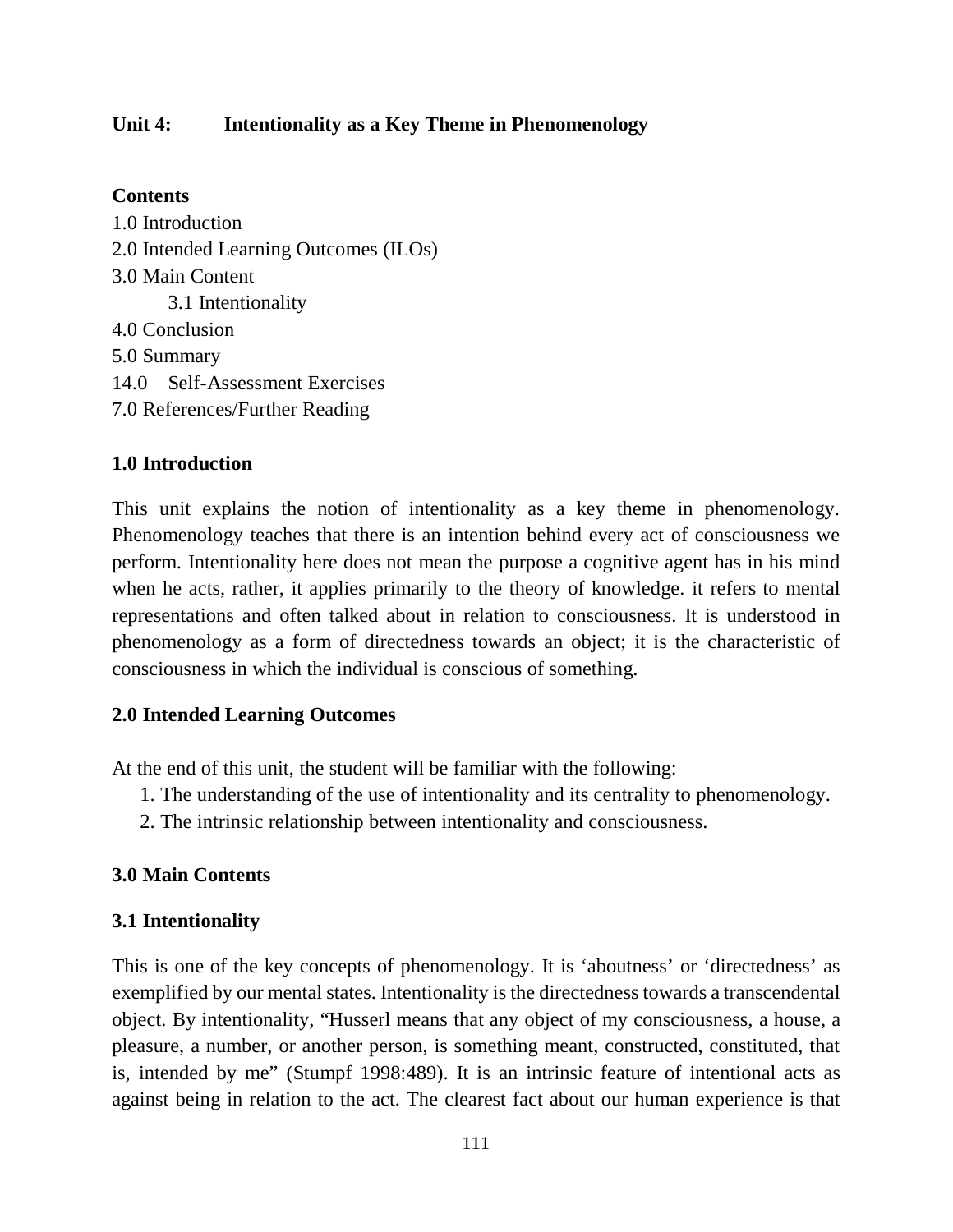consciousness is always consciousness of something; it is the essence of consciousness to point toward or intend some object. The very act of intending, which is the active involvement of the ego in creating our experience is what intentionality designates. For Husserl, intentionality is "the structure of consciousness itself and is also the fundamental category of being" (Stumpf 1998:490). Therefore, intentionality is the way that subjects are in touch with the world.

The term intentionality was originally used by the Scholastics and was revived by Brentano in the 19th century. Husserl takes the concept from Brentano, although with some reservations. For instance, he maintains that most mental phenomena are intentional but not all. Pain and pleasure are mental phenomena but they are not intentional. He also agrees with Brentano that intentionality is a mark of something being mental. According to Brentano, intentionality is a sufficient condition for an act to be mental, but it is not a necessary condition for an act to be mental. Husserl however, disagrees with Brentano that every mental happening is a mental phenomenon.

Mental acts for Husserl are mental activities and not mental objects. Here, Husserl makes a distinction between two senses of consciousness: (i) Consciousness as a permanent state of awareness, and (ii) Consciousness of one thing or another. As (ii), consciousness covers the entire stream of our experiences, while as (ii), it is simply the inner perception of something, that is, the intentional relation to an object. Consciousness itself is "an inner experience made up of intentional acts and some experiences that are not intentional such as sensation, e.g. of pain, pleasure, happiness, sadness" (Omoregbe 2001:25). Consciousness has three aspects; (i) the subject of experience, (ii) the act of experience itself, and (iii) the object of experience. These correspond to the ego that experiences, the experience itself, and the intentional object to which the ego is directed.

The notion of intentionality draws our attention to the fact that all our beliefs, dreams, desires and wishes are about things and that even the words with which we express these beliefs and our mental states are about things. The usual problem that is associated with intentionality is the problem of comprehending the relationship between our mental states, or our expressions of our mental states, and the things our mental states are about. This relationship is characterised by a number of peculiarities. For instance, if I have a relation with a chair by sitting on the chair, it means that the chair and I exist. But how do we characterise relations that have no concrete existence? Another peculiarity is that, for instance, given that the chair I sit on is the oldest antique in Nigeria, then, my relations with it would be that I am sitting on the oldest antique in Nigeria. How do we characterise when I plan to avoid a madman and the madman happens to be my friend; but I am not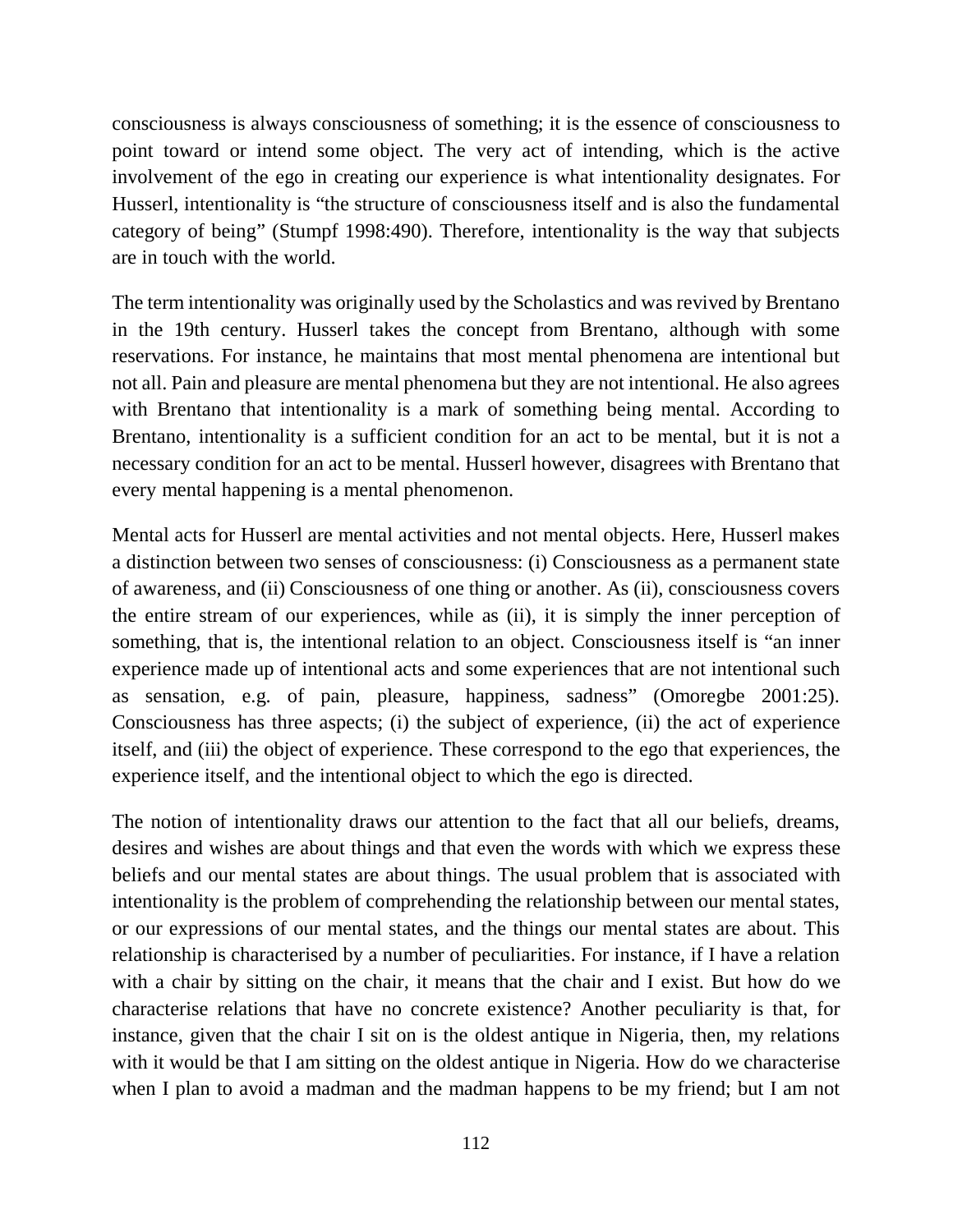planning to avoid my friend, or can my plan to avoid the madman be interpreted as a plan to avoid my friend? According to Simon Blackburn, the interpretation seems to depend on how the object is specified, or on the mode of presentation of the object (1996:196).

According to phenomenologists, intentionality is the characteristic of consciousness. The intentional character of consciousness is simply that consciousness or experience is an act of intention or intentional act with a purpose in the external world. Intentionality underlines the fact that no act of experience is in vain because it has a purpose which is directed to something outside it. It is a logical fact that every experience must be an experience of something. It is the experience of something different and distinct from the act of experience itself. This implies that you cannot be conscious of nothing, every consciousness is consciousness about an object, and therefore, there is always an object of consciousness. For instance, to be conscious of a range rover car means the range rover car is the intentional object of one's thought. Same way, if one is conscious of a headache, the intentional object of one's consciousness is the head.

According to Owolabi, "the concept of intentionality therefore, establishes that the activity of consciousness is not a lonely act but involves something outside it" (1998:283). This means that consciousness as intentional act is a projection towards something external to it. This indicates that there is a link between the act of consciousness and the external world. This link makes the act of consciousness an intentional correlation with the external world. Therefore, consciousness without the external world cannot be. We cannot have a thinker without a thought, and the thought is always about something, an object, different from the act of thinking which is always outside the thought.

The essence of the notion of intentionality for phenomenology is that it first and foremost, establishes the fact that the object of consciousness is a logical correlation with the world. This enables the phenomenologists advance the argument that the subject of experience can, and does have a proper and adequate knowledge of phenomena or external objects, since they are intentional correlates. The implication of this for the Kantian noumenonphenomenon distinction is that it makes the distinction a pseudo-problem. Intentionality makes things as they are in themselves always reveal themselves to be properly experienced by their intentional correlates.

The second essence of the concept of intentionality is particularly relevant to the Husserlian epistemological project. The concept of intentionality provides him the grounds to affirm the certainty of the subjective ego and the object of experience. This is because both the subjective ego and the object of experience are linked. Therefore, to accept one will necessarily men to accept the other. This is why Husserl talked about *ergo cogito cogitatum*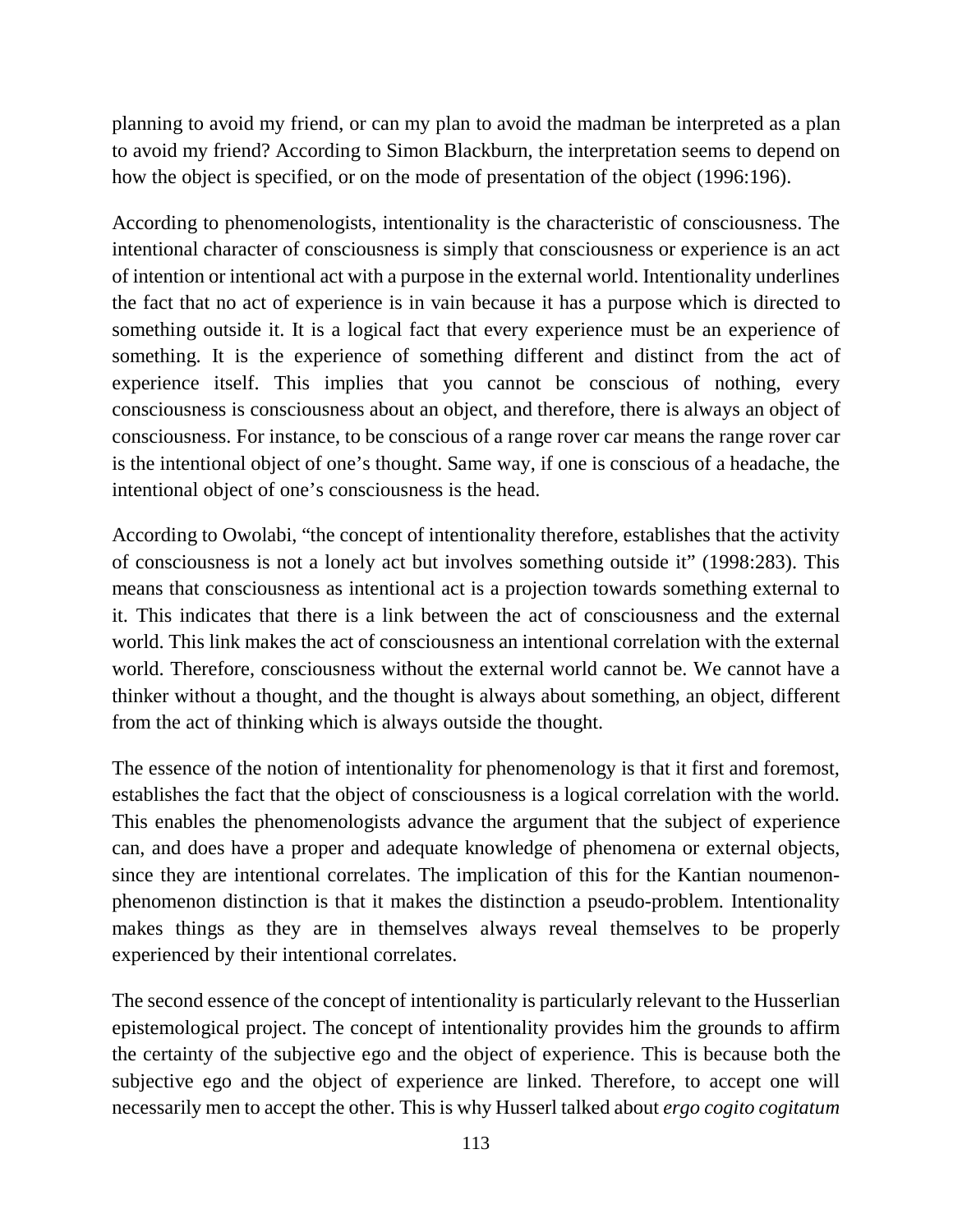instead of the Cartesian *cogito ergo sum*. For Husserl, it is "I think of something" and not the Cartesian "I think."

The notion of intentionality is very germane to the phenomenology enterprise. It is embraced by all the strands of phenomenology; those with epistemic agenda like Husserl, or ontological, existential agenda, like Heidegger, Sartre and others. The latter category of phenomenologists sees the intentional relationship between the subjective ego and the externa world as a support for the return of philosophy to confronting issues that assail the individual. Sartre, for instance, asserts that intentionality plunges man back into the world as it gives full measure to man's agonies, sufferings and also his rebellion (1957:105).

### **4.0 Conclusion**

Intentionality refers to 'aboutness' or 'directedness' in relation to mental states. It is the directedness towards a transcendental object. It means that objects of our conscious is constituted and intended by the individual. Intentionality goes hand in hand with consciousness because it is the essence of consciousness to point toward an object. Therefore, intentionality is seen by phenomenologists as the characteristic of consciousness. Consciousness is always about an object; we cannot be conscious of nothing; there is always an object of consciousness. For phenomenologists, intentionality establishes the logical correlation between consciousness and the world. And for Husserl in particular, it provides the basis for the affirmation of the subjective ego and the object of experience.

## **5.0 Summary**

- Intentionality is directedness toward a transcendental object.
- Intentionality is the characteristic of consciousness.
- Intentionality establishes the correlation between consciousness and the world.

### **6.0 Self-Assessment Exercise**

- What do you understand by the concept of intentionality in the phenomenological method?
- Identify two essences of intentionality.
- What is the relationship between intentionality and consciousness?

## **7.0 References/Further Reading**

Blackburn, S. 1996. *Oxford Dictionary of Philosophy*. Oxford: Oxford University Press.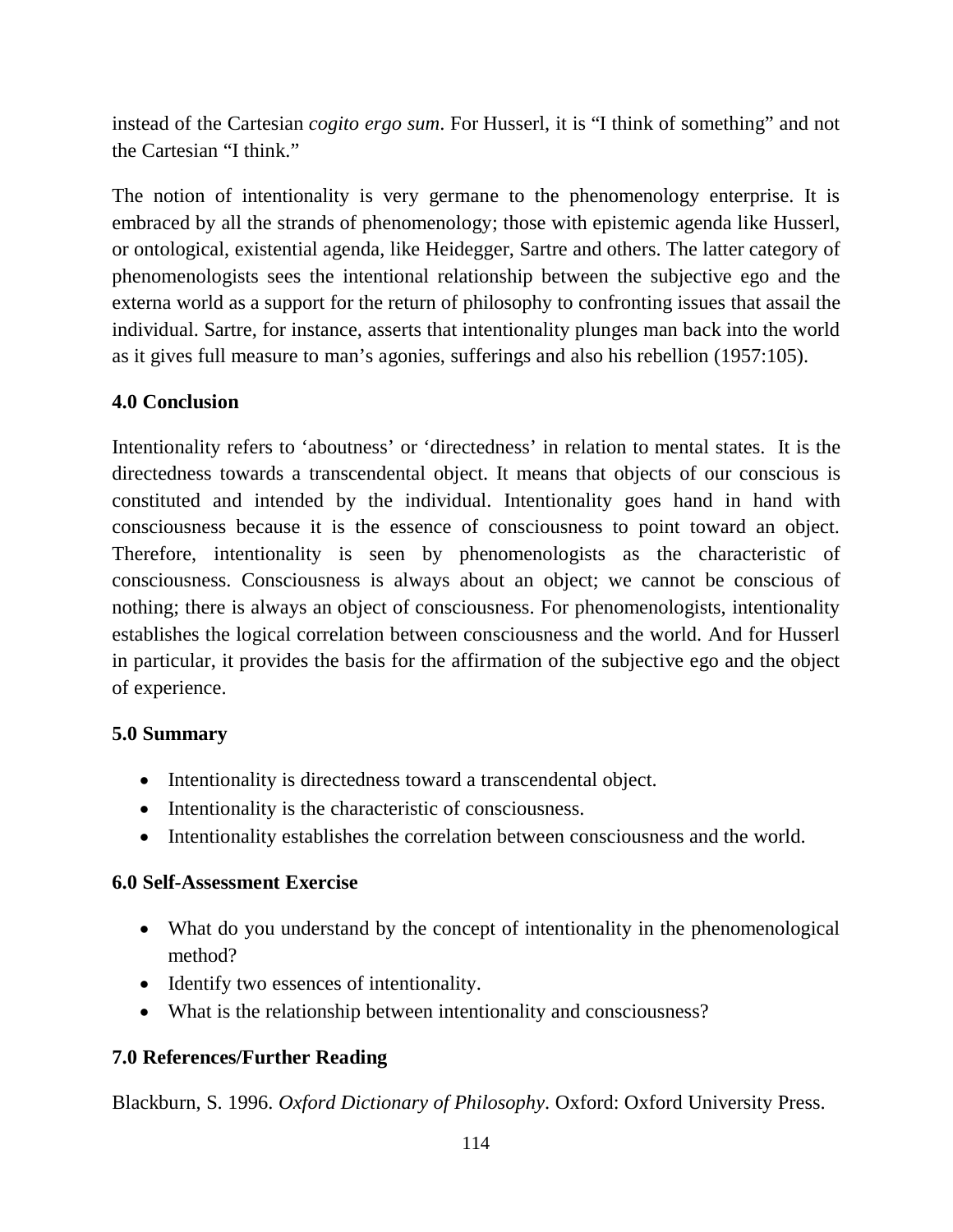Sartre, J. P. 1957. *Transcendence of the Ego*. New York: Noonday Press.

Stumpf, S. E. 1998. *Philosophy: History and Problems*. New York: McGraw Hill Inc.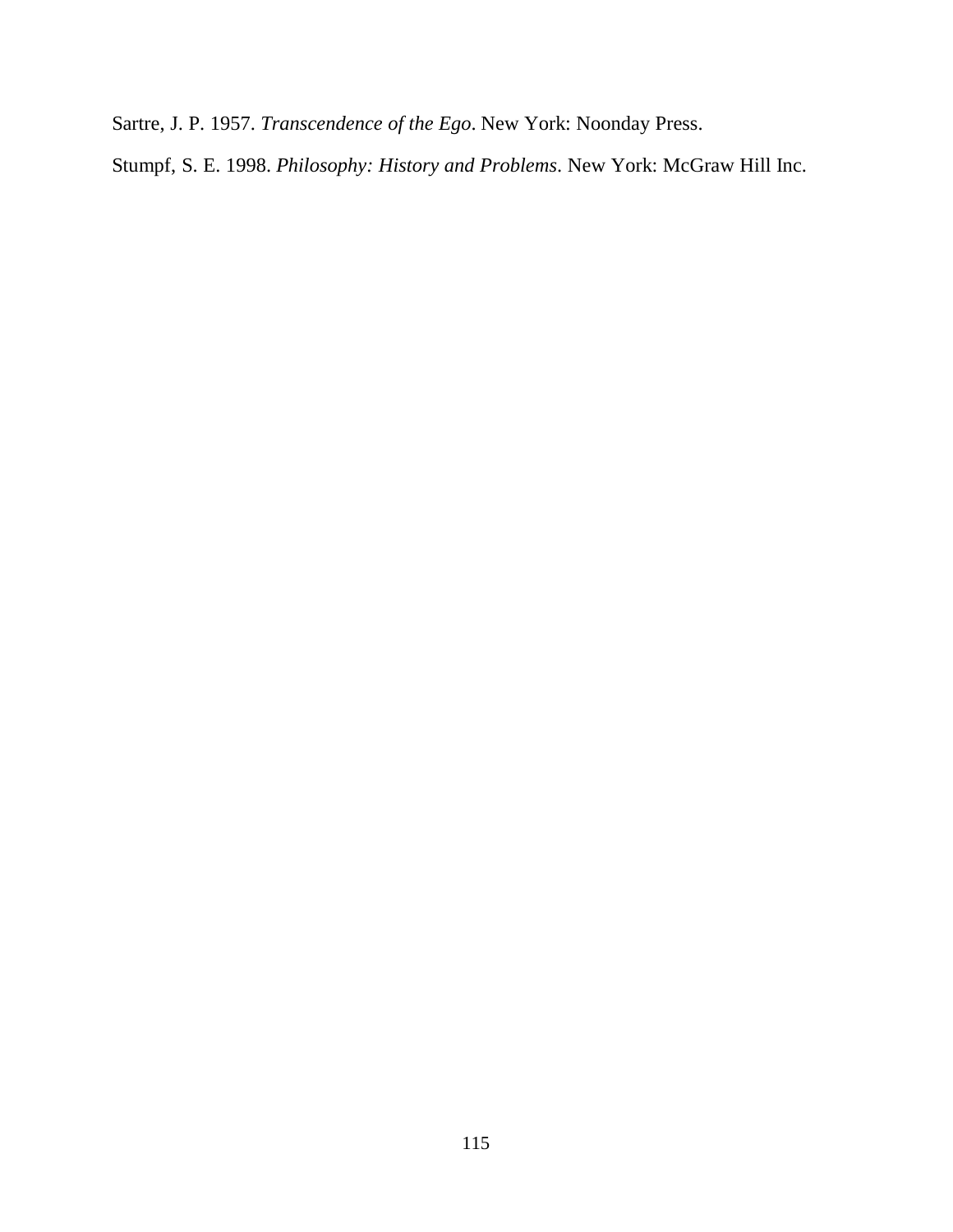### **Module 5: Philosophical Hermeneutics**

- Unit 1: Hermeneutics in Modern and Contemporary Times
- Unit 2: Modern Hermeneutics: Schleiermacher and Dilthey
- Unit 3: Contemporary Hermeneutics: Heidegger, Hans-Georg Gadamer and Jürgen Habermas
- Unit 4:

# **Unit 1: Hermeneutics in Modern and Contemporary Times**

## **Contents**

1.0 Introduction

- 2.0 Intended Learning Outcomes (ILOs)
- 3.0 Main Content
	- 3.1 Understanding the Notion of Hermeneutics
	- 3.2 Hermeneutics as a Historical Movement
		- 3.2.1 Hermeneutics as the Art of Interpretation
		- 3.2.2 Hermeneutics as Justification of the Human Sciences
		- 3.2.3 Contemporary Hermeneutics
- 4.0 Conclusion
- 5.0 Summary
- 15.0 Self-Assessment Exercises
- 7.0 References/Further Reading

# **1.0 Introduction**

Hermeneutics in the modern era was largely shaped by Friedrich Schleiermacher and Wilhelm Dilthey. The notion of hermeneutics as an interpretive experience was explained in reference to understanding and was considered to be against foundationalism. Hermeneutics was also seen as a historical movement that consists of the art of interpretation and a justification for the human sciences. Contemporary hermeneutics was shaped by Heidegger who introduced the ontological dimension to the hermeneutic discourse. In this unit, we shall explain these various dimensions of hermeneutics and how Schleiermacher, Dilthey and Heidegger shaped hermeneutics in modern and contemporary eras.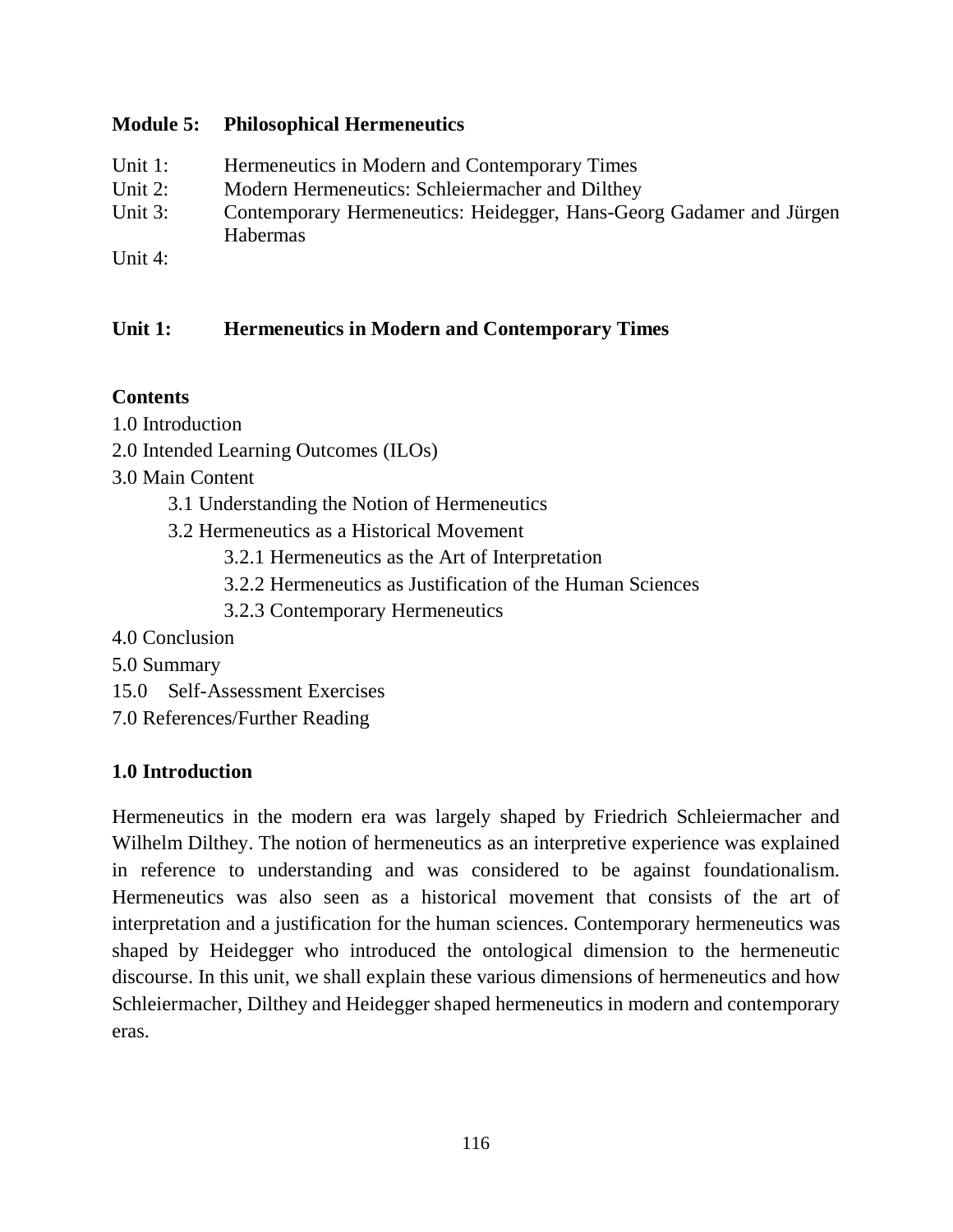### **2.0 Intended Learning Outcomes**

At the end of this unit, the student will be familiar with the following:

- 1. The various related notions of hermeneutics in the modern and contemporary eras.
- 2. how hermeneutics was developed as a historical movement.
- 3. the key figures who shaped the discourse in modern and contemporary hermeneutics.

### **3.0 Main Contents**

#### **3.1 Understanding the Notion of Hermeneutics**

Hermeneutics as the study of interpretation plays a role in disciplines whose subject matter requires interpretative approaches. As philosophical hermeneutics, it treats interpretation as the subject matter of inquiry; thus, it is the philosophy of interpretation. In this sense, it is concerned with the meaning of interpretation; that is, the basic nature, scope and validity of interpretation and the implications for human existence. Philosophical hermeneutics is an interpretative experience.

Interpretative experience is explained in reference to understanding. When we say we understand, what do we mean? To understand implies that we have gotten at something through an attempt to interpret the thing. Conversely therefore, not to understand implies that we have not gotten anywhere with our interpretation. Understanding is therefore, a success of interpretation. Success of interpretation is educative as well as edifying. Hans-Georg Gadamer argues to establish the relationship between interpretative experience and education. Education, for Gadamer has to do with formation (*bildung*). To conceive education as formation means that education is more than a mere acquisition of expertise, knowledge or information. It involves the enlargement of our person, mostly in the arts and humanities, through extensive and variegated experience. Therefore, hermeneutics as success of understanding is educative because it enables us to learn about the ourselves, the world and other from and through our interpretative experience. When we say we understand a text, it means through our interpretation of the text we have gotten at something not from scientific experiment or indubitable epistemic foundation. That what we have gotten is not from scientific experiment or indubitable epistemic foundation does not make it less educative, since, in any case, it has expanded our views and/or change our views. It has taught us something about ourselves and the world we live.

Hermeneutics is against foundationalism. First and foremost, it is a positive attitude toward the finitude of human understanding that is epistemic, existential, ethical and political, all at the same time. Hermeneutics is not about establishing norms or methods with the claim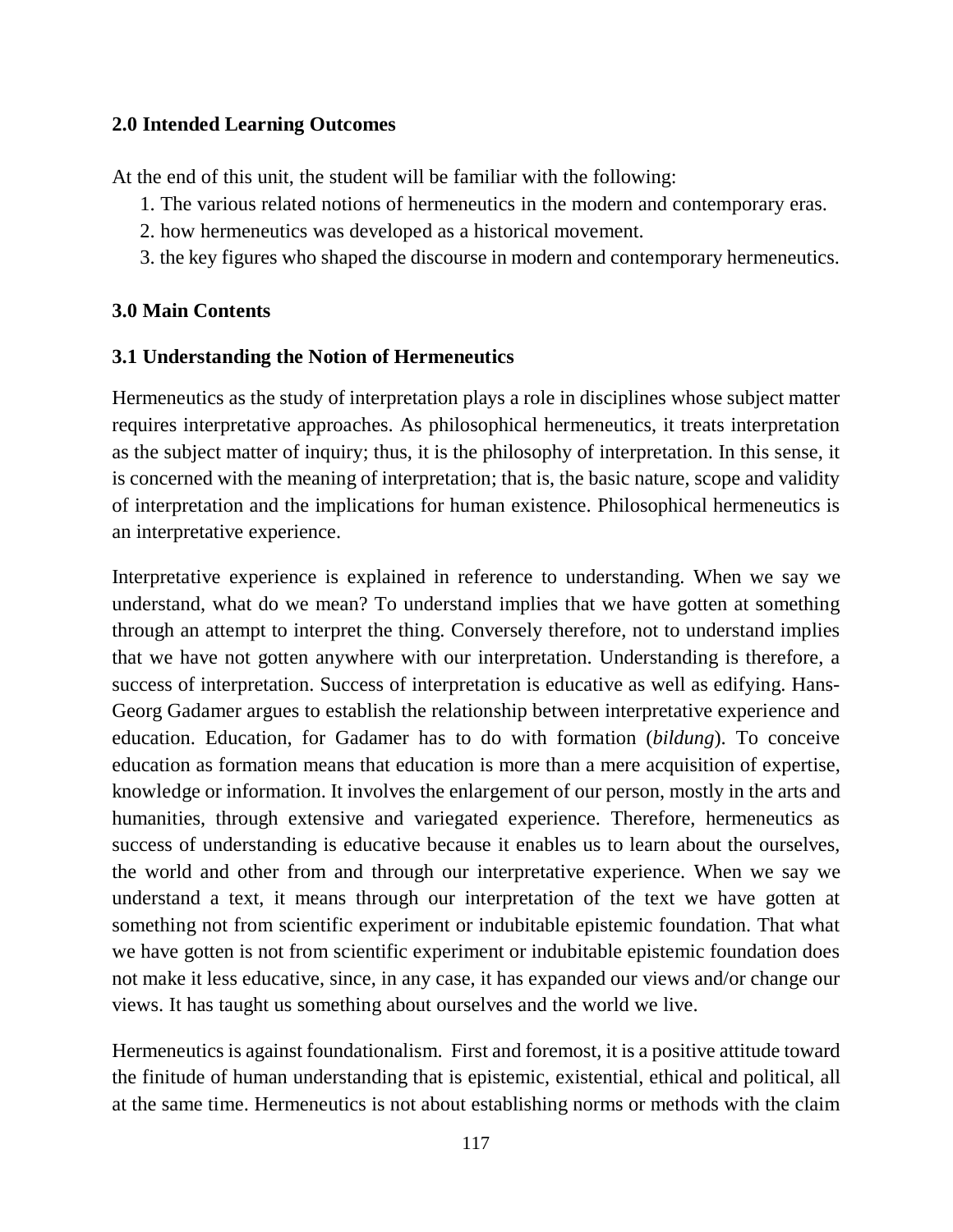to help the human being eradicate or overcome aspects of his finitude. Instead, hermeneutics enables the human being recognise the consequences of his limits. Therefore, hermeneutics is an affirmation that we must be constantly vigilant about how common wisdom and prejudices inform and/or distort our perception and judgement. In this sense, hermeneutics as a positive attitude toward the finitude of human understanding opposes foundationalism.

Foundationalism presents a vertical picture of knowledge in which our body of beliefs are said to have the linear structure of a building with foundational beliefs that constitute the substructure and non-foundational beliefs that are the superstructure resting on the substructural believes.

Against foundationalism, hermeneutics emphasise the circularity of understanding which is understandable within the context of the hermeneutical circle. The hermeneutical circle is central to the notion of hermeneutics. Although it has been developed in various and distinct manners, the hermeneutic circle is broadly the notion that in interpretive experience a new understanding is achieved through renewed interpretive attention to possible meaning. This implies that a new understanding is not achieved on the basis of securely founded beliefs. In contemporary hermeneutics, the hermeneutic circle is the idea that for us to understand the whole of a text, we have to understand its parts and we have to understand the whole to understand the parts as well. It is a dialogical relation between the part and the whole in texts. It was a concept introduced to the hermeneutics discourse by Schleiermacher, even though the term itself was coined by Dilthey. In hermeneutics, it represents a path to greater understanding; and therefore, it is not seen as a problem. It is not seen as going round the circle, like we understand a circular definition. Against the idea that the hermeneutic circle makes it impossible to interpret text objectively, it rather, encourages us to understand text within its historical, cultural and literary context and our personal context. Heidegger employed it in his work: *Being and Time* to capture the complex interaction between the text and the interpreter.

### **3.2 Hermeneutics as a Historical Movement**

As a historical movement, hermeneutics date back to antiquity. It originates in modern history in the works of Friedrich Schleiermacher and Wilhelm Dilthey. Its contemporary tune was shaped by Martin Heidegger, Hans-Georg Gadamer and others. As a historical movement, hermeneutics can be understood as: (i) the art of interpretation, (ii) the justification of the human sciences, and (iii) in terms of its contemporary dimension contemporary hermeneutics.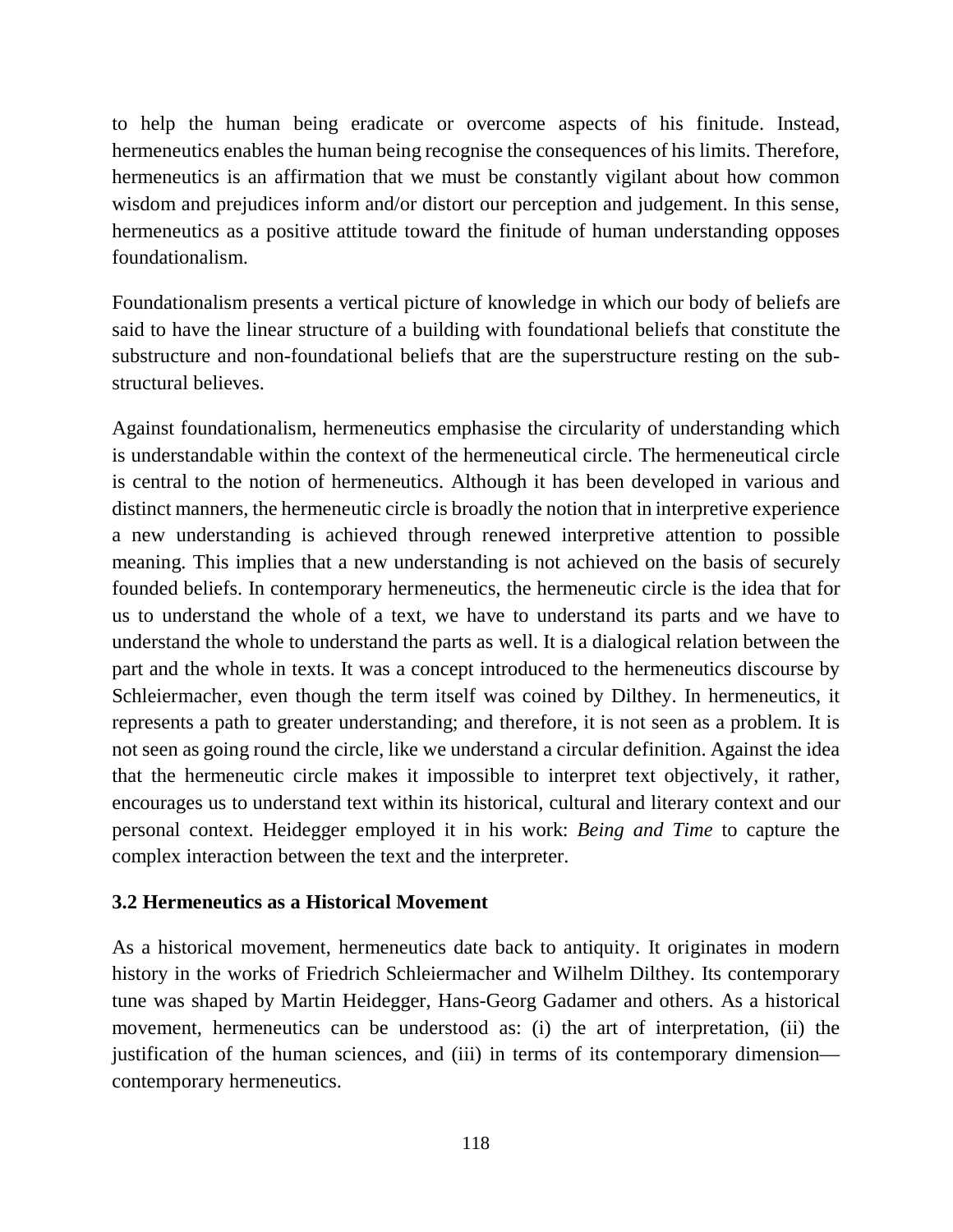### **3.2.1 Hermeneutics as an Art of Interpretation**

According to Scholtz, Schleiermacher, who developed his hermeneutics in the first decades of the 19th century by proposing a universal hermeneutics, advanced hermeneutics as an art of interpretation. His universal hermeneutics involved all linguistic experience against the idea that hermeneutics refer to the interpretative concerns of specific disciplines alone. (Scholtz 2015:68).

For Schleiermacher, hermeneutics is the art of interpretation that avoids misunderstandings of readily intelligible discourse as a necessary discourse about paradigmatically written texts. His hermeneutics has many facets but central to these facets is the is "the idea that the success of understanding depends on the successful interpretation of two sides of a discourse, the 'grammatical' and 'psychological' [sides]" (George 2020:2.1). The grammatical side refers to how the meaning of the discourse depends on the general structure of the language it uses; therefore, it is a matter of general linguistic structures. The psychological side, on the other hand refers to do with how the individual authors' or creator's mind contribute to the meaning of the discourse which is expressed in the linguistic forms traditionally associated with style (George 2020:2.1).

Schleiermacher argues that we can differentiate discourses according to whether they are predominated by either the grammatical or psychological sides. He, however, recognises the fact that there is a reciprocity between both sides in terms of the interpretation of each side. In other words, each side contributes to the interpretation of the other side. For him generally, interpretation is aimed at reconstruction of the meaning of a discourse. The task of interpretation is to understand the discourse just like the creator of the discourse or even better than the creator of the discourse. He considers this task infinite.

### **3.2.2 Hermeneutics as the Justification of the Human Sciences**

Wilhelm Dilthey's contribution to the history of modern hermeneutics distinguished it as a justification of the human sciences. While Schleiermacher's hermeneutics discourse revolved around German romanticism, Dilthey's hermeneutics was closely associated with historicism. By historicism here, we mean a 19th century and early 20th century intellectual movement that tried to understand human nature, morality and reason as relative, changing and particular to their historical context. This is against the traditional idea that human nature, morality and reason are absolute, eternal and universal categories (Beiser 2011:1).

Dilthey's hermeneutics project was concerned with the establishment of a critique of historical reason by which he will in turn, establish independent epistemological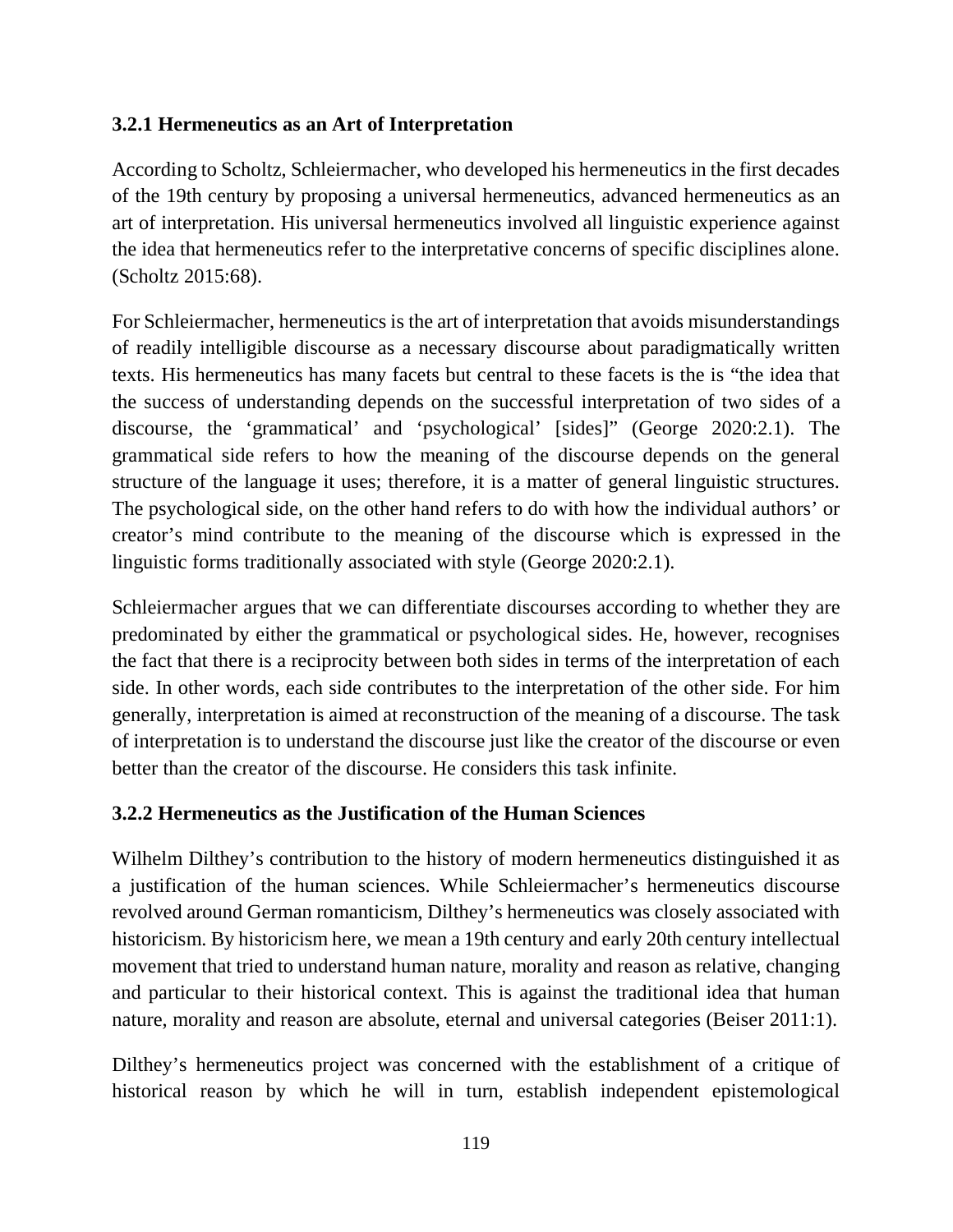foundations of research in the human sciences. In other words, he wanted to establish that the sciences can be distinguished according to their focus on historical experience. Dilthey sought to defend the legitimacy of the human sciences against the notion that the human sciences depend on the norms and methods of the natural sciences and/or that they (human sciences) lack the kind of legitimacy credited to the natural sciences (George 2020:2.2).

For Dilthey, the purpose of the human sciences is the understanding of 'lived experience' (*Erlebnis*), and not the explanation of 'outer' experience, as it is the case with the natural sciences. According to him, the understanding that we achieve in the human sciences involves interpretation. Therefore, hermeneutics helps to clarify the validity of human sciences' research. He argues that the primary purpose of hermeneutics is to preserve the validity of interpretation against sceptical subjectivity and to theoretically justify such validity. All the certainty of historical knowledge is founded upon this validity.

# **3.2.2 Contemporary Hermeneutics**

Martin Heidegger's introduction of the ontological turn to hermeneutical discourse demarcated modern historical origins of hermeneutics from contemporary hermeneutics. Heidegger considers hermeneutics as an inquiry into human existence. For Heidegger, inquiry into the senses of the being of human existence is hermeneutical; it is a matter of self-interpretation. Thus, he argues that the primary concern of hermeneutics is with the methods or the foundations of research in the arts and human sciences. Such research is only possible because human beings are interpretive by their very being. Understanding, for Heidegger, is a mode of human existence that projects the interpretive possibilities that are available to us in our given situations (George 2020:3). Therefore, any inquiry into the sense of the being of human existence is an attempt to understand our own being. We interpret our being through the course of our affairs.

The introduction of the ontological turn into hermeneutics by Heidegger was a breakthrough in the historical movement of hermeneutics and his claims have continued to be a subject of discussion.

## **4.0 Conclusion**

From Schleiermacher through Dilthey to Heidegger, philosophical hermeneutics went through various stages of development as these key figures in the disciplined shaped it with their thoughts. Central to the entire discourse is the fact that hermeneutics is a theory of interpretation. Schleiermacher developed the notion of hermeneutics as an art of interpretation, Dilthey expanded this by considering hermeneutics as the justification of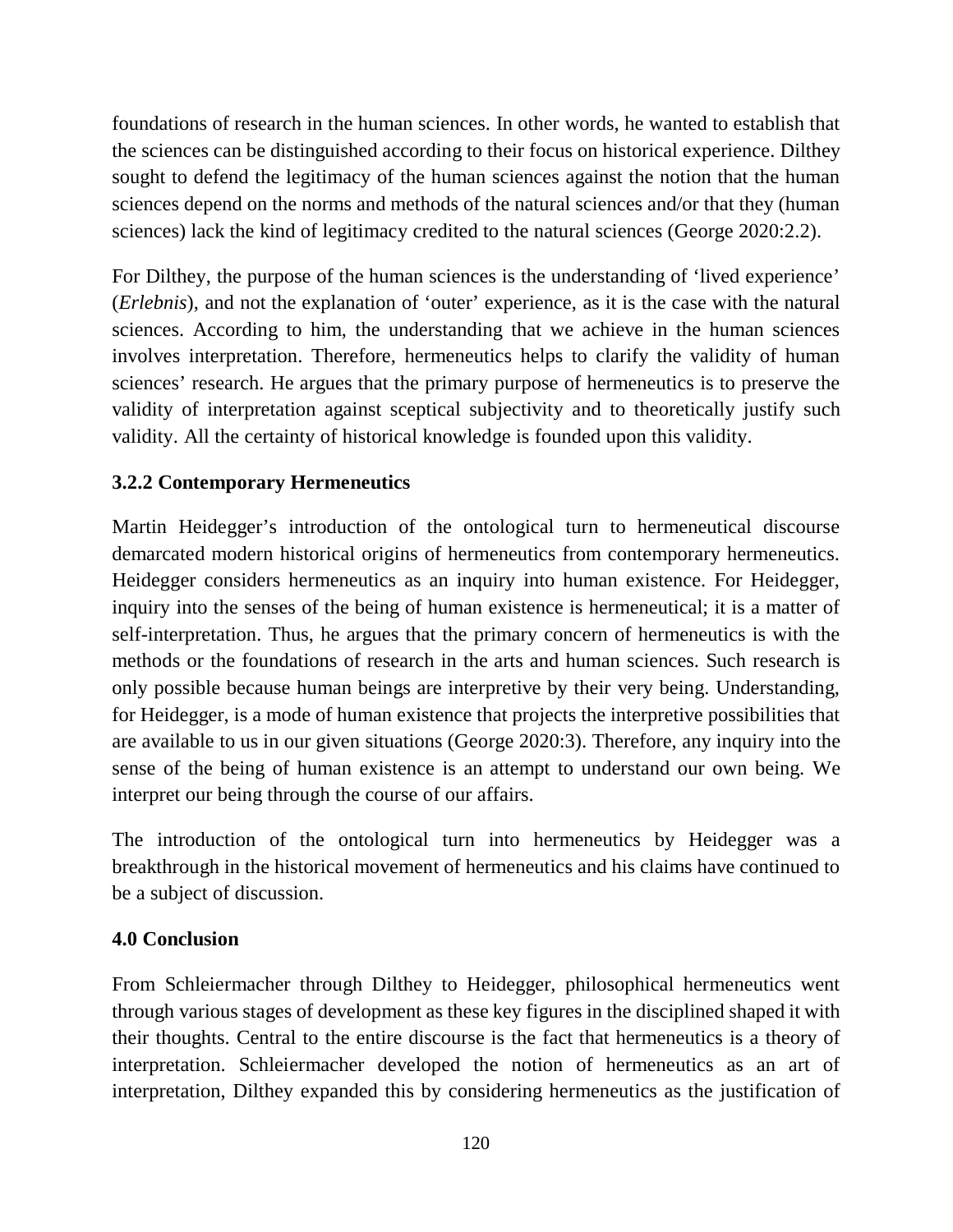the human sciences; defending the legitimacy of the human sciences against the critique that the human sciences depend on the norms and methods of the natural science. Heidegger took the notion of hermeneutics further to include the ontological dimension by arguing that it is an inquiry into human existence.

### **5.0 Summary**

- Schleiermacher, Dilthey and Heidegger shaped modern and contemporary hermeneutics.
- Schleiermacher development the notion of hermeneutics as an art of interpretation that involves all linguistic experience and not restricted to particular texts like the bible and ancient texts.
- Dilthey expanded the notion of hermeneutics in defence of the human sciences.
- Heidegger introduced the ontological turn to hermeneutical discourse.

### **6.0 Self-Assessment Exercise**

- Identify the three very prominent figures in the development of modern and contemporary hermeneutics?
- Explain the contribution of Schleiermacher to the development of hermeneutics as an art of interpretation that covers all linguistic experience.
- How did Dilthey defend the legitimacy of the human sciences?
- What was Heidegger's breakthrough impact on contemporary hermeneutics?

## **7.0 References/Further Reading**

- Bambach, C R. 1995. *Heidegger, Dilthey, and the Crisis of Historicism*. Ithica: Cornell University Press.
- Behler, E. 1993. *German Romantic Literary Theory*. Cambridge: Cambridge University Press.
- Beiser, F. C. 2011. *The German Historicist Tradition*. Oxford: Oxford University Press.
- Caputo, J. D. 1987. *Radical Hermeneutics: Repetition, Deconstruction, and the Hermeneutic Project*. Bloomington: Indiana University Press.
- Grondin, J. 2016. "The Hermeneutic Circle." In *The Blackwell Companion to Hermeneutics*, edited by N. Kean and C. Lawn, pp. 299-305. Chichester: Wiley Blackwell.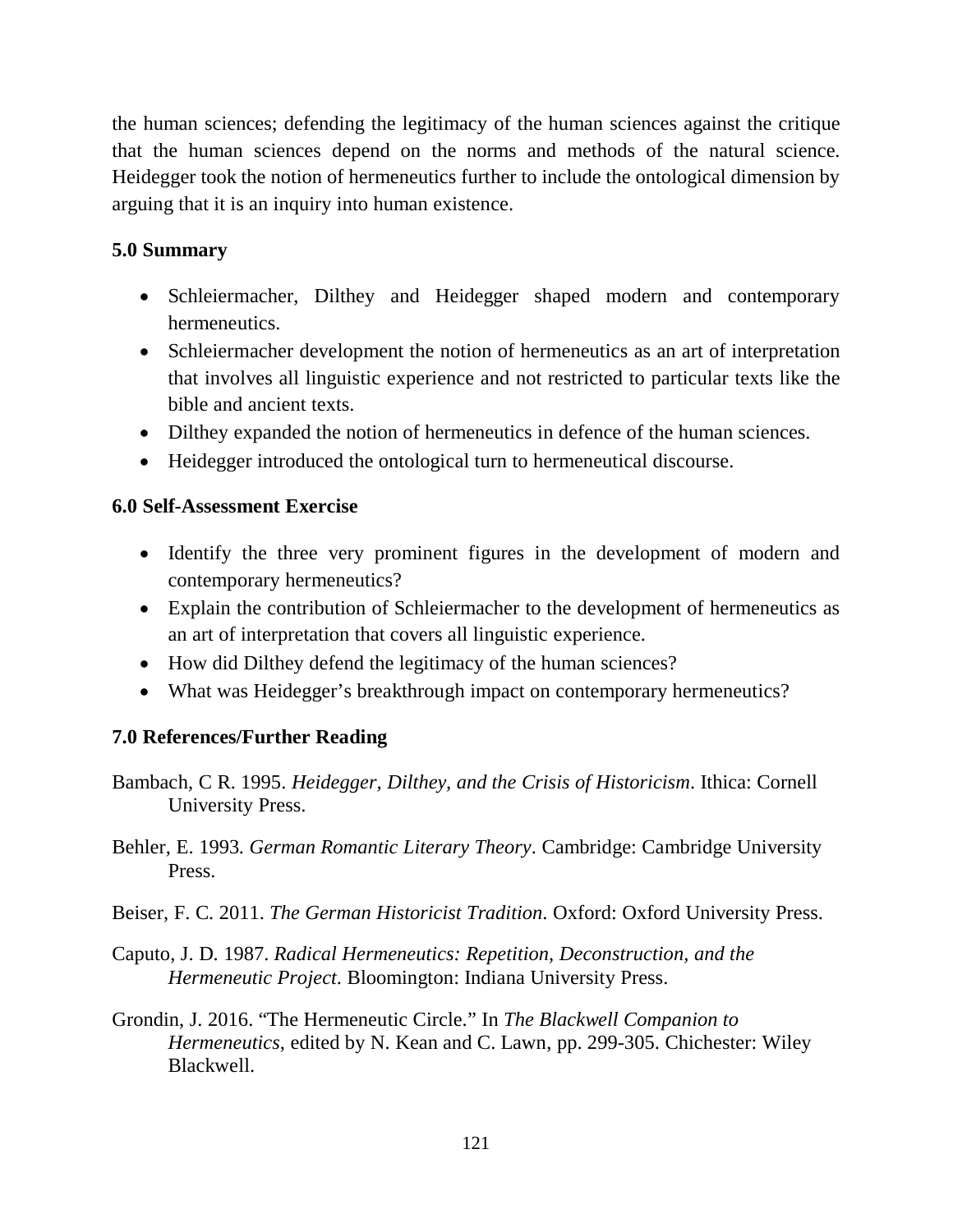- George, T. "Hermeneutics." *The Stanford Encyclopedia of Philosophy* (Winter 2020 Edition), Edward N. Zalta (ed.). https://plato.stanford.edu/archives/win2020/entries/hermeneutics/.
- Zimmerman, J. 2015. *Hermeneutics: A Very Short Introduction*. Oxford: Oxford University Press.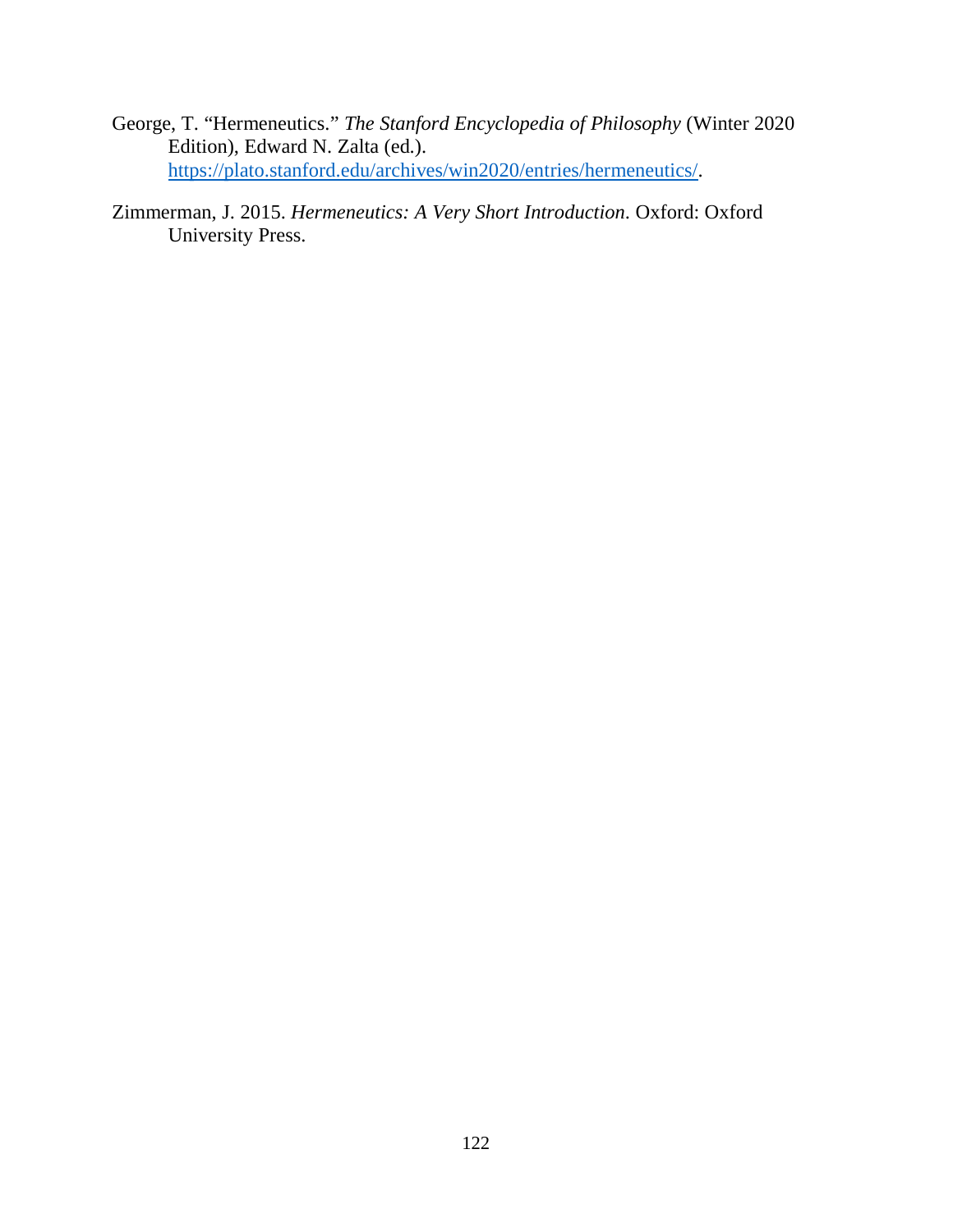### **Unit 2: Modern Hermeneutics: Schleiermacher and Dilthey**

### **Contents**

1.0 Introduction 2.0 Intended Learning Outcomes (ILOs) 3.0 Main Content 3.1 Friedrich Schleiermacher 3.2 Wilhelm Dilthey 4.0 Conclusion 5.0 Summary 16.0 Self-Assessment Exercises 7.0 References/Further Reading

## **1.0 Introduction**

This unit explains the contribution of two significant figures in the development of modern hermeneutics; namely, Friedrich Schleiermarcher and Wilhelm Dilthey. They expanded the scope of hermeneutics from its particular attention to scriptural and ancient texts to include linguistic meaning in general and the historical, social and cultural knowledge.

### **2.0 Intended Learning Outcomes**

At the end of this unit, the student will be familiar with the following:

- 1. Friedrich Schleiermarcher's views about hermeneutics.
- 2. Wilhelm Dilthey's views about hermeneutics.

### **3.0 Main Contents**

### **3.1 Friedrich Schleiermacher (1768-1834)**

Schleiermacher was the first major thinker to propose a theory of textual interpretation. He transcended the traditional view of hermeneutics and pulled together all the intellectual currents of the time to articulate a coherent conception of a universal hermeneutics. By universal hermeneutics, we mean a hermeneutics that does not relate to a particular kind of textual material like the Bible or any ancient text, but to linguistic meaning in general. He argued that along with a proper grasp of the relevant linguistic and historical facts, interpretation requires also the mental retracing and imaginative reconstruction of the way in which texts were written. In his opinion, we cannot take the understanding of other cultures for granted. The interpreter of a text needs to be in a position to see and understand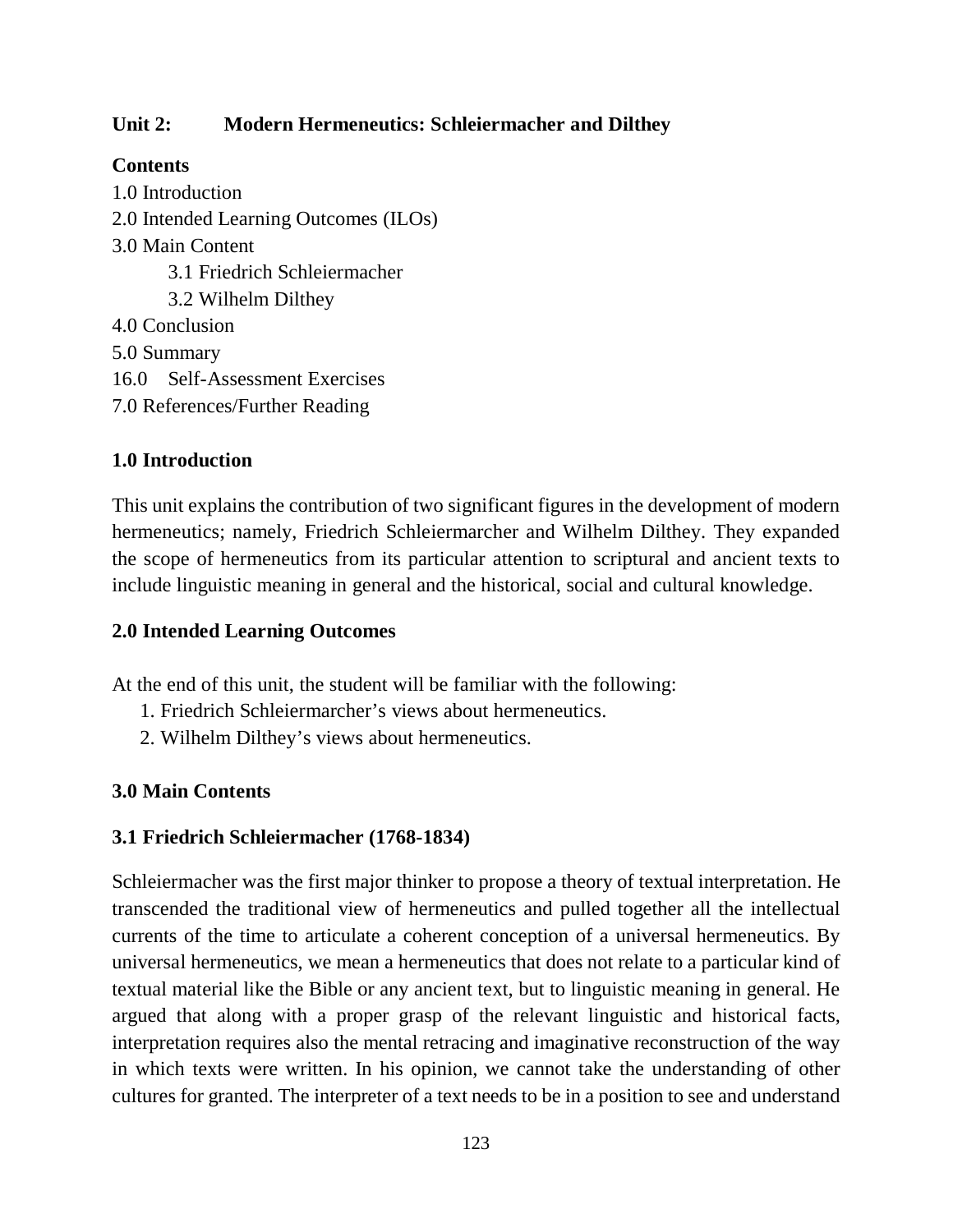the life of the author and his work as a whole. This would enable him both the author and his works within a historical setting. This will provide the interpreter a kind of knowledge that is not attainable even to the author he interprets. The knowledge places the interpreter in an advantage position to understand the text better than the author.

The interpreter needs an openness to understand others. This openness makes it possible for us to realise that what looks natural, true, or coherent may cover something deeply unfamiliar. The kind of openness we talk about here can be achieved, if we scrutinise our own hermeneutic prejudices. This would involve a strict practice of hermeneutics, which even still does not guarantee a just or fully adequate understanding. Nonetheless, such a strict practice is an indispensable aid. It helps the hermeneutician to avoid the error of using his own cultural, theological or philosophical frame of mind as a frame or filter of another's speech or writing.

According to Schleiermacher, any use of language is between the radical individuality and the radical universality. None of these two poles exists in an entirely purified form. The individuality of language-use is not a reference to an inner, inaccessible layer of the mind, but a reference to something like the style, the voice, or the particularity of the language as used or applied.

Schleiermacher claims that to get the meaning of another person's speech or text, we need to focus on the two aspects of the person's language-use. These two aspects are;

- i. The shared resources or grammar and syntax
- ii. The individual application.

For Schleiermacher, this is the task of combining grammatical and technical interpretation. And in his opinion, there is no rule for this combination. What happens is that we compare the text with other texts from the same period, from the same writer, while we keep constantly in sight the uniqueness of the particular work in question. He refers to this as the capacity for divination. By divination he simply means the ability to move from particular to universal with the aid of general rules or doctrines. This movement or divination is done by a comparative approach combined with a creative hypothesis-making. It is only by this that we can get a better understanding. Better understanding here does not necessarily imply a fully adequate understanding. He was quick to note that to misunderstand does not mean either a state of total alienation since ordinarily we communicate most of the time successfully without fully understanding the issue of our discussion. Better understanding does not necessarily imply that we have a fully adequate understanding. That better understanding does not imply a fully adequate understand itself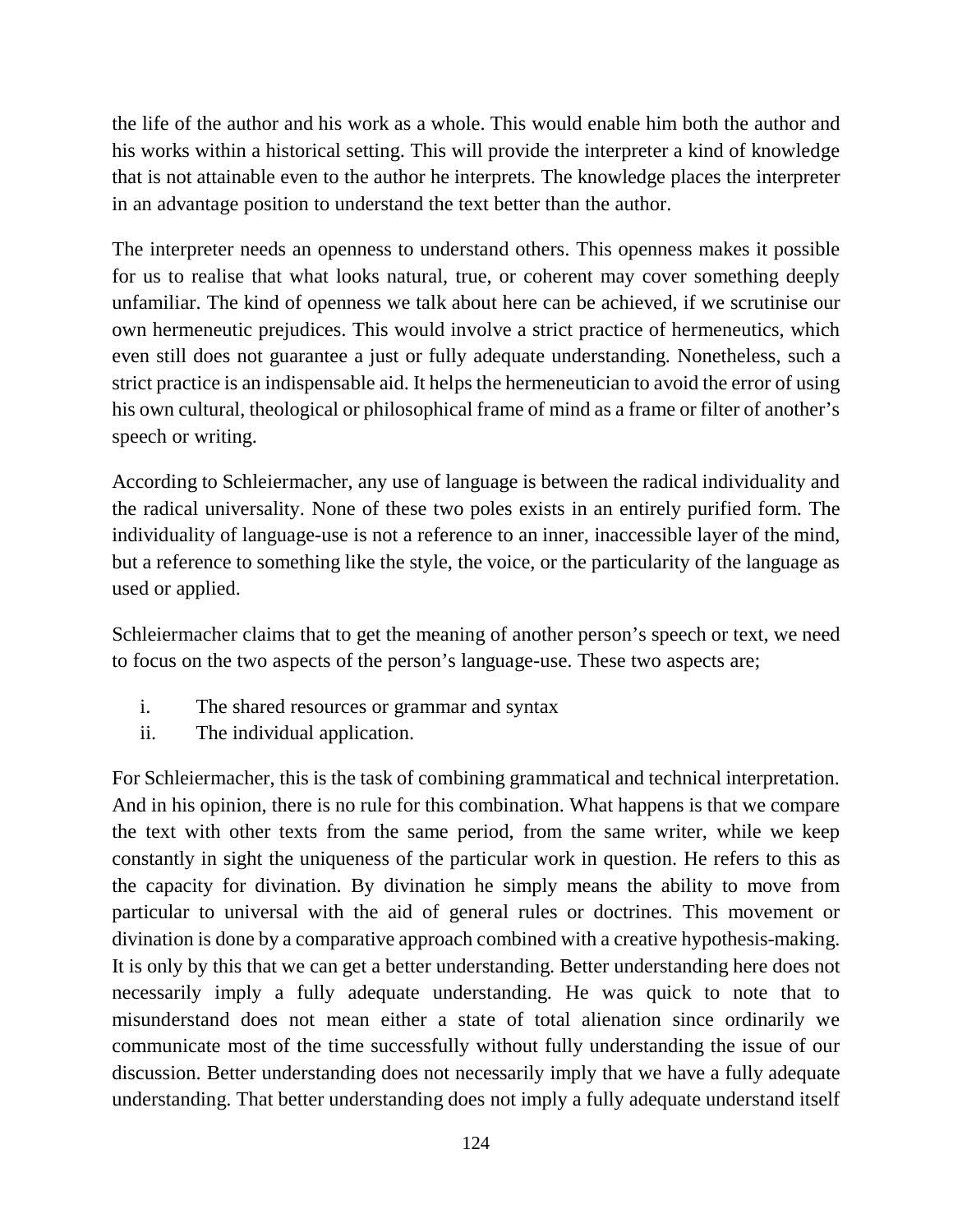does not mean that understanding is never final or that understanding can never be fully adequate.

# **3.2 Wilhelm Dilthey (1833-1911)**

After Schleiermacher, Dilthey and others further developed the concept of philosophical hermeneutics. The historian, J. G. Droysen, with particular reference to historical knowledge, stressed that the knowledge gained through interpretation is different from scientific knowledge. dilthey developed this view futher and firmly established it when he explained it as the contrast between understanding and explanation. While the knowledge gained from interpretation is denoted by understanding, scientific knowledge is denoted by explanation. According to Dilthey, knowledge of historical, social and cultural facts is essentially knowledge gained through interpretation. And this, in his opinion, explains why such historico-social and cultural knowledge is radically different from the knowledge of the sciences which is a product of the application of the scientific method.

Dilthey and his compatriots basically returned to Vico's old problem. This is the problem of how to philosophically justify and account for the particular kind of objectivity in relation to the study of man. While Vico was interested in culture and history at large, Dilthey and others were more specifically focused on how we can justify the humanities within the university system that is based upon the Enlightenment ideals of critical reason and rationality. This would represent a shift from the hitherto system where authority, tradition, and theological canon were the foundations of studies in the universities.

Dilthey moved the search for philosophical legitimation of the human sciences further by arguing that the scientific explanation of nature must be completed with a theory of how the world is given to us through symbolically mediated practices. This is what the philosophy of the humanities is aimed at; to provide such a theory. With Dilthey, philosophical hermeneutics became a theory of interpretation of all bearers of meaning. Thus, it transcends just the interpretation of texts to include interpretation of human actions and the various features of human culture and society.

## **4.0 Conclusion**

Hermeneutics in modern and contemporary times was defined by three prominent thinkers in the field; namely, Schleiermacher, Dilthey and Heidegger. This unit explained the views of the first two. Schleiermacher moved beyond the traditional view of hermeneutics as the theory of particular textual interpretation to what universal hermeneutics. By this, he expanded the scope of the discipline to include linguistic meaning in general. Dilthey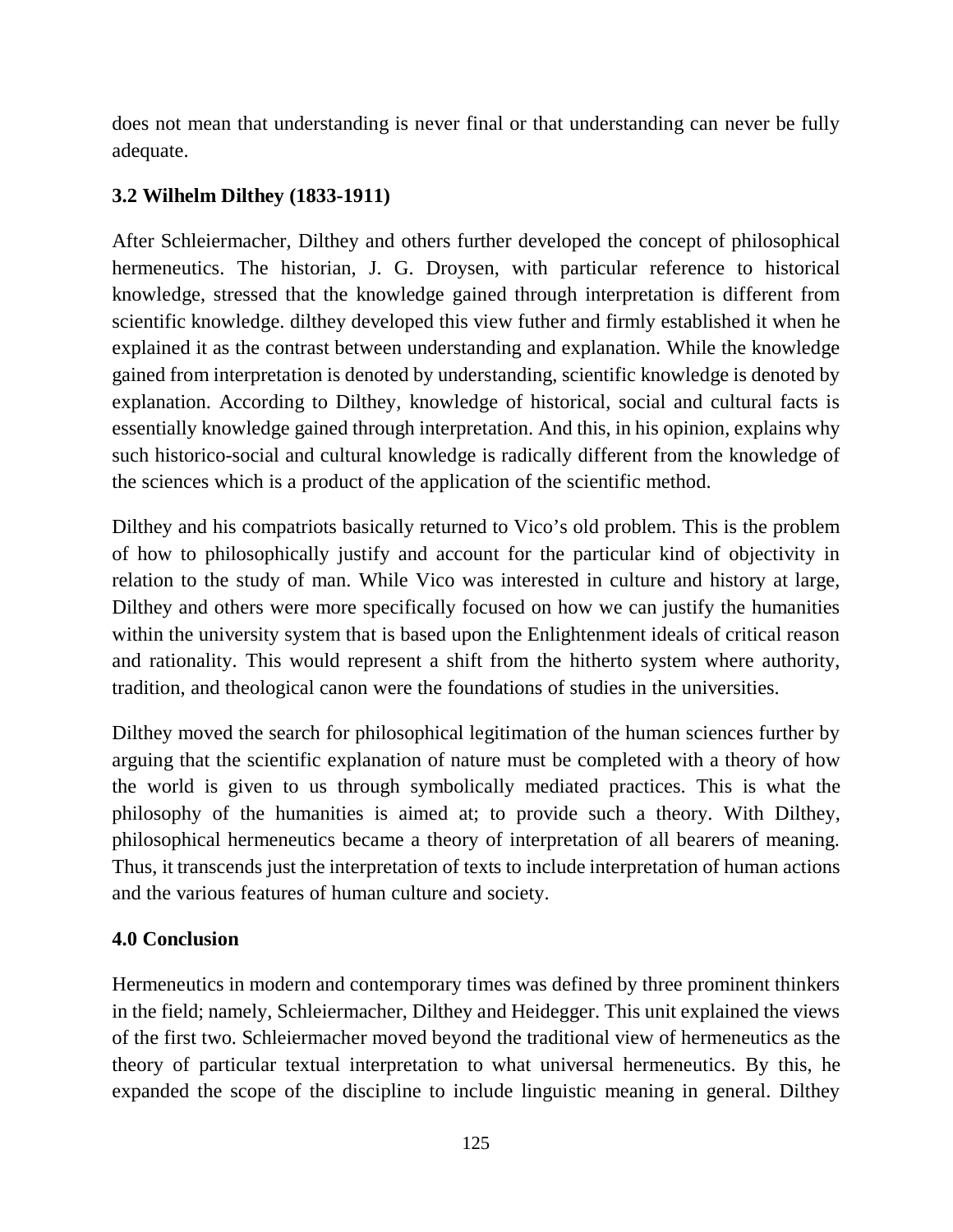further developed Schleiermacher's position by extending the scope of hermeneutics to include a study of how world is understood by man through symbolically mediated practices.

# **5.0 Summary**

- Schleiermacher and Dilthey represent the modern development of hermeneutics.
- Schleiermacher expanded the inquiry of hermeneutics to include linguistic meaning in general.
- Dilthey further expanded the scope of hermeneutics to cover inquiry about how man understands the world through the symbols that convey historico-social and cultural knowledge.

# **6.0 Self-Assessment Exercise**

- Explain Schleiermacher's contributions to the development of hermeneutics in the modern era.
- How did Dilthey extend the scope of hermeneutics?
- Whats the point of divergence and convergence in Schleiermacher and Dilthey modern hermeneutics?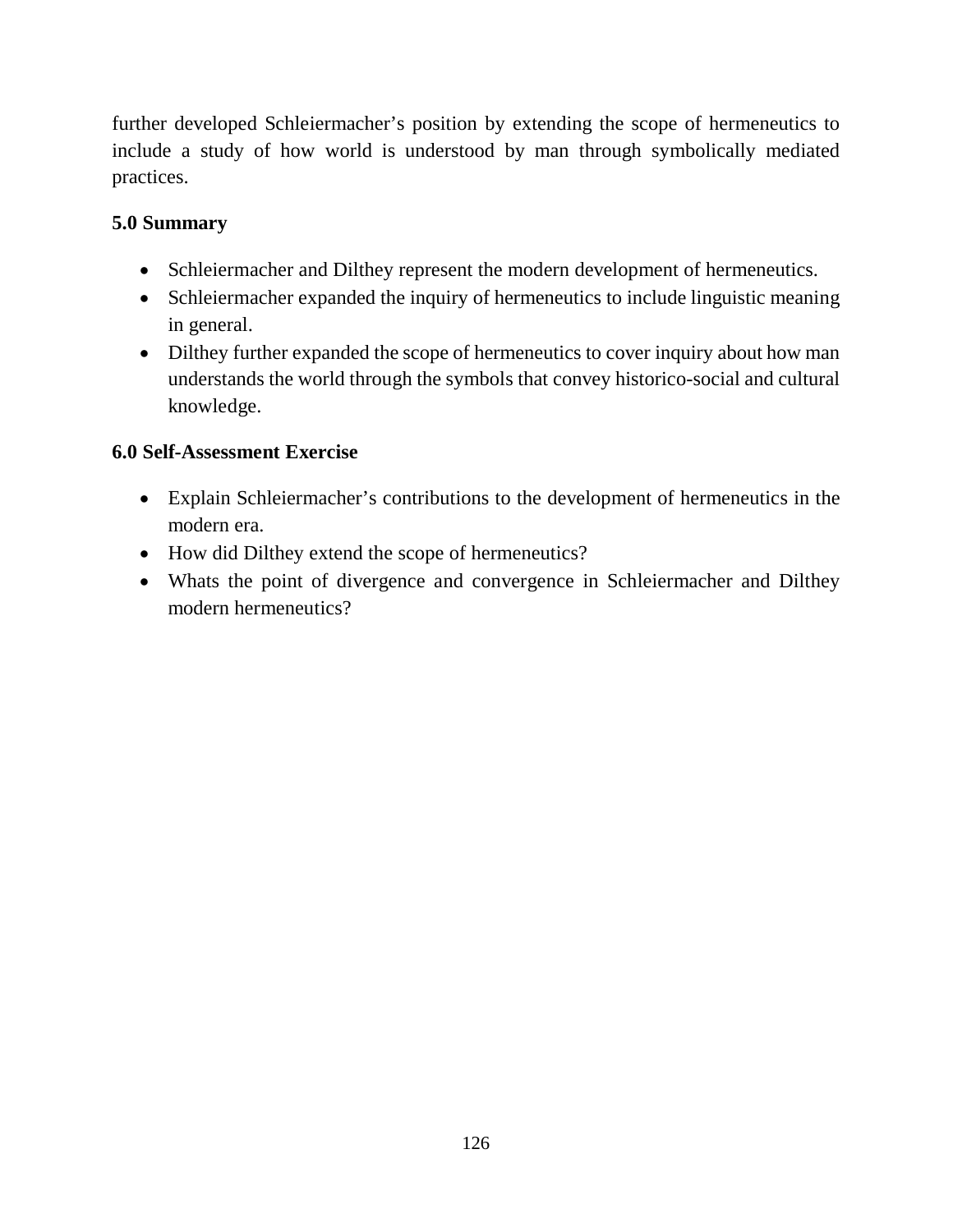### **7.0 References/Further Reading**

### **Unit 3: Contemporary Hermeneutics: Heidegger, Gadamer and Habermas**

### **Contents**

1.0 Introduction 2.0 Intended Learning Outcomes (ILOs) 3.0 Main Content 3.1 Martin Heidegger's Hermeneutics is Ontology 3.2 Hans-Georg Gadamer's Contributions to the Hermeneutics Discourse 3.3 Jurgen Habermas' Critique of Gadamer 4.0 Conclusion 5.0 Summary 17.0 Self-Assessment Exercises 7.0 References/Further Reading

### **1.0 Introduction**

Contemporary hermeneutics was largely shaped by Heidegger's new turn that introduced ontology to hermeneutical discourse. He considered the art of interpretation – hermeneutics, as closely related to the being of human existence and argued that the very art of interpretation of the sense of being of human existence is an attempt for us to understand ourselves. His ontological hermeneutics was further developed by his student, Hans-Georg Gadamer, who gave a humanistic turn to the discourse, Gadamer evolved the humanist hermeneutics which was criticised by Jürgen Habermas as politically naïve. This unit is concerned with explaining the views of these very important three figures in the evolution of contemporary hermeneutics.

### **2.0 Intended Learning Outcomes**

At the end of this unit, the student will be familiar with the following:

- 1. How Heidegger introduced the ontological turn to hermeneutics.
- 2. The political angle that Gadamer introduced to hermeneutics.
- 3. Habermas's critique of Gadamer's view of hermeneutics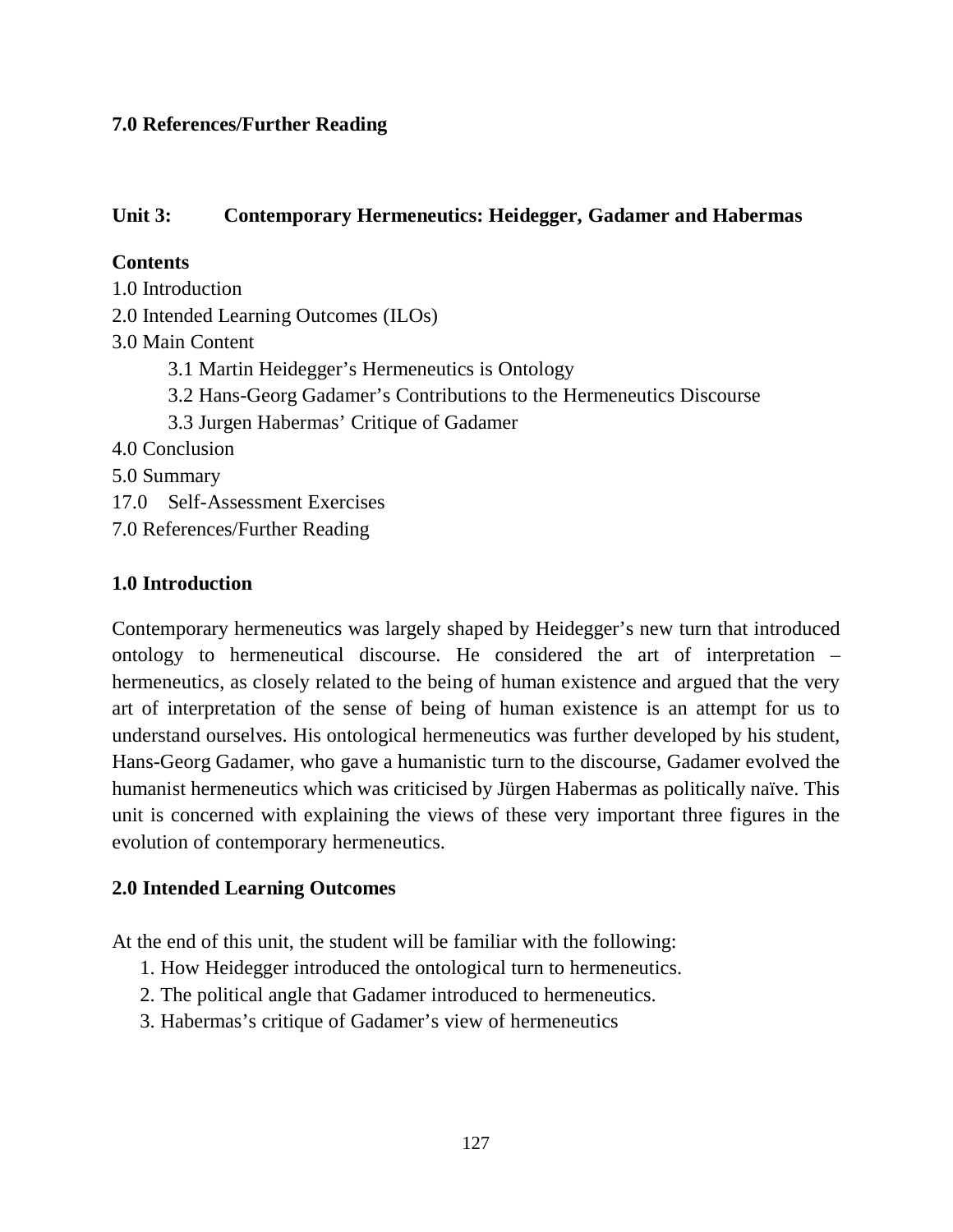### **3.0 Main Contents**

## **3.1 Martin Heidegger's Hermeneutics is Ontology**

For Heidegger, inquiry into the sense of the being of human existence is hermeneutical. This means that hermeneutics is a matter of self-interpretation since it is concerned primarily with the methods and foundations of research in arts and humanities. The arrival of Heidegger on the scene completely transformed the discipline of hermeneutics. For him, hermeneutics "is not a matter of understanding linguistic communication, neither is it about providing a methodological basis for the human sciences …hermeneutics is ontology; it is about the most fundamental conditions of man's being in the world" (George 2020). Although we refer to Heidegger's position as a complete transformation, it was not completely severed from earlier hermeneutical philosophies.

Heidegger talks about the hermeneutics of facticity as that which philosophy is all about. He considered terms like understanding, interpretation and assertion from new points of view and meaning. For him, understanding is a mode of being and not a method of reading or the outcome of a willed and carefully conducted procedure of critical reflection. Understanding is not something we do consciously or fail to do; understanding is something that we are. It is a characteristic of human being, of *Dasein*.

According to Heidegger, the world is familiar to us in a basic, intuitive way. It is tacitly intelligible to us. This implies that we do not understand the world through a collection of neutral facts, which in turn helps us to reach a set of universal propositions, laws or judgments that correspond to the world as it is. We are fundamentally familiar with the world and this familiarity with the world is brought to reflective consciousness through interpretation. This implies that interpretation makes things, objects and the fabric of the world, appear as something.

The synthesising activity of understanding discloses the world to us as a totality of meaning; a space in which *Dasein* is at home. Assertion brings the synthesising activity of understanding and interpretation to language. Therefore, while interpretation discloses the meaning of a thing, assertion discloses the meaning through language or brings down the meaning linguistically. It means then that the linguistic identification of a thing is predicated on the world-disclosive synthesis of understanding and interpretation. This also applies to the truth-value of the assertion. This means that the world-disclosive truth of understanding is more fundamental than the truth as presented in the propositional structure "S is P."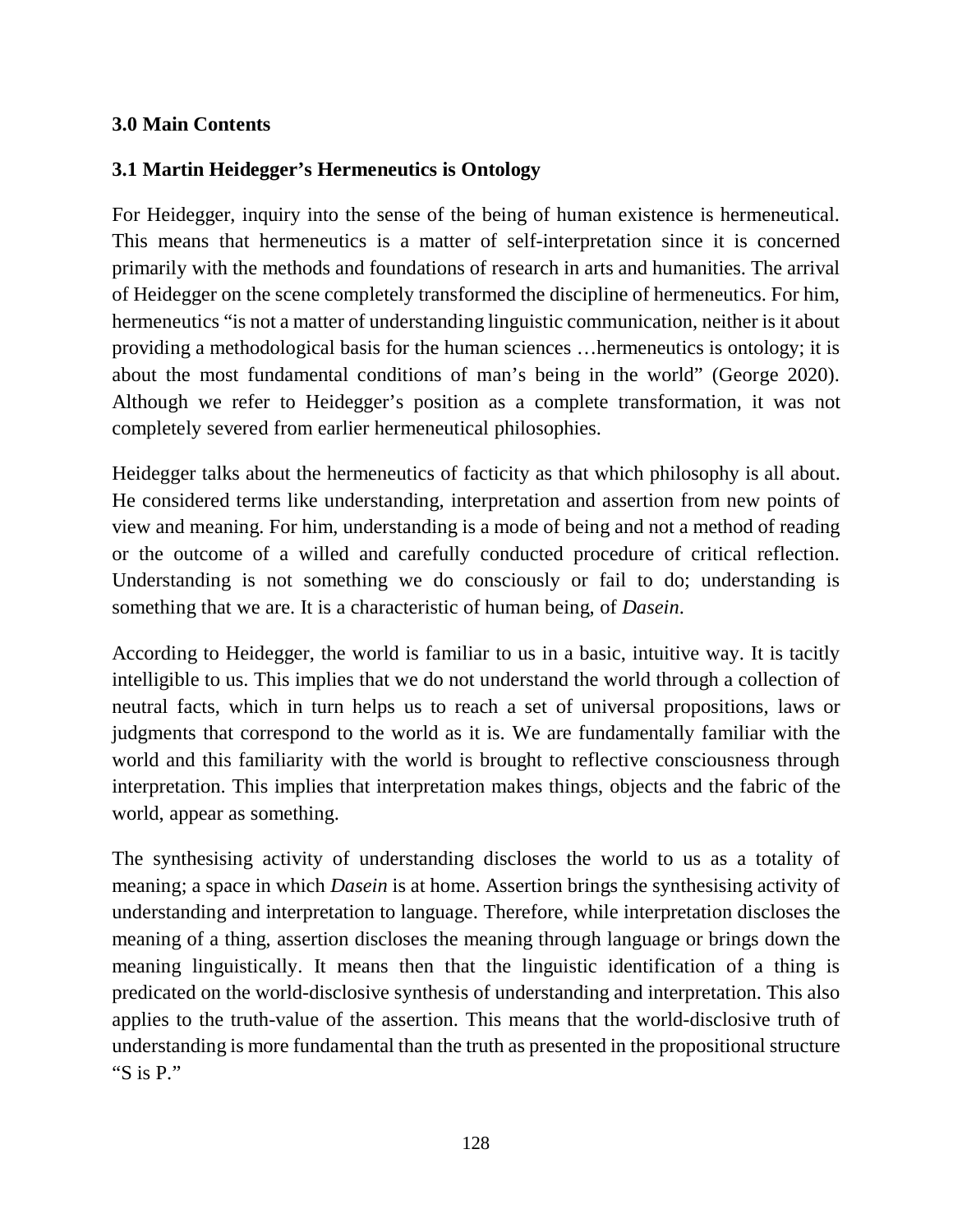In this way, Heidegger reformulates the problem of truth which gives rise to a new way of understanding the hermeneutic circle. Prior to this, the hermeneutic circle is understood as the mutual relationship between the text and tradition. Now with Heidegger's reformulation based on the ontological turn, the hermeneutic circle refers to "the interplay between our self-understanding and our understanding the world" (George 2020). Thus, the hermeneutic circle now entails an existential task that confronts each one of us.

Heidegger argues that the self-interpretatory endeavours of *Dasein* distinguish it. *Dasein* is fundamentally embedded in the world; therefore, we cannot understand ourselves without understanding the world and the world cannot be understood without reference to *Dasein*'s way of life. In other words, *Dasein*'s being is characterised by understanding; therefore, *Dasein* is always and already involved or engaged in interpretation, both of the world and of itself. This is a perpetual process. What is precarious in this process is how to enter the hermeneutic circle in the right way and not when our interpretative endeavours will lead us to a clear, lucid, and indubitable understanding of the meaning of the text and therefore, enable us to leave the hermeneutic circle. To enter the hermeneutic circle in the right way entails a willingness to realise, on our part, that the investigation into the ontological conditions of our life ought to work back on the way our life is led. This is precisely the turn towards ontology which makes the problem of philology secondary. Hermeneutics within this context now deals with the meaning or the lack of meaning of human life, for it has now taken on an existential task.

### **3.2 Hans-Georg Gadamer's Contributions to the Hermeneutics Discourse**

Gadamer's hermeneutics is more like an incarnational approach to human existence that draws upon the Christian theology to emphasis the linguistic, historical, traditiondependent and hermeneutical quality of human knowledge (Zimmermann 2012:1). Gadamer tried to explain the historical and linguistic situatedness of human knowing. He wanted to emphasise how necessary and productive tradition and language are for human thought. He was a student of Heidegger who took over from where Heidegger left off. He worked within the paradigm of Heidegger; accepting fully the ontological turn in hermeneutics. At the same time, however, he wanted to investigate the consequences of this turn for our understanding of the human sciences. To successfully do this, he fell back to Vico and the neo-Aristotelian strands of early modern humanism, thus, his work was considered as 'hermeneutics humanism.' Gadamer tried to synthesise the Heideggerian notion of the world-disclosive synthesis of understanding with the idea of *Bildung*. *Bildung* refers to the German tradition of self-cultivation; it implies creation, image or shape. It can be understood as education or formation; it is education in culture wherein philosophy and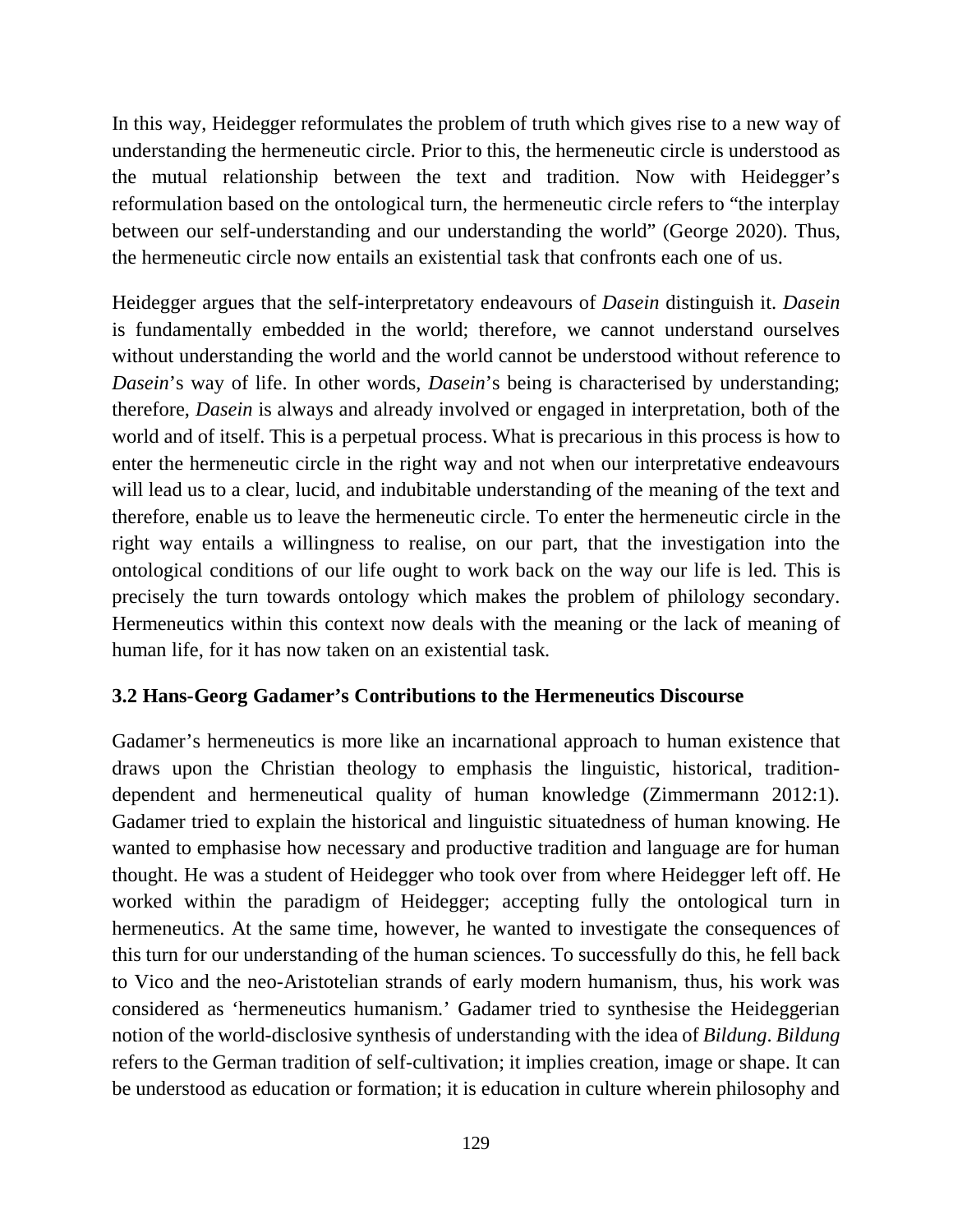education are linked in a manner that denotes the process of personal and cultural maturation. Gadamer spent more than 30 years working on, and completing this project which is articulated in his *Wahrheit und Methode* – *Truth and Method* (1960).

According to Gadamer, human being is a being in language. Language opens the world for us. We learn to master the world by learning to master a language. We can only really understand ourselves when we understand ourselves as beings situated within a linguistically mediated historical culture. Language is therefore, our second nature. The implication of this is for our understanding of the human sciences; namely: art, culture and historical texts, is that ever before we get the chance to approach these human sciences objectively, they have already shaped our world-view. This is because as part of our tradition, historical works present themselves to us as neutral and value-free objects of scientific investigation, as well as, they constitute part of the horizon in which we live and therefore, shape our world-view.

Gadamer opines that we never know a historical work as it originally appeared to its contemporaries. This is so because we lack access to its original context of production or to the intentions of its author. Tradition is not passive or stifling; it is always alive, productive and in constant development. It is therefore, a waste of effort to try to locate the scientific value of the humanities in their capacity for objective reconstruction as the earlier Hermeneuticians did. We get to know the past through the ever-changing and complex fabric of interpretations; this gets richer and even more complex as the decades and centuries roll by. History is always effective and never deficient; it is a unique possibility that involves the truth of self-understanding.

As far as Gadamer is concerned, rather than we addressing the text of tradition, they actually address us. The texts of tradition address us because they have passed through decades and centuries. Precisely because of this, the texts of tradition, that is, classic works of art, literature, science and philosophy, question us and our way of life. These texts expose our prejudices and the aspects of our cultural horizon that we take for granted. Historical texts have an authority that precedes our own; this authority is kept alive only to the extent that we recognise it in the present. How do we recognise this authority? We do by engaging with the text in a textual explication and interpretation; that is, by entering into a relationship of dialogue with the past. This is what Gadamer calls "the fusion of horizons." It is a movement of understanding through interpretation between the present and the past. As we come through interpretation to understanding, what seems initially alien becomes richer and encompassing in meaning. We then begin to gain a better and more profound understanding of the text and also of ourselves. In the fusion of the horizons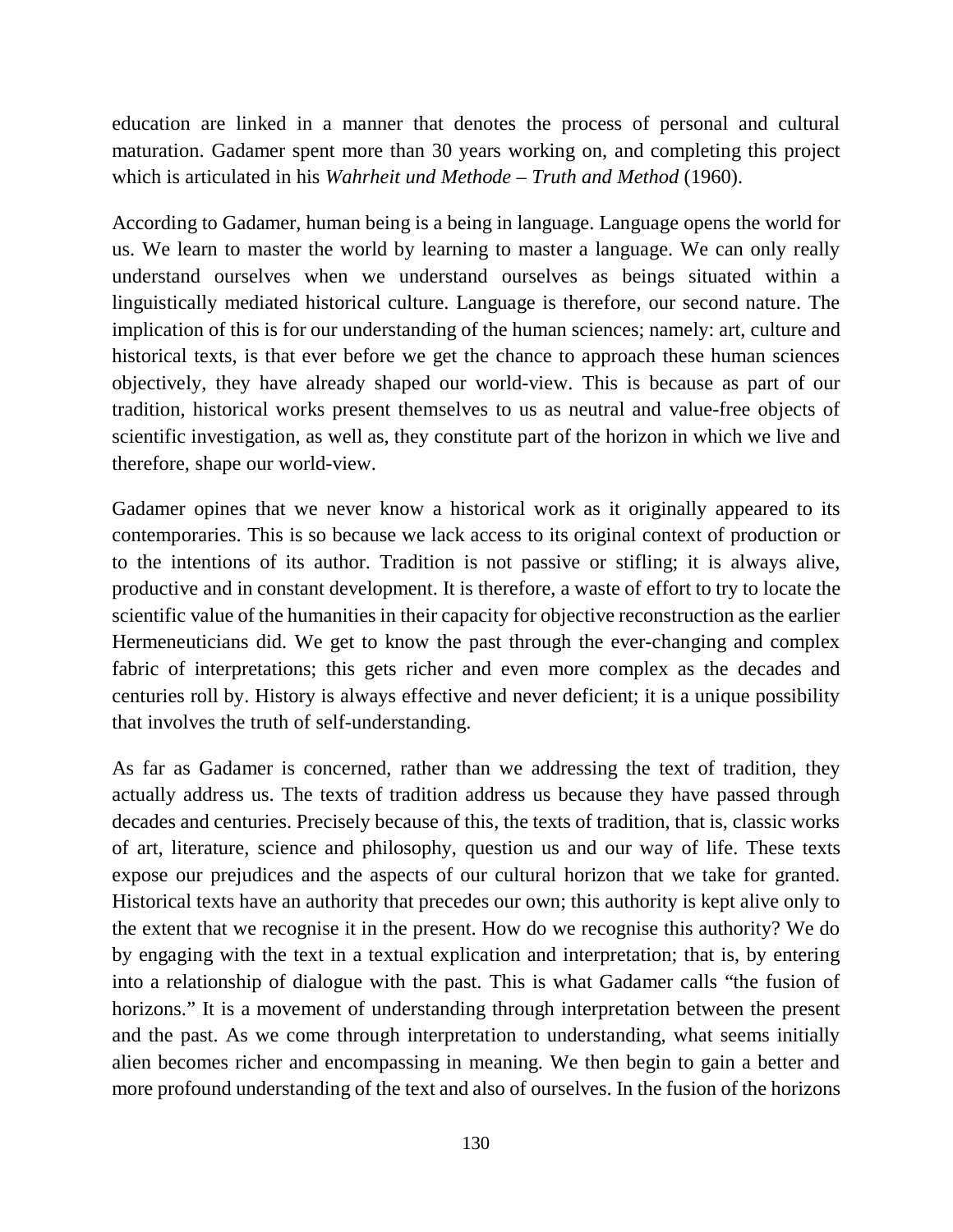what appeared initially distant and alien emerges as a function of the limitations of our own initial point of departure.

We successfully obtain the fusion of horizons when we engage with the text in a productive way. We do this through tacitly following the example of others and not through mastering a certain doctrine, method or theory; it involves a practical know-how like the Aristotelian *phronesis*. It is a kind of knowledge that cannot be theoretically deduced or be fully articulated; it depends on tact and sensitivity that is only exhibited in the form of exemplary judgments and interpretations.

Gadamer evolves his own version of the hermeneutic circle, that is, the co-determination of text and reader. For him, the way our reading contributes to the affective history by adding to the complexity and depth of the meaning of the text is as important as the interplay between the parts and the whole of a text. We cannot grasp the meaning of a text once and for all because the meaning of a text exists in the complex dialogical interplay between the past and the present. For Gadamer therefore, we can never necessarily and constitutively obtain a conclusive self-knowledge just as we can never master the text of the past. Knowledge of tradition and knowledge of ourselves are interminable process; tasks without determinate end-points. This is Gadamer's humanistic ontology; that our being is historically conditioned to be always more being than conscious being.

## **3.3 Jürgen Habermas' Critique of Gadamer**

Habermas and Karl-Otto Apel represent the Frankfurt school which criticised the humanistic ontological turn brought into the understanding of hermeneutics by Gadamer. Habermas refers to Gadamer's hermeneutics as politically naïve. In his opinion, Gadamer does not give room for critical judgement and reflection in his hermeneutics because he placed too much emphasis on the authority of tradition. This denies reason the power of a critical and distanced judgement. According to Habermas, we need a set of quasitranscendental principles of validity with which we can evaluate the claims of tradition and not just an analysis of the way history conditions us. Habermas argues that we need a critical theory of society to complete hermeneutics.

Take note that Habermas does not completely dismiss Gadamer's approach to hermeneutics as mistaken. Rather, his argument is that Gadamer ascribes an illegitimate universality to hermeneutics. To solve this, Habermas argues that we require an adequate standard of validity which he calls the quasi-transcendental principles of communicative reason. This will help the social sciences guide hermeneutics to adequately serve the purpose of emancipation and social liberation. This proposal carries a socio-political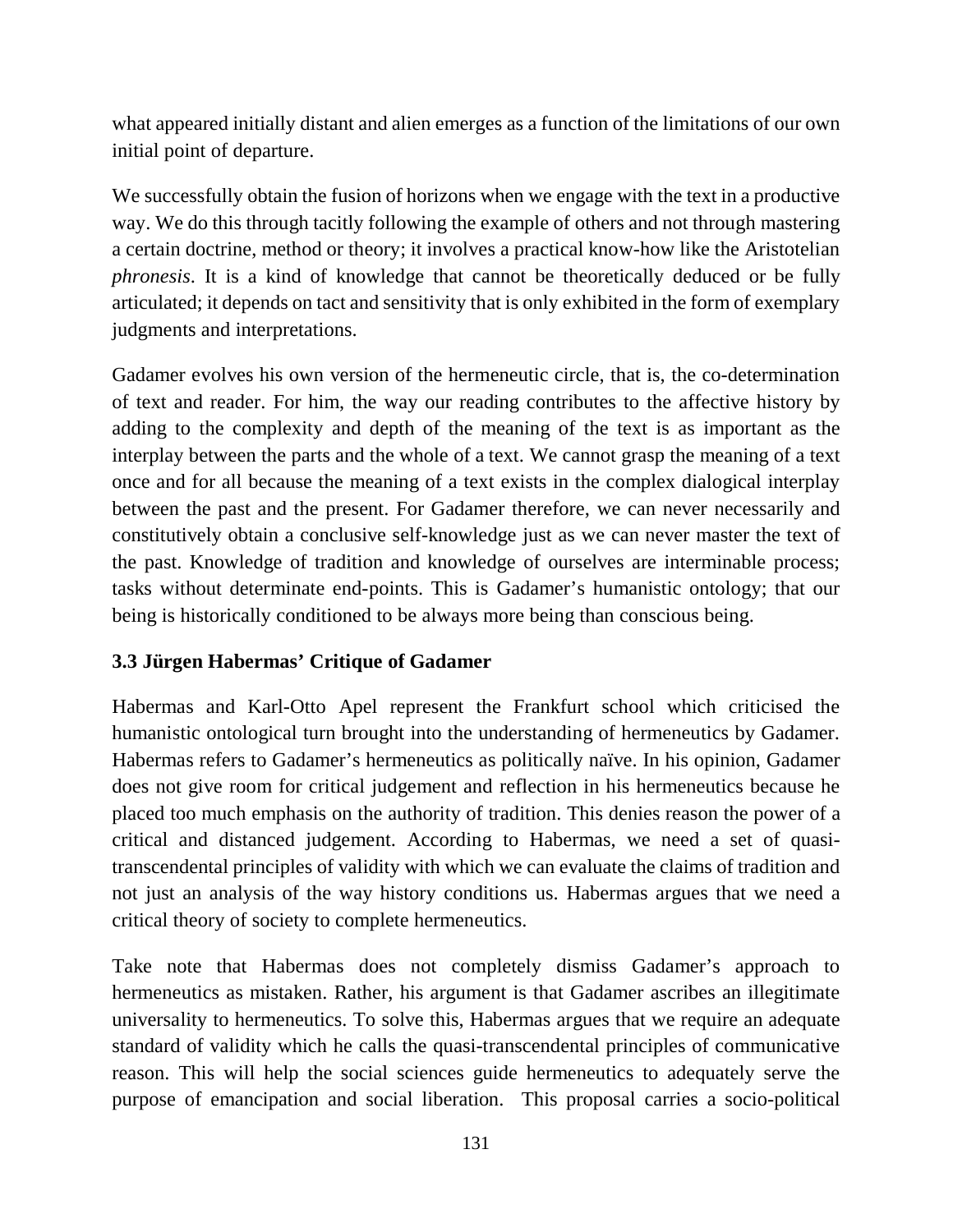undertone. This confirms that Habermas represents the strand of hermeneutics identified above as critical hermeneutics that engages in ideological criticisms.

In response to Habermas' criticism, Gadamer emphasises that he does not advocate that we dispense with validity, objectivity and method in understanding. According to him, anyone who interprets his position as such has simply misrad him. Clarifying his position futher, Gadamer reiterates that our situatednedd within history is not a limiting condition only; in addition to limiting us, it also opens up the world to us in the sense that it is the space within which we have our human experience and reason.

# **4.0 Conclusion**

In this unit, we briefly analysed the contributions of Heidegger, Gadamer and Habermas to contemporary philosophical hermeneutics. Heidegger introduced the ontological dimension to hermeneutics just as he did with phenomenology. Gadamer, his former student, took on and developed further Heidegger's ontological turn into his own hermeneutics humanism which Habermas criticised as politically naïve. The ombination of this trio has set the tune for contemporary discourse in hermeneutics.

# **5.0 Summary**

- Heidegger introduced the ontological turn to hermeneutics by claiming that interpretation belongs to *Dasein*'s being.
- Gadamer expanded the ontological dimension of Heidegger's hermeneutics to explain the universality of the hermeneutic experience.
- Habermas criticised the political naivety of Gadamer's hermeneutics and advocates for quasi-transcendental principles of validation to evaluate the claims of tradition.

## **6.0 Self-Assessment Exercise**

- Summarise Heidegger's ontological turn in hermeneutics.
- How did Gadamer expand the ontological dimension introduced to hermeneutics by Heidegger?
- Was Habermas' critic of Gadamer's hermeneutics successful?

# **7.0 References/Further Reading**

George, T. 2020. "Hermenteutics." *The Stanford Encyclopedia of Philosophy* (Winter 2020 Edition), Edward N. Zalta (ed.). https://plato.stanford.edu/archives/win2020/entries/hermeneutics/.